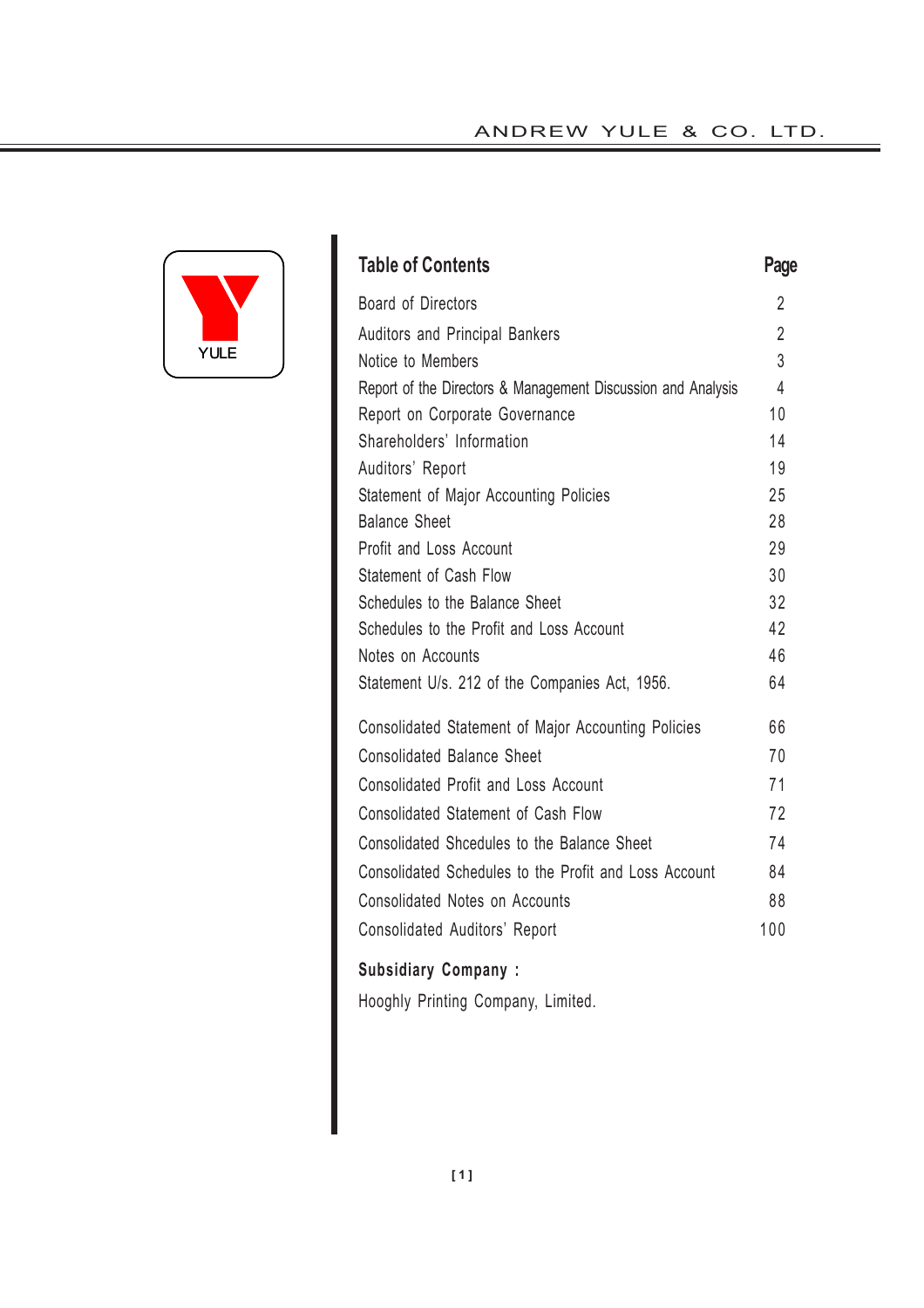# **BOARD OF DIRECTORS**

Kallol Datta – *(Chairman and Managing Director)*

D.R.S. Chaudhary

Subir Das

S. Muralidharan

Amitava Ray

Ardhendu Sen

Indrajit Sengupta

# **COMPANY SECRETARY**

Debabrata Bandyopadhyay

# **REGISTERED OFFICE**

**'Yule House' 8, Dr. Rajendra Prasad Sarani, Kolkata – 700 001.**

# **Offices at :**

**404, Guru Angad Bhavan, 71, Nehru Place, New Delhi – 110 019.**

# *Auditors*

**A. R. MAITI & CO.,** Chartered Accountants, Centre Point, Room No.442, 21, Old Court House Street, Kolkata - 700 001.

**G. P. AGARWAL & CO.,** Chartered Accountants, 7A, Miran Sankar Ray Road, Kolkata - 700 001.

**MITRA GHOSH & RAY,** Chartered Accountants, 182-B, Sarat Bose Road, Kolkata - 700 029.

# *Principal Bankers*

Allahabad Bank

Bank of Baroda

State Bank of India

Union Bank of India

United Bank of India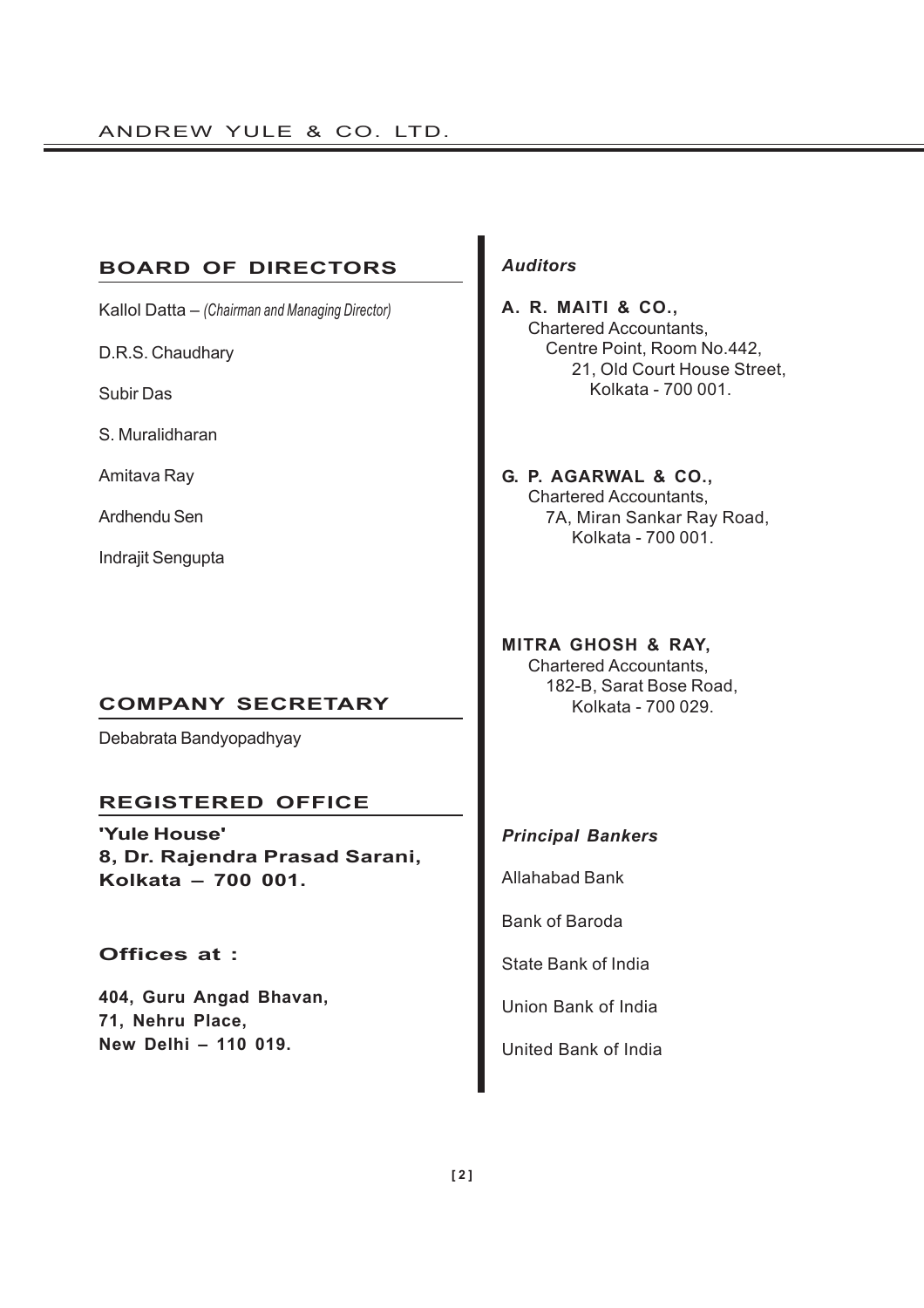# **NOTICE TO MEMBERS**

NOTICE is hereby given that the Annual General Meeting of the members of Andrew Yule & Company Limited will be held at the Williamson Magor Hall of The Bengal Chamber of Commerce & Industry, Royal Exchange, 6, Netaji Subhas Road, Kolkata-700 001 on Friday, the 21st September, 2007 at 11-00 a.m. to transact the following business :

- 1. To consider and adopt the Profit & Loss Account for the year ended 31<sup>st</sup> March, 2007, Balance Sheet as at that date and the Reports of the Board of Directors and the Auditors thereon.
- 2. To fix the remuneration payable to the statutory Auditors of the Company for the financial year ending 31st March, 2008.
- 3. To appoint a Director in place of Shri D.R.S. Chaudhary who retires by rotation and being eligible offers himself for re-appointment.

The Registers of Members and Transfer Registers of the Company will remain closed from 15th September to 21st September, 2007, both days inclusive.

Registered Office : **By Order of the Board,** By Order of the Board, "Yule House", Debabrata Bandyopadhyay, 8, Dr. Rajendra Prasad Sarani, Company Secretary. Kolkata-700 001. 21st August, 2007.

- **Notes :** 1. A member who is entitled to attend and vote at this Meeting may appoint a proxy to attend and vote in his stead. Proxies, in order to be effective must be received at the Company's Registered Office not less than forty-eight hours before the commencement of the Meeting.
	- 2. In terms of Clause (aa) to Sub-Section 8 of Section 224 of the Companies Act, 1956 (Act) the remuneration payable to the auditor(s) appointed under Section 619 of the Act by the Comptroller & Auditor General of India shall be fixed by the Company in General Meeting or in such manner as the Company in General Meeting may determine.
	- 3. Particulars of Directors retiring by rotation and seeking re-appointment of the ensuing Annual General Meeting (pursuant to Clause 49 of the Listing Agreement) :-

Shri D.R.S. Chaudhary, aged about 54 years, a member of Indian Administrative Service (IAS) has been on the Board of Directors of the Company since 31<sup>st</sup> August, 2004. He is at present Joint Secretary to the Govt. of India, Department of Heavy Industry, Ministry of Heavy Industries & Public Enterprises.

- 4. The Register of Members and Share Transfer Registers of the Company will remain closed from 15th September to 21st September, 2007, both days inclusive.
- 5. Members holding shares in more than one account are requested to intimate the Share Department of the Company, the Ledger Folios to enable the Company to consolidate the same into one account.
- 6. Members are requested to produce the enclosed attendance slip duly signed as per the specimen signature recorded with the Company for admission to the meeting hall.
- 7. Members, who hold shares in de-materialised form are requested to bring their client ID and DP ID Nos. for easier identification of attendance at the meeting.
- 8. Members holding shares in physical form are requested to notify immediately any changes in their address to the Company or its Registrar & Share Transfer Agent. In case their shares are held in dematerialized form, this information should be passed on directly to their respective Depository Participants without any delay.
- 9. **KINDLY BRING YOUR COPY OF THE ANNUAL REPORT TO THE MEETING.**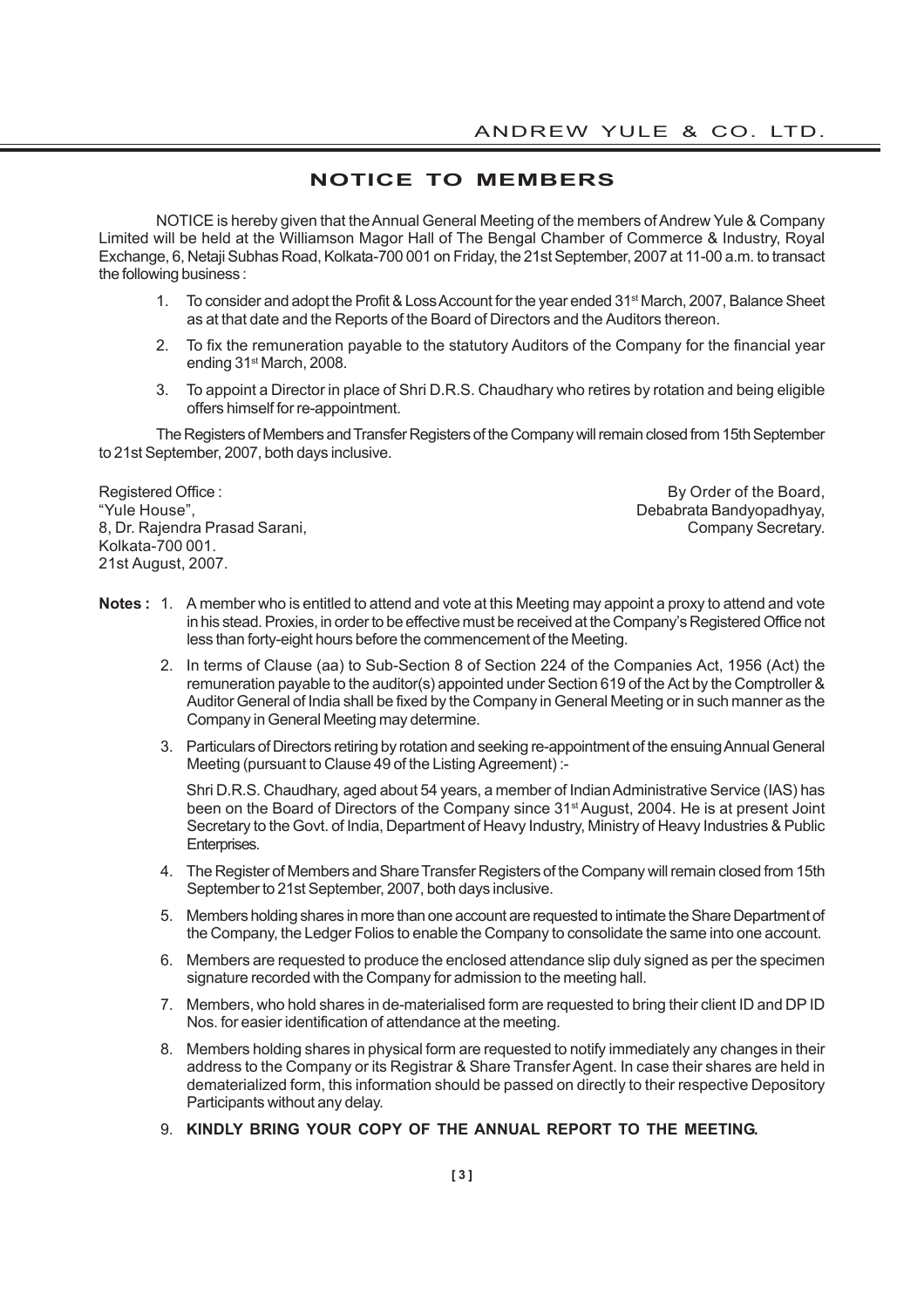# **REPORT OF THE DIRECTORS & MANAGEMENT DISCUSSION AND ANALYSIS**

Your Directors have pleasure in presenting the Annual Report and Accounts of the Company for the financial year ended 31st March, 2007.

# **1 . 0 FINANCIAL RESULTS :**

(Rs. in lakhs)

| 9011.20        |
|----------------|
| 2.25           |
| 28.22          |
| 315.57         |
| $(-)399.83$    |
| 53.79<br>$(-)$ |
| $(-)$ 8957.41  |
| $(-)$ 36701.53 |
| $(-)$ 45658.94 |
| 2467.00        |
| (–) 43191.94   |
|                |

As in the past, the year under review also continued to be difficult for the Company. The performance suffered mainly due to persistent working capital shortage which the Company has been experiencing for last few years and could not overcome despite all out efforts.

#### **2.0 DIVIDEND :**

In view of the loss incurred by the Company your Directors are unable to recommend any dividend for the year ended 31<sup>st</sup> March, 2007.

### **3 . 0 CONTRIBUTION TO NATIONAL EXCHEQUER :**

Your Company contributed Rs.867.35 lakhs during the year to national exchequer by way of tax, duties, levies, cess, etc.

#### **4.0 BUSINESS SEGMENTS :**

#### **4.1 Engineering :**

During the period under review the Division achieved a turnover of Rs.1673.59 lakhs, production worth Rs.1743.08 lakhs and suffered a loss of Rs.1034.69 lakhs.

The Division was able to establish its creditability through execution of water pollution control project. But, the Division continued to suffer due to acute shortage of working capital and hence larger volume of business opportunities could not be availed of as the timely execution of the jobs become uncertain.

The current policy of the Central Government for

development of infrastructure through larger investment in power/energy and steel sector will offer wide opportunities of business of Engineering Division and Engineering Division is expected to play a vital role in such an environment.

However, emphasis is being given for restructuring the operations of the Division for a positive growth and certain measures are being implemented in this regard. Adequate capital support and upgradation of facilities would be necessary to improve the performance of the Division.

### **4.2 Electrical :**

During the year the Division achieved a turnover of Rs.4908.00 lakhs, production worth Rs.5038.00 lakhs and incurred a loss of Rs.2640.98 lakhs.

The activities of T & S Unit at Chennai, was satisfactory and had made positive contribution during the period under review. The Kolkata based Units are also able to improve their performance, but the performance of the Division was affected seriously due to liquidity constraints through out the year under review.

The Electrical Industry as a whole, is passing through a boom period, but for severe working capital shortage and lack of non-fund based facilities like Bank Guarantee Letter of Credit, etc., the Division is not able to cash in the available opportunity.

In order to boost the operational efficiency and downsize the operational cost, the Company has initiated vigorous measures for consolidating all the three sub-profit centers of Electrical Division located at Kolkata into one Unit and two sub-profit centres at Chennai into another. This will improve overall competitiveness of Electrical Division.

After implementation of Rehabilitation Scheme which had already been approved by the Central Government and awaiting for BIFR approval, the Electrical Division is expected to achieve better performance and growth in the year to come.

# **4.3 Tea :**

The Tea Division achieved turnover of Rs.7076.15 lakhs, production worth Rs.6984.78 lakhs and incurred a loss of Rs.4854.86 lakhs. However, the overall average price realization was better compared to 2005-06.

Favourable weather condition coupled with increased brought leaf operation contributed to the increase in crop during the year under review. Increase both in volume and unit price realization has contributed to the increase in turnover. Industry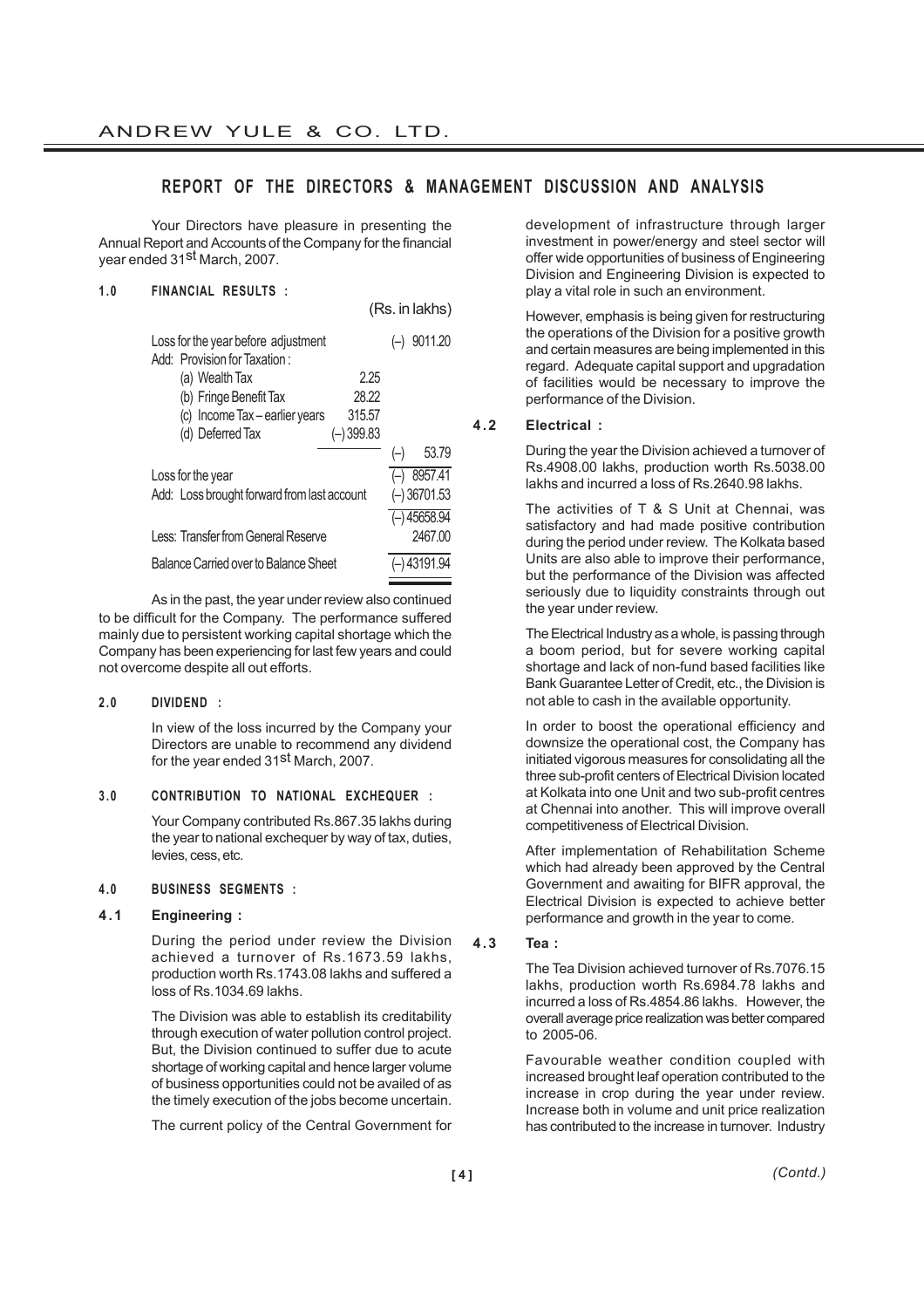prices in the season 2006 were higher primarily because of the pressure of lower Kenyan crop owing to draught. This led to stronger demand for Indian teas, both in domestic and export segments.

The Division is in the process of implementing comprehensive development programme with greater emphasis on quality and yield per hectare. The other measures taken to improve cost reduction through optimum deployment of permanent hazrees.

Special Purpose Tea Fund (SPTF) set up by Tea Board as announced in the last budget and support for Orthodox production should help the industry through increase yield thereby reduce cost in the year to come.

# **5 . 0 BIFR STATUS :**

The Company had been referred to Board for Industrial and Financial Reconstruction (BIFR) under Section 15(1) of Sick Industrial Companies (Special Provision) Act, 1985 (SICA). BIFR at its hearing held in September, 2004 declared the Company as a "Sick" Company and appointed Industrial Development Bank of India (IDBI) as Operating Agency (OA). The Draft Rehabilitation Scheme (DRS) with the cut-off-date as on 31st March, 2006 having the consent of all the Secured Creditors had been approved by Government of India vide their letter dated 19th March, 2007 and the same has been communicated by the Department of Heavy Industry (DHI) to BIFR for taking the case for its implementation. Further, IDBI (OA) has also forwarded the DRS to BIFR Cell vide their letter dated 8<sup>th</sup> June, 2007, for its final approval.

### **6.0 FIXED DEPOSIT :**

Deposits from the public and others amounted to Rs.221.70 lakhs as on 31st March, 2007 out of which deposits totaling Rs.0.90 lakhs became due for repayment which has not been claimed by the depositors as yet.

**7.0 EXPORT :**

The Company's exports during the year were Rs.163.70 lakhs on F.O.B basis. All out efforts are being made to ensure increase in export performance during the year 2007-08.

# **8.0 PROSPECTS :**

Under the revival scheme as approved by Government of India and referred to BIFR, the Company would be trifurcated into three companies with a cut-off date 1<sup>st</sup> April, 2006. While tea business will be retained with the Company, the Engineering

and Electrical Divisions will be spun off as 100% subsidiaries of the Company. The Company with its inherent strength, proper planning and dedicated workforce expects to implement the Rehabilitation Scheme and achieve its major objectives once appropriate approvals are obtained.

# **9.0 SUBSIDIARY :**

The performance of Hooghly Printing Co., Ltd. the wholly owned subsidiary continued to be profitable. The sales achieved was Rs.408 lakhs compared to Rs.508.49 lakhs in the previous year. The profit before tax recorded was Rs.20.33 lakhs as against Rs.38.86 lakhs in the year 2005-2006. It also declared a dividend @ 5% on the Ordinary Shares.

### **10.0 CONSERVATION OF ENERGY, TECHNOLOGY ADOPTION AND FOREIGN EXCHANGE EARNINGS :**

As required under Section 217(1)(e) of the Companies Act, 1956 (Act) read with Rule 2 of the Companies (Disclosure of Particulars in the Report of Board of Directors) Rule 1988, the information is annexed.

### **11.0 AUDITORS' REPORT :**

In respect of the comments made by the statutory Auditors in their report, your Directors have to state as under :

- 11.1 The Draft Rehabilitation Scheme (DRS) with cutoff-date as on 31<sup>st</sup> March, 2006 having the consent of all the Secured Creditors had been approved by the Government of India dated 19th March, 2007 and the same has been communicated by DHI to BIFR vide their letter dated 20<sup>th</sup> March, 2007 for taking the case for its implementation and the same has been disclosed in Note No.22 Schedule 20 to the Accounts.
- 11.2 The enhancement of the Authorised Capital from Rs.75 crores to Rs.200 crores pursuant to resolution passed in the Annual General Meeting held on 30<sup>th</sup> September, 2004 has not been given effect to in the Accounts as explained in Note No.17 in Schedule 20.
- 11.3 The reasons for writing back of an amount worth Rs.872.58 lakhs in respect of pay revision of employees has been given in Note No.5 in Schedule 20.
- 11.4 The reason for non-provision of possible loss on investment in Bengal Coal Co., Ltd., Yule Financing & Leasing Co., Ltd. and The Statesman Ltd. aggregating to Rs.28.60 lakhs has been given in Note No.18 in Schedule 20.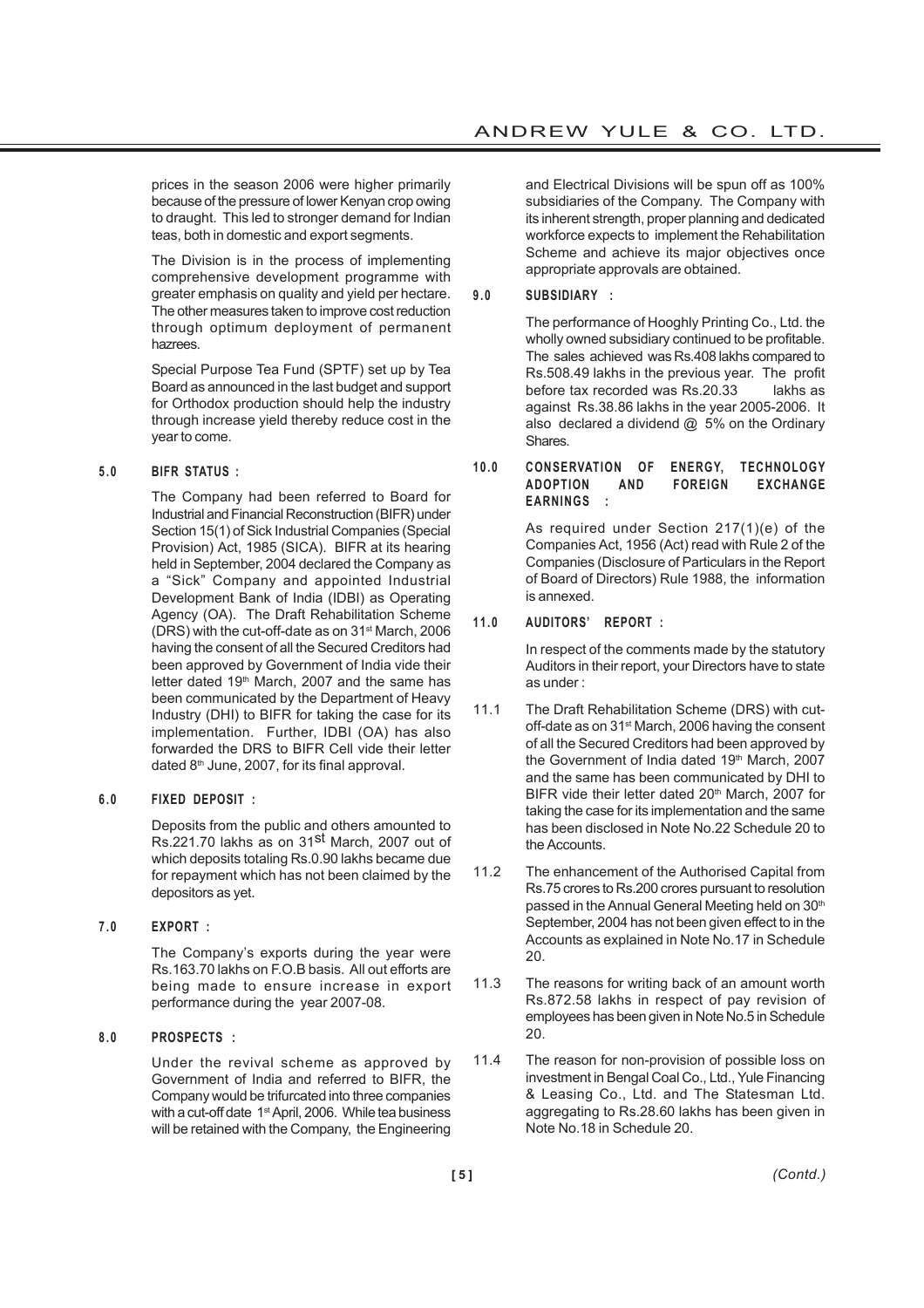- 11.5 Non-confirmation and non-reconciliation of year and balances in respect of Sundry Debtors, Deposits, Advances, Creditors, dues to / from Government Undertakings and Stock with third parties etc. have been disclosed in Note No.13 in Schedule 20.
- 11.6 The reason for non-provision against Rs.49.38 lakhs included in current assets, loans and advances in respect of recovery by Provident Fund Authorities on account of Damage against Provident Fund dues and demand for Rs.441.25 lakhs received from P.F. Authorities U/s. 14B of Employees Provident Fund and Miscellaneous Provisions Act, 1952 has been given in NoteNo.3 in Schedule 20.
- 11.7 The reason for non-provision of shortfall, if any, against Rs.62 lakhs being One Time Settlement amount between the Company and State Bank of India, Chennai and actual amount received from Commissioner of Payments in respect thereof has been given in Note No.6(b) in Schedule 20.
- 11.8 (i) The reasons for non-compliance of Section 372A (1) of the Companies Act, 1956, in respect of -
	- (a) Investment of Rs.305 lakhs in Zero Rate Unsecured Redeemable Bond of WEBFIL Ltd. has been given in Note No.2 in Schedule 5.
	- (b) Unsecured loan of Rs.500 lakhs to Yule Financing & Leasing Co., Ltd. has been given in Note No.19 in Schedule 20.
	- (ii) The reasons for grant of unsecured loan of Rs.500 lakhs to Yule Financing & Leasing Co., Ltd. @ 5.5% p.a. has been given in Note 19 in Schedule 20.
	- (iii) The reasons for non-provision against possible loss arising out of unsecured loan of Rs.500 lakhs as referred to (i) and (ii) hereinabove has also been given in Note No.19 in Schedule 20.
	- (iv) In respect of above observations, the Company has obtained opinion from Sanderson & Morgans, Advocate & Solicitors who is in the view that there is no violation under Section 372A(1) of the Companies Act, 1956.

### **12.0 COMPTROLLER & AUDITOR GENERAL OF INDIA'S REVIEW AND COMMENTS :**

The Comptroller and Auditor General of India has no comments upon or supplement to the Auditors' Report under Section 619(4) of the Companies Act, 1956 on the Accounts of the Company for the year

ended 31<sup>st</sup> March, 2007. Review of the Accounts by the Comptroller and Auditor General of India is annexed to this report.

### **13.0 HUMAN RESOURCES DEVELOPMENT :**

The Company consider that the human resources are valuable assets for the Company and its Group. The Company endeavour to provide an environment where each employee is motivated to contribute his best to achieve the Company's objective. Training and development of its personnel is a priority and is ensured through succession planning, job rotation, on the job training, training programme workshops. Total number of training, mandays during 2006-07 were 283 (2005- 06 : 213) imparted in house, at some professional institutes in India and at Chambers of Commerce & Industry.

The total number of employees of the Company and its subsidiaries as on 31st March, 2007 stood at 15797.

# **14.0 MAJOR ACCOUNTING POLICIES :**

The major accounting policies of the Company are annexed to the Accounts.

#### **15.0 CORPORATE GOVERNANCE REPORT :**

As per Clause 49 of the Listing Agreement with the Stock Exchanges a Report on Corporate Governance together with a certificate from the Auditors regarding compliance of conditions of Corporate Governance is annexed and forms part of this Annual Report.

## **16.0 DIRECTORS' RESPONSIBILITY STATEMENT :**

In terms of Section 217(2AA) of the Companies Act, 1956, your Directors confirmed that :

- In the preparation of annual accounts, the applicable accounting standards have been followed along with proper explanation relating to material departures wherever applicable.
- (ii) The Directors have selected such accounting policies and applied them consistently and made judgement and estimates that are reasonable and prudent so as to give a true and fair view of the state of affairs of the Company as at the end of the Accounting year and of the profit/loss of the Company for that period.
- (iii) The Directors have taken proper and sufficient care for the maintenance of adequate accounting records in accordance with the provisions of this Act for safeguarding the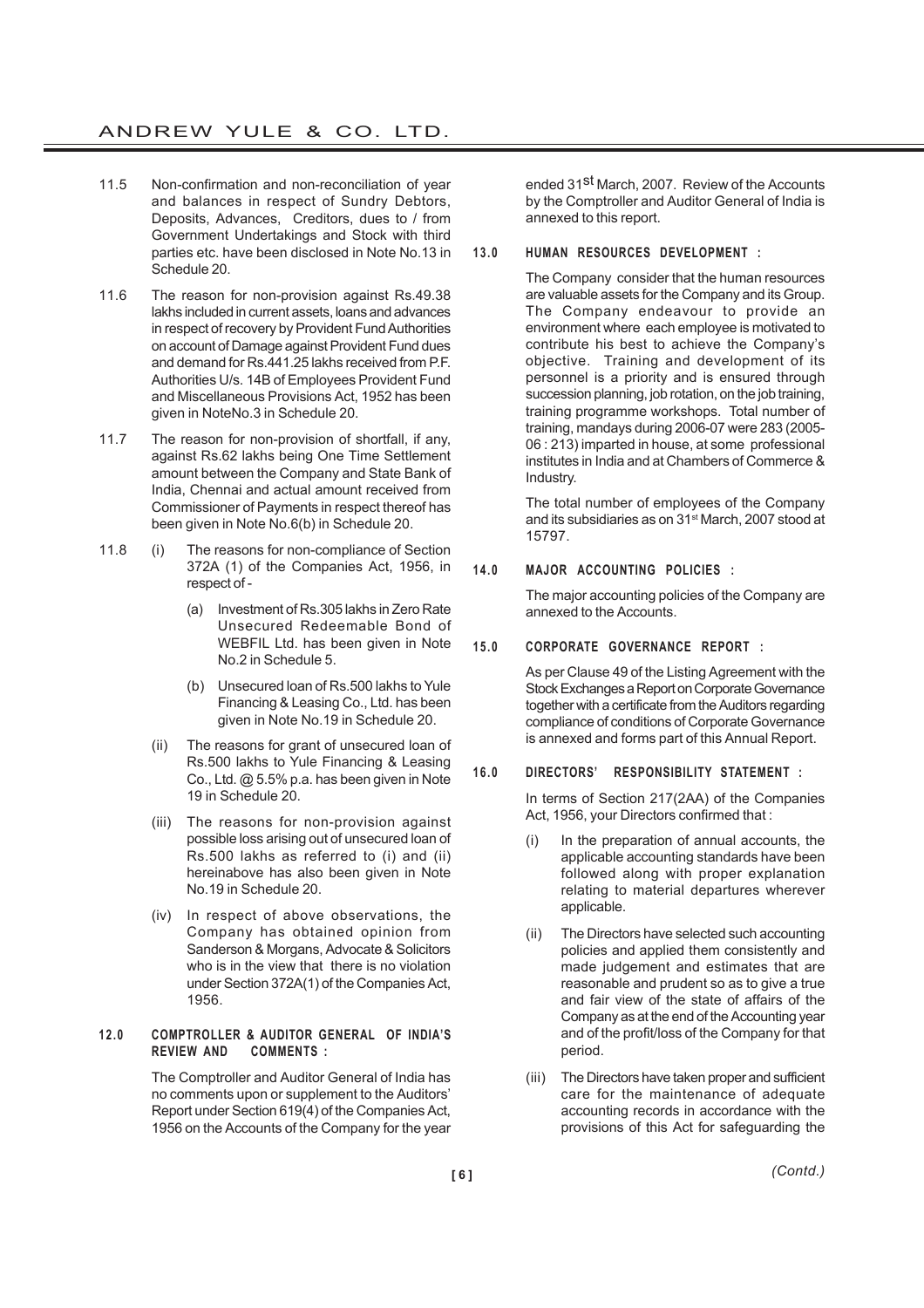assets of the Company and for preventing and detecting for and other irregularities.

(iv) The Directors have prepared annual accounts on a going concern basis.

#### **17.0 AUDITORS :**

The Comptroller and Auditor General of India appointed (i) Messrs. A.R. Maiti & Co., (ii) Messrs. G.P. Agarwal & Co., and (iii) Messrs. Mitra Ghosh & Ray, all Chartered Accountants as Joint Auditors for the year ended 31st March, 2007.

The Auditors for the year ending 31<sup>st</sup> March, 2008 will be appointed by the Comptroller & Auditor General of India.

#### **18.0 DIRECTORS :**

Shri Arindom Mukherjee, Chairman-Cum-Managing Director, retired from the services of the Company on attaining the age of superannuation on 31st March, 2007. The Board of Directors place on record its appreciation of the valuable services rendered by him to the Company.

After retirement of Shri Mukherjee as Chairman & Managing Director, CA S. Muralidharan, Director (Finance) was officiating as Chairman & Managing Director for the period 1<sup>st</sup> April to 1<sup>st</sup> July, 2007.

The Central Government has appointed Shri Kallol Datta as Chairman & Managing Director of the Company for a period of five years with effect from 2<sup>nd</sup> July, 2007 or till the date of his superannuation or until further order, whichever is the earliest .

Shri Dipak Dutta resigned from the Board on 23rd March, 2007. The Board of Directors place on record its appreciation of the services rendered by him to the Company.

Shri Ranabir Sen resigned from the Board on 11<sup>th</sup> July, 2007. The Board of Directors place on record its appreciation of the services rendered by him to the Company.

Shri D.R.S. Chaudhary retires from the Board by rotation and being eligible offers himself for reappointment.

#### **19.0 ROLE OF VIGILANCE :**

The focus of the Vigilance Department of your Company was to create awareness amongst the employees to ensure transparency in all their activities and dealings.

More thrust is being given on preventive vigilance. CVC guidelines received from time to time were followed as preventive measures.

On the Punitive side, confidential enquiries and investigations were initiated on verifiable complaints brought to the notice of Vigilance Department and appropriate disciplinary action setting motion as and when mis-conduct were prima facie established.

### **20.0 RAJBHASA :**

Your Company is committed to the implementation of the Official Language Policy of Government of India and has complied with the requirements under the Official Language Act, 1963 and the rules thereunder.

#### **21.0 PARTICULARS OF EMPLOYEES :**

No employee of the Company received remuneration in excess of the limit prescribed in Section 217(2A) of the Companies Act, 1956 read with the Companies (Particulars of Employees) Rules, 1975 as amended.

#### **22.0 ACKNOWLEDGEMENT :**

Your Directors place on record their appreciation of the endeavour of the employees at all levels and the services rendered by them.

The Board also gratefully acknowledges the valuable guidance, support and co-operation received from Department of Heavy Industry, Ministry of Heavy Industries & Public Enterprises, Government of India as well as other Ministries in both Central and State Governments.

The Board is also thankful to the Company's valued shareholders, esteemed customers for their valued patronage and for the support received from the bankers, financial institutions, bond-holders and suppliers in India and abroad.

Kolkata, On behalf of the Board, 21st August, 2007. KALLOL DUTTA *Chairman and Managing Director.*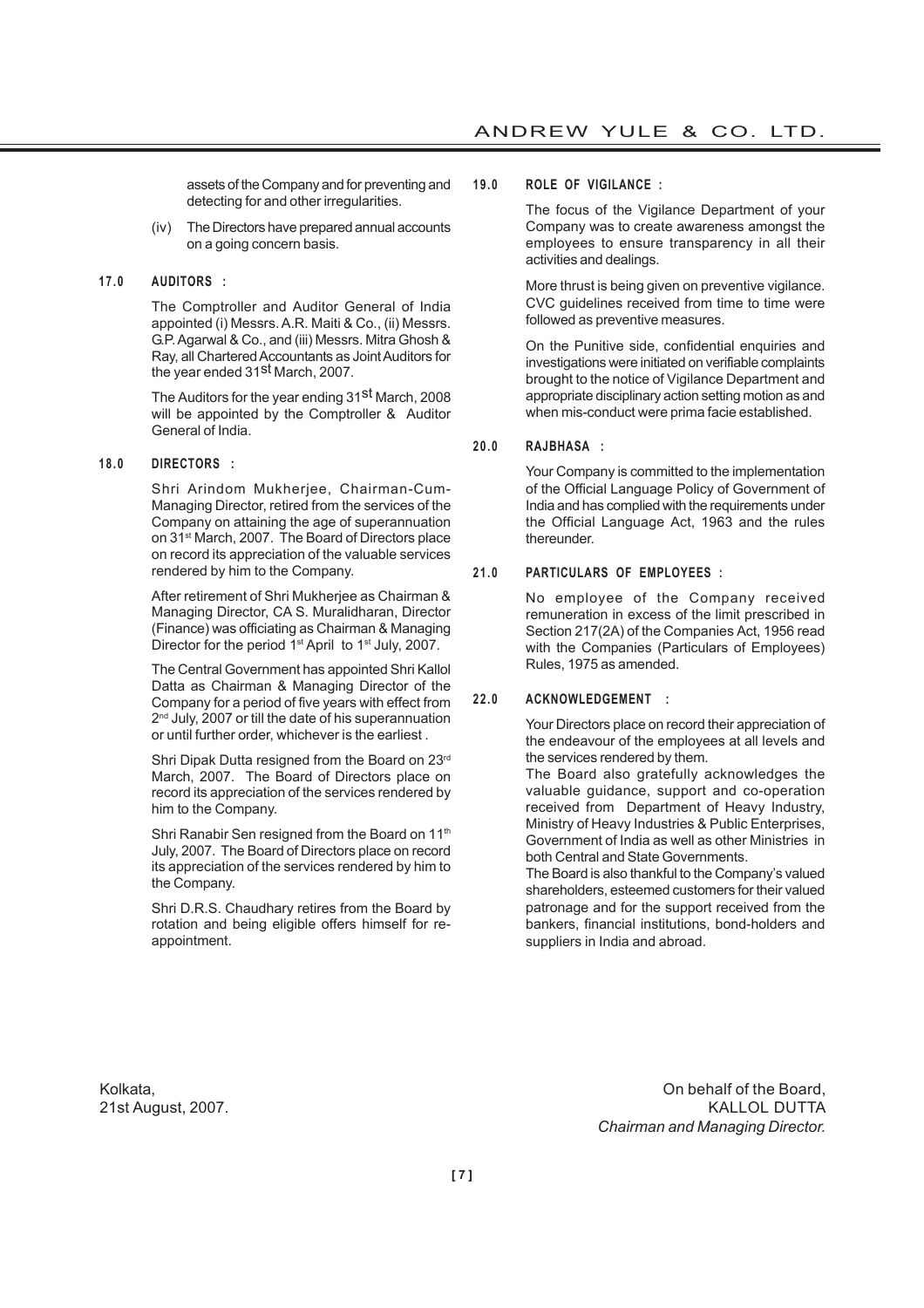# **INFORMATION PURSUANT TO SECTION 217(1)(e) OF THE COMPANIES ACT, 1956.**

### 1. **CONSERVATION OF ENERGY :**

- A. Energy Conservation Measures taken :
	- [i] Installation of energy efficient VFBD Drier in five gardens of Tea Division has resulted in reduction energy cost and fuel consumption. Energy efficient Coal Stove at New Dooars T.E.,up-gradation of Panel Board, installation of AVR & enhancement of contract load will reduce high cost self-generation during production period in Four Tea Estates at Dooars. Automatic Voltage Regulators to increase power factor efficiency have been put in place and will be implemented in other gardens in a phased manner.
	- [ii] Internal Training Programme to develope awareness among the employees for Energy Conservation is continuing. Division is maturing benefit out of this continuous effort.
	- [iii] The LT Capacitor has been installed at Togami Unit during 2004-05 and reduction of "demand load factor" of Brentford Unit during 2004-05 is continuously adding benefit in terms of reduction of power bills from CESC.
- B. Proposal under Implementation for Reduction in Energy Consumption :

Consolidation of all the factories of Kolkata at Mayurbhanj Factory is going on full swing and it is expected that by installing modern equipment for energy conservation the division will gain a lot. Expected completion of consolidation work is by the middle of 2007-08.

C. Impact of Measures at "A" and "B" above.

Out of existing conservation measures company could reduce energy Bills during the year 2006-07 compared to 2005-06 and is expecting more improvement in the conservation energy after consolidation activity of Electrical Division and implementation of Automatic Voltage Regulators in the remaining Tea Gardens of the Company are over.

| А. |    | <b>Power and Fuel Consumption</b>         |            |                |                                   |
|----|----|-------------------------------------------|------------|----------------|-----------------------------------|
|    | 1. | Electricity                               |            |                | 31st March, 2007 31st March, 2006 |
|    |    | (a) Purchased                             |            |                |                                   |
|    |    | Unit KWH                                  |            | 75,61,569      | 66,06,233                         |
|    |    | <b>Total Amount</b>                       | Rs.        | 4, 19, 77, 613 | 3,97,74,435                       |
|    |    | Rate/Unit                                 | Rs.        | 5.55           | 6.02                              |
|    |    | Own Generation<br>(b)                     |            |                |                                   |
|    |    | Through Generator (Diesel)<br>(i)         |            |                |                                   |
|    |    | Unit                                      | <b>KWH</b> | 22, 29, 175    | 18,27,781                         |
|    |    | Unit/ Ltr. of Diesel                      | <b>KWH</b> | 2.75           | 1.21                              |
|    |    | Rate/Unit                                 | Rs.        | 11.94          | 8.38                              |
|    |    | Through Generator (Natural Gas)<br>(ii)   |            |                |                                   |
|    |    | Unit                                      | <b>KWH</b> | 1,38,144       | 1,38,230                          |
|    |    | Unit/Scm of Gas                           | <b>KWH</b> | 0.58           | 0.64                              |
|    |    | Rate/Unit                                 | Rs.        | 3.66           | 2.70                              |
|    | 2. | Coal                                      |            |                |                                   |
|    |    | Quantity                                  | M.T.       | 6,076          | 7,366                             |
|    |    | <b>Total Cost</b>                         | Rs.        | 1,79,40,607    | 1,93,68,169                       |
|    |    | Rate                                      | Rs./MT     | 2,952.40       | 2,629.30                          |
|    | 3. | <b>Furnace Oil</b>                        |            |                |                                   |
|    |    | Quantity                                  | Ltrs.      | 2,20,090       | 1,93,339                          |
|    |    | <b>Total Cost</b>                         | Rs.        | 57,21,599      | 30,99,802                         |
|    |    | Rate                                      | Rs./Ltr.   | 26.00          | 16.03                             |
|    | 4. | Use of Gas for Processing                 |            |                |                                   |
|    |    | Quantity                                  | Scm        | 23, 24, 541    | 31,20,839                         |
|    |    | <b>Total Cost</b>                         | Rs.        | 1,18,94,600    | 1,29,52,049                       |
|    |    | Rate/Unit                                 | Rs.        | 5.12           | 4.15                              |
| В. |    | <b>Consumption per Unit of Production</b> |            |                |                                   |
|    |    | Products - Black Tea                      |            |                |                                   |
|    |    | Electricity                               | KWH/Kg.    | 1.01           | 0.91                              |
|    |    | Furnace Oil                               | Ltr/Kg.    | 0.02           | 0.03                              |
|    |    | Coal                                      | Kg./Kg.    | 1.09           | 1.47                              |
|    |    | <b>Natural Gas</b>                        | Scm./Kg    | 0.56           | 0.73                              |
|    |    |                                           |            |                |                                   |

**F O R M A FOR TEA ESTATES ONLY**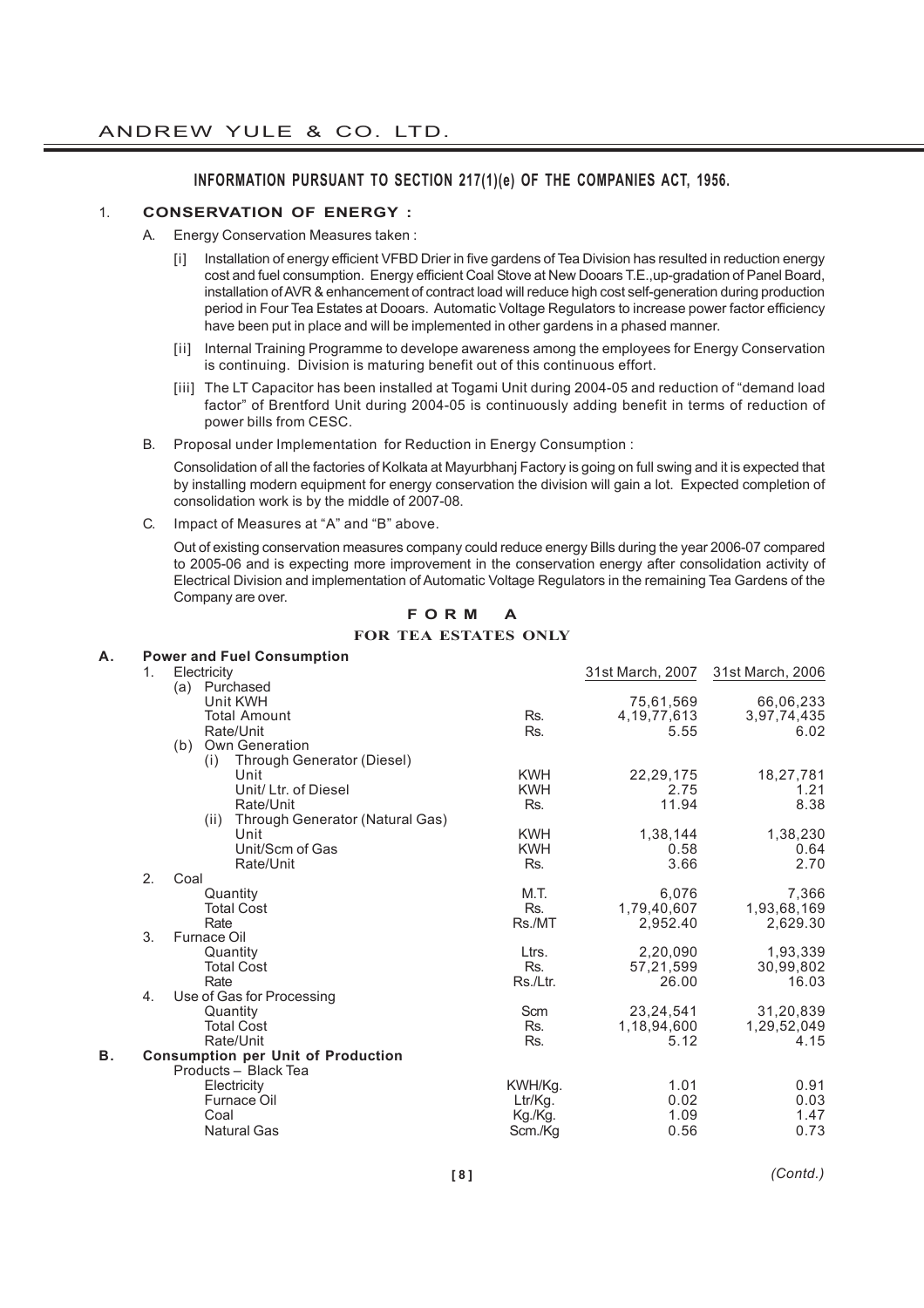# **F O R M B**

# **A. PARTICULARS FOR TECHNOLOGY ABSORPTION, RESEARCH & DEVELOPMENT (R&D) :**

- [i] Specific areas in which R&D was carried out by the Company :
	- [a] Engineering Division has developed the following accessories of Industrial Fans:
		- 7" dia Pressure Fed White Metal Lined Bearing.
			- Inlet Silencer size 3600 x 1200 x 2250 ht for ED Fan
	- [b] Electrical Division has carried out R&D activities in the following areas :
		- [i] Revalidation Testing of system improvement products namely SF6 Capacitor Switch and automatic semi Sectionalizer was carried out successfully at CPRI, Bangalore.
		- [ii] Development of "Design Optimization Software" for AVC transformer is under progress.
		- [iii] Testing of Yule HEAG make 11 KV Outdoor VCB 20KA, 630 A carried out successfully at CPRO Bangalore in March,2007.
		- [iv] Development of combined under and over Voltage Relay for Capacitor Switch was done and the same has been used in the order being executed for MSEB.
		- [v] Bolted version of VCB Panel launched in the market.
- [ii] Benefit derived as well as results of the above R & D Works :

Due to above R&D work Engineering Division has been able to achieve a substantial cost saving in the form of import substitution (7" dia pressure fed while metal bearing) vis-à-vis augmentation of revenue earnings (through sale of silencer) and Electrical Division expects cost reduction during the coming years due to above R&D work.

- [iii] Future Plan of Action :
	- [a] Engineering Division will take up the job of design and development of Inlet Silencers of other sizes for FD Fan in order to increase the revenue earnings (through sale of silencer)
	- [b] In respect of Electrical Division
		- New version of 300 Amps Contractor and development of proto type and testing to be completed during 2006-07.
		- Drawing for 9 Amps and 12 Amps Contractor with DIN RAIL MOUNTING facilities for DOL Starter has been completed and expected to use commercially during 2006-07.
		- Prototype development of Bolted designed VCB & VCB Panel (12kV 1250 A) and testing at CPRI is expected to be completed in 2006-07.

### **B. TECHNOLOGY ABSORPTION, ADAPTATION AND INNOVATION :**

### [i] Efforts Made:

Technical know-how from the Collaborators were absorbed systematically and subsequently imported components have been substituted by indigenously developed components.

[ii] Benefits derived :

The R&D effort helped to cater the need of present days requirements of the industry and achieving extra edge on this competitive market.

[iii] Particulars of Imported Technology in the last 5 years : Nil.

### **C. FOREIGN EXCHANGE EARNING AND OUTGO :**

Foreign Exchange earnings were : Rs.163.70 lakhs Foreign Exchange outflow were : Rs. 38.68 lakhs

On behalf of the Board, Kolkata, Kall Oli DUTTA (K. 1992), K. 1992, K. 1993, K. 1993, K. 1994, K. 1994, K. 1994, K. 1994, K. 1994, K. 1994, K. 1994, K. 1994, K. 1994, K. 1994, K. 1994, K. 1994, K. 1994, K. 1994, K. 1994, K. 1994, K. 1994, K. 1994 21st August, 2007. *Chairman and Managing Director.*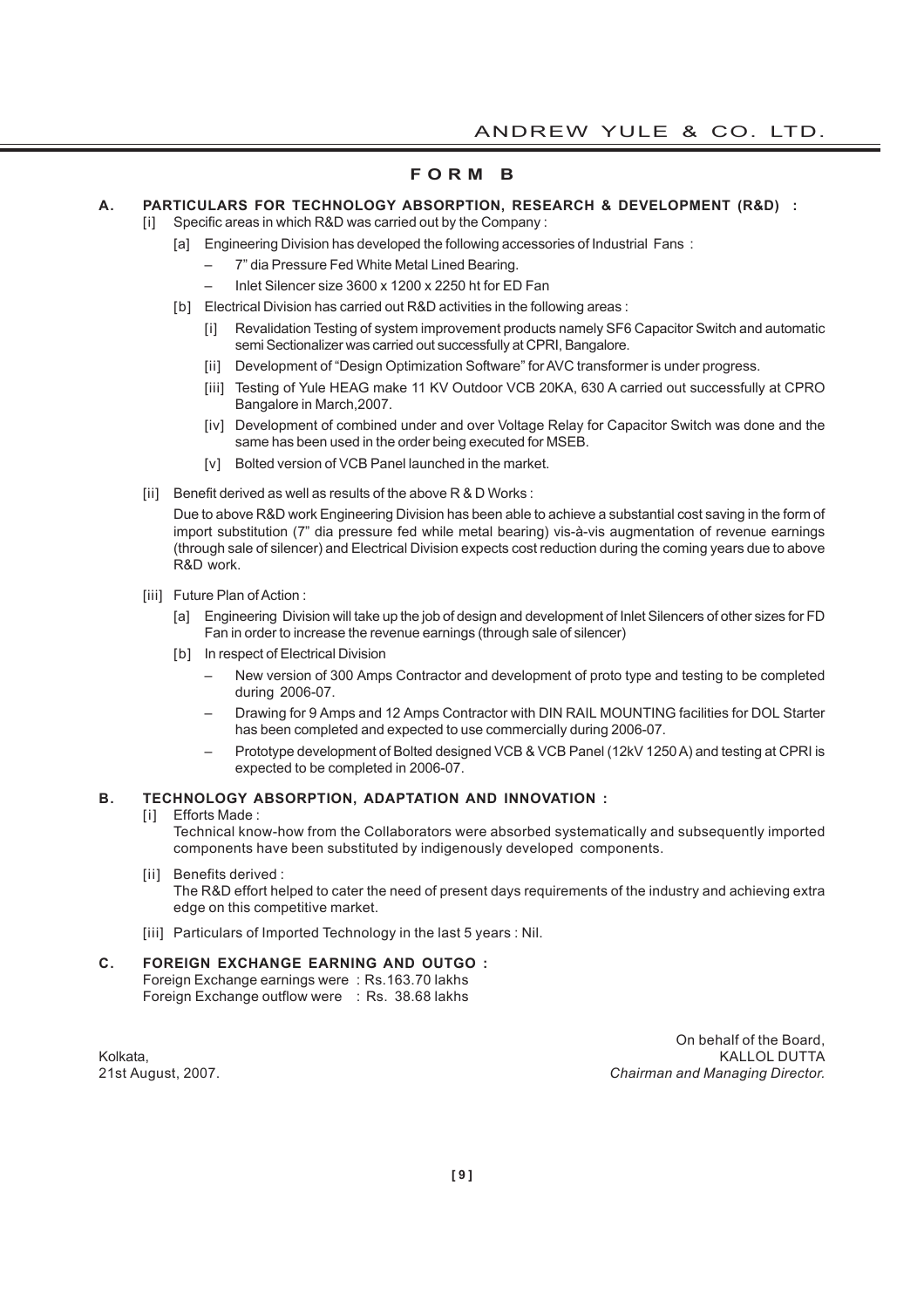# **REPORT ON CORPORATE GOVERNANCE**

### 1. **Company's Philosophy :**

The Company is committed to attain the highest standard of Corporate Governance by placing emphasis on transparency, professionalism, accountability, integrity and to promote ethical conduct throughout the Organization with the main object to enhance the value of all stakeholders namely shareholders, customers, creditors, employees and bankers.

# 2. **Board of Directors :**

In terms of the Company's Corporate Governance Policy, all statutory and other significant and material information are placed before the Board of Directors to enable it to discharge its responsibilities of strategic supervision of the Company as trustees of the Shareholders.

# 2.1 **Composition :**

The Board of Directors of the Company comprises of eminently qualified Executive and Non-Executive Directors. The total number of Directors of the Company as on 31st March, 2007 was eight of which Three (3) were whole-time Directors viz. Chairman and Managing Director, Director (Finance) and Director (Personnel), and Five (5) were parttime Non-Executive Independent Directors.

The composition of the Board of Directors and the number of other Directorship and Membership/Chairmanship held by the Directors in the Committees of various Companies as on 31st March, 2007 are given below :

|                           | Cagegory of                        | No. of other<br>Directorship held |           | Committee Membership<br>held in other Companies. xx |
|---------------------------|------------------------------------|-----------------------------------|-----------|-----------------------------------------------------|
| Name of Directors         | Directorship                       | as on 31st March 2007             | As Member | As Chairman                                         |
| 1. Shri Arindom Mukherjee | Chairman and Managing Director     | 5                                 | Nil       | ΝIΙ                                                 |
| 2. CA S.Muralidharan      | Director (Finance)                 | 6                                 |           | Nil                                                 |
| 3. Shri Indrajit Sengupta | Director (Personnel)               | 5                                 | Nil       | Nil                                                 |
| 4. Shri D.R.S.Chaudhary   | Independent Non-Executive Director | 3                                 | Nil       | Nil                                                 |
| 5. Shri Ardhendu Sen      | Independent Non-Executive Director | 3                                 | Nil       | Nil                                                 |
| 6. Shri Amitava Ray       | Independent Non-Executive Director |                                   | Nil       | Nil                                                 |
| 7. Shri Subir Das         | Independent Non-Executive Director | Nil                               | Nil       | Nil                                                 |
| 8. Shri Ranabir Sen       | Independent Non-Executive Director |                                   | Nil       | Nil                                                 |

Exclude Directorship in Private Limited Companies, foreign companies and companies under Section 25 of the Companies Act, 1956 and memberships of Managing Committees of various Chambers/bodies.

- xx Represents Membership/Chairmanship of Audit Committee, Investors Grievance Committee and Remuneration Committee.
- Notes: Shri Arindom Mukherjee, Chairman & Managing Director was superannuated on 31st March, 2007.
	- Shri Subir Das was appointed on 21st July, 2006.

Shri Ranabir Sen was a Non-Executive Director upto 11th July, 2007.

Shri Dipak Dutta was appointed as a Independent Non-Executive Director on 21.07.2006 and resigned from the Board on 23rd March, 2007.

Shri Kallol Dutta was appointed as Chairman & Managing Director on 2nd July, 2007.

# 2.2 **Board Meetings :**

Dates of Board Meetings are fixed in advance and agenda papers are circulated to Directors at least seven days before the meeting.

#### **Meetings and Attendance :**

During the financial year ended 31st March, 2007 four Meetings of the Board of Directors were held on 4th July, 2006 (Adjourned meeting on 30th June, 2006), 15th September, 2006, 27th December, 2006 and 23rd March, 2007.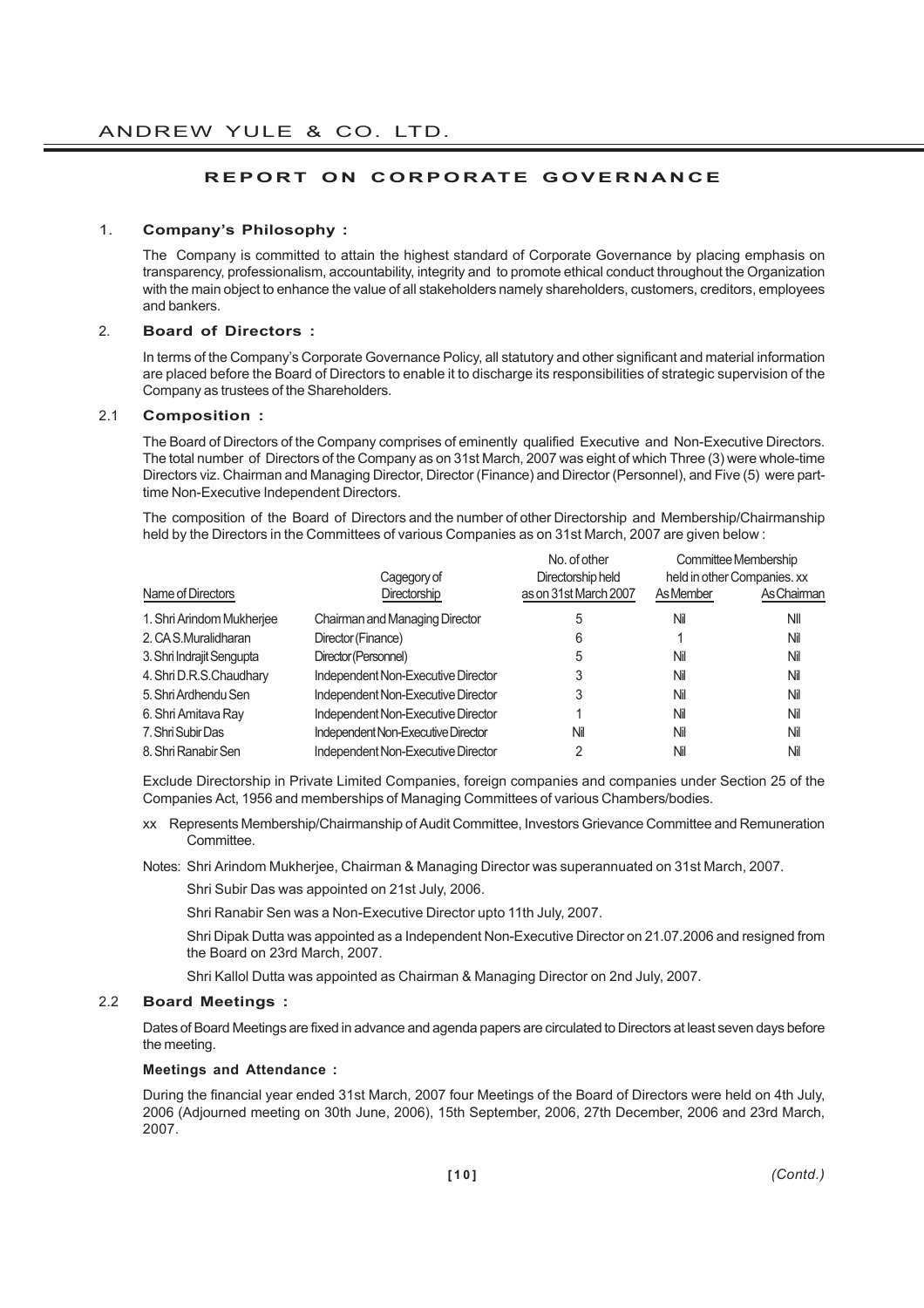| Name of Directors      | No. of Board Meetings<br>Attended | Attendance of the Last<br>Annual General Meeting<br>held on 15th September, 2006 |
|------------------------|-----------------------------------|----------------------------------------------------------------------------------|
| Shri Arindom Mukherjee | 4                                 | Yes                                                                              |
| Shri D.R.S Chaudhary   | 3                                 | Yes                                                                              |
| Shri Subir Das         | 3                                 | Yes                                                                              |
| CA S. Muralidharan     | 4                                 | Yes                                                                              |
| Shri Amitava Ray       | 3                                 | Yes                                                                              |
| Shri Ardhendu Sen      |                                   | Yes                                                                              |
| Shri Ranabir Sen       | 3                                 | Yes                                                                              |
| Shri Indrajit Sengupta | 4                                 | Yes                                                                              |
| Shri Dipak Dutta       | $\overline{2}$                    | Yes                                                                              |

# ANDREW YULE & CO. LTD.

Attendance of Directors at the Board Meetings and at the Annual General Meeting (AGM) :–

Notes: Shri Subir Das was appointed on 21st July, 2006.

Shri Dipak Dutta was appointed as a Non-Executive Director on 21st July, 2006 and resigned from the Board on 23rd March, 2007.

# 3. **Committee of the Board of Directors :**

The Company is having a Committee of the Board of Directors, duly constituted by the Board of Directors, for last several years to supervise smooth functioning of the day to day operations of the Company and some of the major powers/authorities delegated to the said Committee are as under :

- (i) General powers of management.
- (ii) To borrow monies upto the specified limit from Banks, Financial Institution and others for working capital purposes.
- (iii) To authorise creation of securities including Equitable mortgage on the immovable properties of the Company, execution of security documents pertaining to term loan, bridge loan, working capital loan, etc.
- (iv) To issue Indemnity Bonds and Powers of Attorney.
- (v) Opening of Accounts with Banks.
- (vi) To approve overseas tour for official purpose.
- (vii) Sale of Fixed Assets.
- (viii) To invest funds of the Company in Government Securities, Postal Securities, long term deposit with Banks/ Financial Institutions etc.
- (ix) To approve appointment of Consultants/Architects.
- (x) Approve transfer/transmission of shares.
- (xi) Carryout the function of Shareholders/Investors Grievance Redressal Committee.

As on 31st March, 2007, the Committee of the Board of Directors were comprised of the following :

| <b>Directors</b>       | Designation                  | Status in the<br>Committee | Number of<br>Meetings held<br>2006-07 | Number of<br>Meetings<br>Attended |
|------------------------|------------------------------|----------------------------|---------------------------------------|-----------------------------------|
| Shri Arindom Mukherjee | Chairman & Managing Director | Chairman                   | 19                                    | 19                                |
| CA S. Muralidharan     | Director (Finance)           | Member                     | 19                                    | 19                                |
| Shri Indrajit Sengupta | Director (Personnel)         | Member                     | 19                                    | 15                                |
| Shri Subir Das         | Director (Non-Executive)     | Member                     | 19                                    | 6                                 |

The Minutes of the Committee of the Board of Directors are circulated as separate agenda item in the next meeting of the Board of Directors of the Company for noting and approval.

*(Contd.)*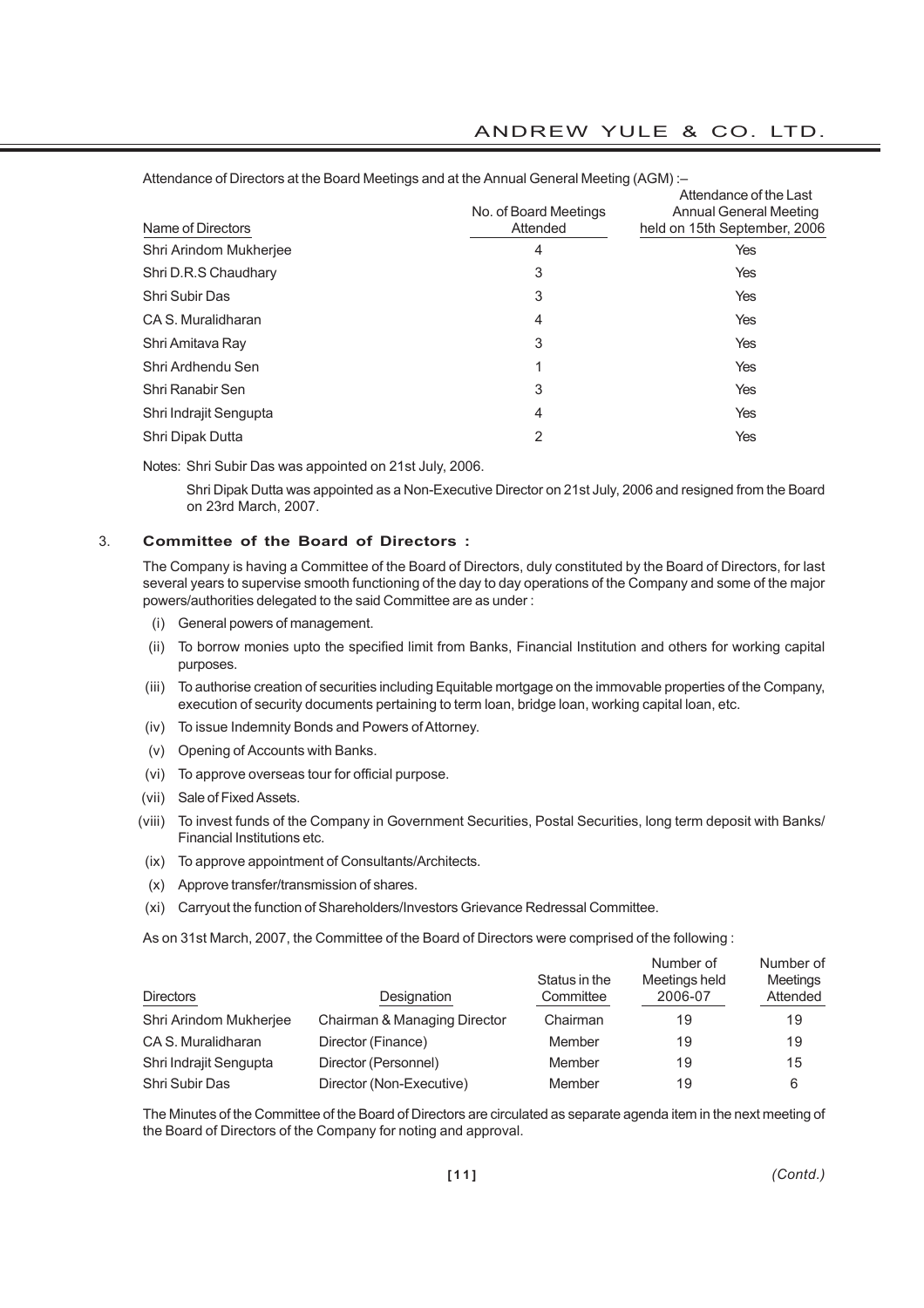Notes: Shri Indrajit Sengupta, Director, was appointed on 27th June, 2006.

Shri Subir Das, Director, was appointed on 27th December, 2006.

Shri Arindom Mukherjee was a member upto 31st March, 2007.

The Board of Directors at its meeting held on 11th July, 2007 had re-constituted the Committee of the Board comprising of Shri Kallol Datta, Chairman, CA S. Muralidharan, Member, Shri Indrajit Sengupta, Member and Shri Subir Das, Member.

### 4. **Audit Committee :**

#### (a) **Terms of reference :**

The role and terms of reference of the Audit Committee cover the matters specified under Clause 49 of the Listing Agreements with the Stock Exchanges and Section 292A of the Companies Act, 1956 besides other terms as may be referred to it by the Board of Directors.

### (b) **Composition of the Audit Committee :**

The Audit Committee as on 31st March, 2007, consist of Sarbashri Amitava Ray, Ranabir Sen and Subir Das, Non-Executive Directors. The Director (Finance), Chief Internal Auditor-cum-Adviser (Finance) and Senior Manager (Internal Audit) are the permanent invitees to the Committee and the Company Secretary acts as Secretary of the Committee.

The Board of Directors at its meeting held on 11<sup>th</sup> July, 2007 had reconstituted the Audit Committee after the resignation of Shri Ranabir Sen from the Board of Directors as follows :-

| Shri Amitava Ray      | $\cdots$                 | Chairman. |
|-----------------------|--------------------------|-----------|
| Shri D.R.S. Chaudhary | $\cdots$                 | Member.   |
| Shri Subir Das        | $\overline{\phantom{a}}$ | Member    |

The Director (Finance), Chief Internal Auditor-cum-Adviser (Finance) and Senior Manager (Internal Audit) are the permanent invitees to the Committee and the Company Secretary is the Secretary to the Committee.

#### (c) **Attendance of each Member :**

During the financial year ended  $31<sup>st</sup>$  March, 2007, four meetings of the Audit Committee held on  $4<sup>th</sup>$  July, 2006, 15<sup>th</sup> September, 2006, 27<sup>th</sup> December, 2006 and 23<sup>rd</sup> March, 2007 as under:

### Date of Meeting

| Shri D.R.S. Chaudhary - Chairman |             | Shri Amitava Ray - Member  |           | Shri Ranabir Sen - Member | 04.07.2006 |
|----------------------------------|-------------|----------------------------|-----------|---------------------------|------------|
| Shri Amitava Ray                 | - Chairman  | Shri Dipak Dutta - Member. |           | Shri Ranabir Sen - Member | 15.09.2006 |
| Shri Dipak Dutta                 | - Chairman. | Shri Ranabir Sen - Member  |           |                           | 27.12.2006 |
| Shri Amitava Ray                 | - Chairman. | Shri Subir Das             | - Member. |                           | 23.03.2007 |

**Notes :** Shri D.R.S. Chaudhary was Chairman upto 4<sup>th</sup> July, 2006.

Shri Dipak Dutta was member upto 27<sup>th</sup> December, 2006.

Shri Subir Das was appointed as a member on 23<sup>rd</sup> March, 2007.

(d) The Chairman of the Audit Committee was present at the Annual General Meeting held on 15<sup>th</sup> September, 2006.

### 5. **Remuneration Committee :**

- (a) The need for constitution of a Remuneration Committee is not felt by the Company in view of the fact that the Company is a Government Company in terms of Section 617 of the Companies Act, 1956. The remuneration of the whole-time Functional Directors and other terms and conditions are fixed by the Government of India.
- (b) The remuneration of the whole-time Functional Directors include basic salary, allowances and perquisites as determined by the Government of India and also as per rules of the Company. The details of remuneration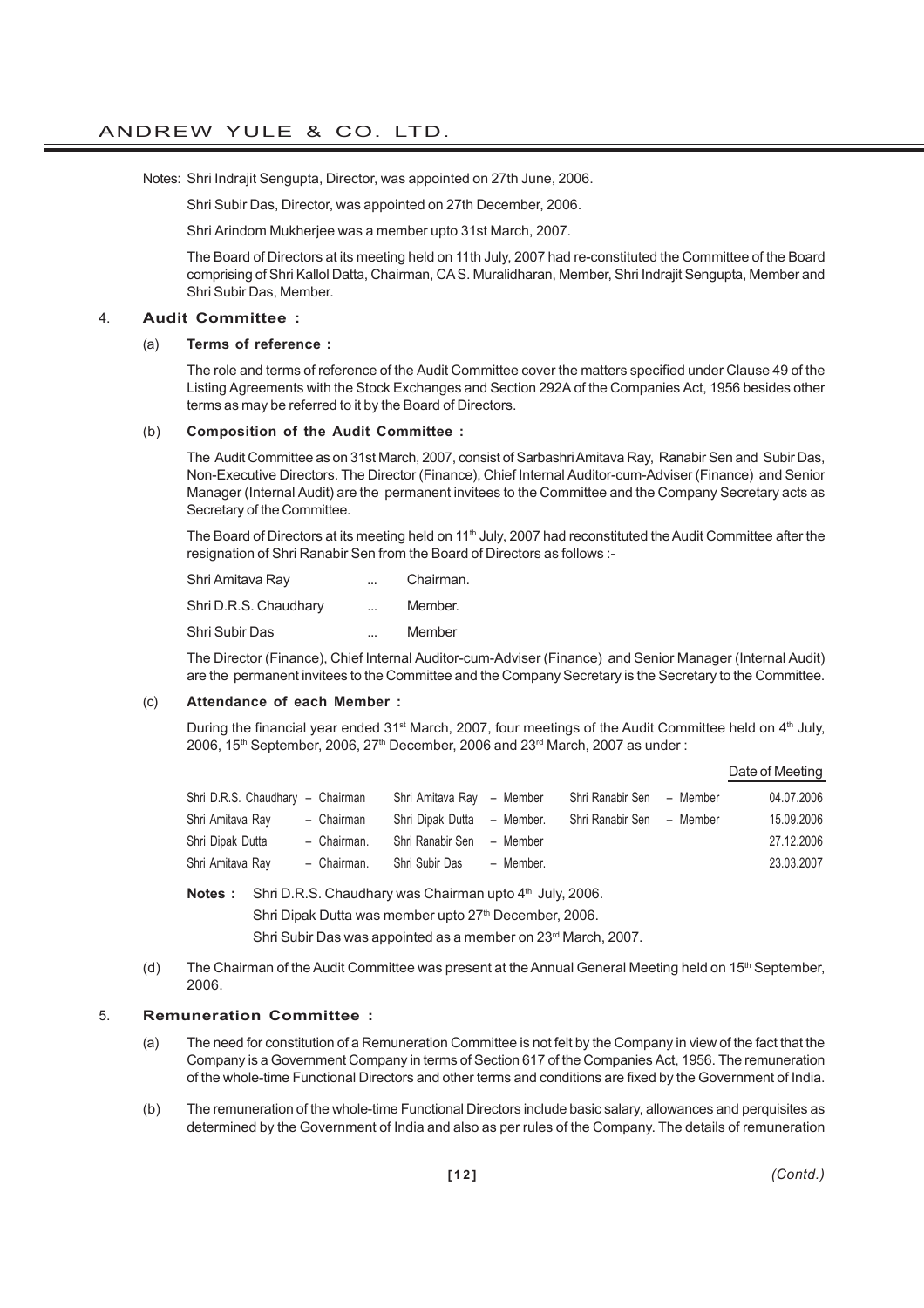paid to all the whole-time Functional Directors during the year ended 31st March, 2007 are given below :

|                        |        |            | (Rs.000's) |
|------------------------|--------|------------|------------|
| Name of the Directors  | Salary | Perquisite | Total      |
| Shri Arindom Mukherjee | 736    | 65         | 801        |
| CA S. Muralidharan     | 607    | 30         | 637        |
| Shri Indrajit Sengupta | 510    | 17         | 527        |

The whole-time Functional Directors are appointed for a period of five years or upto the date of Superannuation, whichever event occurs earlier. The appointment may, however, be terminated during this period by either side on three months' notice or on payment of three months' salary in lieu thereof.

No stock option Scheme is prevalent in the Company.

(c) The remuneration paid to part-time independent Non-official Directors for attending the Board and Audit Committee Meetings consists only of sitting fees –

| Name of the Directors | <b>Sitting Fees</b> |
|-----------------------|---------------------|
| Shri Ranabir Sen      | Rs. 9,000/-         |
| Shri Amitava Rav      | Rs.10,000/-         |
| Shri Dipak Dutta      | Rs. 6.000/-         |
| Shri Subir Das        | Rs.12,000/-         |

Non-Executive Directors are appointed by Government of India only and communicated through Department of Heavy Industries (DHI). None of the Non-executive Directors is holding any Equity Share of the Company.

#### 6. **Shareholders Grievance Redressal Committee :**

The matters relating to redressal of shareholders' complaints viz transfer/transmission of shares, non-receipt of copy of Annual Report etc., are being looked after by the Committee of the Board of Directors as mentioned under paragraph 3 of this Report. Twelve complaints were received from the shareholders during the year 2006-07 and all of them have been attended to.

There is no complaint lying pending.

Number of shares pending transfer as on 31st March, 2007 was : Nil.

Shri Debabrata Bandyopadhyay, Company Secretary is the Compliance Officer of the Company.

# 7. **Code of Conduct :**

The Code of Conduct for the Directors and the Employees of the Company has been laid down by the Board and the same is posted on the website of the Company.

# 8. **Risk Management :**

The Company has an integrated approach to managing risk inherent in various aspects of the business.

### 9. **Disclosure :**

The details of the related party relationships and transactions, as required under Accounting Standard (AS-18) "Related Party Disclosures" issued by ICAI are given under Note No.25 on Schedule 20 of the Annual Audited Accounts as at 31st March, 2007.

There were no transactions of material nature with its promoters, the Directors or their relatives etc. that may have potential conflict with the interests of the Company at large.

There were no instance of non-compliance by the Company, penalties, strictures imposed on the Company by the Stock Exchanges or SEBI or any Statutory Authority on any matter related to Capital markets, during the last three years.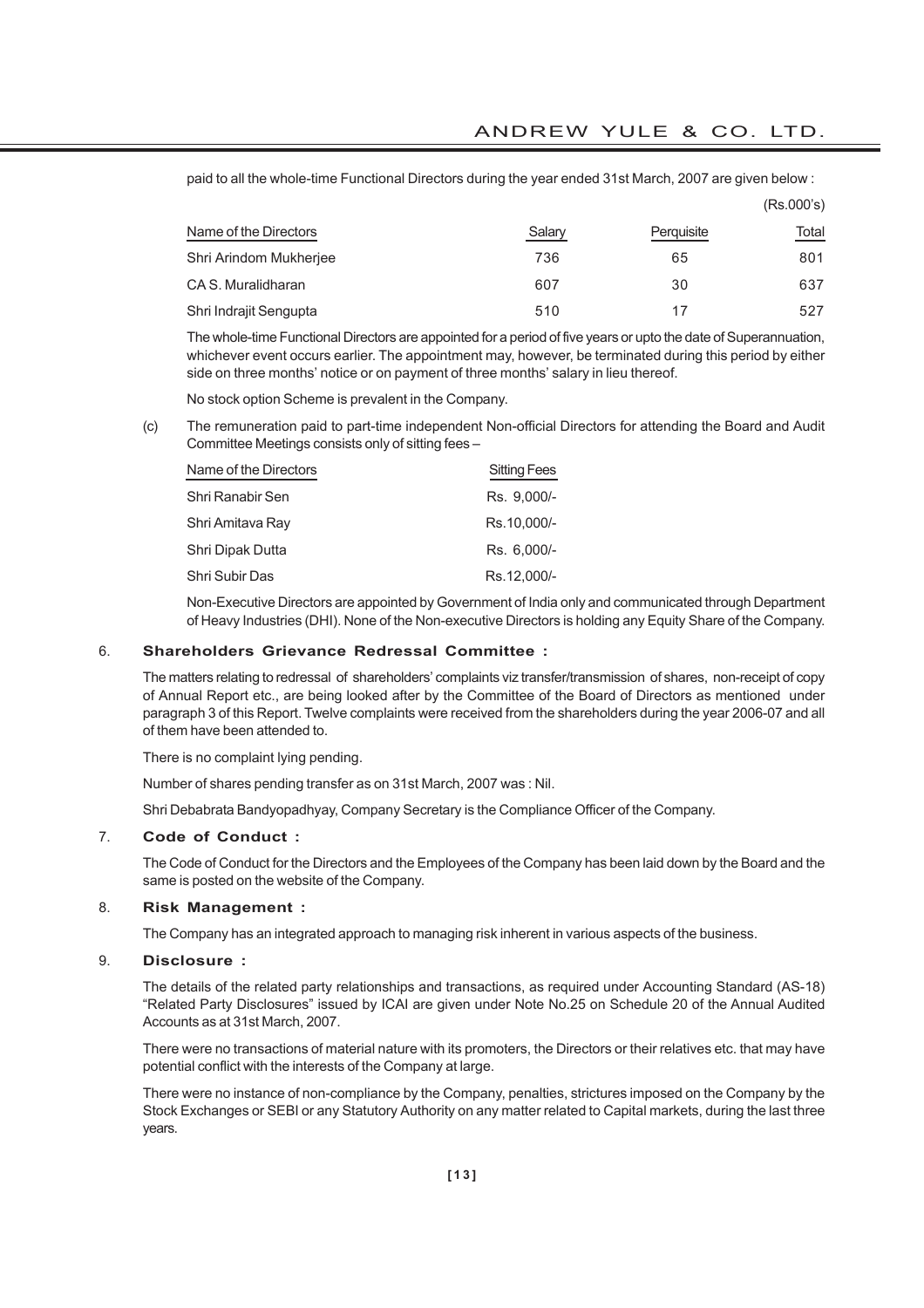#### **GENERAL INFORMATION FOR SHAREHOLDERS**

#### **REGISTRATION NO.021-003229**

#### **CIN of the Company – L63090WB1919GOI003229**

| Corporate and Registered Office | : 'Yule House'<br>8, Dr. Rajendra Prasad Sarani, Kolkata - 700 001<br>Tel: 2242-8210, 2242-8550<br>E-mail: yulecp@cal2.vsnl.net.in/yulesecy@vsnl.net/ay secl@rediffmail.com<br>Telegram: "YULETIDE", Fax: 91-33-2242-9770/2243-4741 |
|---------------------------------|-------------------------------------------------------------------------------------------------------------------------------------------------------------------------------------------------------------------------------------|
| Date of Annual General Meeting. |                                                                                                                                                                                                                                     |
| Time, Venue                     | 21st September, 2007 at 11.00 A.M.,                                                                                                                                                                                                 |
|                                 | At the Williamson Magor Hall of The Bengal Chamber of<br>Commerce & Industry, Royal Exchange,<br>6, Netaji Subhas Road, Kolkata - 700 001.                                                                                          |
| <b>Financial Calender</b>       | $:$ April to March                                                                                                                                                                                                                  |
| Date of Book Closure            | From 15th September to 21st September, 2007<br>(Both days inclusive).                                                                                                                                                               |
| Listing on Stock Exchange       | The Stock Exchange, Mumbai.                                                                                                                                                                                                         |

The Listing Fees for the financial year 2006-07 has been paid to the Stock Exchange, Mumbai only as the Company have applied for delisting its shares from the Calcutta Stock Exchange Association Ltd. and Delhi Stock Exchange Association Ltd. under the provisions of SEBI (Delisting of Securities) Guidelines, 2003 and prior approval of the shareholders of the Company by a Special Resolution at the Annual General Meeting held on 26th September, 2005 and compliance of other formalities applicable.

Market price Data, High, Low during the month in the last Financial Year (2006-2007) traded at BSE : Please See Annexure "A". Registrar and Transfer Agents (For both Physical and Dematerialized Shares) : MCS Limited 77/2A, Hazra Road, 3rd and 5th Floor, Kolkata - 700 029 Phone: 2476–7350/54, 2454–1892/93 Share Transfer System : Transfer of shares in physical form are registered and despatched within 30 days from the date of their receipt, in case documents are complete in all respects. The Committee of the Board of Directors is empowered to approve transfers. Shares Transferred during the year : Total number of Shares transferred in physical form during the year was 16,874 Shares (Previous year – 62,560 Shares). Dematerialisation of Shares : 5.36% Equity Shares have been dematerialised upto 31st March, 2007 and held with National Securities Depository Limited (NSDL) and Central Depository Services (India) Ltd. (CDSL). ISIN : INE 449C01017 Distribution of Shareholding and Shareholding pattern as on 31st March, 2007. : Please See Annexure "B". Address for correspondence : Shareholder's Correspondence should be addressed to :-Andrew Yule & Co., Ltd., Share Department, 8, Dr. Rajendra Prasad Sarani, Kolkata - 700 001 Telephone : 2242-8210/2242-8550, Fax : 2242–9770 E-mail : yulecp@cal2.vsnl.net.in/yulesecy@vsnl.net/ay\_secl@rediffmail.com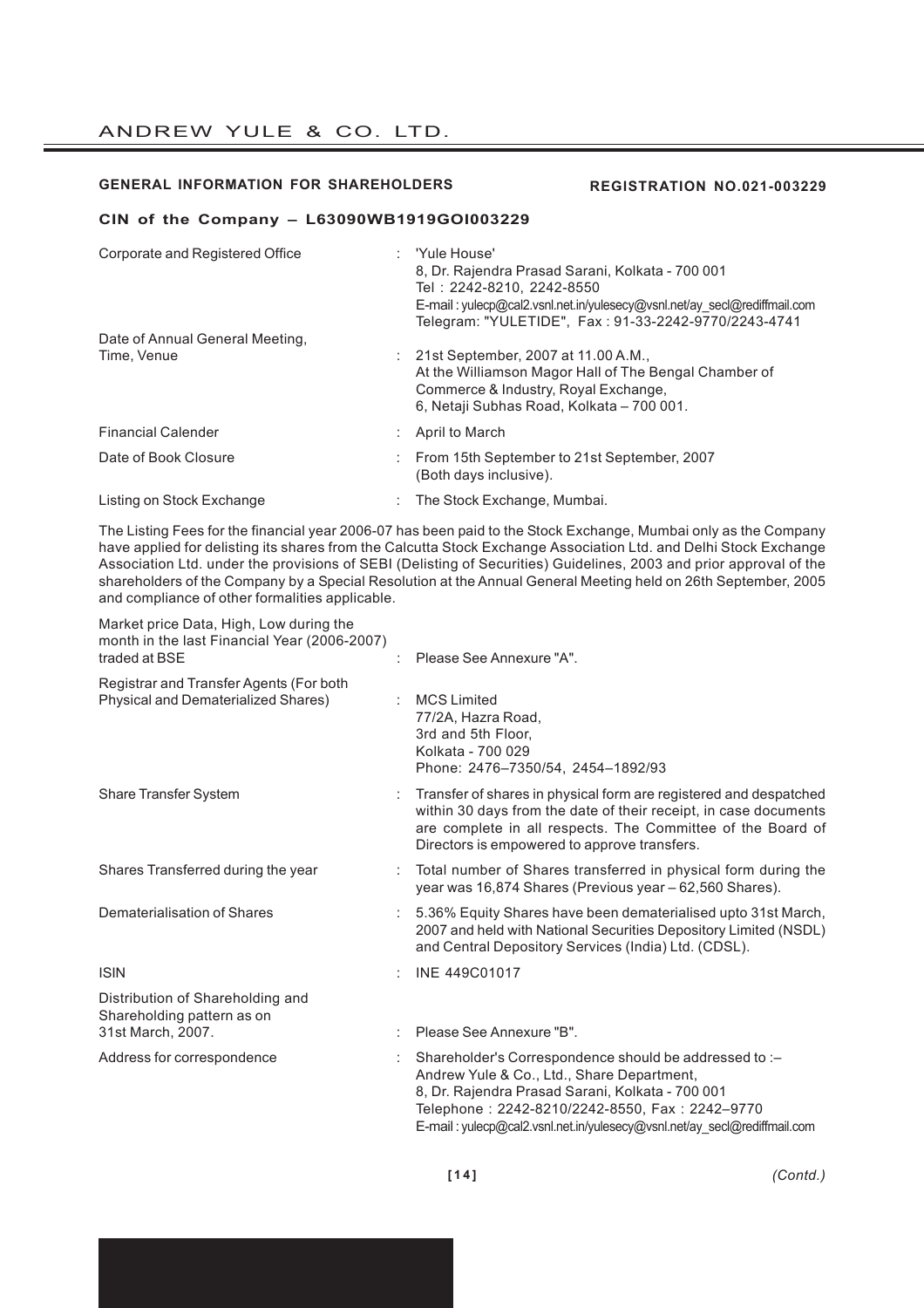# **MEANS OF COMMUNICATION**

As required by SEBI, information/documents are filed in EDIFAR System from time to time.

Yearly Results have been published in the following News Papers : ASIAN AGE – In English & PRATIDIN – In Bengali.

# **General Body Meetings :**

Details of the General Meeting held in last three years :

### [i] **Annual General Meeting :**

| <b>FINANCIAL YEAR</b> | <b>DATE</b>          | TIME         | LOCATION                                                                                                                             |
|-----------------------|----------------------|--------------|--------------------------------------------------------------------------------------------------------------------------------------|
| 2005-2006             | 15th September, 2006 | 11.00 A.M.   | Williamson Magor Hall, of the Bengal Chamber<br>of Commerce & Industry, Royal Exchange, 6,<br>Netaji Subhas Road, Kolkata - 700 001. |
| 2004-2005             | 26th September, 2005 | $11-00$ A.M. | Shripati Singhania Auditorium of Rotary Sadan,<br>94/2, Chowringhee Road, Kolkata-700 020.                                           |
| 2003-2004             | 30th September, 2004 | $11-00$ A.M. | At the Auditorium of Indian Chamber of<br>Commerce, 10th Floor, India Exchange, 4, India<br>Exchange Place, Kolkata-700 001.         |

| $\lceil \text{i}\rceil$ | <b>Extra Ordinary General Meeting:</b> |            |                                                                                                                              |
|-------------------------|----------------------------------------|------------|------------------------------------------------------------------------------------------------------------------------------|
| <b>FINANCIAL YEAR</b>   | DATE                                   | TIME       | LOCATION                                                                                                                     |
| 2003-2004               | 30th December, 2003                    | 11-00 A.M. | At the Auditorium of Indian Chamber of<br>Commerce, 10th Floor, India Exchange, 4, India<br>Exchange Place, Kolkata-700 001. |

### **Special Resolutions :**

The details of the Special Resolution passed by the Company at the last three Annual General Meeting (AGM) are given

| herein below :- |                                                                           |                                               |
|-----------------|---------------------------------------------------------------------------|-----------------------------------------------|
| Date of AGM     | Subject matter of the Resolution                                          | Triggering Section of the Companies Act, 1956 |
| 30.09.2004      | <b>Alteration Article</b><br>[ii] Preferential Allotment of Equity Shares | Section 31<br>Section 81(1A)                  |
| 26.09.2005      | Delisting of Securities in Calcutta and Delhi Stock Exchanges             | As per SEBI Guidelines.                       |
| 15.09.2006      | NIL                                                                       |                                               |

#### **Postal Ballot :**

No Special Resolution requiring Postal Ballot was placed before the last Annual General Meeting. No Special Resolution requiring Postal Ballot is being proposed at the ensuring Annual General Meeting.

#### **Plant Locations :**

The Company's plants are located at (i) 16A and B, Block "D", Kalyani, West Bengal, (ii) 14, Mayurbhanj Road, Kolkata - 700 023, (iii) Mahatma Gandhi Road, Thakurpukur, Joka, 24 Parganas (South), West Bengal, (iv) P-25, Transport Depot Road, Kolkata - 700 088, (v) 5/346, Old Mahabalipuram Road, Perungudi, Chennai - 600 096 and (vi) 19, Muthulakshmi Salai, Adyar, Chennai - 600 020.

The Company's Tea Gardens are located at Jalpaiguri and Darjeeling Districts, West Bengal and at Assam.

#### 11. **CEO/CFO Certification :**

The necessary certificates under Clause 49(v) of the Listing Agreement has been placed before the Board of Directors.

# 12. **Non-mandatory Requirements :**

The Company has not adopted the Non-mandatory Requirement given under Clause 49 of the Listing Agreement.

Kallol Datta Kolkata, 21st August, 2007 **Chairman & Managing Director.**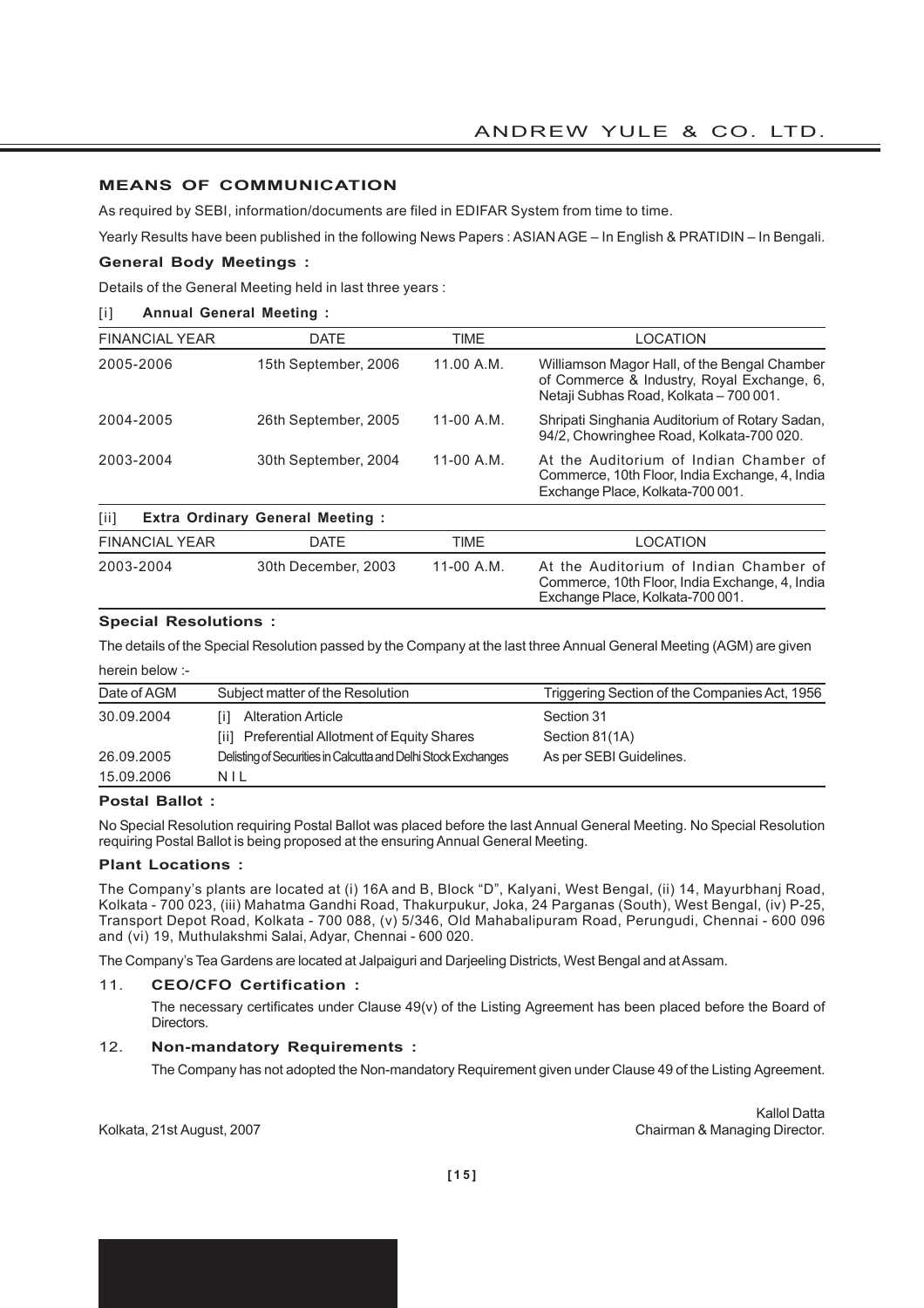# **ANNEXURE – "A"**

# MARKET PRICE DATA : HIGH/LOW DURING EACH MONTH IN THE LAST FINANCIAL YEAR (2006-07)

|                     |       | The Stock Exchange, Mumbai |          | <b>B.S.E. Sensex</b> |
|---------------------|-------|----------------------------|----------|----------------------|
|                     | High  | Low                        | High     | Low                  |
| Month               | (Rs.) | (Rs.)                      | (Rs.)    | (Rs.)                |
| April, 2006         | 31.90 | 24.05                      | 12102.00 | 11008.43             |
| May, 2006           | 30.55 | 22.80                      | 12671.11 | 9826.91              |
| June, 2006          | 26.50 | 19.70                      | 10626.84 | 8799.01              |
| <b>July, 2006</b>   | 23.65 | 18.00                      | 10940.45 | 9875.35              |
| <b>August, 2006</b> | 29.10 | 18.50                      | 11794.43 | 10645.99             |
| September, 2006     | 25.65 | 22.00                      | 12485.17 | 11444.18             |
| October, 2006       | 24.95 | 21.65                      | 13075.85 | 12178.83             |
| November, 2006      | 23.35 | 19.30                      | 13799.08 | 12937.30             |
| December, 2006      | 24.00 | 19.90                      | 14035.30 | 12801.65             |
| January, 2007       | 28.85 | 22.00                      | 14325.92 | 13303.22             |
| February, 2007      | 32.00 | 23.55                      | 14723.88 | 12800.91             |
| March, 2007         | 27.95 | 20.15                      | 13386.95 | 12316.10             |
|                     |       |                            |          |                      |

### **ANNEXURE – "B"**

# **(i) DISTRIBUTION OF SHAREHOLDINGS AS ON 31ST MARCH, 2007.**

| Shares Holding (Range) |              | No. of        | % of Total    | No. of       | % of Total   |
|------------------------|--------------|---------------|---------------|--------------|--------------|
| <b>From</b>            | lo           | <b>Shares</b> | <b>Shares</b> | Shareholders | Shareholders |
| 0                      | 500          | 9,06,185      | 1.56          | 8,996        | 89.65        |
| 501                    | 1000         | 4,74,326      | 0.81          | 571          | 5.69         |
| 1001                   | 2000         | 3,73,320      | 0.64          | 239          | 2.38         |
| 2001                   | 5000         | 5,12,971      | 0.88          | 154          | 1.53         |
| 5001                   | 10000        | 3,13,890      | 0.54          | 42           | 0.42         |
| 10001                  | Above        | 5,56,86,386   | 95.57         | 33           | 0.33         |
|                        | <b>TOTAL</b> | 5,82,67,078   | 100.00        | 10,035       | 100.00       |

# **(ii) SHAREHOLDING PATTERN OF THE COMPANY AS ON 31ST MARCH, 2007**

| <b>CATEGORY</b>                             | No. of Shares | % of total Shares |
|---------------------------------------------|---------------|-------------------|
| <b>CENTRAL GOVERNMENT</b>                   | 5,43,38,306   | 93.26             |
| <b>FINANCIAL INSTITUTIONS</b>               | 4,54,952      | 0.78              |
| <b>NATIONALISED BANKS</b>                   | 22,429        | 0.04              |
| <b>MUTUAL FUNDS</b>                         | 950           | 0.00              |
| DOMESTIC COMPANIES                          | 4,20,670      | 0.72              |
| NON-DOMESTIC COMPANIES                      | 500           | 0.00              |
| RESIDENT INDIVIDUAL                         | 28,11,346     | 4.82              |
| NON-RESIDENT INDIVIDUALS (INDIAN)           | 22,471        | 0.04              |
| NON-RESIDENT INDIVIDUALS (FOREIGN NATIONAL) | 1,95,454      | 0.34              |
| DIRECTOR AND THEIR RELATIVES                | .             | 0.00              |
|                                             | 5,82,67,078   | 100.00            |

# **CEO Certification under Clause 49(1)(D) of the Listing Agreement DECLARATION**

I confirm that all members of the Board of Directors and Senior Management personnel have affirmed compliance with the Code of Conduct for the year 2006-07.

Kolkata, Kalendary and Kalendary and Kalendary and Kalendary and Kalendary and Kalendary and Kalendary and Kalendary and Kalendary and Kalendary and Kalendary and Kalendary and Kalendary and Kalendary and Kalendary and Kal 21st August, 2007. Chairman & Managing Director.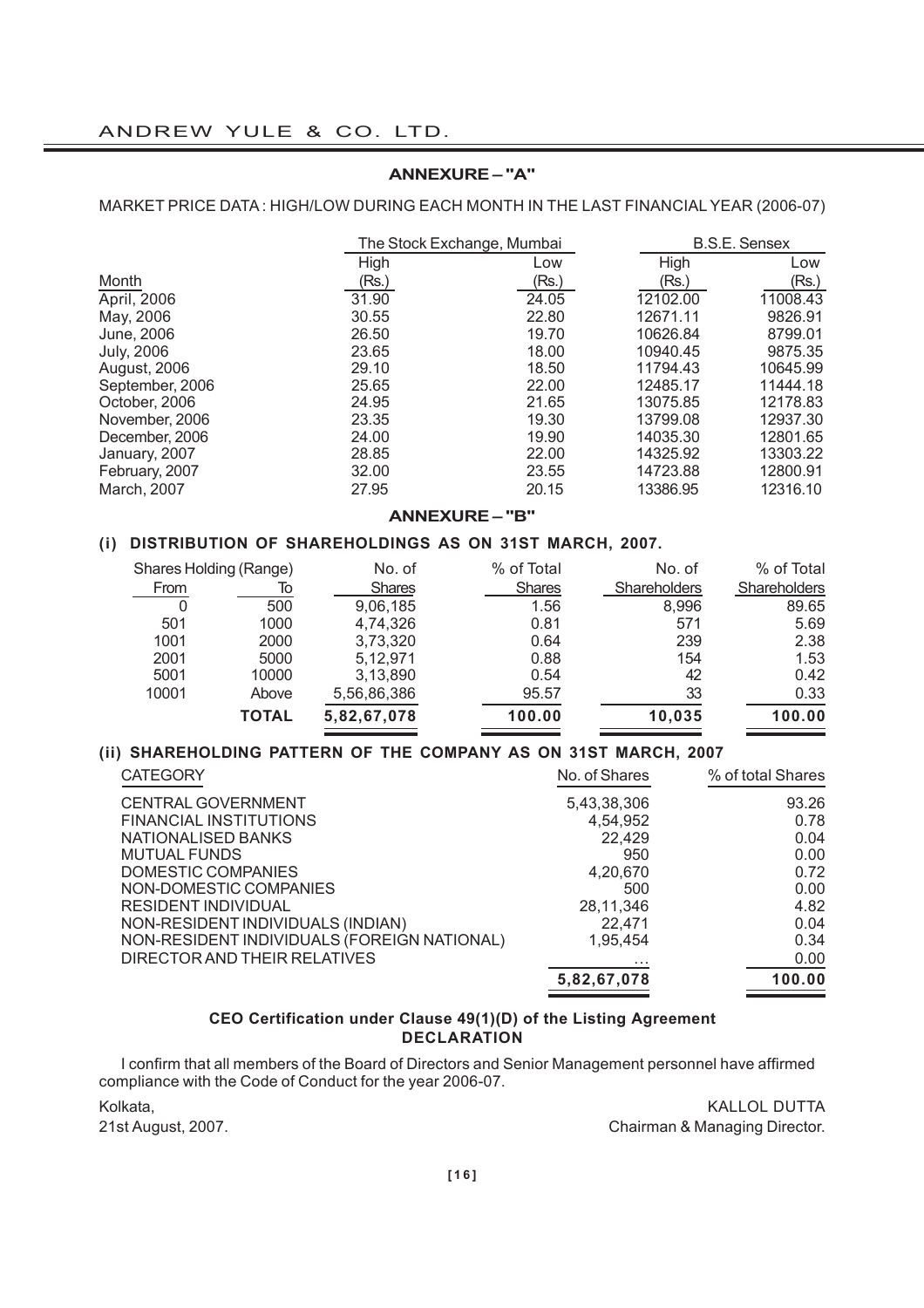# **CEO AND CFO CERTIFICATION**

We, Kallol Datta, Chairman & Managing Director and S. Muralidharan, Director (Finance) of Andrew Yule & Company Limited certify in terms of the requirement of Clause 49(v) of the Listing Agreement that we have reviewed the Financial Statement and the Cash Flow Statement of the Company for the Financial Year ended 31st March, 2007.

- [1] To the best of our knowledge, we certify that :-
	- [a] these statements do not contain any materially untrue statement or omit any material fact or contain statements that are misleading;
	- [b] these statements together present a true and fair view of the Company's affairs and are in compliance with existing accounting standards, applicable laws and regulations; and
	- [c] there are no transactions entered into by the Company during the year which are fraudulent, illegal or violative of the Company's code of conduct.
- [2] For the purposes of financial reporting, we accept the responsibility for establishing and maintaining internal controls and that we have evaluated the effectiveness of the internal control systems of the Company pertaining to financial reporting and we have disclosed to the Auditors and the Audit Committee, and further state that there were no deficiencies in the design or operation of such internal controls.
- [3] We do further certify that there has been :
	- [a] no significant changes in internal controls during the year;
	- [b] no significant changes in accounting policies during the year; and
	- [c] no instances of fraud, of which we are aware during the period.

S. Muralidharan Kallol Datta Director (Finance) Chairman & Managing Director.

Place : Kolkata Date : 21st August, 2007.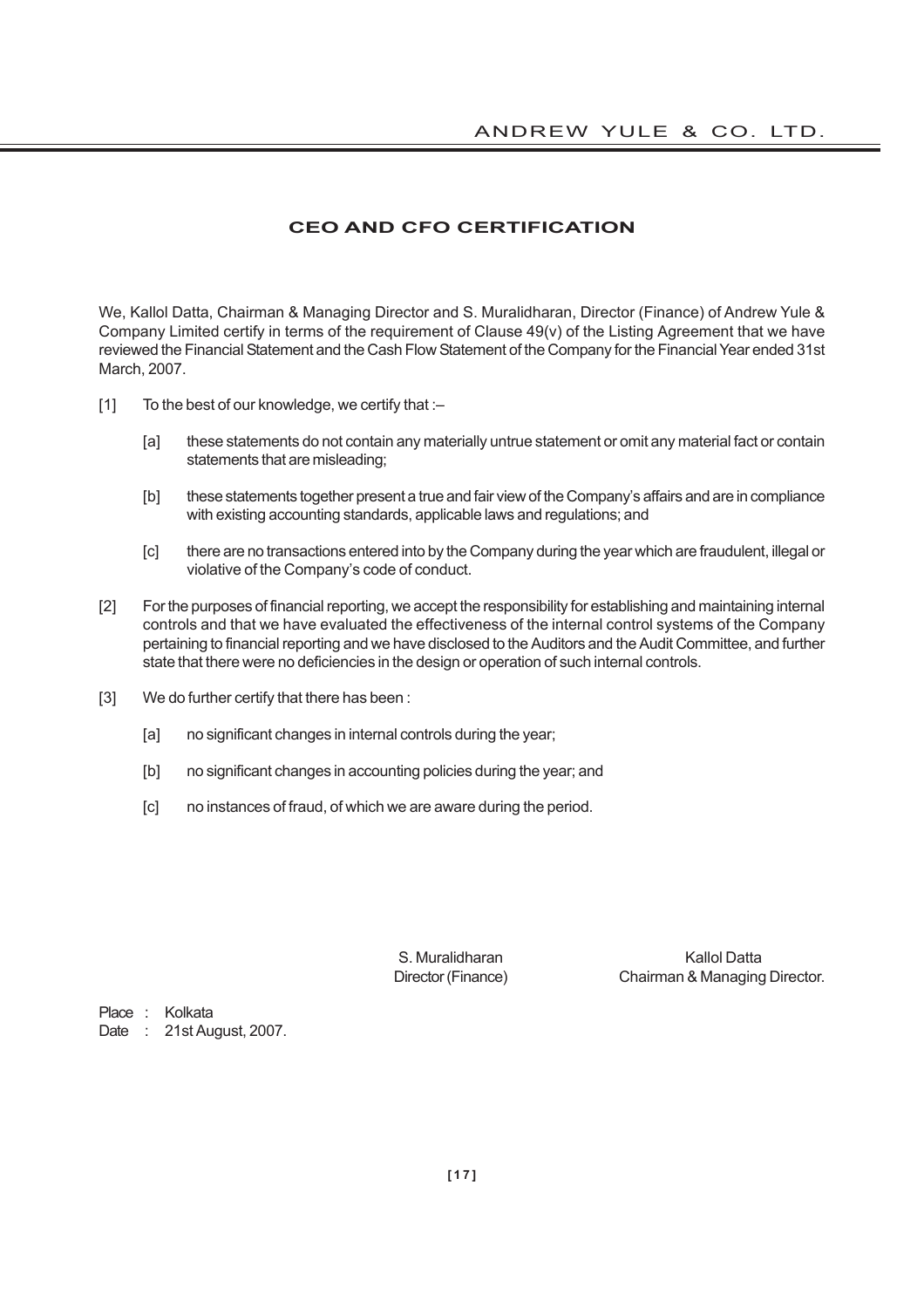# **CERTIFICATE ON COMPLIANCE FROM AUDITORS AS STIPULATED IN CLAUSE 49 OF THE LISTING AGREEMENT WITH THE STOCK EXCHANGES.**

# **To the Members of Andrew Yule & Co., Ltd.**

We have examined the compliance of conditions of Corporate Governance by Andrew Yule & Co., Ltd. for the year ended 31st March, 2007, as stipulated in Clause 49 of the Listing Agreement of the said Company with Stock Exchanges.

The compliance of conditions of Corporate Governance is the responsibility of the management. Our examination has been limited to a review of the procedures and implementation thereof, adopted by the Company for ensuring the compliance of the conditions of Corporate Governance. It is neither an audit nor an expression of opinion on the Financial Statements of the Company.

In our opinion and to the best of our information and according to the explanations given to us, we certify that the Company has complied with the conditions of Corporate Governance as stipulated in the above mentioned Listing Agreement except publication of quarterly results in Newspapers.

We state that in respect of investor grievances received during the year ended 31st March, 2007 no investor grievances are pending against the Company as per the records maintained by the Company.

We further state that such compliance is neither an assurance as to the future viability of the Company nor the efficiency or effectiveness with which the management has conducted the affairs of the Company.

*Chartered Accountants, Chartered Accountants, Chartered Accountants,* (CA AJAY AGRAWAL) *Partner. Partner. Partner.* Membership No.51722 Membership No.17643 Membership No.52959 Kolkata – 21st August, 2007.

For A. R. MAITI & CO., For G. P. AGRAWAL & CO., For MITRA GHOSH & RAY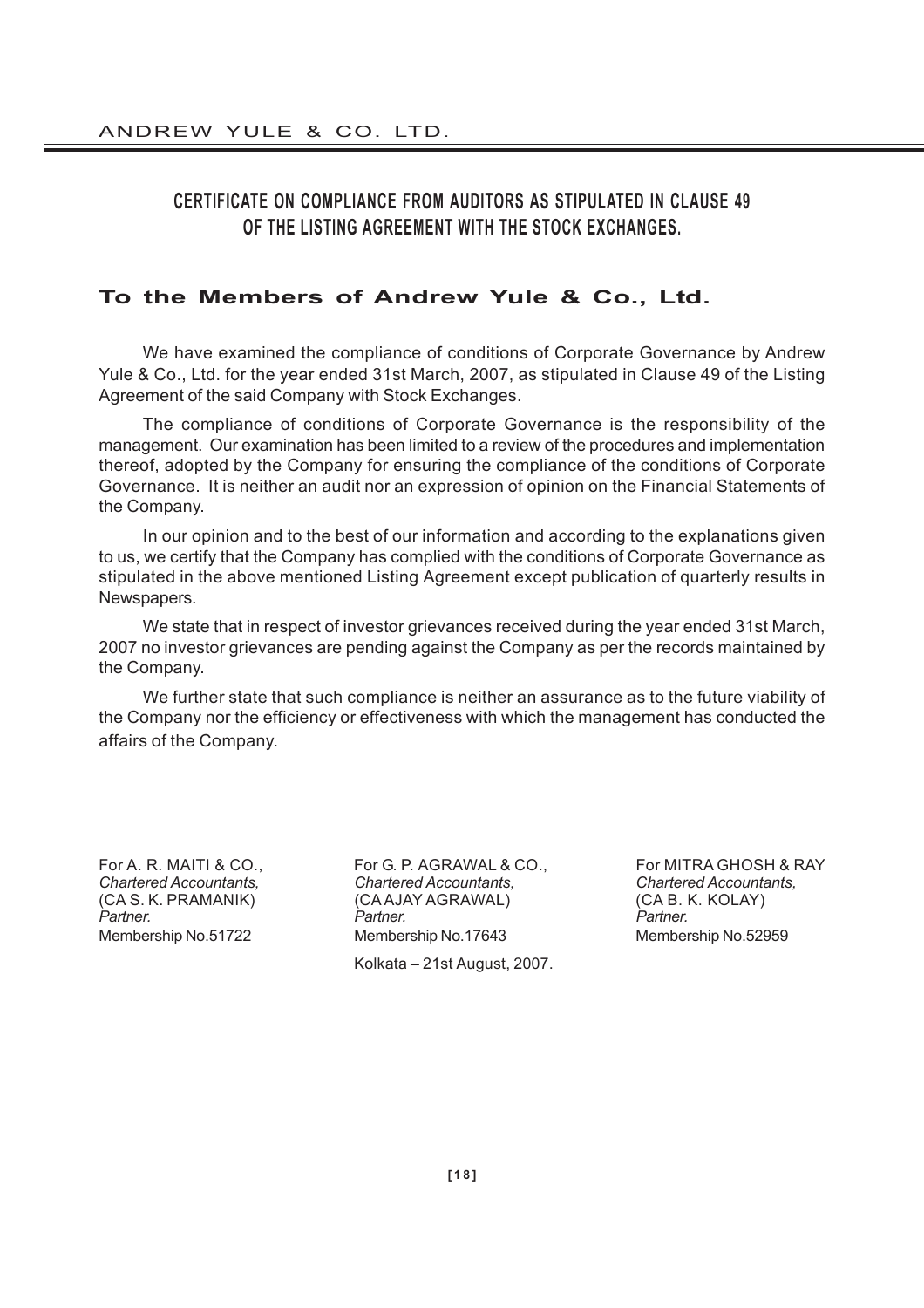# **AUDITORS' REPORT**

We have audited the attached Balance Sheet of Andrew Yule & Company Limited as at 31st March, 2007 and also the Profit and Loss Account and the Cash Flow Statement for the year ended on that date, both annexed thereto, which we have signed this day under reference to this report. These financial statements are the responsibility of the Company's management. Our responsibility is to express an opinion on these financial statements based on our audit.

We have conducted our audit in accordance with auditing standards generally accepted in India. Those standards require that we plan and perform our audit to obtain reasonable assurance as to whether the aforesaid financial statements are free from material misstatements. An audit includes examining, on a test basis, evidences supporting the amounts and disclosures in the financial statements. An audit also includes assessing the accounting principles used and significant estimates made by management, as well as evaluating the overall financial statement presentation. We believe that our audit provides a reasonable basis for expressing our opinion on the aforesaid financial statements of the Company.

As required by the Companies (Auditors' Report) Order, 2003, as amended by the Companies (Auditors' Report)(Amendment) Order, 2004 (the 'Order') issued by the Central Government of India in terms of sub-section (4A) of section 227 of the Companies Act, 1956 (The Act), and on the basis of such checks as we considered appropriate and according to the information and explanations given to us, we enclose in the Annexure a statement on the matters specified in paragraphs 4 and 5 of the said Order.

Further to our comments in the Annexure referred to above, we report the following :-

**1. The accounts are prepared on the principle applicable to a going concern despite heavy accumulated past losses and loss for the year which have totally eroded the net worth of the Company and reference had been made to the Board for Industrial and Financial Reconstruction (BIFR). In the proceedings of hearing held on 20th September, 2004 before the BIFR Bench, the Company was declared as Sick and BIFR had appointed IDBI as the Operating Agency for submission of a Revival Package.The Draft Rehabilitation Scheme with cut-off date as 31st March, 2006 has been approved by Govt. of India vis-a-vis Deptt. of Heavy Industries and Public Enterprises and communicated to BIFR in respect of which final hearing of BIFR is still pending. The operational existence of the Company is dependent on the implementation of the Revival Package.**

# **TO THE MEMBERS OF ANDREW YULE & COMPANY LIMITED**

- **2 . Authorised Share Capital of the Company has been increased to Rs.20000.00 lakhs vide a Resolution passed in its Annual General Meeting held on 30th September, 2004. Pending filing of the necessary documents alongwith increased registration fees in respect of Authorised Capital with the Registrar of Companies, the effect of the increased Authorised Capital has not been given in the Accounts. (Refer to Note No.17 in Schedule 20).**
- **3. Non-provision of Liability in respect of pay revision of employees and Directors amounting to Rs.872.58 lakhs for earlier years. (Refer to Note No.5 in Schedule 20).**
- **4. Non-provision against diminition in value of investments in Bengal Coal Co. Ltd., Yule Financing & Leasing Co. Ltd., and The Statesman Ltd., aggregating to Rs.28.60 lakhs. [Refer to Note No.18 in Schedule 20].**
- **5 . Non-confirmation and non-reconciliation of year end balances in respect of Sundry Debtors, Deposits, Advances, Creditors, Dues to/from Govt. Undertakings and Stock with third Parties etc. (Refer to Note No.13 in Schedule 20).**
- **6 . Non-provision against Rs.49.38 lakhs included in Current Assets, Loans and Advances in respect of recovery by Provident Fund Authority on Account of Damage against Provident Fund dues (Refer to Note No.3 in Schedule 20) and Demand for Rs.441.25 lakhs received from Provident Fund Authority u/s.14B of Employees Provident Fund and Miscellaneous Provisions Act, 1952. However, the quantum of total liability in this respect as on the Balance Sheet date has not been ascertained and accounted for.**
- **7 . No provision of shortfall, if any, against Rs.62.00 lakhs being the One Time Settlement amount between the Company and State Bank of India, Chennai and actual amount to be received (as a set off) from Commissioner of Payments in respect thereof [(Refer Note No.5(b) in Schedule 20).**
- **8 . (i) Non-compliance of sub-section 1 of 372A of the Companies Act, 1956 in respect of the following investment made and loan granted during the year which is in excess of the limit prescribed under the aforesaid section without obtaining approval of shareholders by way of special resolution:**
	- **(a) Investment of Rs.305.00 lakhs in Zero Rate Unsecured Redeemable Bond of WEBFIL Ltd.**
	- **(b) Unsecured loan of Rs.500.00 lakhs to Yule Financing & Leasing Co. Ltd.**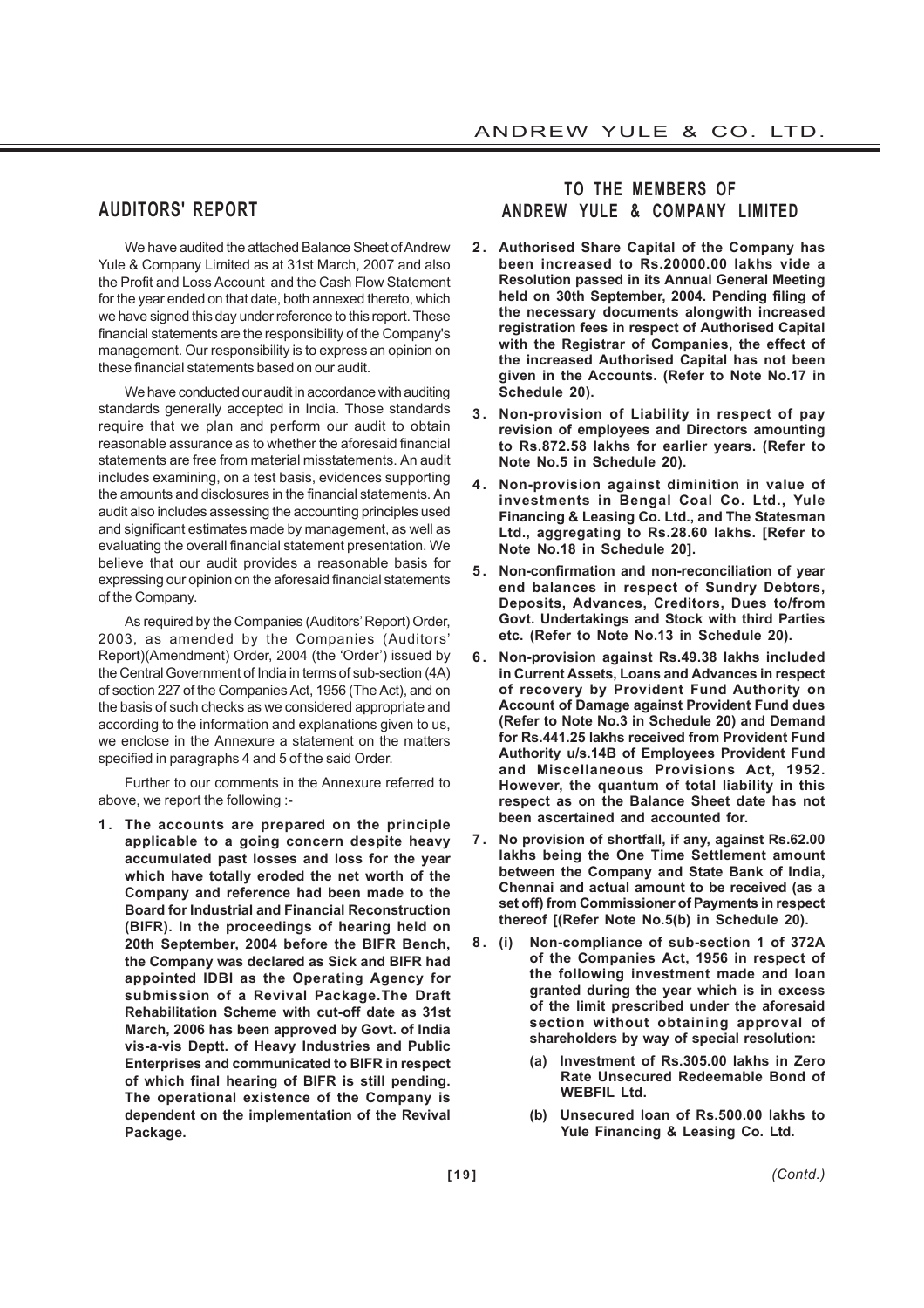- **(ii) Grant of unsecured loan of Rs.500 lakhs to Yule Financing & Leasing Co. Ltd. @ 5.5% p.a. which is lower than the rate prescribed under sub-section 3 and the guidelines prescribed by the Central Govt. under sub section 7 of section 372A of the Act.**
- **(iii) Non-provision against possible loss arising out of unsecured loan of Rs.500.00 lakhs, as referred to (i) and (ii) hereinabove, to a Company whose net worth is fully eroded due to which its ability to meet the financial obligation arising in respect of above is doubtful.**
- **9 . Penalty/interest for non-deduction of Income Tax and non-collection of income tax at source has not been ascertained and provided for.**
- 10. Read with our above comments :–
	- (a) We have obtained all the information and explanations which to the best of our knowledge and belief were necessary for the purposes of our audit **except our comments in Item No.5 above;**
	- (b) in our opinion, proper books of account as required by law have been kept by the Company so far as appears from our examination of those books;
	- (c) the Balance Sheet and the Profit and Loss Account dealt with by this report are in agreement with the books of account;
	- (d) in our opinion, the Balance Sheet, Profit and Loss Account and the Cash Flow Statement dealt with by this report have been prepared in compliance with the applicable accounting standards (AS) referred to in Section 211(3C) of the Act, **except AS-9 on matters dealt with in paragraph 7 of Major Accounting Policy regarding certain income which are accounted for on actual receipt basis, AS-13 Accounting for investments (refer to our comments in Item No.4 above), AS 18 in respect of non-disclosure of partywise material transactions entered into during the year (Refer Note No.25 on Schedule 20), AS-20 regarding non-disclosure of diluted earning per share and AS-24 in respect of non-**

**disclosure of the date and nature of the initial disclosure events and significant changes, if any, in the amount or timing difference of cash flows relating to the assets and liabilities to be settled.**

- 11. In terms of Notification No.G.S.R.829(E) dated 21st October, 2003, issued by the Central Government, the requirement of Clause (g) of Sub-section (1) of Section 274 of the Act is not applicable to a Government Company.
- **12. Without considering the items mentioned in Paragraphs 1,2,5,6(to the extent not determinable),7,8 and 9 above, the effect of which could not be determined, had the observations in paragraphs 3,4 and 6 (to the extent determinable) above been considered, the loss for the year would have been Rs.10349.22 lakhs as against the reported figure of Rs.8957.41 lakhs, accumulated loss net of General Reserve would have been Rs.44583.75 lakhs as against the reported figure of Rs.43191.94 lakhs, net current assets would have been Rs.(-)3864.09 lakhs as against the reported figure of Rs.(-) 2500.88 lakhs, and investment would have been Rs.1806.42 lakhs as against the reported figure of Rs.1835.02 lakhs.**
- 13. In our opinion and to the best of our information and according to the explanations given to us the said accounts read with the accounting policies, notes on accounts in Schedule 20 together with **the observations in foregoing paragraphs 1 to 9 and 12 and our comments in paragraph 1,7,9,11 and 16 in the annexure to this report,** give the information required by the Act in the manner so required and give a true and fair view in conformity with the accounting principles generally accepted in India :–
	- (a) in the case of the Balance Sheet, of the state of affairs of the Company as at 31st March, 2007;
	- (b) in the case of the Profit and Loss Account of the loss of the Company for the year ended on that date.

and

(c) in the case of the Cash Flow Statement, of the cash flows for the year ended on that date.

*Chartered Accountants, Chartered Accountants, Chartered Accountants,* (CA S. K. PRAMANIK) (CA AJAY AGRAWAL) (CA B. K.KOLAY) *Partner, Partner, Partner,* Membership No.51722. Membership No.17643. Membership No.52959. Kolkata – 11th July, 2007.

For A. R. MAITI & CO., For G. P. AGRAWAL & CO., For MITRA GHOSH & RAY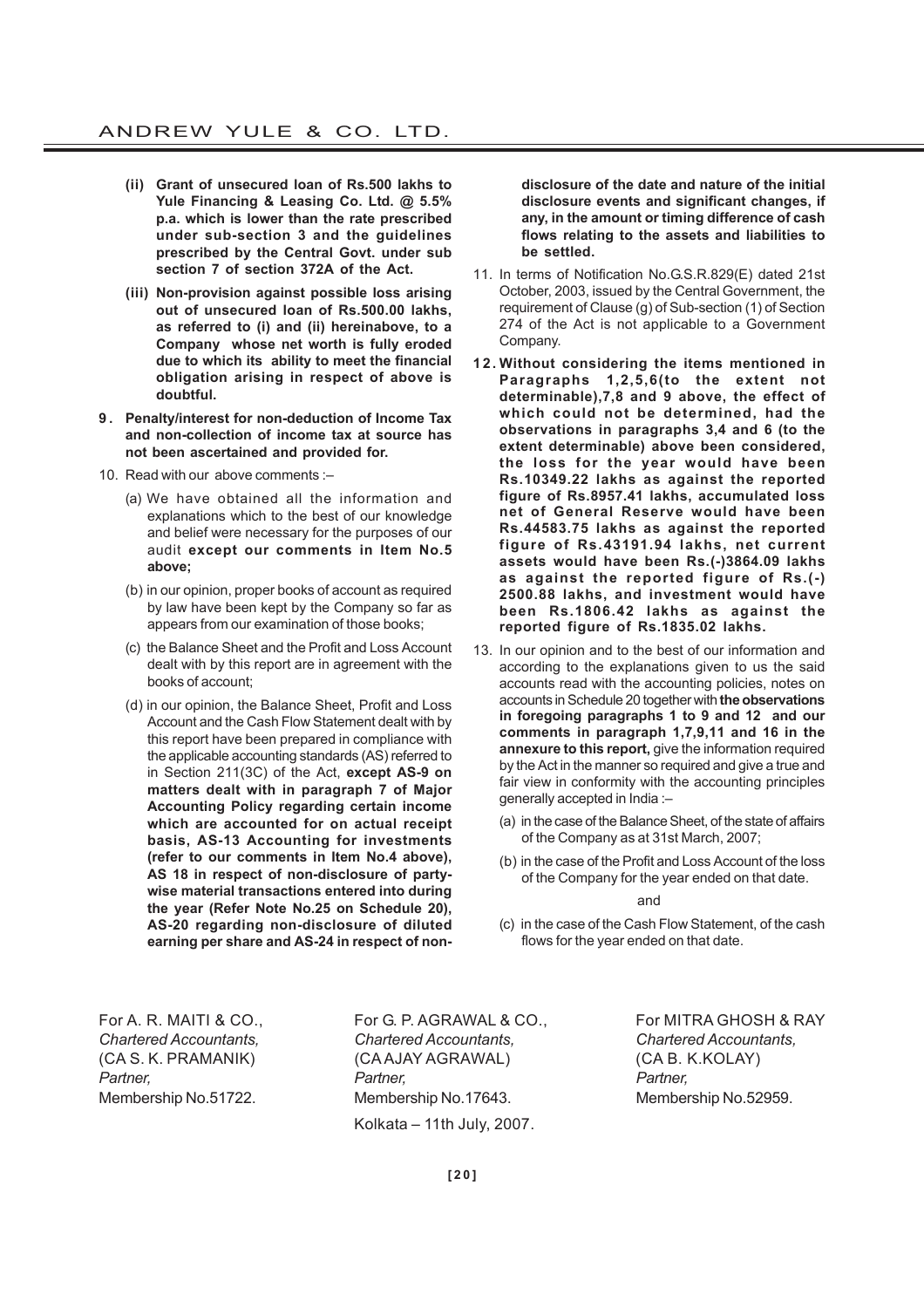# **ANNEXURE TO AUDITORS' REPORT REFERRED TO IN PARAGRAPH 3 OF OUR REPORT OF EVEN DATE**

- 1. (a) The Company has maintained proper records showing full particulars including quantitative details and situation of its fixed assets. However, the fixed assets register is required to be modified and updated.
	- (b) The fixed assets of the Company are physically verified by the management according to a phased programme designed to cover all the items over a period of three years, which is considered to be reasonable having regard to the size of the Company and the nature of its assets. Pursuant to the programme, a physical verification of certain assets was carried out by the Company during the year. In respect of Engineering and Tea Divisions of the Company, discrepancies noticed on such verification were not material and have been properly dealt with in the Books of Accounts. **However, reconciliation between the book records and the physical inventory in respect of Electrical Division of the Company is in progress. Pending reconciliation, discrepancies, if any, could not be ascertained.**
	- (c) During the year, in our opinion, any substantial part of fixed assets has not been disposed off by the Company.
- 2. (a) The inventory of the Company has been verified by the management during the year. In our opinion, the frequency of such verification is reasonable.
	- (b) In our opinion, the procedures of physical verification of inventory followed by the management were found reasonable and adequate in relation to the size of the Company and the nature of its business.
	- (c) On the basis of our examination of records of inventory, in our opinion, the Company has maintained proper records of inventory and the discrepancies noticed on physical verification between the physical stocks and book records have been properly dealt with in the books of account.
- 3. (a) According to the information and explanations given to us, the Company has not granted any unsecured loan to any Company, Firm or other party listed in the register maintained under Section 301 of the Companies Act, 1956.
	- (b) Clause (iii)(b) to (d) of the Annexure are not applicable to the Company.
	- (c) The Company has taken unsecured loan from one company covered in the register maintained under section 301 of the Companies Act, 1956. The outstanding balance of such loan taken including interest as at the year end is Rs.1251.71 lakhs.
- (d) In our opinion, the rate of interest and other terms and conditions on which loan have been taken from a Company listed in the register maintained under section 301 of the Companies Act, 1956, are not prima facie prejudicial to the interest of the Company.
- (e) According to the revised terms of repayment, the principal and interest have not become due for payment as at 31st March, 2007.
- (f) Paragraph 4(iii)(g) of the Order is not applicable in respect of loan taken.
- 4. In our opinion, there is an adequate internal control procedure commensurate with the size of the Company and the nature of its business with regard to purchase of inventory and fixed assets, for sale of goods and for services. Further, on the basis of our examination of the books and records of the Company, we have neither come across nor have we been informed of any continuing failure to correct major weaknesses in the aforesaid internal control procedures.
- 5. (a) In our opinion and according to the information and explanations given to us, there are no transactions that need to be entered into the register maintained under section 301 of the Companies Act, 1956.

(b) In view of above para  $4(v)(b)$  of the Annexure is not applicable to the Company.

- 6. In our opinion and according to the information and explanations given to us, the Company has complied with the provisions of Section 58A and 58AA of the Companies Act, 1956 and the Companies (Acceptance of Deposits) Rules, 1975, as applicable, with regard to the deposits accepted from the public. According to the information and explanations given to us, no order under the aforesaid sections has been passed by the Company Law Board or National Company Law Tribunal or Reserve Bank of India or any Court or any other Tribunal.
- 7. The Company has its own Internal Audit Department and the Company has also appointed outside agencies in respect of its certain Tea Estates. In our opinion, **the present internal audit system is generally commensurate with the size of the Company and nature of its business. However, the frequency and area of coverage of such audit need to be extended.**
- 8. We have broadly reviewed the books of account maintained by the Company relating to the manufacture of industrial fans, tea and power transformers pursuant to the rules made by the Central Government for maintenance of cost records under section 209(1)(d) of the Companies Act, 1956 and we are of the opinion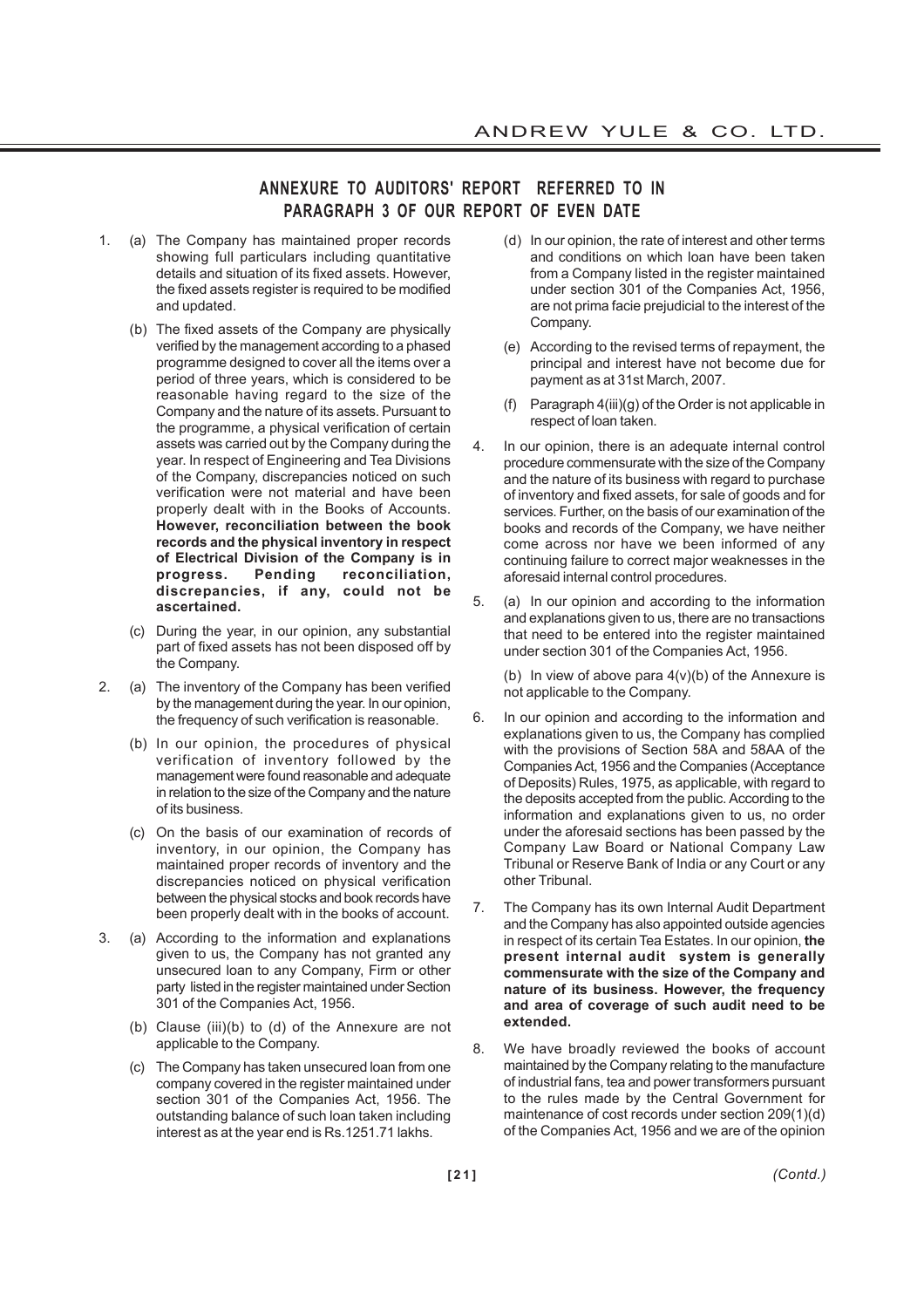that prima facie the prescribed accounts and records have been maintained. We have not, however, made a detailed examination of the records with a view to determine whether they are accurate or complete. To the best of our knowledge and according to the information given to us Central Government has not issued any order u/s.233B of the Companies Act, 1956 for any of the products of the Company.

9. (i) According to the information and explanations given to us and according to the books and records of the Company as produced and examined by us, in our opinion, the **undisputed statutory dues including Provident fund, employees' state insurance, income tax, sales tax, wealth tax, excise duty, cess and other material statutory dues as applicable have not been deposited regularly by the Company during the year with appropriate authorities. The arrears of statutory outstanding dues as mentioned above as at 31st March, 2007 for a period of more than six months from the date they became payable are furnished below :**

| (a) | <b>Provident Fund</b><br>(including interest)     | Rs. | 288.16 lakhs  |
|-----|---------------------------------------------------|-----|---------------|
| (b) | <b>Cess on Green Leaf</b><br>(including interest) | Rs. | 402.73 lakhs  |
| (c) | <b>Cess on Royalty</b>                            | Rs. | 1.70 lakhs    |
| (d) | <b>Municipal Tax</b>                              | Rs. | 26.94 lakhs   |
| (e) | Income Tax deducted<br>at source                  | Rs. | 10.03 lakhs   |
| (f) | <b>Professional Tax</b>                           | Rs. | lakh<br>0.51  |
| (g) | Sales Tax (including<br>interest)                 | Rs. | 350.08 lakhs  |
| (h) | <b>Excise Duty</b><br>(including interest)        | Rs. | 1.37 lakhs    |
| (i) | Interest payable to<br><b>SSI Units</b>           | Rs. | 153.92 lakhs  |
| (i) | <b>Service Tax</b>                                | Rs. | 1.37 lakhs    |
| (k) | <b>Lease Renewal Fees</b>                         | Rs. | $15.67$ lakhs |
| (1) | <b>Provident Fund Damage</b>                      | Rs. | 441.24 lakhs  |
| (m) | <b>Employees State Insurance</b>                  | Rs. | lakh<br>0.80  |
| (n) | Income Tax<br>(Assessment year 1988-89)           | Rs. | 63.83 lakhs   |

|  |  | (ii) As at 31st March, 2007 according to the records of |  |
|--|--|---------------------------------------------------------|--|
|  |  | the Company and the information and                     |  |
|  |  | explanations given to us, the particulars of dues on    |  |
|  |  | account of sales tax, entry tax, agricultural income    |  |
|  |  | tax, professional tax and excise duty that have not     |  |

Name of  $\parallel$  Nature of  $\parallel$  Amount  $\parallel$  Period to  $\parallel$  Forum where Statute dues (Rs. lacs) which the dispute<br>amount is pending is pending relates Income Tax Income Tax 45.88 1988-89 Commissioner of Act.  $\vert$  (Penalty)  $\vert$   $\vert$   $\vert$   $\vert$  Income Tax. W.B.Sales Sales tax | 27.53 Preamal- Asst.Commi-Tax Laws (inclusive of  $\vert$  gamation ssioner interest, **period of Comm.Taxes.** penalty) Tea Divn 0.23 1973-74 | Appellate Board. 64.78 1979-80 Appellate Board. 74.77 1986-87 Appellate Board. 218.60 1987-88 Dy.Commissioner Com. Taxes. 314.14 1992-93 High Court.<br>310.65 1996-97 Dv.Commiss 310.65 1996-97 Dy.Commissioner<br>435.79 1997-98 of Comm.Taxes. 435.79 1997-98 of Comm.Taxes.<br>321.20 1998-99 -do-1998-99 704.92 1999-00 do-465.10 2000-01 -do-0.44 1980-81 | Addl.Commi-4.56 1982-83 ssioner 29.35 1983-84 (Settlement of 20.72 1984-85 Dispute) 20.72 1984-85 Dispute). 60.06 1985-86 -do-<br>108.78 2001-02 Dv. Dy. Commi-335.46 2002-03 ssioner. 505.02 2003-04 Assam Sales **6 1998** 1998-99 Board of Revenue, Tax and the contract of the contract of the contract of Guwahati, Assam 2.36 1996-97 Jt.Commissioner,S.Tax, Assam. 219.76 1997-98 do-149.24 1999-00 do-35.33 2001-02 -do-<br>193.16 2002-03 Ass Asst.Comm. S.Tax, Assam. 150.62 2003-04 141.31 2004-05 -do-Orissa Sales 1 135.57 | 1999-00 to Asst.Comm. Tax 2001-02 S.Tax, Rourkela/ **Sambalpur** West Bengal | Agricultural | 336.77 | 1988-89 | W.B.AITO Agricultutal Income Tax Income Tax | (incl. of Act. Interest) Assam | Agricultural | 147.98 1993-94 & AAITO Agricultural Income 1 1998-99 Income Tax  $\parallel$  Tax (Incl. of Act. 1939 | Interest) Central Excise 123.91 1989-90 CESTAT(Tribunal) Excise Duty. 186.10 1990-91 -do-Act. | (inclusive of | 1.65 | 1992-93 & | -do-

> penalty, excl. 1993-94 interest). 85.32 | 1994-95 | -do-

been deposited on account of any dispute are furnished below :-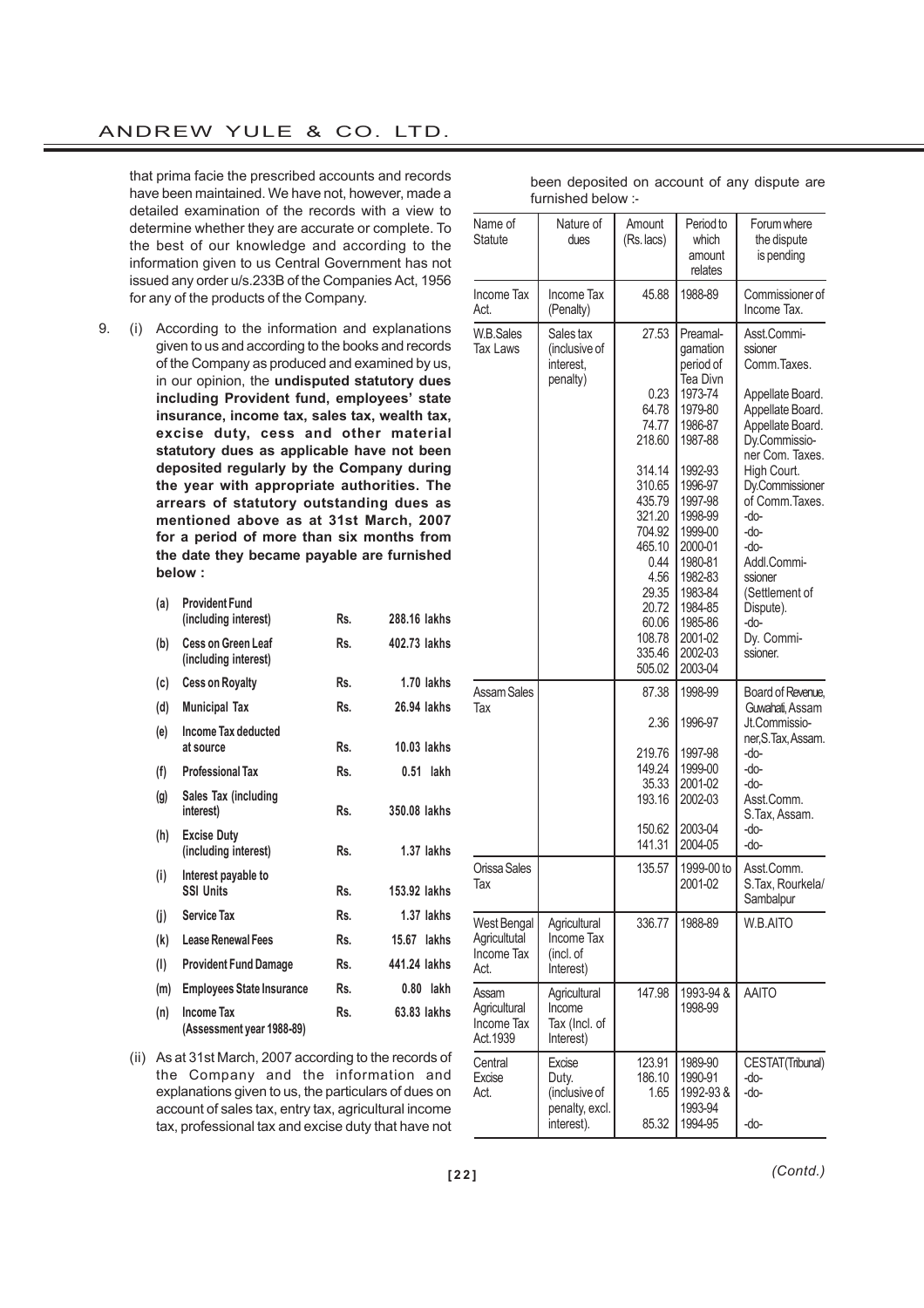| Name of | Nature of | Amount     | Period to            | Forum where                        |
|---------|-----------|------------|----------------------|------------------------------------|
| Statute | dues      | (Rs. lacs) | which<br>amount      | the dispute<br>is pending          |
|         |           |            | relates              |                                    |
|         |           | 162.14     | 1995-96 &            | -do-                               |
|         |           | 39.16      | 1996-97<br>1996-97&  | -do-                               |
|         |           |            | 1998-99              |                                    |
|         |           | 1.80       | 1999-00 &            | -do-                               |
|         |           |            | 2000-01              |                                    |
|         |           | 58.45      | 2001-02              | -do-                               |
|         |           | 104.36     | 1991-92 &<br>1992-93 | Commissioner<br>Appeal.            |
|         |           | 9.64       | 1994-95              | -do-                               |
|         |           | 10.17      | 1993-94 &<br>1994-95 | -do-                               |
|         |           | 16.12      | 1997-98              | -do-                               |
|         |           | 3.00       | 1998-99              | Asstt. Commi-<br>issioner, Central |
|         |           |            |                      | Excise.                            |

- 10. The accumulated loss of the Company is more than fifty percent of its net worth. The Company has incurred cash loss in the financial year covered by our audit and in the immediately preceding financial year.
- 11. In our opinion and according to the information and explanations given to us, the Company has defaulted in repayment of dues to a financial institution and banks. **The loan (Interest free) from West Bengal Industrial Development Corporation Ltd. amounting to Rs.268.86 lakhs, which, we are informed, was due for repayment in an earlier year, has not yet been repaid. Further, in respect of cash credit accounts with the following banks, frequent excess drawing were noticed during the year. The year end balance in these accounts exceeded the limit by the amount indicated below :–**
	- **(a) State Bank of India, Park Street, Kolkata Rs. 1321.36 lakhs (including uncharged interest of Rs.1026.64 lakhs)**
	- **(b) Bank of Baroda, India Exchange Place, Kolkata (excluding Rs. 2281.03 lakhs uncharged interest of Rs.1940.70 lakhs)**
	- **(c) United Bank of India N.C.Dutta Sarani Kolkata (including interest of Rs.16.06 lakhs) Rs. 38.98 lakhs**
	- **(d) Allahabad Bank IFB Branch, Kolkata (on account of interest) Rs. 21.16 lakhs**

# ANDREW YULE & CO. LTD.

- 12. In our opinion and according to the information and explanations given to us, the Company has not granted any loans and advances on the basis of security by way of pledge of shares, debentures and other securities.
- 13. The provisions of any special statute as specified under Clause 4(xiii) of the Order are not applicable to the Company.
- 14. In our opinion and according to the information and explanations given to us, the Company is not a dealer or trader in securities.
- 15. According to the information and explanations given to us, the terms and conditions of the guarantee given by the Company amounting to Rs.738.00 lakhs and outstanding as at 31st March, 2007, for loans taken from bank by the other Companies, in our opinion, are not prima facie prejudicial to the interest of the Company.
- 16. In our opinion and according to the information and explanations given to us, the term loans were applied for the purpose for which the loans were obtained **except that out of term loan received from Government of India Rs.1353.00 lakhs have not been utilised upto 31st March, 2007.**
- 17. Based on the information and explanations given to us and on an overall examination of the balance sheet of the Company, in our opinion, there are no funds raised on a short term basis which have been used for long term investment, and vice versa.
- 18. The Company has not made any preferential allotment of shares to parties and Companies covered in the register maintained under section 301 of the Companies Act, 1956 during the year.
- 19. As explained to us, wherever applicable, securities have been created in respect of Bond issued by the Company.
	- 20. The Company has not raised any money by public issue during the year.
- 21. According to the information and explanations given to us, during the year, no fraud on or by the Company has been noticed or reported.

*Chartered Accountants, Chartered Accountants, Chartered Accountants,* (CA S. K. PRAMANIK) (CA AJAY AGRAWAL) (CA B. K. KOLAY) *Partner, Partner, Partner,* Membership No.51722. Membership No.17643. Membership No.52959. Kolkata – 11th July, 2007.

For A. R. MAITI & CO., For G. P. AGRAWAL & CO., For MITRA GHOSH & RAY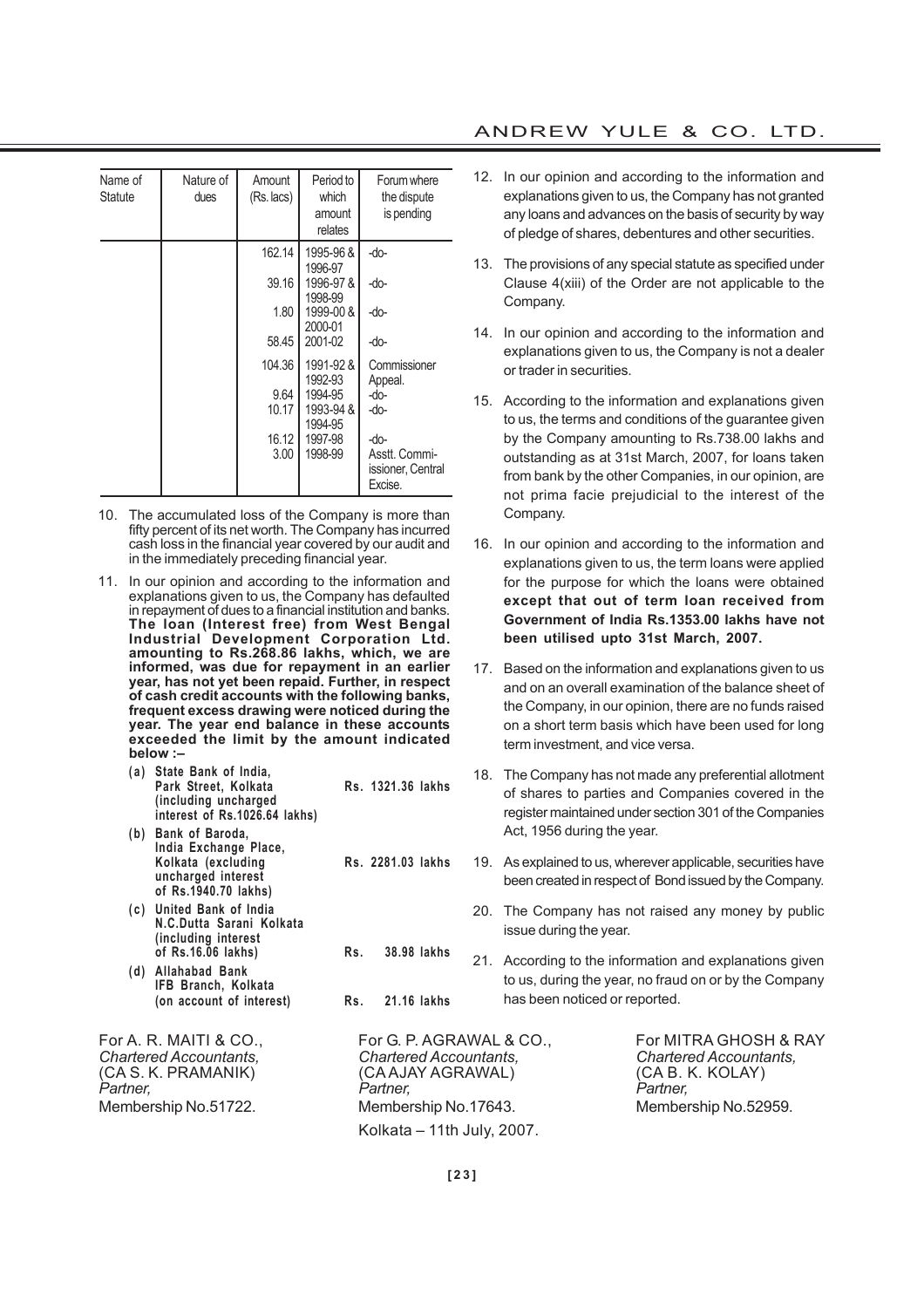# **COMMENTS ON THE ACCOUNTS OF ANDREW YULE & COMPANY LIMITED, KOLKATA, FOR THE YEAR ENDED 31ST MARCH, 2007 UNDER SECTION 619(4) OF THE COMPANIES ACT, 1956**

The preparation of financial statements of Andrew Yule & Company Limited for the year ended 31st March, 2007 in accordance with the financial reporting framework prescribed under the Companies Act, 1956 is the responsibility of the Management of the Company. The Statutory Auditor appointed by the Comptroller and Auditor General of India under Section 619(2) of the Companies Act, 1956 is responsible for expressing opinion on these financial statements under Section 227 of the Companies Act, 1956 based on independent audit in accordance with the auditing and assurance standards prescribed by their professional body the Institute of Chartered Accountants of India. This is stated to have been done by them vide their Audit Report dated 11th July, 2007.

I, on behalf of the Comptroller and Auditor General of India, have conducted a supplementary audit under Section 619(3)(b) of the Companies Act, 1956 of the financial statements of Andrew Yule & Company Limited for the year ended 31st March, 2007. This supplementary audit has been carried out independently and is limited primarily to inquiries of the Statutory Auditors and Company personnel and a selective examination of some of the accounting records. On the basis of my audit nothing significant has come to my knowledge which would give rise to any comment upon or supplement to Statutory Auditors' Report under Section 619(4) of the Companies Act, 1956.

For and on the behalf of the Comptroller & Auditor General of India (A. Roychoudhury) Principal Director of Commercial Audit Dated, Kolkata & Ex-Officio Member, Audit Board – I, The 17th August, 2007 North 2007 Alberta 2007 North 2008 and 2008 North 2008 2009 North 2008 2009 2012 12:00:00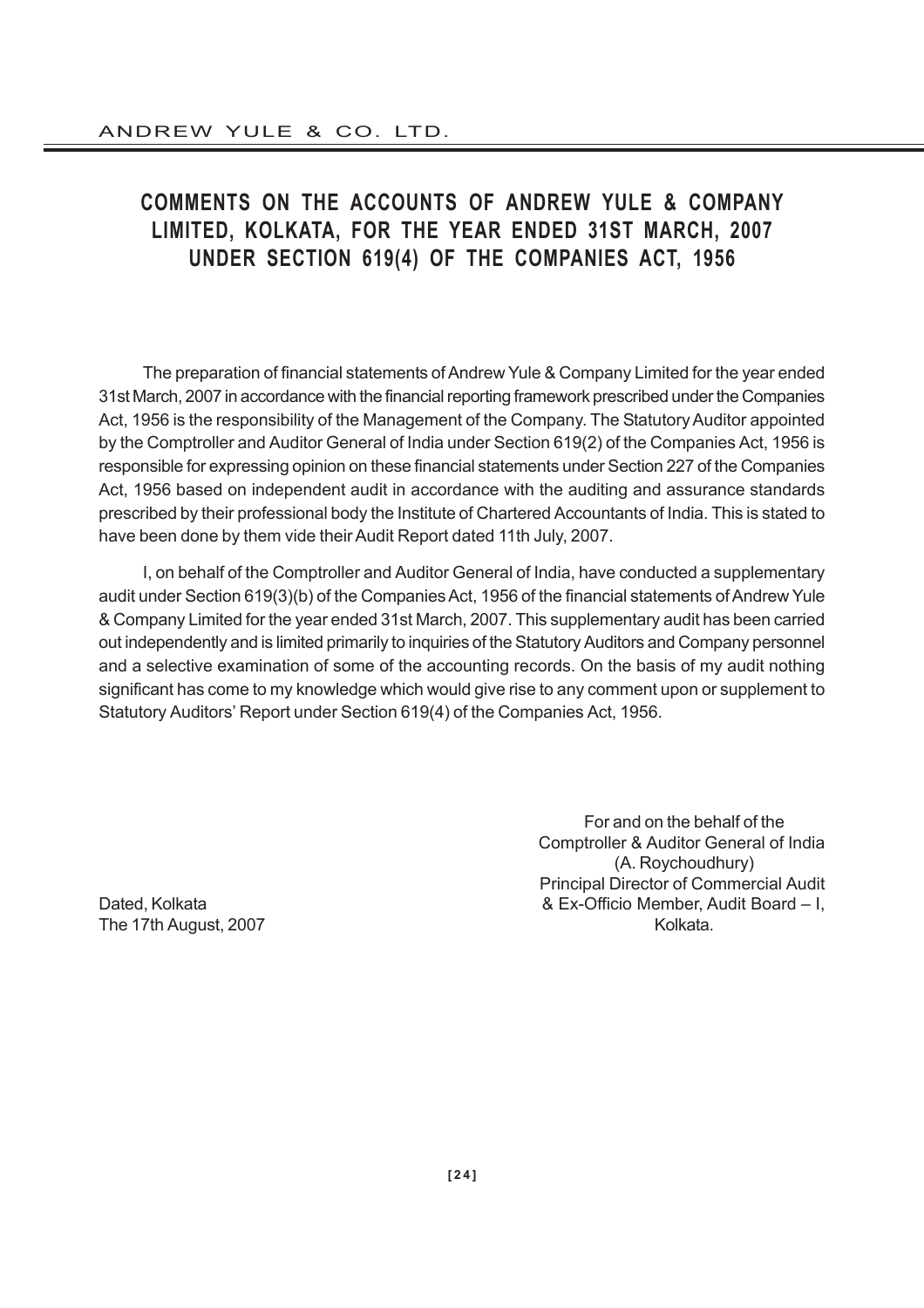# **Statement of Major Accounting Policies forming part of the Accounts as at and for the year ended 31st March, 2007.**

The financial statements have been prepared under the historic cost convention on accrual basis adjusted by revaluation of certain fixed assets in compliance with all material aspect of applicable Accounting Standards in India and the relevant provisions of The Companies Act, 1956 and on the Accounting Principles of going concern.

#### **1. Reserves :**

- (a) Central and State Subsidies received by the Company are retained in Special Reserve until the conditions stipulated in the respective schemes are complied with, and the same are credited to Profit and Loss Account or Capital Reserve after the expiry of the specified period depending upon the nature of the subsidy.
- (b) Sales value of fixed assets and investments to the extent it exceeds the original cost of the relevant asset is credited to Profit and Loss Account. Provided, however, loss/diminution in value of assets acquired through amalgamation/merger are adjusted against the Capital Reserve created out of the same.

#### **2. Fixed Assets :**

- (a) The Physical verification of fixed assets is carried out in a phased manner so as to cover each item of the fixed assets over a period of 3 years.
- (b) Machinery manufactured by one Unit/Division for use of another Unit/Division are accounted for at Works/Factory cost of the Transferor Unit.
- (c) The gross fixed assets are valued at acquisition cost and other related expenses incurred to bring them to their present condition. The gross amount of interest on loans utilised for various expansion/ diversification schemes is capitalised till the commissioning of the projects. Further, no interest for inter-unit transfer of funds on Capital Account is considered for the above purpose.
- (d) Depreciation is provided on the Assets other than Estates on straightline method in accordance with the provisions of Section 205(2)(b) read with Schedule XIV of the Companies Act, 1956.
- (e) No amortisation of cost of long-term leasehold land is done. However, fee payable for renewal of lease of land is charged as expenditure in the Profit and Loss Account as and when the payment is due.
- (f) Liquidated damages recovered by the Company for delayed construction and delayed supply of equipment are set-off against the capital expenditure to which it relates.
- (g) Grant/Subsidy in respect of capital expenditure is accounted for as per applicable Accounting Standard and depreciations on the assets acquired out of such subsidy is adjusted thereagainst.
- (h) Expenditure incurred/capitalised in respect of projects abandoned/to be abandoned are accounted for in compliance of relevant Accounting Standard.
- (i) Provision for impairment of assets is made in compliance with AS-28.

#### **3. Inventories** :

- (a) Stocks of stores, spares, raw materials etc., are valued at lower of cost or net realisable value. However, materials and other items held for use in production of inventories are not written down below cost if the finished products in which those will be incorporated are expected to be sold at or above cost. Cost is determined of weighted average cost basis.
- (b) Work-in-Progress is valued at Works Cost. Works cost includes direct materials, labour and manufacturing overhead. All losses on Work-in-Progress incurred upto the end of the year and losses estimated for further Works Cost to be incurred on such jobs are taken into account and duly provided for.

While valuing the contract jobs in progress at the close of the year, future estimated losses are considered only in respect of jobs valued at Rs.25.00 lakhs or more and/or physical progress whereof as per technical estimate, is minimum 50%.

- (c) Royalty liabilities calculated with reference to Sales as per the collaboration agreements are considered as selling expenses and thus, have not been considered for the purpose of valuation of stocks of Work-in-Progress and finished goods.
- (d) Inter-Unit transfers of own manufactured stores, spares, raw materials etc., if lying in stock at the close of the year, are valued at estimated Works/ Factory cost of the Transferor Unit.
- (e) Excise Duty, Insurance and Freight outward in connection with transfer of finished goods from factories to branches have been considered for valuation of branch stock at the close of the year.
- (f) Stocks of finished goods including Finished goodsin-transit are valued at garden cost/estimated total cost or net realisable value, whichever is lower. Estimated total cost covers all costs excluding interest, general administration overheads and selling and distribution expenses. In case of Packet Tea, all expenses relating to packeting including freight upto the point of sale are also considered.
- (g) Imported materials lying in bonded warehouse and at Port are valued at cost including Customs Duty, Port Charges etc.
- (h) Inter-Unit transfers of own manufactured stores, spares, raw materials etc., if lying in stock at the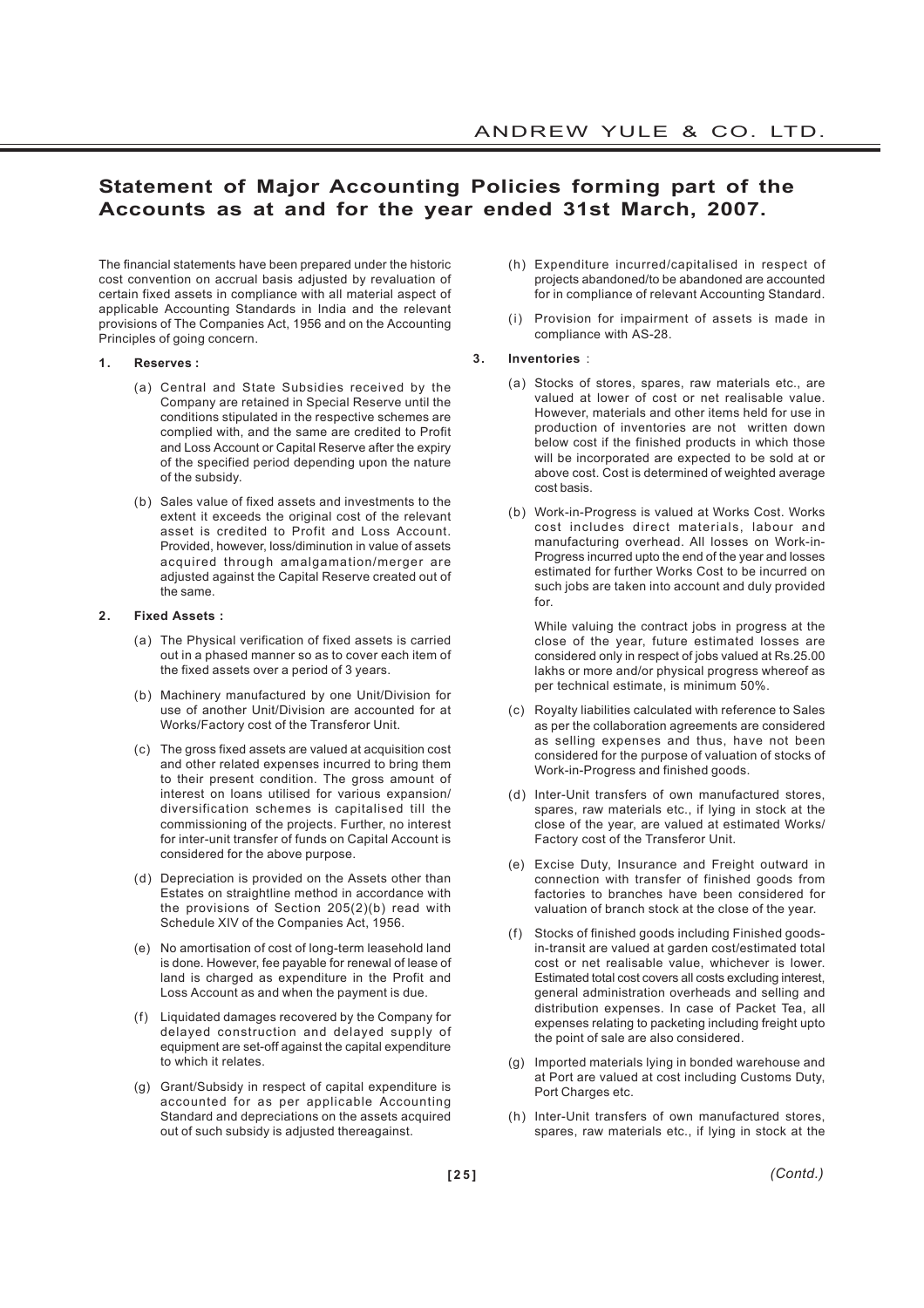close of the year, are valued at estimated Works/ Factory cost of the Transferor Unit.

- (i) Loose Tools are amortised over a period of 5 years.
- (j) Stock of scrap, is valued on the basis of estimated realisable value. However, tea waste is not valued.
- (k) Export benefits against Advance Licences are considered at the time of actual consumption of the imported materials. Advance Licences in hand at the close of the year are not accounted for.
- **4. Investments :**

Investments are stated at cost. Provision for diminution in the value of long term investment is made only if such a decline is other than temporary nature in the opinion of the Management.

- **5. Sales :**
	- (a) (i) Sales against Ex-Works/FOR Contracts are booked on the basis of deliveries to transport carriers upto 31st March, irrespective of whether the goods have been received by the customers by 31st March or not. Sales in respect of transactions against FOR destination contracts are booked for the goods actually received by customers by 31st March.
		- (ii) Despatches against FOR destination contracts not reaching the customers within the close of the year, are shown as Finished goods-intransit.
	- (b) Partial deliveries are accounted for in accordance with the billing schedule as per the terms of Sales Contract.
	- (c) Tea sales against contracts are accounted for on the basis of delivery orders and on completion of sale in auction centres in accordance with the norms of tea trade.
	- (d) Sales returns, if any, upto the cut-off date i.e. 30th April, are accounted for.
	- (e) Sales is inclusive of excise duty wherever is applicable.
	- (f) Except in disputed cases, escalation/de-escalation claim bills are accounted for on the basis of the terms of the relevant contracts.
	- (g) Export sales are accounted for with reference to the date of Bill of Lading.

#### **6. Dividend Receipts :**

Dividends declared within the close of the accounting year only are accounted for in respect of investments held by the Company.

- **7. Other Income :**
	- (a) The following items are accounted for in the books on actual receipt basis :
		- (i) Fees receivable by the Directors and/or employees from Subsidiary and other Companies;
		- (ii) Interest on late retirement of bills by customers;
- (iii) Interest on loans to employees as per approved Schemes, other than under House Building Loan Scheme, is recovered and accounted for after repayment of the principal amount.
- (b) (i) Insurance and other claims are accounted for on the basis of amounts admitted;
	- (ii) Sales Tax, Excise Duty and Customs Duty refunds are accounted for on the basis of assessment/refund orders received;
	- (iii) Central/State Subsidies from Government and Tea Board are accounted for on the receipt of intimation of grant.
- (c) Interest receivable from customers as per stipulation of the Sales Contract on account of late receipt of full/proportionate payments are accounted for to the extent of such interest is ascertainable with respect to the payment so far received.
- (d) Liquidated Damages recovered by the Company for delayed execution and delayed supply of equipment/ spares are treated as other income.
- (e) Export/Deemed Export benefits are accounted for on completion of despatches in terms of the contract.

#### **8. Purchases :**

- (a) Insurance charges incurred in relation to the incoming goods where materials are directly relatable are accounted for in respect of individual items; otherwise, such insurance premium is charged off to Profit and Loss Account.
- (b) In case of goods purchased from overseas, the shipment is treated as goods-in-transit:
	- (i) in case of both CIF and C&F Contracts, from the date of intimation received from bank;
	- (ii) in case of FOB Contracts, from the date of actual shipment as per Bill of Lading.

Customs Duty is charged on the basis of the date of arrival in port.

#### **9. Other Expenses :**

- (a) Issue of materials/components as free replacements during the guarantee period which can not be provided being unknown, is accounted for on actual despatches. Known free replacements upto the close of the accounting year are provided for.
- (b) Liability in respect of rectification work/replacement involving estimated value above Rs.0.25 lakh per case is booked on the basis of claims from the customers admitted by the Company wherever it is possible to estimate.
- (c) Liabilities in respect of Liquidated Damages are provided if and to the extent, not disputed by the Company. Liquidated Damages disputed by the Company are treated as contingent liability. The amount of liability/contingent liability is estimated on the basis of contracted terms and the facts of each case to the extent of revenue recognised.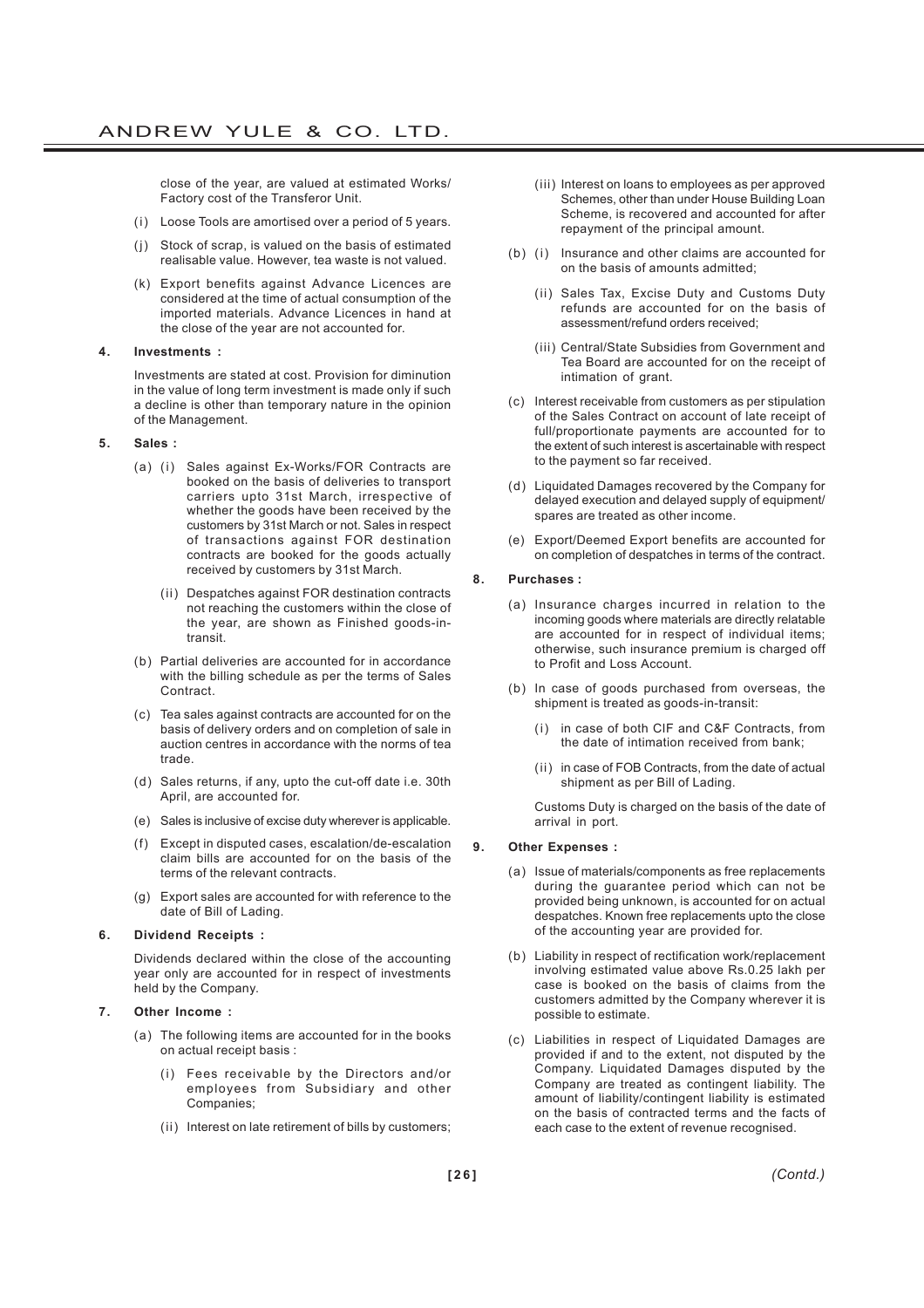- (d) Liability in respect of commission is provided in proportion to sales.
- (f) Interest on delayed payments of Income Tax/ Agricultural Income-Tax is accounted for on the basis of assessment orders of the Tax Authorities, if not disputed by the Company or actual payment effected, as the case may be.
- (g) Provisions made and Provisions no longer required written back during the year are netted against in respect of each individual items.
- (h) Payment of Technical Know how Fees is accounted for in compliance with the relevant Accounting **Standard**
- (k) Provision for unrealised profit is made in respect of partially completed composite/turnkey contracts on basis of proportionate direct cost on the revenue recognised.

#### **10. Deferred Revenue Expenditure :**

- (a) The compensation paid under the Voluntary Retirement Scheme is treated as deferred revenue expenditure and written off equally over a period of five years commencing from the year in which it is disbursed.
- (b) The balance of deferred revenue expenditure as on 31st March, 2003 are written off over a period of five years as under :

(i) 10% of the expenditure during the first year on which these were incurred;

(ii) remaining 90% are written off pro-rated during the next four years.

(c) In case of new project, and for launching of new products, other initial expenditure, are written off in compliance with the provision of AS-26.

#### **11. Contingent Liabilities and Contingent Assets :**

Disputed liabilities and claims against the Company including claims by Tax Authorities (for example, Incometax, Sales tax etc.) pending in appeal, are treated as contingent liabilities. Contingent assets are not accounted for.

Provisions for contingent liabilities are made in compliance with Accounting Standard-29.

#### **12. Booking/Writing Back of Liabilities:**

- (a) For providing liabilities, cut-off date is 30th April but all known liabilities, if material, are booked as far as practicable.
- (b) Liabilities which are more than 3 years old and not likely to materialise are written back. In case of extraordinary items only, separate disclosure is given in the accounts.

#### **13. Conversion of Foreign Currencies:**

- (a) Foreign currency loans to finance fixed assets including technical know-how fees are converted either at the exchange parity rate ruling at the close of the accounting year or at the fixed rate when the exchange is booked in advance, as the case may be. Necessary adjustments with regard to such exchange rate difference are made to secured loans, fixed assets and depreciation.
- (b) In respect of any import of materials both under CIF, FOB and C&F Contracts, purchases are booked at the exchange rates ruling on the date of Bill of Entry. The exchange difference, if any, arising from the difference between the above rate and the rate at which the actual payment is made or at the rate prevailing on 31st March, whichever is earlier, is accounted for in the Profit and Loss Account.
- (c) Exports/Overseas Sales are booked at the rates ruling on the date of bill of lading. Exchange difference, if any, relating to such bills arising either on realisation of the proceeds or on conversion thereof at the exchange rate ruling at the close of the year, whichever is earlier, is accounted for in Profit and Loss Account.
- (d) Receivables and Payables in foreign currency are reported in the Balance Sheet at the parity rate ruling at the close of the financial year. The exchange difference arising on the settlement of such receivables/payable or on reporting such receivables/ payables at rates different from those at which those are initially recorded during the period or reported in previous Balance Sheet is accounted for in Profit and Loss Account.
- (e) Wherein contract for import or export is covered by forward exchange contract any premium or discount at inception of such contract and any other gain or loss arising out of exchange differences between the forward contract rate and the rate on the day of reporting are treated in compliance with Accounting Standard-11.

#### **14. Research and Development Costs:**

Expenditure in relation to Research and Development activities are treated in accordance with the relevant provision of Accounting Standard-26.

#### **15. Retirement Benefits :**

- (a) Gratuity contribution is made to an approved Gratuity Fund on the basis of actuarial valuation.
- (b) Liabilities in regard to accrued pension and leave encashment on retirement in respect of employees are determined on the basis of actuarial valuation and provided for in the Accounts.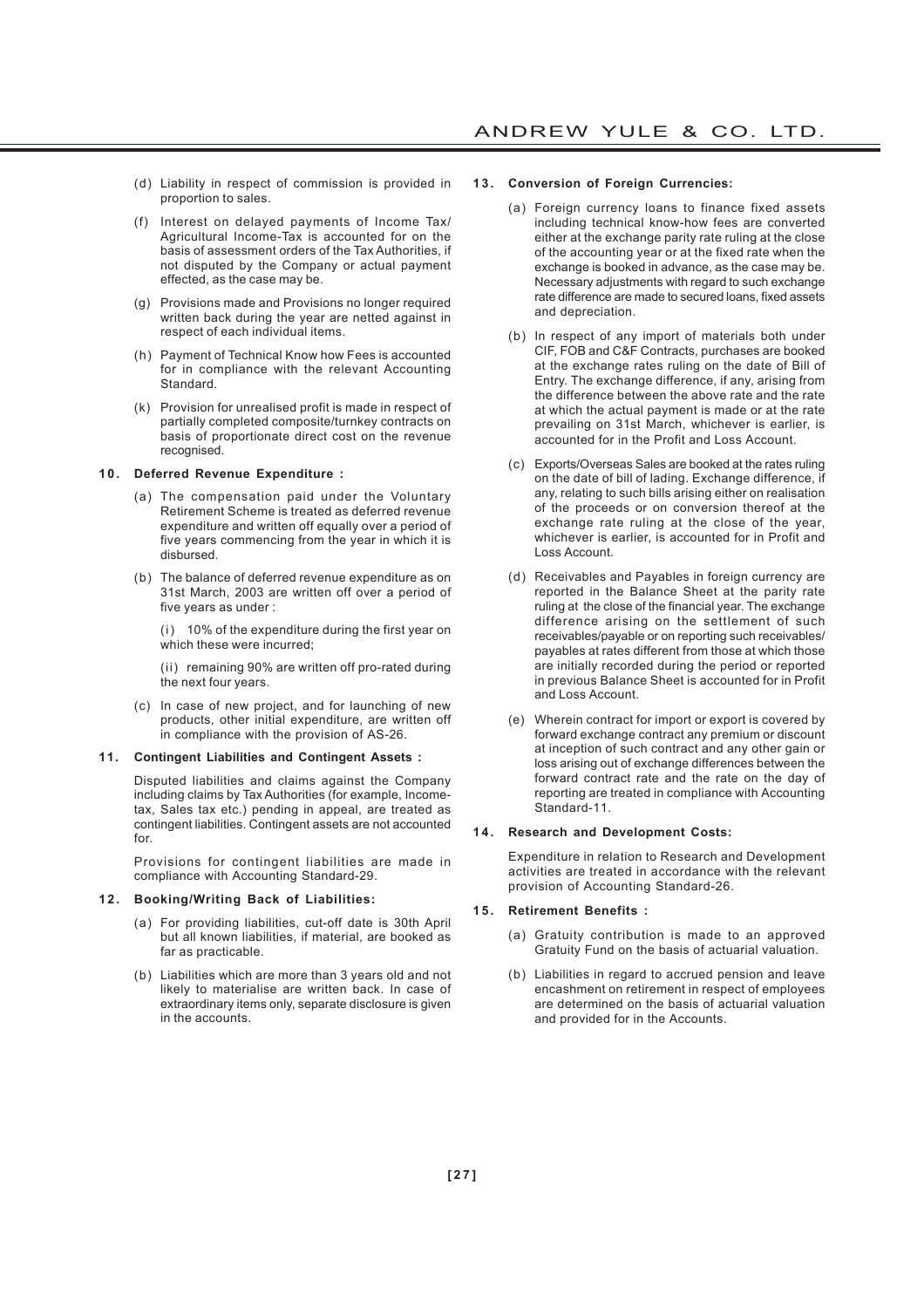|                                                                            |                                               |                         |                  | (Rupees in lakhs)                         |
|----------------------------------------------------------------------------|-----------------------------------------------|-------------------------|------------------|-------------------------------------------|
|                                                                            |                                               | Schedules               | 2006-07          | 2005-06                                   |
| <b>SOURCES OF FUNDS</b>                                                    |                                               |                         |                  |                                           |
| (1) Shareholders' Funds:                                                   |                                               |                         |                  |                                           |
| (a) Share Capital                                                          |                                               | 1                       | 5826.71          | 5826.71                                   |
| (b) Shares pending allotment to Govt. of India                             |                                               |                         | 10892.90         | 10303.90                                  |
| (Note No.17 of Schedule 20)<br>(c) Reserves and Surplus                    |                                               | 2                       | 10874.01         | 10835.31                                  |
|                                                                            |                                               |                         |                  |                                           |
|                                                                            |                                               | 3                       | 27593.62         | 26965.92                                  |
| $(2)$ Loan Funds:<br>(a) Secured Loans                                     |                                               |                         | 16683.11         | 14744.80                                  |
| (b) Unsecured Loans                                                        |                                               |                         | 14969.26         | 7842.41                                   |
|                                                                            |                                               |                         | 31652.37         | 22587.21                                  |
| (3) Deferred Tax Liability (Net)                                           |                                               |                         |                  |                                           |
| [Note No.20 of Schedule 20]                                                |                                               |                         | 20.58            | 420.41                                    |
|                                                                            | <b>TOTAL</b>                                  |                         | 59266.57         | 49973.54                                  |
| <b>APPLICATIONS OF FUNDS</b>                                               |                                               |                         |                  |                                           |
| (1) Fixed Assets:                                                          |                                               | 4                       |                  |                                           |
| (a) Gross Block                                                            |                                               |                         | 21034.47         | 20444.80                                  |
| (b) Less: Depreciation and Impairment of Assets                            |                                               |                         | 4890.13          | 4579.48                                   |
| (c) Net Block                                                              |                                               |                         | 16144.34         | 15865.32                                  |
| (d) Capital work-in-progress (Net of Impairment of Assets)                 |                                               |                         | 389.58           | 418.57                                    |
|                                                                            |                                               |                         | 16533.92         | 16283.89                                  |
| (e) Pre-operative Expenditure (Pending Allocation)                         |                                               |                         | 113.85           | 113.85                                    |
|                                                                            |                                               |                         | 16647.77         | 16397.74                                  |
| (2) Investments                                                            |                                               | 5                       | 1835.02          | 1530.02                                   |
| (3) Current Assets, Loans and Advances:                                    |                                               |                         |                  |                                           |
| (a) Inventories                                                            |                                               | 6                       | 2538.49          | 2176.29                                   |
| (b) Sundry Debtors                                                         |                                               | 7                       | 3175.74          | 4440.64                                   |
| (c) Cash and Bank Balances<br>(d) Other Current Assets                     |                                               | 8                       | 4308.65          | 2110.12                                   |
| (e) Loans and Advances                                                     |                                               | 9<br>10                 | 0.69<br>3302.26  | 0.69<br>8507.45                           |
|                                                                            |                                               |                         |                  |                                           |
| <b>Less: Current Liabilities and Provisions:</b>                           |                                               |                         | 13325.83         | 17235.19                                  |
| (a) Current Liabilities                                                    |                                               | 11                      | 13643.25         | 14790.21                                  |
| (b) Provisions                                                             |                                               | 12                      | 2183.46          | 5042.24                                   |
|                                                                            |                                               |                         | 15826.71         | 19832.45                                  |
| <b>Net Current Assets</b>                                                  |                                               |                         | $(-)2500.88$     | $-)2597.26$                               |
|                                                                            |                                               |                         |                  |                                           |
| (4)(a) Miscellaneous Expenditure to the extent not written off or adjusted |                                               |                         | 92.72            | 408.51                                    |
| [See Note No.11 of Schedule 20]                                            |                                               |                         |                  |                                           |
| (b) Profit and Loss Account                                                |                                               |                         | 43191.94         | 34234.53                                  |
|                                                                            | <b>TOTAL</b>                                  |                         | 59266.57         | 49973.54                                  |
| <b>NOTES ON ACCOUNTS</b>                                                   |                                               | 20                      |                  |                                           |
| STATEMENT ON ACCOUNTING POLICIES AND SCHEDULES                             |                                               |                         |                  |                                           |
| 1 TO 20 FORM AN INTEGRAL PART OF THE ACCOUNTS.                             |                                               |                         |                  |                                           |
|                                                                            |                                               | On behalf of the Board, |                  |                                           |
| D. BANDYOPADHYAY,                                                          |                                               | CA S. MURALIDHARAN, 1   |                  | K. DATTA, Chairman and Managing Director. |
| Company Secretary.                                                         |                                               | I. SENGUPTA.            |                  | Directors.                                |
| KOLKATA - 11th July,                                                       |                                               |                         |                  |                                           |
| 2007.                                                                      | In terms of our attached Report of even date. |                         |                  |                                           |
| For A. R. MAITI & CO.,                                                     | For G. P. AGRAWAL & CO.,                      |                         |                  | For MITRA GHOSH & RAY                     |
| <b>Chartered Accountants,</b>                                              | <b>Chartered Accountants,</b>                 |                         |                  | <b>Chartered Accountants,</b>             |
| (CA S. K. PRAMANIK)                                                        | (CA AJAY AGRAWAL)                             |                         | (CA B. K. KOLAY) |                                           |
| Partner,                                                                   | Partner,                                      |                         | Partner,         |                                           |

# **BALANCE SHEET AS AT 31ST MARCH, 2007**

**[28]**

Membership No.51722. Membership No.17643. Membership No.52959. Kolkata – 11th July, 2007.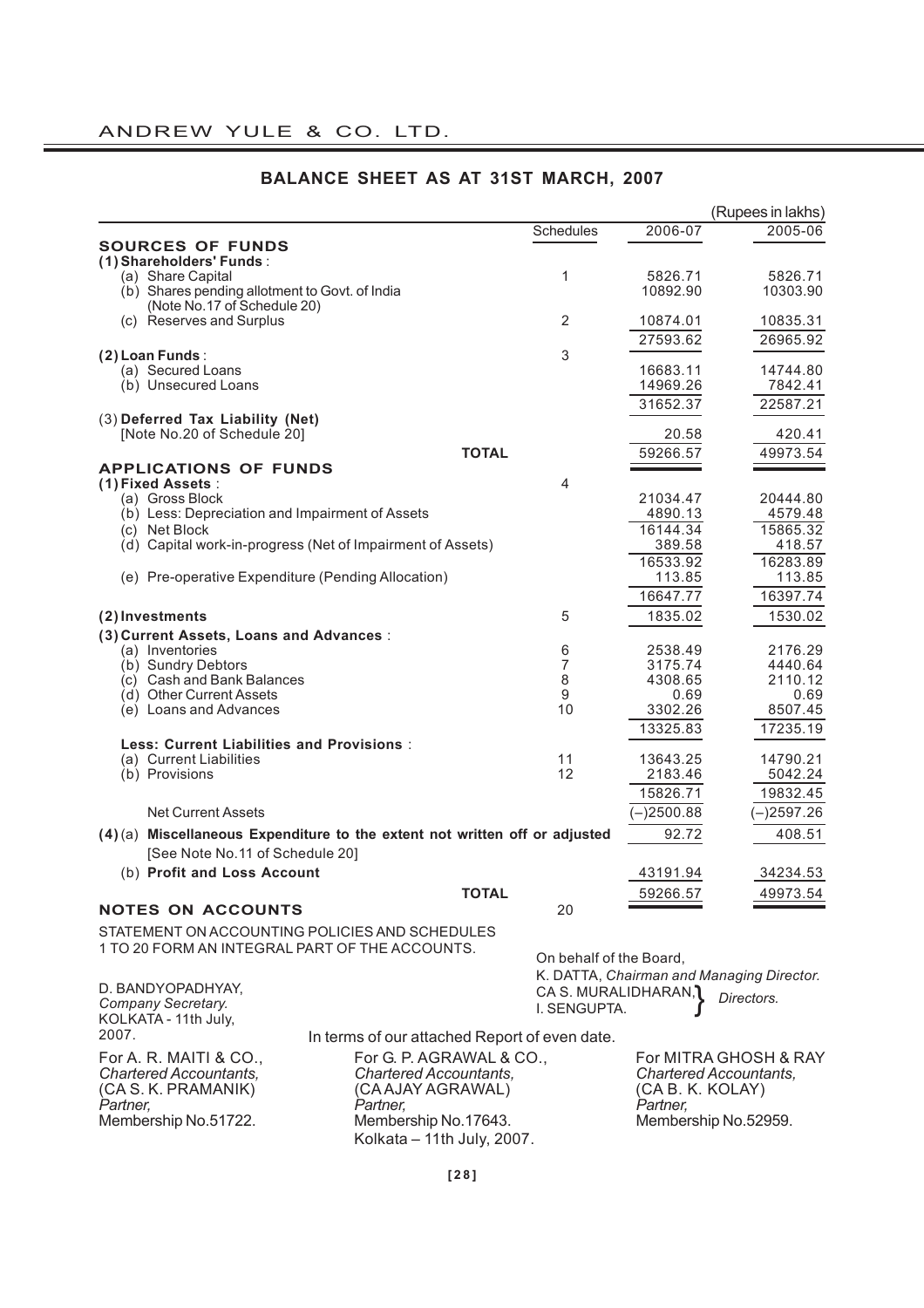|                                                                                                  |           |             |                  |       | (Rupees in lakhs) |
|--------------------------------------------------------------------------------------------------|-----------|-------------|------------------|-------|-------------------|
|                                                                                                  | Schedules |             | 2006-07          |       | 2005-06           |
| <b>INCOME</b>                                                                                    |           |             |                  |       |                   |
| Sales                                                                                            | 13        |             | 13628.20         |       | 11179.95          |
| Interest and Dividend on Investments (Gross)                                                     |           |             | 63.58            |       | 31.92             |
| Other Income                                                                                     | 14        |             | 829.35           |       | 584.63            |
| Accretion/Decretion (-) in Stocks                                                                | 15        |             | 108.12           |       | 53.39<br>$(-)$    |
|                                                                                                  |           |             | 14629.25         |       | 11743.11          |
| <b>EXPENDITURE</b>                                                                               |           |             |                  |       |                   |
| <b>Materials Consumed</b>                                                                        | 16        |             | 4865.24          |       | 3946.97           |
| Salaries, Wages and Bonus                                                                        | 17        |             | 6579.40          |       | 5955.74           |
| Interest                                                                                         | 18        |             | 4048.18          |       | 2942.70           |
| Other Expenses                                                                                   | 19        |             | 7830.90          |       | 5829.93           |
| Depreciation                                                                                     | 4         |             | 316.73           |       | 402.47            |
|                                                                                                  |           |             | 23640.45         |       | 19077.81          |
| Loss for the year                                                                                |           |             | $(-)$ 9011.20    |       | 7334.70<br>$(-)$  |
| Add: Provision for Taxation:                                                                     |           |             |                  |       |                   |
| [a] Wealth Tax                                                                                   |           | 2.25        |                  | 2.25  |                   |
| [b] Income Tax (In respect of earlier years)                                                     |           | 315.57      |                  | 32.00 |                   |
| [c] Fringe Benefit Tax                                                                           |           | 28.22       |                  | 29.02 |                   |
| [d] Deferred Tax                                                                                 |           |             |                  |       |                   |
| (In respect of earlier years Rs.(-)396.11 lakhs)                                                 |           | $(-)399.83$ |                  | 9.37  |                   |
|                                                                                                  |           |             | 53.79<br>$(-)$   |       | 72.64             |
| Loss for the year after provision                                                                |           |             | 8957.41<br>$(-)$ |       | $(-)$ 7407.34     |
| Loss brought forward from last account                                                           |           |             | $(-)36701.53$    |       | $-$ ) 29294.19    |
|                                                                                                  |           |             | $(-)45658.94$    |       | $(-)36701.53$     |
| Less: Balance in General Reserve (Per Contra)                                                    |           |             | 2467.00          |       | 2467.00           |
| Balance carried to Balance Sheet                                                                 |           |             | (–) 43191.94     |       | $(-)$ 34234.53    |
|                                                                                                  |           |             |                  |       |                   |
| Basic Earnings per share [Note No.26(c) of Schedule 20]                                          |           |             | $Rs.(-)15.37$    |       | $Rs.(-)12.71$     |
| NOTES ON ACCOUNTS                                                                                | 20        |             |                  |       |                   |
| STATEMENT ON ACCOUNTING POLICIES AND SCHEDULES<br>1 TO 20 FORM AN INTEGRAL PART OF THE ACCOUNTS. |           |             |                  |       |                   |

# **PROFIT AND LOSS ACCOUNT FOR THE YEAR ENDED 31ST MARCH, 2007**

D. BANDYOPADHYAY, *Company Secretary.* KOLKATA - 11th July, 2007. On behalf of the Board, K. DATTA, *Chairman and Managing Director.* CA S. MURALIDHARAN, *Directors.*<br>I. SENGUPTA. I. SENGUPTA.

In terms of our attached Report of even date.

| For A. R. MAITI & CO.,        | For G. P. AGRAWAL & CO.,      | For MITRA GHOSH & RAY         |
|-------------------------------|-------------------------------|-------------------------------|
| <b>Chartered Accountants,</b> | <b>Chartered Accountants,</b> | <b>Chartered Accountants,</b> |
| (CA S. K. PRAMANIK)           | (CA AJAY AGRAWAL)             | (CA B. K. KOLAY)              |
| Partner.                      | Partner.                      | Partner.                      |
| Membership No.51722.          | Membership No.17643.          | Membership No.52959.          |
|                               | Kolkata - 11th July, 2007.    |                               |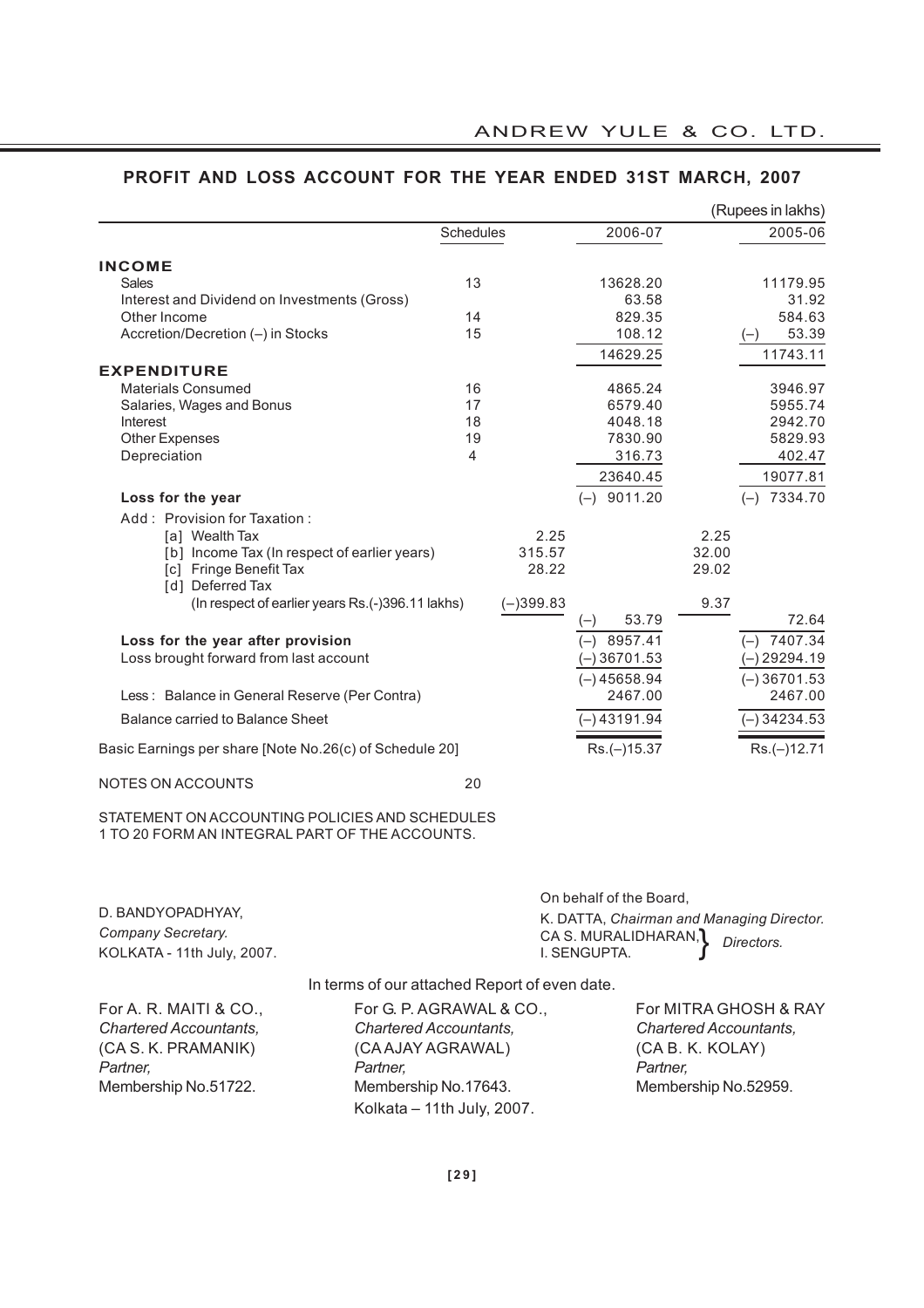# ANDREW YULE & CO. LTD.

|     |                                                                                               |           | (Rupees in lakhs) |
|-----|-----------------------------------------------------------------------------------------------|-----------|-------------------|
|     |                                                                                               | 2006-07   | 2005-06           |
|     | (A) CASH FLOW FROM OPERATING ACTIVITIES :                                                     |           |                   |
|     | Net Profit before Tax and extraordinary items                                                 | (9011.20) | (7334.70)         |
|     | Adjustments for                                                                               |           |                   |
|     | Depreciation/Impairment of Assets                                                             | 316.73    | 402.47            |
|     | Adjustment of depreciation for earlier years                                                  | (6.08)    |                   |
|     | Miscellaneous Expenditure written off                                                         | 315.79    | 393.60            |
|     | Interest charged                                                                              | 4048.18   | 2942.70           |
|     | Investment Income                                                                             | (270.42)  | (139.54)          |
|     | Operating profit before changes in amount of<br><b>Current Liabilities and Current Assets</b> | (4607.00) | (3735.47)         |
|     | <b>Adjustments for</b>                                                                        |           |                   |
|     | <b>Trade Receivables</b>                                                                      | 5985.21   | 1090.07           |
|     | Inventories                                                                                   | (362.20)  | 259.03            |
|     | Trade payable                                                                                 | (5121.22) | 918.23            |
|     | <b>Cash Generated from Operations</b>                                                         | (4105.21) | (1468.14)         |
|     | Wealth Tax paid                                                                               | (2.81)    | (1.96)            |
|     | Fringe Benefit Tax paid                                                                       | (32.55)   | (0.42)            |
|     | <b>Cash-flow before Extraordinary Items</b>                                                   | (4140.57) | (1470.52)         |
|     | <b>Extraordinary Items</b>                                                                    |           |                   |
|     | NET CASH FROM OPERATING ACTIVITIES (A)                                                        | (4140.57) | (1470.52)         |
| (B) | <b>CASH FLOW FROM INVESTING ACTIVITIES</b>                                                    |           |                   |
|     | Purchase of Fixed Assets (including Capital WIP and Pre-operative Expenditure)                | (560.68)  | (445.52)          |
|     | Loans                                                                                         | (372.65)  | (24.57)           |
|     | Investment made                                                                               | (305.00)  |                   |
|     | Subsidy received from Tea Board for Capital Assets                                            | 38.70     |                   |
|     | Income from Investments                                                                       | 266.04    | 144.01            |
|     | NET CASH FROM INVESTING ACTIVITIES (B)                                                        | (933.59)  | (326.08)          |

# **CASH FLOW STATEMENT FOR THE YEAR ENDED 31ST MARCH, 2007**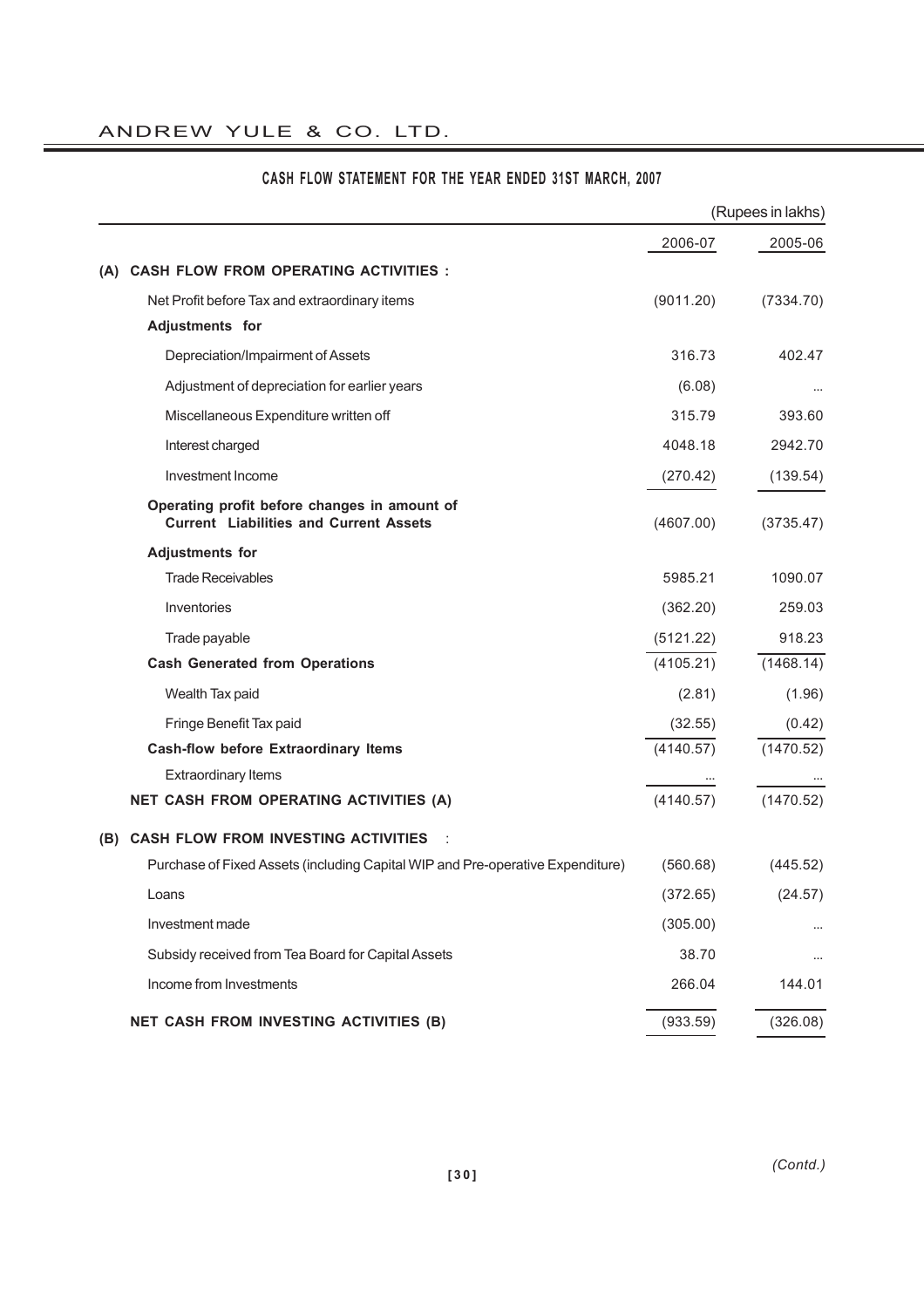|     |                                                                                             |           | (Rupees in lakhs) |
|-----|---------------------------------------------------------------------------------------------|-----------|-------------------|
|     |                                                                                             | 2006-07   | 2005-06           |
| (C) | <b>CASH FLOW FROM FINANCING ACTIVITIES:</b>                                                 |           |                   |
|     | Net Proceeds from borrowings                                                                | 7064.27   | 1774.47           |
|     | Interest paid                                                                               | (1277.85) | (338.54)          |
|     | Advance against equity                                                                      | 589.00    | 639.00            |
|     | NET CASH USED IN FINANCING ACTIVITIES (C)                                                   | 6375.42   | 2074.93           |
|     | NET CHANGES IN CASH AND CASH EQUIVALENT (A+B+C)                                             | 1301.26   | 278.33            |
|     | CASH AND CASH EQUIVALENT Opening Balance as at 1st April, 2006                              | 1545.53   | 1267.20           |
|     | CASH AND CASH EQUIVALENT Closing Balance as at 31st March, 2007                             | 2846.79   | 1545.53           |
|     | Cash Flow Statement has been prepared by following Indirect Method mentioned in AS-3.<br>1. |           |                   |
|     | 2.<br>Break-up of Cash and Cash equivalent                                                  |           |                   |
|     | Cash in hand                                                                                | 25.49     | 30.40             |
|     | Postage and Stamps in hand                                                                  | 0.07      | 0.09              |
|     | Cheques in hand                                                                             | 1998.02   | 21.19             |
|     | Remittance in transit                                                                       | 27.42     | 41.49             |
|     | Remittance with Scheduled Banks:                                                            |           |                   |
|     | On Current Account                                                                          | 785.79    | 1377.49           |
|     | Fixed Deposit with Banks maturing within 3 months                                           | 10.00     | 74.87             |
|     |                                                                                             | 2846.79   | 1545.53           |
|     |                                                                                             |           |                   |

# **CASH FLOW STATEMENT FOR THE YEAR ENDED 31ST MARCH, 2007 –** *(Contd.)*

3. Suitable modifications have been made in the prescribed form to provide for adequate information.

4. Figures of the previous year have been re-grouped/re-arranged wherever necessary.

|                                                                       | On behalf of the Board.                                                                     |
|-----------------------------------------------------------------------|---------------------------------------------------------------------------------------------|
| D. BANDYOPADHYAY,<br>Company Secretary.<br>KOLKATA - 11th July, 2007. | K. DATTA, Chairman and Managing Director.<br>CA S. MURALIDHARAN, Directors.<br>I. SENGUPTA. |
|                                                                       |                                                                                             |

In terms of our attached Report of even date.

For G. P. AGRAWAL & CO., For MITRA GHOSH & RAY *Chartered Accountants, Chartered Accountants, Chartered Accountants,* (CA AJAY AGRAWAL) (CA B. K. KOLAY) *Partner, Partner, Partner,* Membership No.17643. Membership No.52959. Kolkata – 11th July, 2007.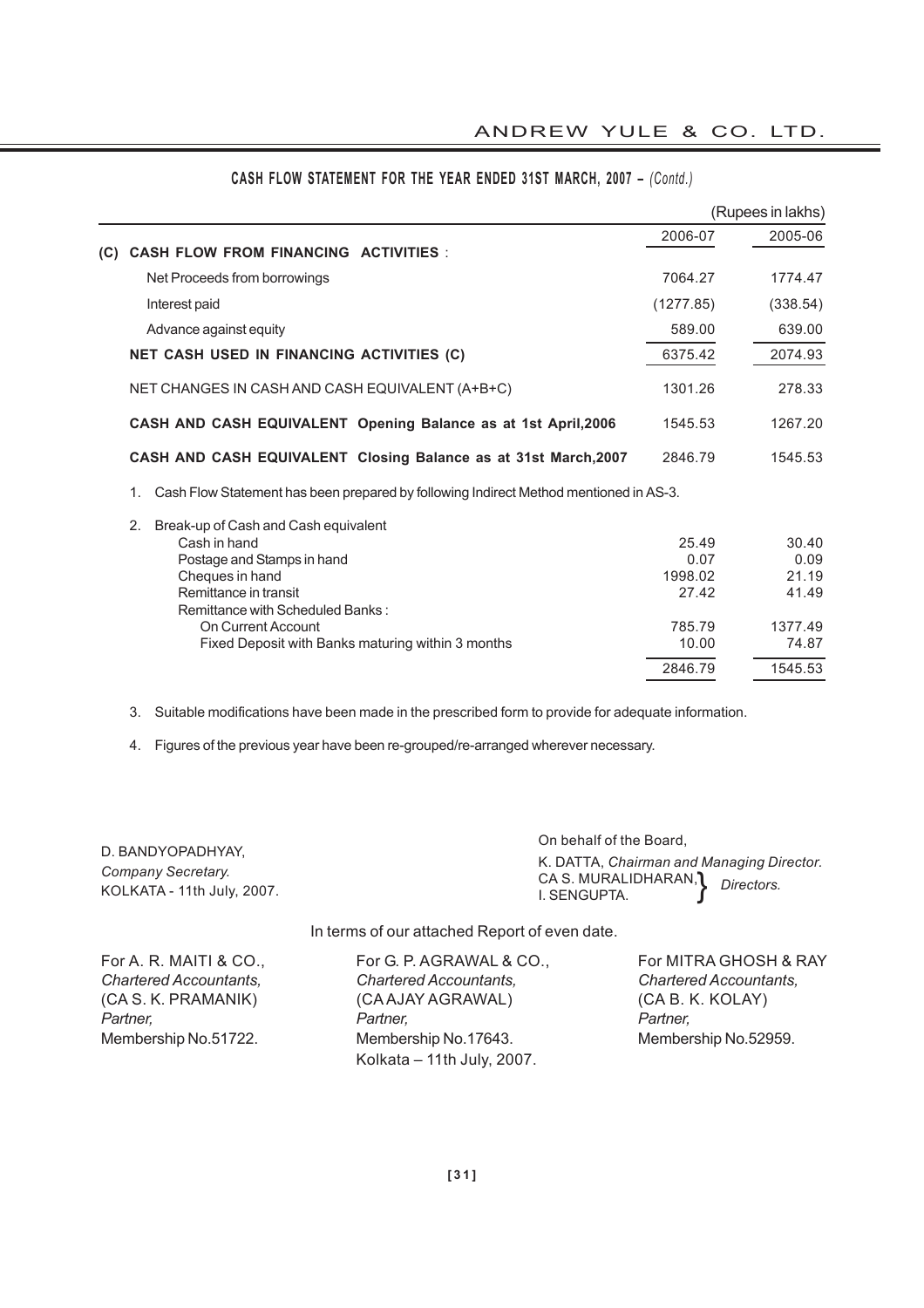|                                     |                                                                                                                                                                                                                                                                                                                                                                                                                                                                                                                                                                                                                     |                        | (Rupees in lakhs)             |
|-------------------------------------|---------------------------------------------------------------------------------------------------------------------------------------------------------------------------------------------------------------------------------------------------------------------------------------------------------------------------------------------------------------------------------------------------------------------------------------------------------------------------------------------------------------------------------------------------------------------------------------------------------------------|------------------------|-------------------------------|
| <b>SCHEDULE</b>                     |                                                                                                                                                                                                                                                                                                                                                                                                                                                                                                                                                                                                                     | 2006-07                | 2005-06                       |
| 1                                   |                                                                                                                                                                                                                                                                                                                                                                                                                                                                                                                                                                                                                     |                        |                               |
| <b>SHARE CAPITAL</b>                |                                                                                                                                                                                                                                                                                                                                                                                                                                                                                                                                                                                                                     |                        |                               |
| Authorised :                        |                                                                                                                                                                                                                                                                                                                                                                                                                                                                                                                                                                                                                     |                        |                               |
| 7,50,00,000                         | Equity Shares of Rs.10 each                                                                                                                                                                                                                                                                                                                                                                                                                                                                                                                                                                                         | 7500.00                | 7500.00                       |
| 5,82,67,078                         | Issued, Subscribed and Fully Paid-up :<br>Equity Shares of Rs.10 each<br>[Of the above, 6,00,000 Shares issued as Bonus<br>Shares by capitalisation of General Reserve,<br>21,35,344 Shares issued pursuant to a Contract<br>without payment being received in cash and<br>11,57,600 Shares issued to Government of India<br>in the name of The President of India pursuant to<br>Transformer & Switchgear Ltd. (Acquisition and<br>Transfer of Undertakings) Act, 1983 and Brentford<br>Electric (India) Ltd. (Acquisition and Transfer of<br>Undertakings) Act, 1987 against compensation<br>money paid by them.] |                        |                               |
|                                     |                                                                                                                                                                                                                                                                                                                                                                                                                                                                                                                                                                                                                     | 5826.71                | 5826.71                       |
|                                     |                                                                                                                                                                                                                                                                                                                                                                                                                                                                                                                                                                                                                     | 5826.71                | 5826.71                       |
|                                     |                                                                                                                                                                                                                                                                                                                                                                                                                                                                                                                                                                                                                     |                        |                               |
| <b>SCHEDULE</b><br>-2               |                                                                                                                                                                                                                                                                                                                                                                                                                                                                                                                                                                                                                     |                        |                               |
| <b>RESERVES AND SURPLUS</b>         |                                                                                                                                                                                                                                                                                                                                                                                                                                                                                                                                                                                                                     |                        |                               |
| <b>Capital Reserve:</b><br>General: |                                                                                                                                                                                                                                                                                                                                                                                                                                                                                                                                                                                                                     |                        |                               |
|                                     | Balance as per last account                                                                                                                                                                                                                                                                                                                                                                                                                                                                                                                                                                                         | 10735.16               | 10735.16                      |
|                                     |                                                                                                                                                                                                                                                                                                                                                                                                                                                                                                                                                                                                                     |                        |                               |
| Special:                            | Central/State Subsidy for Capital Assets:<br>Balance as per last account<br>Tea Board Subsidy for Capital Assets<br>Less: Transfer to Profit and Loss Account                                                                                                                                                                                                                                                                                                                                                                                                                                                       | 11.40<br>46.50<br>7.80 | 11.40<br>$\cdots$<br>$\cdots$ |
|                                     |                                                                                                                                                                                                                                                                                                                                                                                                                                                                                                                                                                                                                     | 38.70                  |                               |
|                                     | <b>State Housing Subsidies</b>                                                                                                                                                                                                                                                                                                                                                                                                                                                                                                                                                                                      | 4.06                   | 4.06                          |
|                                     |                                                                                                                                                                                                                                                                                                                                                                                                                                                                                                                                                                                                                     | 54.16                  | 15.46                         |
|                                     | Preference Share Capital Redemption Reserve :                                                                                                                                                                                                                                                                                                                                                                                                                                                                                                                                                                       | 10789.32               | 10750.62                      |
| Balance as per last account         |                                                                                                                                                                                                                                                                                                                                                                                                                                                                                                                                                                                                                     | 84.69                  | 84.69                         |
| <b>General Reserve:</b>             |                                                                                                                                                                                                                                                                                                                                                                                                                                                                                                                                                                                                                     |                        |                               |
| Balance as per last account         |                                                                                                                                                                                                                                                                                                                                                                                                                                                                                                                                                                                                                     | 2467.00                | 2467.00                       |
|                                     | Less: Shown as deduction from balance in<br>Profit and Loss Account (Per Contra)                                                                                                                                                                                                                                                                                                                                                                                                                                                                                                                                    | 2467.00                | 2467.00                       |
|                                     |                                                                                                                                                                                                                                                                                                                                                                                                                                                                                                                                                                                                                     |                        |                               |
|                                     |                                                                                                                                                                                                                                                                                                                                                                                                                                                                                                                                                                                                                     | 10874.01               | 10835.31                      |
|                                     |                                                                                                                                                                                                                                                                                                                                                                                                                                                                                                                                                                                                                     |                        |                               |

# **SCHEDULES FORMING PART OF THE BALANCE SHEET AS AT 31ST MARCH, 2007**

<u> 1989 - Johann Stein, mars et al. 1989 - Anna ann an t-Anna ann an t-Anna ann an t-Anna ann an t-Anna ann an t-</u>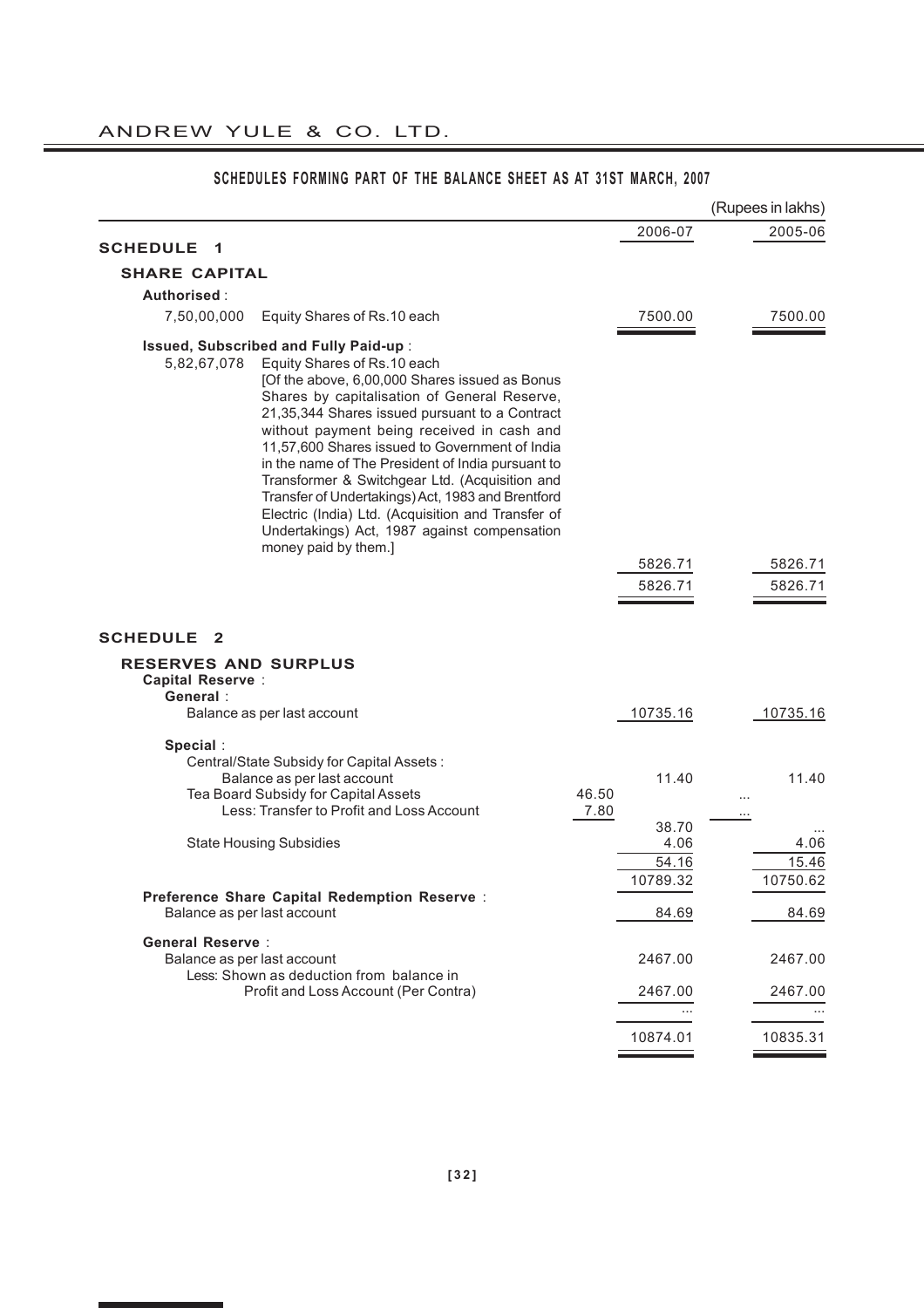|                                                                                                                     |         |          |              | (Rupees in lakhs) |
|---------------------------------------------------------------------------------------------------------------------|---------|----------|--------------|-------------------|
|                                                                                                                     |         | 2006-07  |              | 2005-06           |
| <b>SCHEDULE</b><br>3                                                                                                |         |          |              |                   |
| <b>LOANS</b>                                                                                                        |         |          |              |                   |
| <b>Secured Loans:</b>                                                                                               |         |          |              |                   |
| Term Loans:                                                                                                         |         |          |              |                   |
| Tea Board Hire-purchase Loan                                                                                        |         |          |              |                   |
| (Secured by hypothecation of the movable                                                                            |         |          |              |                   |
| Assets acquired under the Tea Machinery and                                                                         |         |          |              |                   |
| Irrigation Equipment Loan Scheme)<br>Add: Interest accrued and due thereon                                          |         |          | 3.39<br>0.53 |                   |
|                                                                                                                     |         |          |              | 3.92              |
| West Bengal Government Sales Tax Loan                                                                               |         |          |              |                   |
| (To be secured by a residuary charge over                                                                           |         |          |              |                   |
| certain immovable property ranking next                                                                             |         |          |              |                   |
| only to the charges in favour of the Banks)                                                                         | 250.00  |          | 250.00       |                   |
| Add: Interest accrued and due thereon                                                                               | 153.23  |          | 131.29       |                   |
|                                                                                                                     |         | 403.23   |              | 381.29            |
| Others (Secured by hypothecation of certain                                                                         |         |          |              |                   |
| <i>immovable properties)</i>                                                                                        |         |          |              | 200.00            |
| <b>Bonds:</b>                                                                                                       |         |          |              |                   |
| 9% Secured Redeemable Non-convertible 12 Years Bond                                                                 |         |          |              |                   |
| (Secured by creation of 2nd charge on mortgage of                                                                   |         |          |              |                   |
| Banarhat and Karballa Tea Estates.)                                                                                 | 2000.00 |          | 2000.00      |                   |
| Add: Interest accrued and due thereon                                                                               | 270.74  | 2270.74  | 367.86       | 2367.86           |
| 9.1% Secured Redeemable Non-convertible 10 Years Bond                                                               |         | 2000.00  |              |                   |
| (Secured by GOI Guarantee)                                                                                          |         |          |              |                   |
| <b>From Scheduled Banks on Cash Credit Accounts:</b>                                                                |         |          |              |                   |
| State Bank of India                                                                                                 | 1264.72 |          | 1239.40      |                   |
| Add: Interest accrued and due thereon                                                                               | 1026.64 |          | 737.79       |                   |
|                                                                                                                     |         | 2291.36  |              | 1977.19           |
| <b>Bank of Baroda</b>                                                                                               | 3756.03 |          | 3682.12      |                   |
| Add: Interest accrued and due thereon                                                                               | 1940.77 |          | 1191.50      |                   |
|                                                                                                                     |         | 5696.80  |              | 4873.62           |
| Allahabad Bank                                                                                                      |         | 621.79   |              | 1020.13           |
| (The above loans are secured by the whole of the                                                                    |         |          |              |                   |
| Company's present and future stocks of raw materials,                                                               |         |          |              |                   |
| work-in-progress, finished goods and manufactured                                                                   |         |          |              |                   |
| goods and articles, stores, components and spares,                                                                  |         |          |              |                   |
| other movable properties wherever situate, book debts<br>and all other current assets, claims, rights to movable    |         |          |              |                   |
| properties by way of first charge ranking pari-passu                                                                |         |          |              |                   |
| inter-se without any preference to one over the other)                                                              |         |          |              |                   |
| United Bank of India                                                                                                |         | 1053.79  |              | 1411.93           |
| (for Desam, Khowang, New Dooars and Choonabhutti                                                                    |         |          |              |                   |
| Tea Estates)                                                                                                        |         |          |              |                   |
| Union Bank of India                                                                                                 |         | 723.55   |              | 853.51            |
| (for Banarhat, Karballa, and Hoolungooree Tea Estates)                                                              |         |          |              |                   |
| Allahabad Bank                                                                                                      | 1621.85 |          | 1654.83      |                   |
| Add: Interest accrued and due thereon                                                                               |         |          | 0.52         |                   |
| (for Tinkong, Basmatia, Rajgarh, Murphulani and Mim                                                                 |         | 1621.85  |              | 1655.35           |
| Tea Estates)                                                                                                        |         |          |              |                   |
| (The above loans are secured by Hypothecation of the                                                                |         |          |              |                   |
| whole of crop, book-debts and all other movable assets<br>both presnet and future, and by equitable mortgage of all |         |          |              |                   |
| immovable properties of the Estates)                                                                                |         |          |              |                   |
| Carried over                                                                                                        |         | 16683.11 |              | 14744.80          |
|                                                                                                                     |         |          |              |                   |
|                                                                                                                     |         |          |              |                   |
|                                                                                                                     |         |          |              | (Contd.)          |

# **SCHEDULE FORMING PART OF THE BALANCE SHEET AS AT 31ST MARCH, 2007**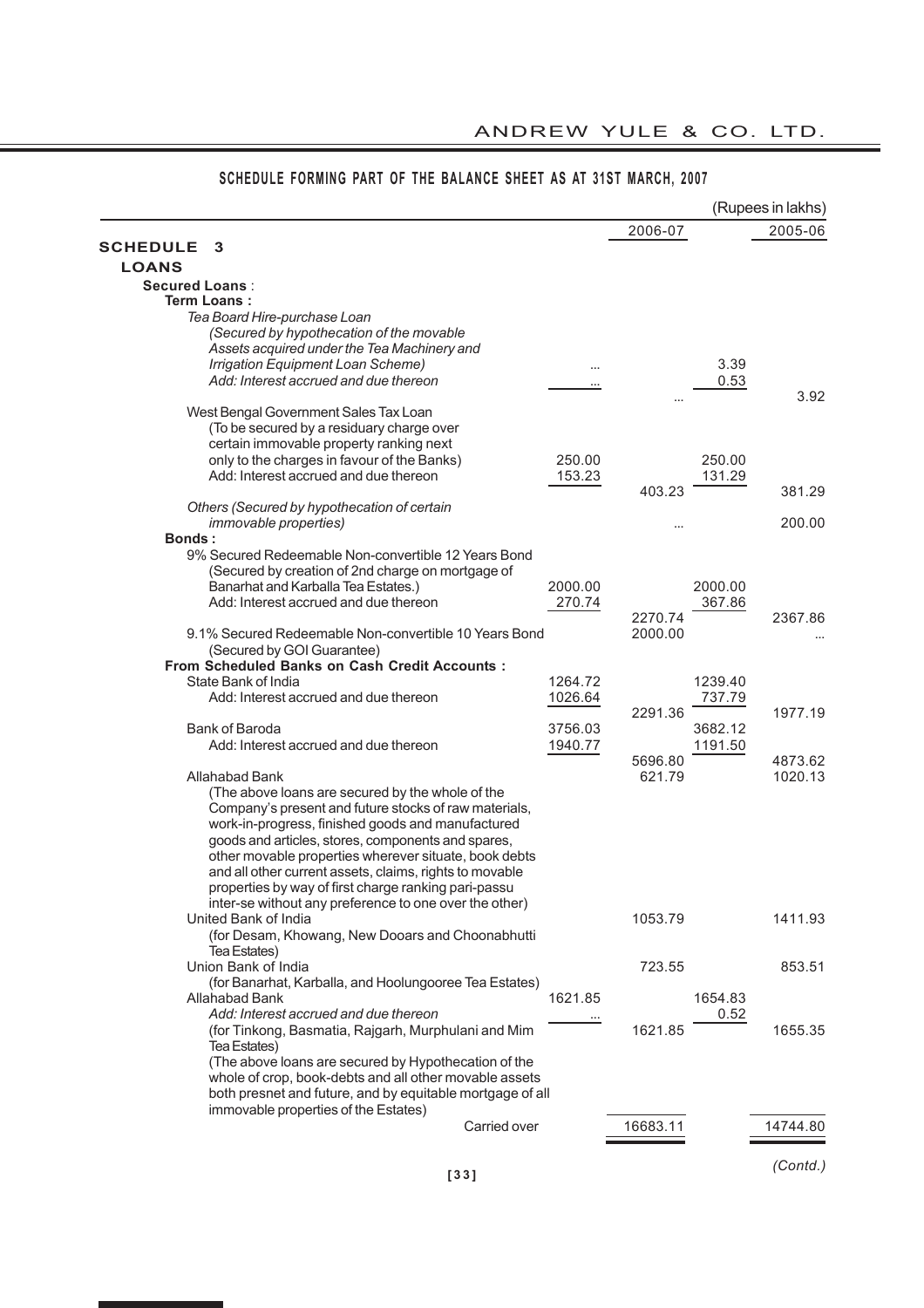|                                                                        |                     |          |                   | (Rupees in lakhs) |
|------------------------------------------------------------------------|---------------------|----------|-------------------|-------------------|
| <b>SCHEDULE 3</b> - (Contd.)                                           |                     | 2006-07  |                   | 2005-06           |
| $LOANS - (Contd.)$                                                     |                     |          |                   |                   |
| Secured Loans - (Contd.)                                               |                     |          |                   |                   |
|                                                                        | Brought forward     | 16683.11 |                   | 14744.80          |
| <b>Unsecured Loans:</b><br>From Bodies Corporate                       |                     | 1000.00  |                   | 1000.00           |
| <b>Fixed Deposits</b>                                                  |                     | 221.70   |                   | 321.74            |
| From Government of India<br>Add: Interest accrued and due thereon      | 11652.24<br>1825.10 |          | 5464.24<br>786.08 |                   |
|                                                                        |                     | 13477.34 |                   | 6250.32           |
| From West Bengal Industrial Development<br>Corpn. Ltd. (Interest free) |                     | 268.86   |                   | 268.86            |
| West Bengal Govt. Subsidised Housing Scheme                            |                     |          |                   |                   |
| Loan for Plantation Workers                                            | 0.50                |          | 0.61              |                   |
| Add: Interest accrued and due thereon                                  | 0.86                |          | 0.88              |                   |
|                                                                        |                     | 1.36     |                   | 1.49              |
|                                                                        |                     | 14969.26 |                   | 7842.41           |
|                                                                        |                     | 31652.37 |                   | 22587.21          |

# **SCHEDULE FORMING PART OF THE BALANCE SHEET AS AT 31ST MARCH, 2007** – *(Contd.)*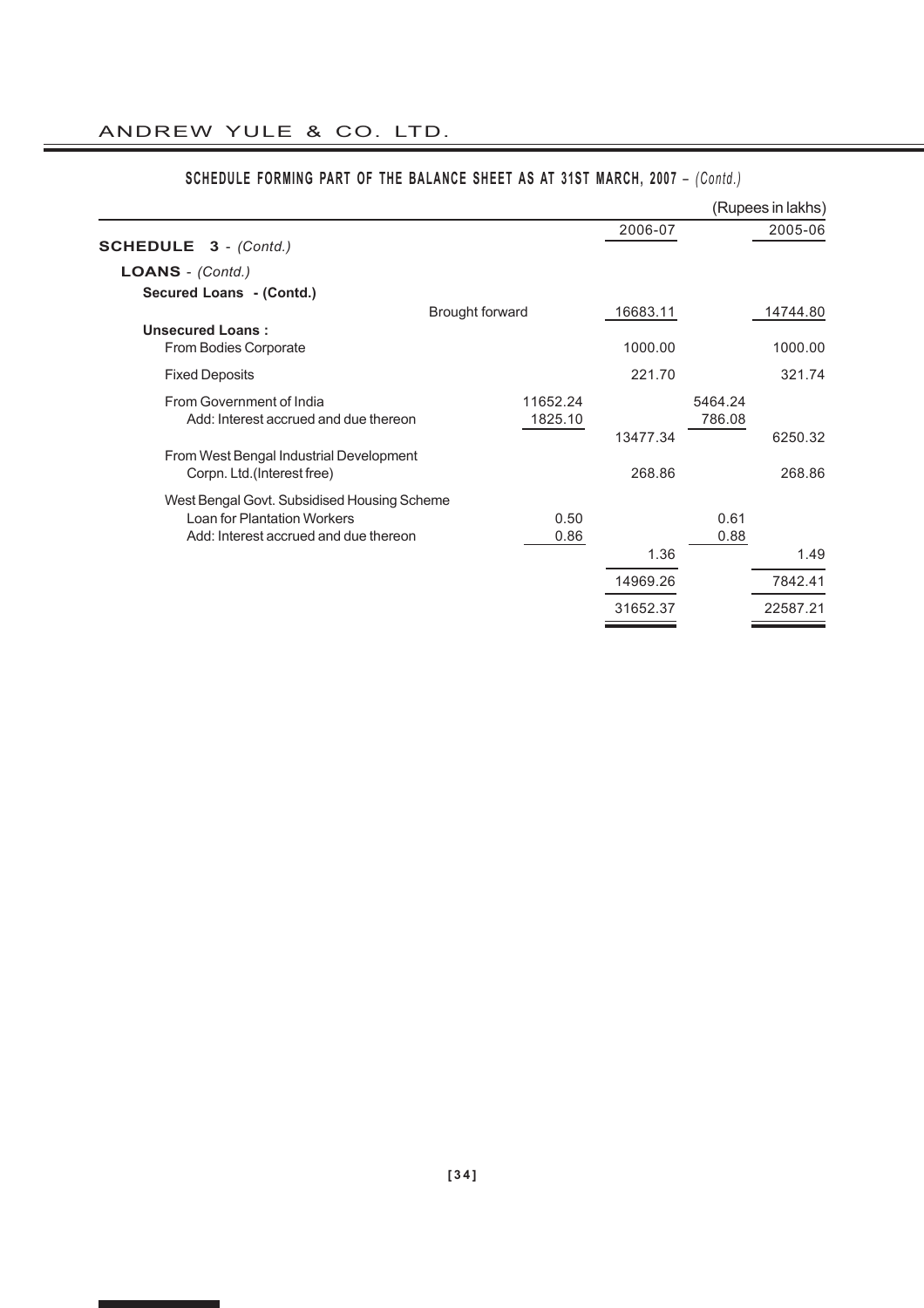ANDREW YULE & CO. LTD. **ANDREW YULE & CO. LTD.**

**ANDREW YULE & CO. LTD.**

SCHEDULE<sub>4</sub> **SCHEDULE 4**

SCHEDULE FORMING PART OF THE BALANCE SHEET AS AT 31ST MARCH, 2007 **SCHEDULE FORMING PART OF THE BALANCE SHEET AS AT 31ST MARCH, 2007**

| FIXED ASSETS                                                       |                                                |                                                 |                                                  |                                                 |                          |                |                                                      |                          |                                    |                                             |                         | (Rupees in lakhs)                |
|--------------------------------------------------------------------|------------------------------------------------|-------------------------------------------------|--------------------------------------------------|-------------------------------------------------|--------------------------|----------------|------------------------------------------------------|--------------------------|------------------------------------|---------------------------------------------|-------------------------|----------------------------------|
|                                                                    |                                                | GROSS                                           | <b>BLOCK</b>                                     |                                                 |                          |                | <b>DEPRECIATION</b>                                  |                          | <b>MPAIRMENT</b><br>OF ASSETS      |                                             |                         | NET BLOCK                        |
| Description of Assets                                              | Cost/Book<br>Value as at<br>1st April,<br>2006 | Adjustments<br>during the<br>Additions/<br>year | Adjustments<br>Less: Sales<br>during the<br>year | 31st March,<br>Value as at<br>Cost/Book<br>2007 | March, 2006<br>Upto 31st | Forthe<br>mear | during the year<br>Adjustments<br>Less: On<br>Sales/ | March, 2007<br>Upto 31st | <b>Jak</b><br>378<br>March<br>2006 | During<br>$\overline{\mathfrak{g}}$<br>year | March, 2007<br>Asat31st | <b>March, 2006</b><br>As at 31st |
| Land (including cost of<br>development and<br>leasehold land       |                                                |                                                 |                                                  |                                                 |                          |                |                                                      |                          |                                    |                                             |                         |                                  |
| 2005-06 Rs.4.31 lakhs)<br>Rs.4.31 lakhs;                           | 175.43                                         | ŧ                                               | ŧ                                                | 175.43                                          | ŧ                        | ŧ              | ŧ                                                    | ŧ                        | ŧ                                  | ÷                                           | 175.43                  | 175.43                           |
| Estates[Leasehold(including<br>garden development                  | 12386.93                                       | 25.24                                           | ŧ                                                | 12412.17                                        | 195.66                   | 14.64          | ŧ                                                    | 210.30                   | ŧ                                  | ŧ                                           | 12201.87                | 12191.27                         |
| expenses)]<br><b>Buildings</b>                                     | 2656.79                                        | 44.31                                           | ŧ                                                | 2701.10                                         | 976.73                   | 55.34          | ŧ                                                    | 1032.07                  | ŧ                                  | ŧ                                           | 1669.03                 | 1680.06                          |
| Roads and Culverts                                                 | 53.61                                          | 1.52                                            | ÷                                                | 55.13                                           | 12.56                    | 0.88           | ÷                                                    | 13.44                    | ÷                                  | ÷                                           | 41.69                   | 41.05                            |
| Plant and Machinery                                                | 3359.49                                        | 314.68                                          | ŧ                                                | 3674.17                                         | 2232.69                  | 165.28         | 5.19                                                 | 2392.78                  | 59.01                              | ŧ                                           | 122.38                  | 1067.79                          |
| Drawings, Designs and<br>Tracings etc.<br>Electrical Installations | 74.99<br>558.37                                | 98.52                                           | Ì<br>÷                                           | 74.89<br>656.89                                 | 320.44<br>40.91          | ୁ<br>ଅର୍ଥ      | းမွှ                                                 | 40.91<br>341.41          | ÷<br>34.08                         | ŧ<br>İ                                      | 315.48                  | 237.93                           |
| Water Installations                                                | 402.93                                         | 37.63                                           | ŧ                                                | 440.56                                          | 162.46                   | 16.45          | ÷                                                    | 178.91                   | ŧ                                  | ŧ                                           | 261.65                  | 240.47                           |
| Furniture, Fittings and<br><b>Office Equipments</b>                | 375.24                                         | 11.88                                           | $\vdots$                                         | 387.12                                          | 297.01                   | 14.09          | 0.95                                                 | 310.15                   | Ì                                  | ŧ                                           | 76.97                   | 78.23                            |
| <b>Vehicles</b>                                                    | 401.02                                         | 55.89                                           | İ                                                | 456.91                                          | 247.93                   | 29.14          |                                                      | 277.07                   |                                    | İ                                           | 179.84                  | 153.09                           |
| Capital Work-in-Progress                                           | 469.85<br>20444.80                             | 589.67<br>280.25                                | 309.24                                           | 440.86<br>21034.47                              | 4486.39                  | 316.73         | 6.08                                                 | 4797.04                  | 51.28<br>93.09                     | ŧ<br>$\vdots$                               | 16144.34<br>389.58      | 15865.32<br>418.57               |
| <b>TOTAL</b>                                                       | 20914.65                                       | 869.92                                          | 309.24                                           | 21475.33                                        | 4486.39                  | 316.73         | 6.08                                                 | 4797.04                  | 144.37                             | ÷                                           | 16533.92                | 16283.89                         |
| PREVIOUS YEAR'S TOTAL                                              | 20469.13                                       | 517.64                                          | 72.12                                            | 20914.65                                        | 4083.92                  | 402.47         | ŧ                                                    | 4486.39                  | 144.37                             | Ì                                           | 16283.89                |                                  |

*(Contd.)*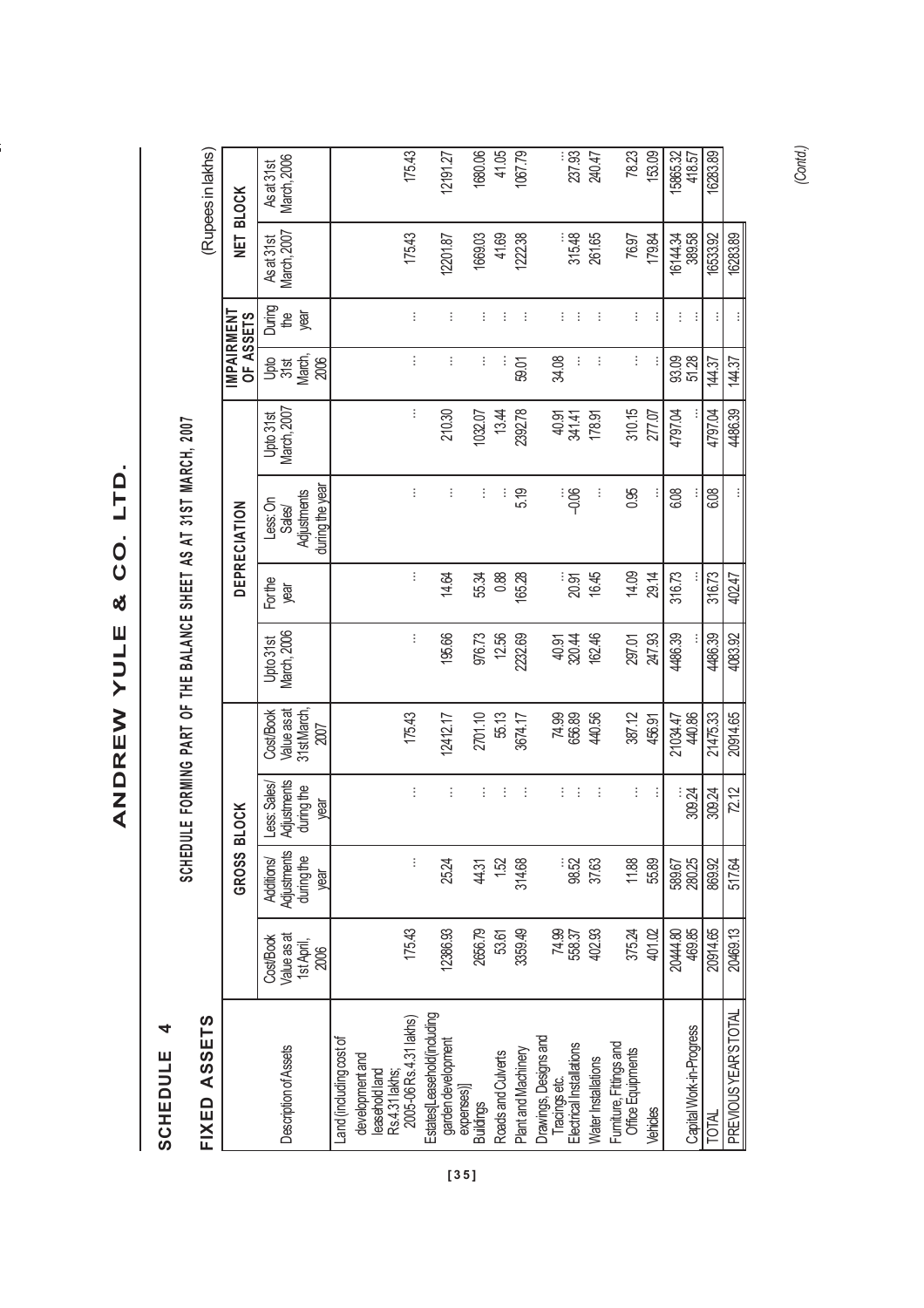# **SCHEDULE FORMING PART OF THE BALANCE SHEET AS AT 31ST MARCH, 2007** – *(Contd.)*

(Rupees in lakhs)

### **SCHEDULE 4** *– (Contd.)*

#### **FIXED ASSETS** *– (Contd.)*

- **Notes :** 1. Land valuing Rs.1.84 lakhs has been acquired by the Government of West Bengal under the West Bengal Estate Acquisition Act, 1953 but pending finalisation of the compensation amount, no adjustment thereof has been made in these accounts.
	- 2. Estates include lease-hold land, fencing and expenses on extension Planting/Maintenance and Up-keep expenses on immature plants.
	- 3. Renewal lease agreement for Banarhat and Choonabhutti Tea Estates covering a grant area of 1336.24 hectres is pending.
	- 4. Following leasehold land of the Company have been acquired by various Government Authorities and other agencies :

| Name of Gardens   | Land (Bighas) Approx. |        |  |
|-------------------|-----------------------|--------|--|
| <b>Basmatia</b>   | 310                   | (310)  |  |
| Hoolungooree      | 2                     | (2)    |  |
| Murphulani        | 2475                  | (2475) |  |
| Khowang           | 18                    | (18)   |  |
| Rajgarh/Tinkong   | 61                    | (61)   |  |
| Mim               | 20                    | (20)   |  |
| <b>New Dooars</b> | 145                   | (145)  |  |
| Hingrijan         | 16                    | (16)   |  |

Against the above acquisitions, part compensation aggregating to Rs.14.03 lakhs (Rs.14.03 lakhs) has been received by the Company which is included under the head "Sundry Creditors". Appropriate adjustment entries in this regard would be made in the Accounts after settlement of the Final Compensation in respective cases.

- 5. Buildings include Rs.15.66 lakhs representing the cost of structures on rented land (Rs.15.66 lakhs).
- 6. Capital Work-in-Progress includes capital advances Rs.99.50 lakhs (Rs.99.50 lakhs) against which provision for doubtful advances of Rs.99.50 lakhs (Rs.13.78 lakhs) has been provided.
- 7. Depreciation for the year includes Rs. Nil (Rs.80.63 lakhs) relating to earlier years.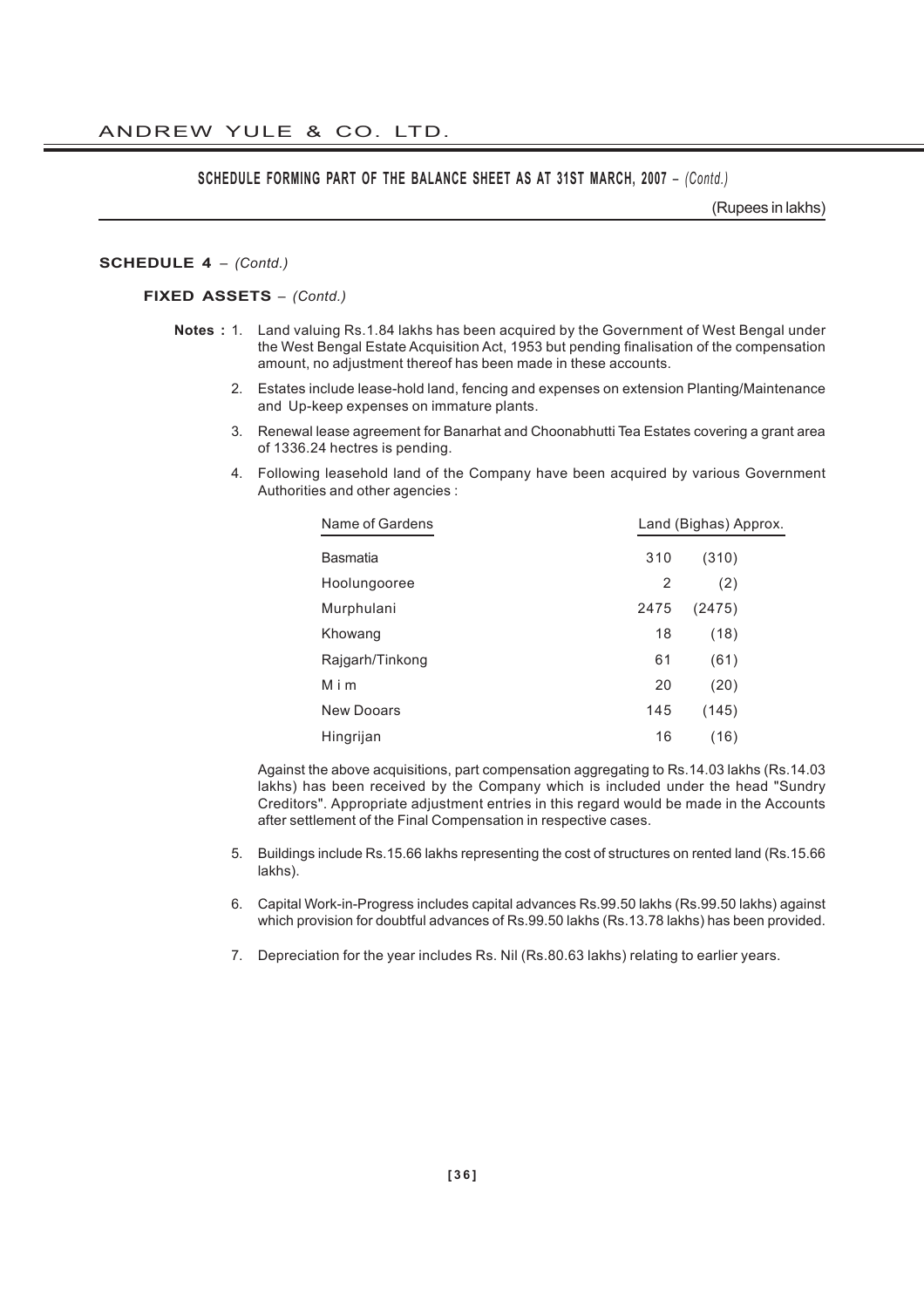L,

|                                                                                                                                                                  | No. of           | Face                | <b>Book Value</b> | (Rupees in lakhs) |
|------------------------------------------------------------------------------------------------------------------------------------------------------------------|------------------|---------------------|-------------------|-------------------|
| <b>SCHEDULE 5</b>                                                                                                                                                | Shares/<br>Units | Value<br>per Share/ | 2006-07           | 2005-06           |
| <b>INVESTMENTS</b> (Long Term)<br>(At Cost less written off)                                                                                                     |                  | Unit                |                   |                   |
| 1. Equity Shares in Subsidiary Company - Non-Trade Investments:                                                                                                  |                  |                     |                   |                   |
| Unquoted:                                                                                                                                                        |                  |                     |                   |                   |
| Hooghly Printing Co. Ltd.                                                                                                                                        | 10,27,128        | 10                  | 103.20            | 103.20            |
| 2. In Other Companies - Non-Trade Investments :<br>Equity Shares (Fully Paid):<br>Quoted:                                                                        |                  |                     |                   |                   |
| Yule Financing & Leasing Co. Ltd.                                                                                                                                | 3,00,000         | 10                  | 27.88             | 27.88             |
| DPSC Ltd.                                                                                                                                                        | 3,01,269         | 10                  | 12.50             | 12.50             |
| Tide Water Oil Co. (India) Ltd.                                                                                                                                  | 2,28,390         | 10                  | 141.07            | 141.07            |
| WEBFIL Ltd.                                                                                                                                                      | 1,45,000         | 10                  | 14.50             | 14.50             |
| Fort Gloster Industries Ltd.<br>Gloster Jute Mills Ltd.                                                                                                          | 1,040<br>208     | 10<br>10            | 0.13              | 0.13              |
| Exide Industries Ltd.                                                                                                                                            | 19,942           | 10                  | $\cdots$<br>0.23  | 0.23              |
| The Gillapukri Tea & Industries Ltd.                                                                                                                             | 26               | 10                  |                   |                   |
| Unquoted:                                                                                                                                                        |                  |                     | $\cdots$          | $\ldots$          |
| *The Bengal Coal Co. Ltd.                                                                                                                                        | 10,305           | 100                 | 0.51              | 0.51              |
| *Katras Jherriah Coal Co. Ltd.                                                                                                                                   | 60,260           | 10                  | 6.95              | 6.95              |
| *The New Beerbhoom Coal Co. Ltd.                                                                                                                                 | 1,05,355         | 10                  | 12.27             | 12.27             |
| The Statesman Ltd.                                                                                                                                               | 9,966            | 100                 | 4.70              | 4.70              |
| ABC Tea Workers Welfare Services                                                                                                                                 | 750              | 10                  | 0.08              | 0.08              |
| Jalpaiguri Club Co. Ltd.                                                                                                                                         | 40               | 10                  | $\cdots$          |                   |
| Phoenix Yule Ltd.                                                                                                                                                | 1, 19, 43, 074   | 10                  | 1194.31           | 1194.31           |
| Debentures (Fully Paid):<br>Unquoted:<br>Woodlands Hospital & Medical Research Centre Ltd.<br>Rs.65,200 - 5% Non-Redeemable                                      |                  |                     |                   |                   |
| Registered Mortgage Debenture Stock, 1957<br>Woodlands Hospital & Medical Research Centre Ltd.<br>Rs.600 - 1/ <sub>2</sub> % Registered Mortgage Debenture Stock | $\cdots$<br>6    | <br>100             | 0.65<br>0.01      | 0.65<br>0.01      |
| Bonds (Fully Paid):<br>Unquoted:<br>**WEBFIL Ltd. Zero Rate Unsecured Redeemable Bond 305 100000                                                                 |                  |                     | 305.00            |                   |
|                                                                                                                                                                  |                  |                     |                   |                   |
| 3. Units (Fully Paid):<br>Quoted:<br>Unit Trust of India                                                                                                         |                  |                     |                   |                   |
| Unit Scheme - 2002                                                                                                                                               | 3,06,260         | 10                  | 11.03             | 11.03             |
|                                                                                                                                                                  |                  |                     | 1835.02           | 1530.02           |
|                                                                                                                                                                  |                  |                     |                   |                   |
|                                                                                                                                                                  |                  |                     | <b>Book Value</b> |                   |
|                                                                                                                                                                  |                  |                     | 2006-07           | 2005-06           |
| <b>SUMMARY</b>                                                                                                                                                   |                  |                     |                   |                   |
| 1. Subsidiary Company - Equity Shares                                                                                                                            |                  |                     | 103.20            | 103.20            |
| 2. Other Companies (Non-Trade Investments):                                                                                                                      |                  |                     |                   |                   |
|                                                                                                                                                                  |                  |                     |                   |                   |
| <b>Equity Shares</b>                                                                                                                                             |                  |                     | 1415.13           | 1415.13           |
| Debentures                                                                                                                                                       |                  |                     | 0.66              | 0.66              |
| <b>Bonds</b>                                                                                                                                                     |                  |                     | 305.00            |                   |
|                                                                                                                                                                  |                  |                     | 1720.79           | 1415.79           |
| 3. Unit Trust of India                                                                                                                                           |                  |                     |                   |                   |
| Unit Scheme - 2000                                                                                                                                               |                  |                     | 11.03             | 11.03             |
|                                                                                                                                                                  |                  |                     | 1835.02           | 1530.02           |
|                                                                                                                                                                  |                  |                     |                   |                   |
| 1371                                                                                                                                                             |                  |                     |                   | (Contd.)          |

# **SCHEDULE FORMING PART OF THE BALANCE SHEET AS AT 31ST MARCH, 2007**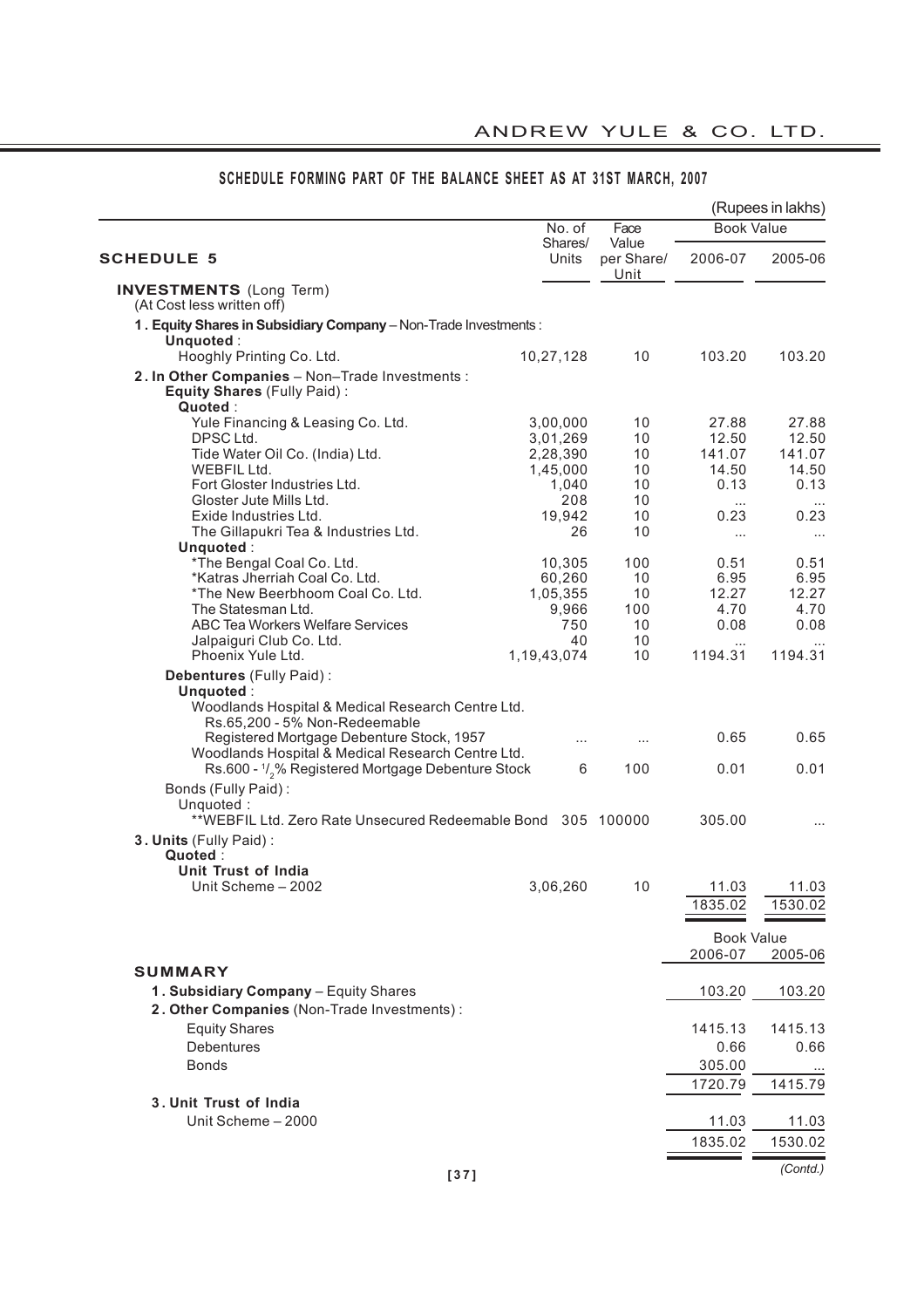|                                           |                                                                                                                                      |                   |              |                   | (Rupees in lakhs)              |
|-------------------------------------------|--------------------------------------------------------------------------------------------------------------------------------------|-------------------|--------------|-------------------|--------------------------------|
|                                           |                                                                                                                                      | 2006-07           |              |                   | 2005-06                        |
| <b>SCHEDULE 5 - <math>(Contd.)</math></b> |                                                                                                                                      | <b>Book Value</b> | Market Value |                   | <b>Book Value Market Value</b> |
|                                           |                                                                                                                                      |                   |              |                   |                                |
| <b>INVESTMENTS</b> - (Contd.)             |                                                                                                                                      |                   |              |                   |                                |
| <b>SUMMARY</b> $-$ (Contd.)               |                                                                                                                                      |                   |              |                   |                                |
| Quoted                                    | Aggregate Value of Investments :                                                                                                     |                   |              |                   |                                |
| Unquoted                                  |                                                                                                                                      | 207.34<br>1627.68 | 4639.93      | 207.34<br>1322.68 | 2547.82                        |
|                                           |                                                                                                                                      | 1835.02           |              | 1530.02           |                                |
|                                           |                                                                                                                                      |                   |              |                   |                                |
| Notes: $1$ .                              | * The Coal mines of these Companies have been nationalised. Pending finalisation of                                                  |                   |              |                   |                                |
|                                           | compensation rolls by the Commissioners of Payments, the Company is not in a position to                                             |                   |              |                   |                                |
|                                           | estimate the amount receivable on its holding in these Companies. However, losses, if any, in                                        |                   |              |                   |                                |
|                                           | this regard will be adjusted against Capital Reserve.                                                                                |                   |              |                   |                                |
| 2.                                        | ** Bonds Issued by WEBFIL Ltd., in lieu of adjustment of Advance to WEBFIL Ltd., as per<br>their approved Revival packag of BIFR.    |                   |              |                   |                                |
| 3.                                        | The following Investments having been written down to a nominal value of Re. 1/- each, do<br>not appear in the details given above : |                   |              |                   |                                |
|                                           |                                                                                                                                      |                   |              | No. of            | Face Value                     |
|                                           | Name of the Company                                                                                                                  |                   |              | <b>Shares</b>     | per Share                      |
|                                           | Unquoted - Preference Shares:                                                                                                        |                   |              |                   | Rs.                            |
|                                           | Transformer & Switchgear Ltd.                                                                                                        |                   |              |                   |                                |
|                                           | 7 <sup>1</sup> / <sub>2</sub> % Tax-free Redeemable Cumulative Preference Shares                                                     |                   |              | 1000              | 100                            |
|                                           | Unquoted - Equity Shares:                                                                                                            |                   |              |                   |                                |
|                                           | Transformer & Switchgear Ltd.                                                                                                        |                   |              | 22395             | 10                             |
|                                           | Hooghly Docking & Engineering Co. Ltd.<br>Brentford Electric (India) Ltd.                                                            |                   |              | 4410<br>52500     | 50<br>10                       |
|                                           | India Paper Pulp Co. Ltd.                                                                                                            |                   |              | 439675            | 10                             |
| <b>SCHEDULE 6</b>                         |                                                                                                                                      |                   |              | 2006-07           | 2005-06                        |
| <b>INVENTORIES</b>                        |                                                                                                                                      |                   |              |                   |                                |
| At or under cost :                        |                                                                                                                                      |                   |              |                   |                                |
|                                           | Raw materials, Components and Packaging Materials                                                                                    |                   |              | 863.09            | 735.57                         |
|                                           | (Includes Raw Materials-in-Transit Rs.53.55 lakhs; 2005-06 Rs.26.43 lakhs)                                                           |                   |              |                   |                                |
|                                           | Stores and Spare parts                                                                                                               |                   |              |                   |                                |
| Food-stuff                                | (Includes Stores-in-Transit Rs.Nil; 2005-06 Rs.0.16 lakh)                                                                            |                   |              | 565.13<br>22.74   | 439.01<br>20.98                |
| Loose tools                               |                                                                                                                                      |                   |              | 5.34              | 4.44                           |
|                                           | At Cost or net realisable value whichever is lower :                                                                                 |                   |              |                   |                                |
| Finished goods                            |                                                                                                                                      |                   |              | 427.24            | 500.49                         |
| Work-in-Progress                          | Finished goods-in-transit                                                                                                            |                   |              | 64.97<br>587.24   | 12.60<br>460.91                |
|                                           | Scrap (at estimated realisable value)                                                                                                |                   |              | 2.74              | 2.29                           |
|                                           |                                                                                                                                      |                   |              | 2538.49           | 2176.29                        |
|                                           | Note: The unit-wise break-up of the inventories is as follows :                                                                      |                   |              |                   |                                |
| Sirocco Unit                              |                                                                                                                                      |                   |              | 284.54            | 177.68<br>197.41               |
|                                           | Switchgear Unit<br><b>Electrical System Group</b>                                                                                    |                   |              | 214.97<br>203.61  | 203.61                         |
|                                           | <b>Electronics Unit</b>                                                                                                              |                   |              | 70.00             | 71.95                          |
| Togami Unit                               |                                                                                                                                      |                   |              | 351.80            | 289.07                         |
| <b>Brentford Unit</b>                     | Transformer and Switchgear Unit                                                                                                      |                   |              | 290.01<br>78.87   | 157.02                         |
| Project                                   |                                                                                                                                      |                   |              | 43.89             | 89.47<br>43.89                 |
| <b>Tea Division</b>                       |                                                                                                                                      |                   |              | 1000.80           | 946.19                         |
|                                           |                                                                                                                                      |                   |              | 2538.49           | 2176.29                        |

# **SCHEDULES FORMING PART OF THE BALANCE SHEET AS AT 31ST MARCH, 2007** – *(Contd.)*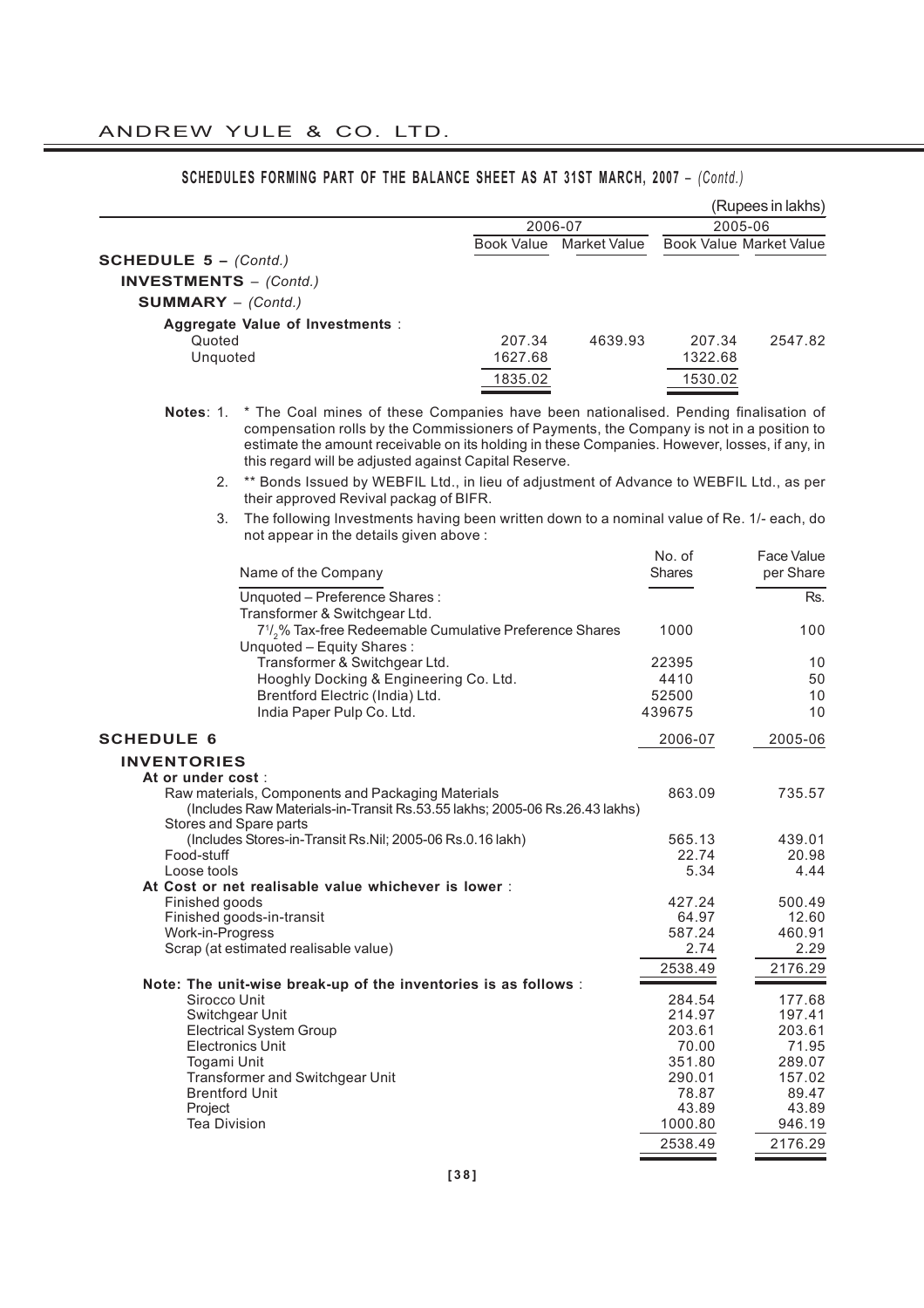|                                                                    |         |         | (Rupees in lakhs) |
|--------------------------------------------------------------------|---------|---------|-------------------|
|                                                                    |         | 2006-07 | 2005-06           |
| <b>SCHEDULE 7</b>                                                  |         |         |                   |
| <b>SUNDRY DEBTORS</b>                                              |         |         |                   |
| Unsecured:                                                         |         |         |                   |
| Debts outstanding for a period exceeding six months :              |         |         |                   |
| <b>Considered Good</b>                                             |         | 807.17  | 2827.05           |
| Considered doubtful                                                |         | 6308.65 | 5177.43           |
|                                                                    |         | 7115.82 | 8004.48           |
| Other Debts:                                                       |         |         |                   |
|                                                                    |         |         |                   |
| Considered good                                                    |         | 2368.57 | 1613.59           |
|                                                                    |         | 9484.39 | 9618.07           |
| Less: Provision for doubtful debts                                 |         | 6308.65 | 5177.43           |
|                                                                    |         | 3175.74 | 4440.64           |
| Note: The Unit-wise Break-up of the Sundry Debtors is as follows : |         |         |                   |
| <b>General Division</b>                                            |         | 0.88    | 3.16              |
| Sirocco Unit                                                       |         | 420.79  | 592.22            |
| <b>APC Unit</b>                                                    |         | 219.27  | 214.32            |
| Switchgear Unit                                                    |         | 312.88  | 207.95            |
| Togami Unit                                                        |         | 307.98  | 230.13            |
| Transformer and Switchgear Unit                                    |         | 1455.13 | 1290.38           |
| <b>Brentford Unit</b>                                              |         | 86.11   | 50.97             |
| <b>Electronics Unit</b>                                            |         | 2.40    | 3.87              |
|                                                                    |         | 266.96  | 1660.33           |
| <b>ESG Unit</b>                                                    |         | 38.54   | 38.54             |
| Project                                                            |         | 5.00    | 65.00             |
| <b>Belting Division</b><br><b>Tea Division</b>                     |         |         | 83.77             |
|                                                                    |         | 59.80   |                   |
| <b>SCHEDULE-8</b>                                                  |         | 3175.74 | 4440.64           |
| <b>CASH AND BANK BALANCES</b>                                      |         |         |                   |
| Cash-in-hand                                                       |         | 25.49   | 30.40             |
| Postage and Stamps-in-hand                                         |         | 0.07    | 0.09              |
| Cheques-in-hand                                                    |         | 1998.02 | 21.19             |
| Remittances-in-transit                                             |         | 27.42   | 41.49             |
| <b>Balances with Scheduled Banks:</b>                              |         |         |                   |
|                                                                    |         | 785.79  | 1377.49           |
| On Current Account (Net)                                           |         |         |                   |
| <b>On Deposit Account:</b>                                         |         |         |                   |
| <b>Employees' Security Deposit</b>                                 | 0.06    |         | 0.06              |
| * Others                                                           | 1471.00 |         | 638.60            |
|                                                                    |         | 1471.06 | 638.66            |
| Unclaimed Preference Share Redemption Account                      |         | 0.80    | 0.80              |
|                                                                    |         | 4308.65 | 2110.12           |

### **SCHEDULES FORMING PART OF THE BALANCE SHEET AS AT 31ST MARCH, 2007**

ANDREW YULE & CO. LTD.

(b) Includes Rs.341.42 lakhs (Rs.171.02 lakhs) is pledged with Banks against Letter of Credit, Bank Guarantee and Overdraft facilities.

**Notes:** \*1. (a) Includes Bank deposits of Rs.10.00 lakhs (Rs.10.00 lakhs) had been pledged with United Industrial Bank Ltd.,(since amalgamated with Allahabad bank) as a lien against clean cash credit facilities to the extent of Rs.10.00 lakhs provided by them to Brentford Electric (India) Ltd., (BEIL). Following the take over of undertakings of BEIL, the pledge stands vacated and the return of deposit receipts is awaited.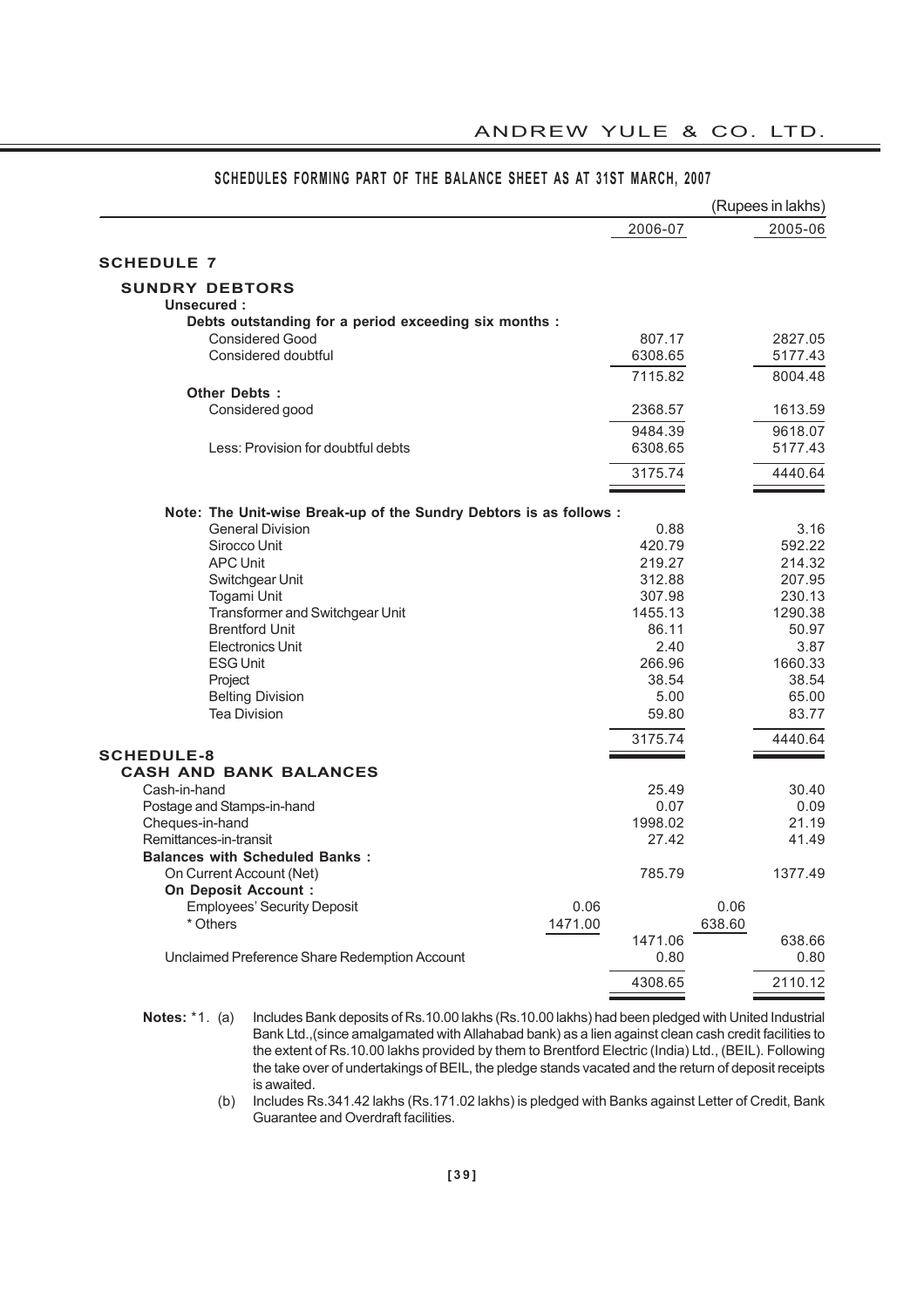|                                                                                                                           |         | (Rupees in lakhs) |
|---------------------------------------------------------------------------------------------------------------------------|---------|-------------------|
|                                                                                                                           | 2006-07 | 2005-06           |
| <b>SCHEDULE 9</b>                                                                                                         |         |                   |
| <b>OTHER CURRENT ASSETS</b><br><b>Considered Good</b>                                                                     |         |                   |
| Deposits with National Bank for Agricultural and Rural Development<br>under Tea Development Account Scheme, 1985 and 1990 | 0.69    | 0.69              |
| <b>SCHEDULE 10</b>                                                                                                        |         |                   |
| <b>LOANS AND ADVANCES</b>                                                                                                 |         |                   |
| <b>Secured</b><br>Loans                                                                                                   | 48.40   | 79.86             |
| <b>Unsecured</b>                                                                                                          |         |                   |
| Loans                                                                                                                     | 615.06  | 201.13            |
| Advances recoverable in cash or in kind or for                                                                            |         |                   |
| value to be received (including Rs.1.42 lakhs<br>due from Subsidiary; 2005-06 Rs.2.19 lakh).                              | 1418.01 | 3032.49           |
| Advance Payment of Income/Wealth-tax and F.B.Tax                                                                          |         |                   |
| (including Income Tax deducted at source)                                                                                 | 964.75  | 4932.49           |
| <b>Balance with Government Authorities</b>                                                                                | 45.58   | 44.74             |
| Interest accrued on Loans, Deposits etc.                                                                                  | 13.62   | 9.24              |
| Deposits - lodged with various authorities (including<br>National Plan Savings Certificates Rs.0.71 lakh;                 |         |                   |
| 2005-06 Rs.0.70 lakh)                                                                                                     | 196.84  | 207.50            |
|                                                                                                                           | 3253.86 | 8427.59           |
|                                                                                                                           | 3302.26 | 8507.45           |
|                                                                                                                           |         |                   |
| 1. Classification of Loans and Advances:<br>Notes:                                                                        |         |                   |
| (A) Secured<br><b>Considered Good</b>                                                                                     | 48.40   | 79.86             |
| (B) Unsecured Considered Good                                                                                             | 3253.86 | 8427.59           |
| <b>Considered Doubtful</b>                                                                                                | 1875.20 | 1495.32           |
|                                                                                                                           | 5129.06 | 9922.91           |
| Less: Provision                                                                                                           | 1875.20 | 1495.32           |
|                                                                                                                           | 3253.86 | 8427.59           |
|                                                                                                                           | 3302.26 | 8507.45           |
|                                                                                                                           |         |                   |

# **SCHEDULES FORMING PART OF THE BALANCE SHEET AS AT 31ST MARCH, 2007**

2. Secured Loans represent House Building and Car Loans (including loan of Rs.1.42 lakhs to a Director; 2005-06 Rs.1.44 lakhs – Maximum amount due at any time during the year Rs.1.44 lakhs; 2005-06 Rs.1.61 lakhs) secured against mortgage of Land, Buildings, Flats and Cars etc.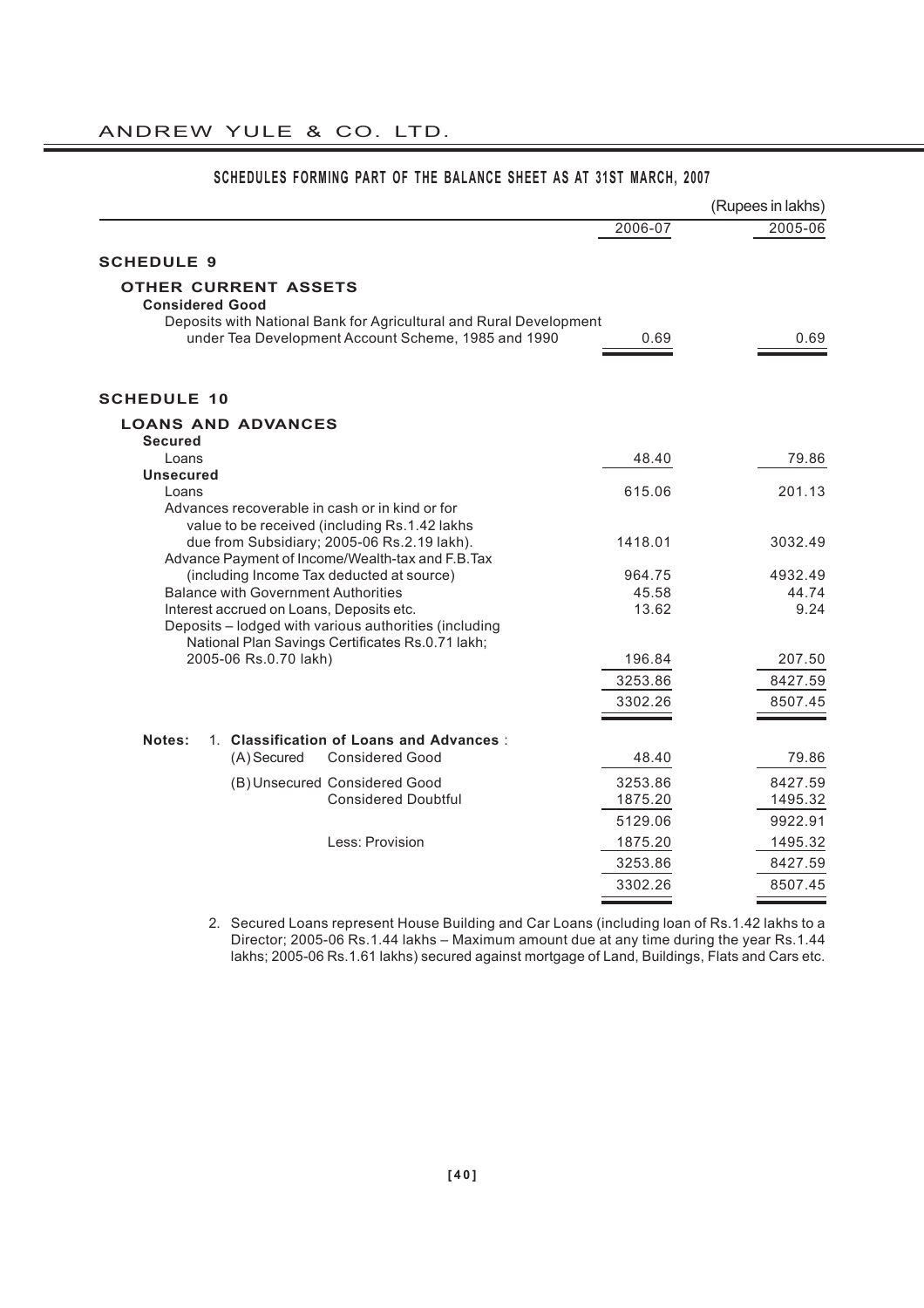L,

|                                                                                                                                                                                        |          | (Rupees in lakhs) |
|----------------------------------------------------------------------------------------------------------------------------------------------------------------------------------------|----------|-------------------|
| <b>SCHEDULE 11</b>                                                                                                                                                                     | 2006-07  | 2005-06           |
| <b>CURRENT LIABILITIES</b>                                                                                                                                                             |          |                   |
| <b>Sundry Creditors and Other Liabilities:</b><br>Due to Small Scale Industries                                                                                                        | 291.15   | 252.48            |
| <b>Others</b><br>(including Rs.1.51 lakhs due to Subsidiary and<br>Rs.59.33 lakhs being Earnest Money and Security Deposits;<br>2005-06 Rs.6.80 lakh and Rs.457.23 lakhs respectively) | 11587.36 | 12882.09          |
| Advances and Deposits received from Customers and others<br>(including Rs.16.73 lakhs being Security Deposits;<br>2005-06 Rs.89.40 lakh)                                               | 589.52   | 1249.86           |
| <b>Employees' Security Deposits</b>                                                                                                                                                    | 0.06     | 0.06              |
| Interest accrued but not due on loans and deposits                                                                                                                                     | 1174.36  | 404.92            |
| Unclaimed Redeemed Preference Shares                                                                                                                                                   | 0.80     | 0.80              |
|                                                                                                                                                                                        | 13643.25 | 14790.21          |

# **SCHEDULES FORMING PART OF THE BALANCE SHEET AS AT 31ST MARCH, 2007**

# **SCHEDULE 12**

# **PROVISIONS**

|         | <b>For Taxation:</b>       |        |          |         |         |
|---------|----------------------------|--------|----------|---------|---------|
|         | Income Tax                 | 593.48 |          | 4073.32 |         |
|         | Wealth Tax                 | 9.00   |          | 6.75    |         |
|         | Fringe Benefit Tax         | 57.24  |          | 29.02   |         |
|         |                            |        | 659.72   |         | 4109.09 |
|         | Superannuation and Pension |        | 239.65   |         | 233.28  |
|         | <b>Stock Obsolescence</b>  |        | 453.86   |         | 345.76  |
|         | Contingencies              |        | 592.07   |         | 99.41   |
|         | <b>Unrealised Profit</b>   |        | 15.87    |         | 15.87   |
|         | Aqua-culture Project       |        | 222.29   |         | 222.29  |
| $^{16}$ | <b>Foodstuff Stock</b>     |        | $\cdots$ |         | 16.54   |
|         |                            |        | 2183.46  |         | 5042.24 |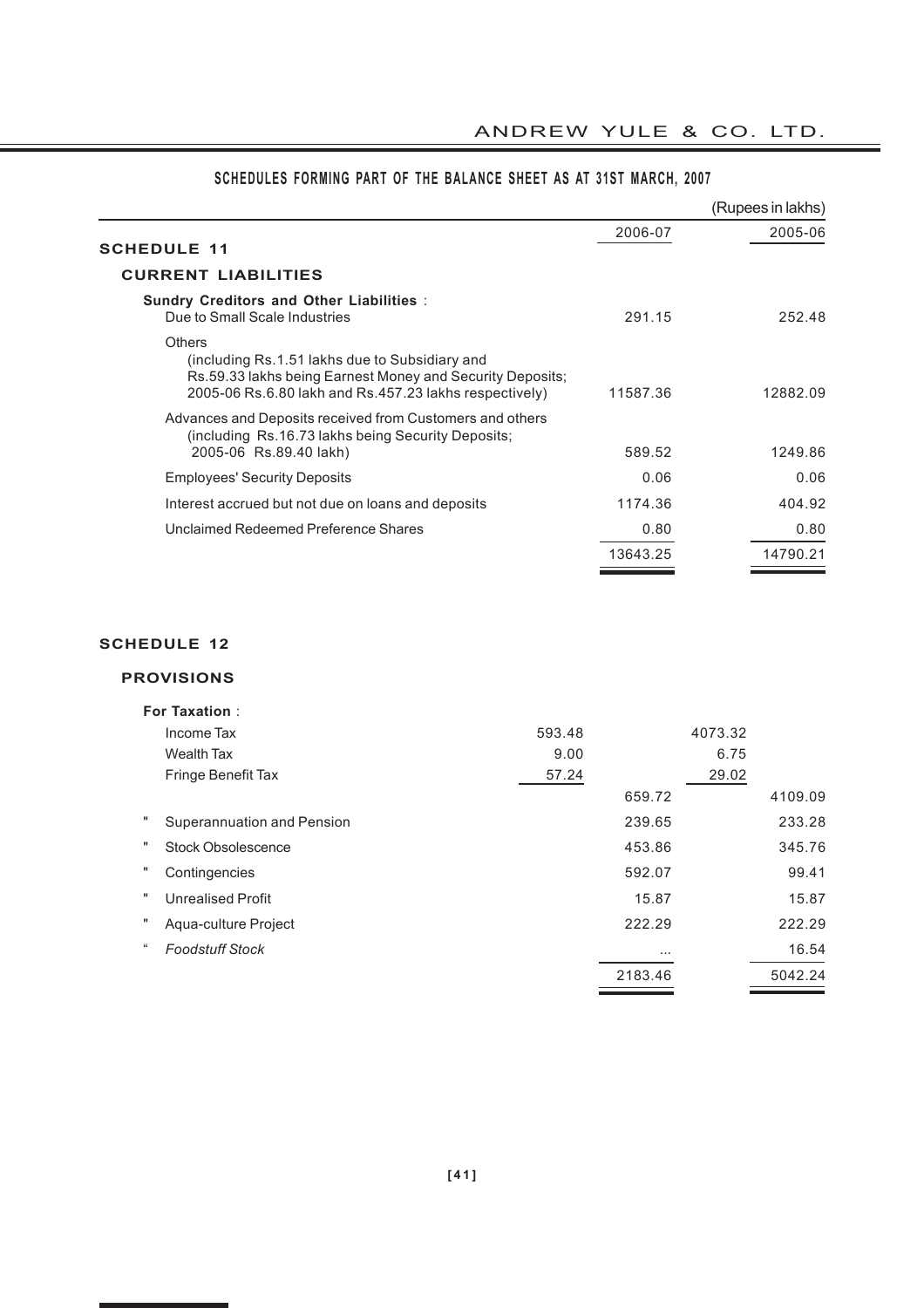|                                                                                                                                                                      |                  |                   |                  | (Rupees in lakhs) |
|----------------------------------------------------------------------------------------------------------------------------------------------------------------------|------------------|-------------------|------------------|-------------------|
|                                                                                                                                                                      |                  | 2006-07           |                  | 2005-06           |
| <b>SCHEDULE 13</b>                                                                                                                                                   |                  |                   |                  |                   |
| <b>SALES</b>                                                                                                                                                         |                  |                   |                  |                   |
| Sales and Work done [including trading item Rs.2.16 lakhs<br>(2005-06 Rs.Nil)(after adjusting Rs.4.41 lakhs being<br>returns/adjustments in respect of earlier year; |                  |                   |                  |                   |
| 2005-06 Rs.314.87 lakhs)]<br>Add: Inter Unit Transfer of Capital Goods                                                                                               | 14643.99         |                   | 11880.68         |                   |
| manufactured                                                                                                                                                         | 23.96            |                   | 124.64           |                   |
|                                                                                                                                                                      |                  | 14667.95          |                  | 12005.32          |
| Less: Excise Duty recovered on sales<br><b>Trade and Other Discount</b>                                                                                              | 867.38<br>172.37 |                   | 658.81<br>152.41 |                   |
| Provision for Unrealised Profit on partial<br>deliveries against Composite Contracts                                                                                 | $\cdots$         |                   | 14.15            |                   |
|                                                                                                                                                                      |                  | 1039.75           |                  | 825.37            |
|                                                                                                                                                                      |                  | 13628.20          |                  | 11179.95          |
| <b>SCHEDULE 14</b>                                                                                                                                                   |                  |                   |                  |                   |
| <b>OTHER INCOME</b>                                                                                                                                                  |                  |                   |                  |                   |
| Interest on Loans, Advances, Deposits etc.                                                                                                                           |                  | 206.84            |                  | 107.69            |
| (including TDS for Rs.33.74 lakhs; 2005-06 Rs.17.80 lakhs)                                                                                                           |                  |                   |                  |                   |
| Profit on Sale of Stores                                                                                                                                             |                  | 0.53              |                  |                   |
| Profit on exchange fluctuation                                                                                                                                       |                  | $\cdots$          |                  | 0.41              |
| Sundry Receipts (including insurance claims of Rs.11.05 lakhs;                                                                                                       |                  |                   |                  |                   |
| 2005-06 Rs.50.29 lakhs)                                                                                                                                              |                  | 42.21             |                  | 60.21             |
| Tea Board Subsidy                                                                                                                                                    |                  | 9.00              |                  | 3.38              |
| Adjustment for Tea Board Subsidy for Capital Assets                                                                                                                  |                  | 7.80<br>49.53     |                  | 48.04             |
| Rent and Hire charges<br>Fees and Commission received by Directors and Employees                                                                                     |                  |                   |                  | 4.08              |
| Scrap/Tea waste sale                                                                                                                                                 |                  | $\cdots$<br>30.50 |                  | 36.53             |
| Service charges                                                                                                                                                      |                  | 19.72             |                  | 19.77             |
| <b>Export incentives</b>                                                                                                                                             |                  | 0.10              |                  | 6.98              |
| Items relating to previous years (including depreciation for                                                                                                         |                  |                   |                  |                   |
| earlier years Rs.6.08 lakhs; 2005-06 Rs.Nil)                                                                                                                         |                  | 30.69             |                  | 82.75             |
| Liabilities no longer required written back                                                                                                                          |                  | 415.83            |                  | 194.58            |
| Provisions no longer required written back :                                                                                                                         |                  |                   |                  |                   |
| Superannuation and Pension                                                                                                                                           | 0.06             |                   | 20.21            |                   |
| Food Stuff                                                                                                                                                           | 16.54            |                   | $\cdots$         |                   |
|                                                                                                                                                                      |                  | 16.60             |                  | 20.21             |
|                                                                                                                                                                      |                  | 829.35            |                  | 584.63            |

# **SCHEDULES FORMING PART OF THE PROFIT AND LOSS ACCOUNT FOR THE YEAR ENDED 31ST MARCH, 2007**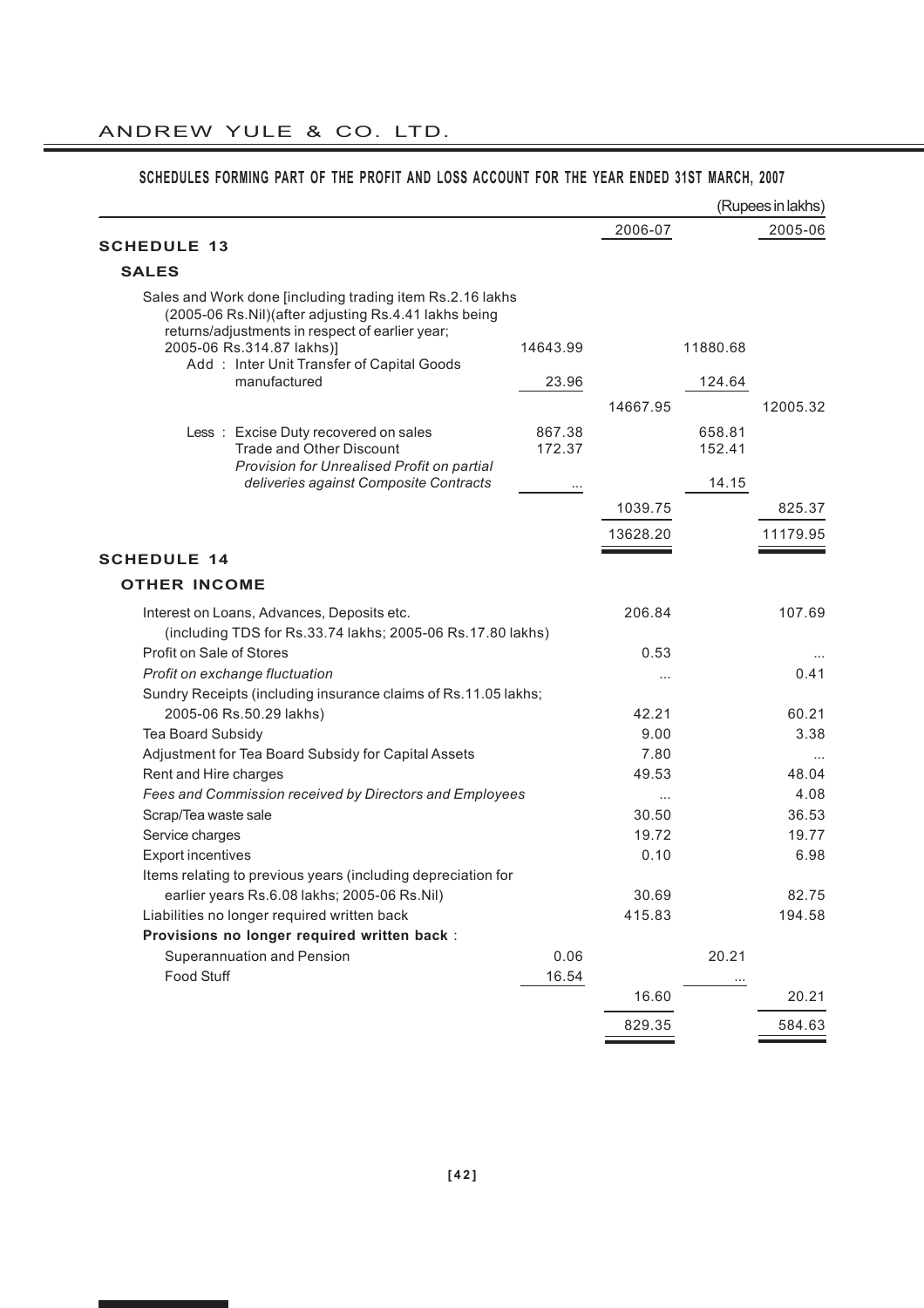|                                                      |          |                    |         | (Rupees in lakhs)  |
|------------------------------------------------------|----------|--------------------|---------|--------------------|
|                                                      |          | 2006-07            |         | 2005-06            |
| <b>SCHEDULE 15</b>                                   |          |                    |         |                    |
| ACCRETION / DECRETION (-) IN STOCKS                  |          |                    |         |                    |
| <b>Opening Stock:</b><br>Finished goods              | 500.49   |                    | 332.76  |                    |
| Finished goods-in-transit                            | 12.60    |                    | 126.66  |                    |
| Semi-Finished Articles                               | 181.37   |                    | 18.63   |                    |
| Work-in-Progress                                     | 279.54   |                    | 555.42  |                    |
| Scrap                                                | 2.29     |                    | 1.13    |                    |
|                                                      | 976.29   |                    | 1034.60 |                    |
| Less: CENVAT/VAT on Opening Stock                    | 2.22     |                    | 4.92    |                    |
|                                                      |          | 974.07             |         | 1029.68            |
| <b>Closing Stocks</b>                                |          |                    |         |                    |
| Finished goods                                       | 427.24   |                    | 500.49  |                    |
| Finished goods-in-transit                            | 64.97    |                    | 12.60   |                    |
| Semi-Finished Articles                               | 180.94   |                    | 181.37  |                    |
| Work-in-Progress                                     | 406.30   |                    | 279.54  |                    |
| Scrap                                                | 2.74     |                    | 2.29    |                    |
|                                                      |          | 1082.19            |         | 976.29             |
|                                                      |          | 108.12             |         | $(-)53.39$         |
| <b>SCHEDULE 16</b>                                   |          |                    |         |                    |
| <b>MATERIALS CONSUMED</b>                            |          |                    |         |                    |
| Stocks as at 1st April, 2006 :                       |          |                    |         |                    |
| Raw materials, components and packaging materials    | 709.14   |                    | 815.34  |                    |
| Materials-in-transit                                 | 26.43    |                    | 50.44   |                    |
| Stores and spare parts                               | 439.01   |                    | 509.73  |                    |
| Loose tools                                          | 4.44     |                    | 4.57    |                    |
|                                                      | 1179.02  |                    | 1380.08 |                    |
| Less: Book value of Stocks sold/adjusted/written off |          |                    | 4.88    |                    |
|                                                      | 1179.02  |                    | 1375.20 |                    |
| Add: Adj. of previous year                           | $\cdots$ |                    | 23.02   |                    |
|                                                      |          | 1179.02            |         | 1398.22            |
| Purchases during the year:                           |          |                    |         |                    |
| Raw materials, components and packaging materials    |          |                    |         |                    |
| (including erection expenses in case of composite    |          |                    |         |                    |
| contracts and processing charges)                    | 3905.44  |                    | 3278.83 |                    |
| Stores and spare parts (including trading item       |          |                    |         |                    |
| of Rs.1.92 lakhs)                                    | 2296.45  |                    | 1294.27 |                    |
| Loose tools                                          | 16.41    |                    | 2.73    |                    |
|                                                      |          | 6218.30<br>7397.32 |         | 4575.83<br>5974.05 |
| Less: Stocks as at 31st March, 2007 :                |          |                    |         |                    |
| Raw materials, components and packaging materials    | 823.87   |                    | 709.14  |                    |
| Materials-in-transit                                 | 39.22    |                    | 26.43   |                    |
| Stores and spare parts                               | 565.13   |                    | 439.01  |                    |
| Loose tools                                          | 5.34     |                    | 4.44    |                    |
|                                                      | 1433.56  |                    | 1179.02 |                    |
| Raw materials and stores used on Capital Jobs        |          |                    |         |                    |
| Rs.20.91 lakhs and on Repair Jobs, Advertising,      |          |                    |         |                    |
| Transport, Power and Fuel, Research                  |          |                    |         |                    |
| and Development etc. Rs.1077.61 lakhs;               |          |                    |         |                    |
| 2005-06 Rs.0.03 lakh and Rs.848.03 lakhs.            | 1098.52  |                    | 848.06  |                    |
|                                                      |          | 2532.08            |         | 2027.08            |
|                                                      |          | 4865.24            |         | 3946.97            |

# **SCHEDULES FORMING PART OF THE PROFIT AND LOSS ACCOUNT FOR THE YEAR ENDED 31ST MARCH, 2007**

ANDREW YULE & CO. LTD.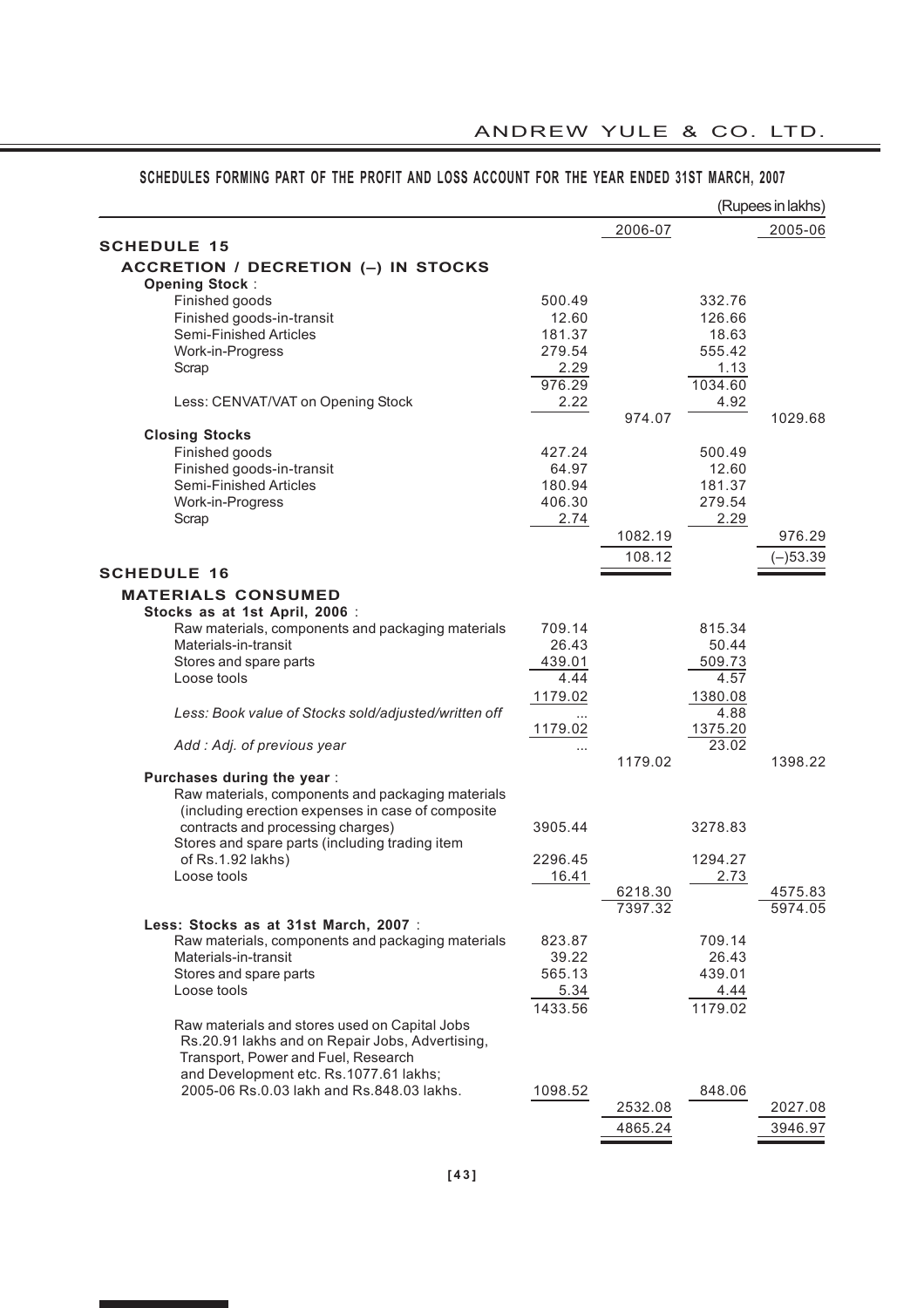|                                                           |         | (Rupees in lakhs) |
|-----------------------------------------------------------|---------|-------------------|
| <b>SCHEDULE 17</b>                                        | 2006-07 | 2005-06           |
| <b>SALARIES, WAGES AND BONUS</b>                          |         |                   |
| Salaries, Wages, Bonus and Gratuity                       | 5267.36 | 4866.03           |
| Contribution to Provident and Other Funds                 | 717.75  | 574.32            |
| Welfare and Other Expenses                                | 774.78  | 688.34            |
|                                                           | 6759.89 | 6128.69           |
| Less: Incurred on Capital jobs, Repair Jobs, Research and |         |                   |
| Development, Advertising, Transport etc.                  | 180.49  | 172.95            |
|                                                           | 6579.40 | 5955.74           |
|                                                           |         |                   |
| <b>SCHEDULE 18</b>                                        |         |                   |
| <b>INTEREST</b>                                           |         |                   |
| <b>Fixed Deposits</b>                                     | 31.28   | 38.68             |
| <b>Term Loans</b>                                         | 1819.06 | 1059.76           |
| <b>Others</b>                                             | 2197.84 | 1844.26           |
|                                                           | 4048.18 | 2942.70           |
|                                                           |         |                   |

# **SCHEDULES FORMING PART OF THE PROFIT AND LOSS ACCOUNT FOR THE YEAR ENDED 31ST MARCH, 2007**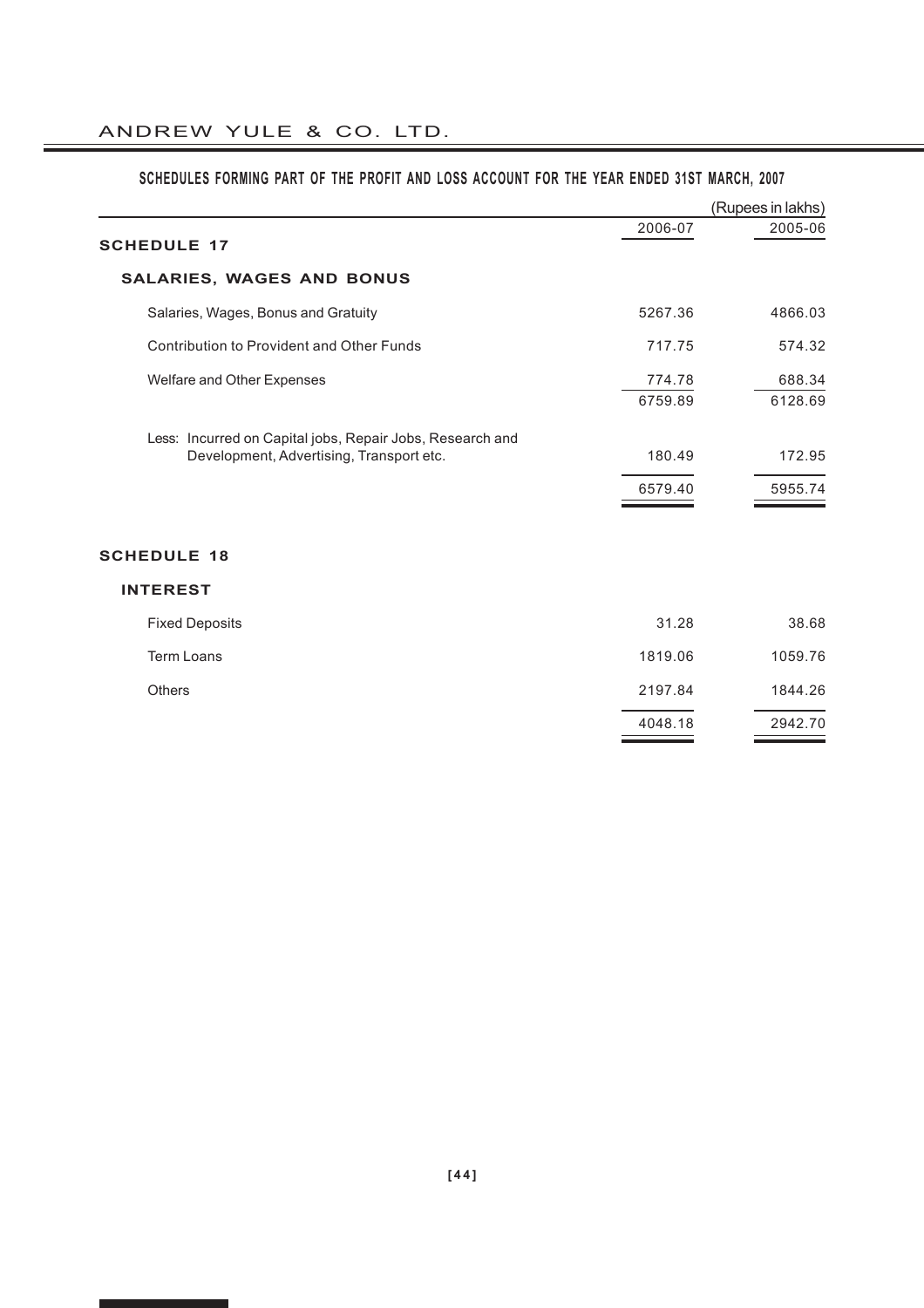|                                                         |         |         |        | (Rupees in lakhs) |
|---------------------------------------------------------|---------|---------|--------|-------------------|
|                                                         |         | 2006-07 |        | 2005-06           |
| <b>SCHEDULE 19</b>                                      |         |         |        |                   |
| <b>OTHER EXPENSES</b>                                   |         |         |        |                   |
| Power and Fuel                                          |         | 1247.23 |        | 1226.34           |
| Miscellaneous Tea Cultivtion and Manufacturing Expenses |         | 173.82  |        | 103.26            |
| Research and Development Expenses                       |         | 2.32    |        | 2.05              |
| <b>Directors' Salaries</b>                              |         | 15.21   |        | 11.85             |
| Directors' Fees                                         |         | 0.37    |        | 0.14              |
| Rent (Net)                                              |         | 49.23   |        | 44.98             |
| Rates and Taxes                                         |         | 34.98   |        | 30.21             |
| <b>Repairs and Maintenance:</b>                         |         |         |        |                   |
|                                                         | 174.37  |         | 144.43 |                   |
| <b>Buildings</b>                                        | 255.67  |         | 167.66 |                   |
| <b>Plant and Machinery</b>                              |         |         |        |                   |
| <b>Others</b>                                           | 64.26   |         | 39.26  |                   |
|                                                         |         | 494.30  |        | 351.35            |
| Travelling Expenses and Upkeep of Vehicles              |         | 359.94  |        | 302.76            |
| Insurance                                               |         | 29.11   |        | 33.46             |
| <b>Brokers' Commission</b>                              |         | 78.83   |        | 78.42             |
| <b>Selling Expenses:</b>                                |         |         |        |                   |
| Selling Agents' Commission                              | 35.28   |         | 21.60  |                   |
| <b>Others</b>                                           | 305.03  |         | 279.23 |                   |
|                                                         |         | 340.31  |        | 300.83            |
| Miscellaneous Expenses                                  |         | 519.33  |        | 532.87            |
| Commission against Govt. Guarantee                      |         | 35.20   |        | 35.20             |
| Excise Duty on stock                                    |         | 32.63   |        | $(-)7.64$         |
| <b>Turnover Tax</b>                                     |         |         |        | 15.50             |
| Assam Cess on Green Tea Leaf                            |         | 72.50   |        | 73.32             |
| West Bengal Primary Education Cess                      |         | 8.00    |        | 7.50              |
| West Bengal Rural Employment Cess                       |         | 16.00   |        | 14.99             |
| <b>Tea Cess</b>                                         |         | 28.84   |        | 27.44             |
| Assam Entry Cess                                        |         | 3.08    |        | 0.57              |
| <b>Education Cess</b>                                   |         | 0.49    |        | 0.55              |
| <b>Bank Charges</b>                                     |         | 90.31   |        | 78.34             |
| <b>Auditors' Remuneration:</b>                          |         |         |        |                   |
| <b>Audit Fees</b>                                       | 3.10    |         | 3.10   |                   |
| In Other Capacity :                                     |         |         |        |                   |
| <b>Tax Audit Fees</b>                                   | 0.61    |         | 0.61   |                   |
| For Certificates etc.                                   | 1.31    |         | 1.80   |                   |
| Out of Pocket Expenses                                  | 0.80    |         | 0.54   |                   |
|                                                         |         | 5.82    |        | 6.05              |
| Miscellaneous Expenditure Written off:                  |         |         |        |                   |
| Other Expenses                                          |         | 315.79  |        | 393.60            |
| Net Loss on Exchange Fluctuation                        |         | 0.26    |        | $\cdots$          |
| Items relating to previous years (including             |         |         |        |                   |
| interest on Income Tax of Rs.194.91)                    |         | 383.58  |        | 669.30            |
| Cold Weather expenses written off                       |         | 1105.56 |        |                   |
| Liquidated Damages and Penalty etc.                     |         | 145.94  |        | 199.58            |
| Rectification/Replacement                               |         | 46.14   |        | 101.29            |
| <b>Provision for:</b>                                   |         |         |        |                   |
| <b>Doubtful Debts</b>                                   | 1131.22 |         | 762.30 |                   |
| Doubtful Loans, Advances and Deposits                   | 465.60  |         | 388.08 |                   |
| <b>Stock Obsolescence</b>                               | 108.10  |         | 29.09  |                   |
| Contingencies                                           | 492.66  |         | 0.11   |                   |
| Foodstuff                                               |         |         | 16.54  |                   |
|                                                         |         | 2197.58 |        | 1196.12           |
|                                                         |         | 7832.70 |        | 5830.23           |
| Less: Amount transferred to Capital jobs etc.           |         | 1.80    |        | 0.30              |
|                                                         |         | 7830.90 |        | 5829.93           |
|                                                         |         |         |        |                   |

# **SCHEDULE FORMING PART OF THE PROFIT AND LOSS ACCOUNT FOR THE YEAR ENDED 31ST MARCH, 2007**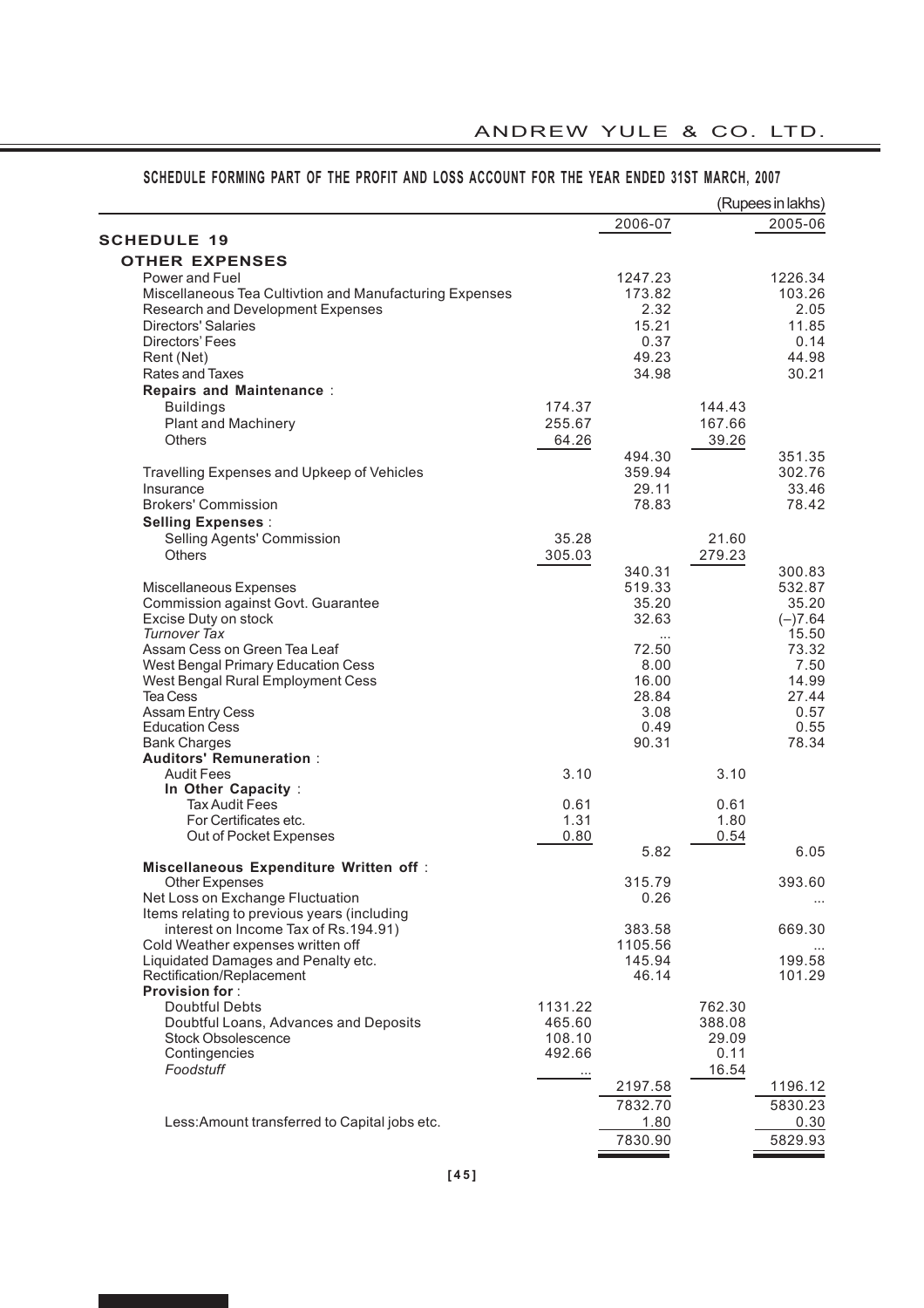# **NOTES ON THE ACCOUNTS AS AT AND FOR THE YEAR ENDED 31ST MARCH, 2007**

(Rupees in lakhs)

## **SCHEDULE 20**

- 1. Estimated amount of contracts remaining to be executed on Capital Account and not provided for (net of advances) Rs.134.11 lakhs (Rs.105.67 lakhs).
- 2. Contingent liabilities not provided for in respect of :
	- (a) Claims against the Company not acknowledged as debts :
		- (i) Disputed labour matters (amount not ascertainable).
		- (ii) Others Rs.667.09 lakhs (Rs.967.98 lakhs)
	- (b) Guarantees and Indemnities given to various Institutions and Authorities in connection with Company's operations amounting to Rs.2706.24 lakhs (Rs.2297.65 lakhs).
	- (c) Legal cases U/s.138 and 141 of Negotiable Instruments Act., remaining outstanding as on 31st March, 2007 Rs.Nil (Rs.29.10 lakhs).
	- (d) Guarantees given to banks on behalf of other Group and/or Associate Companies :
		- (i) The Bengal Coal Co. Ltd.  $-$  Rs.115.00 lakhs (Rs.115.00 lakhs).
		- (ii) India Paper Pulp Co. Ltd. Rs.265.00 lakhs (Rs.265.00 lakhs).
		-
		- (iii) Other Companies Rs.328.00 lakhs (Rs.60.00 lakhs) on behalf of Hooghly Printing Co.
			- Ltd., a Subsidiary of the Company.
				- Rs.30.00 lakhs (Rs.30.00 lakhs) on behalf of Tide Water Oil Company (India) Ltd., an Associate Company.

In respect of item Nos.(i) and (ii) above, although the notices of invocation of guarantees have been received neither any payment nor any provision has been made as the matters are sub-judice.

- (e) Disputed Sales Tax/Professional Tax aggregating to Rs.5116.83 lakhs (Rs.4717.64 lakhs).
- (f) Aggregate Income Tax demands amounting to Rs.45.88 lakhs (Rs.45.88 lakhs) not admitted, against which appeals have been preferred by the Company.
- (g) Agricultural Income Tax demands amounting to Rs.484.75 lakhs including interest (Rs.373.85 lakhs) not admitted, against which appeals have been preferred by the Company.
- (h) Disputed Excise/Customs Duty matters Rs.801.82 lakhs excluding interest (Rs.926.91 lakhs).
- (i) Unexpired Letter of Credit opened by the Company's bankers Rs.711.43 lakhs (Rs.429.69 lakhs).
- 3. Liability on additional interest payable due to delay in deposit of Provident Fund (PF) contribution to the respective Provident Fund Authorities has been accounted for as per statutory rates provided in the statutes applicable to such Provident Funds. However, no liability has been provided for Damages u/s.14B of the Employees' Provident Fund and Miscellaneous Provident Fund Act, 1952 as waiver has been asked for in Draft Rehabilitation Scheme (DRS). Govt. of India (GOI) while communicating its approval of DRS vide letter No.10(43)/2005-PE-I dated 19th March, 2007 have given directives for making representation before the Central Board of Trustees, EPFO to waive damages u/s.14B of the Act. Before receipt of such order from GOI, Regional Provident Fund Commissioner, Barrackpore, West Bengal (RPFC–II) invoked a Notice of Recovery of Damages u/s.14B of the Act amounting to Rs.42.78 lakhs on 22nd February, 2007 on UTI Bank (Company's Bank). and RPFC-Jalpaiguri, West Bengal, recovered Rs.6.60 lakhs for the West Bengal Tea Gardens i.e. Karballa Tea Estate Rs.3.76 lakhs, Choonabhutti Tea Estate Rs.2.82 lakhs and Banarhat Tea Estate Rs.0.02 lakh. Although the Company contested the action of RPFC–II citing the Advisory Note of Additional Central Provident Fund Commissioner (Compliance), New Delhi, dated 7th March, 2007 to Additional Central Provident Fund Commissioner, East Zone, not to proceed for recovery action and other representations made by the Company from time to time. RPFC-II recovered Rs.42.78 lakhs from Company's Account with UTI Bank and RPFC-Jalpaiguri recovered Rs.6.60 lakhs from the Company's Account with United Bank of India, Banarhat Branch, as Damages u/s.14B of the Act.

In view of the above development, no provision has been made against the claim u/s.14B raised by the respective RPFC for the Company amounting to Rs.441.25 lakhs as on 31st March, 2007.

It is contemplated that most of the items 2(a) to 2(i) above are likely to be decided in favour of the Company.

4. Consequent to change in Accounting Policy No.9(j) to comply with AS-26 towards Tea Cultivation Expenses in Cold Weather incurred during the year and carry forward balance from the earlier years have been debited to Profit and Loss Account instead of existing system of charging 1/5th and carry forward balance of such expenditure every year. As a result of such changes, the additional amount debited to the Profit and Loss Account for the year 31st March, 2007 is Rs.1392.05 lakhs.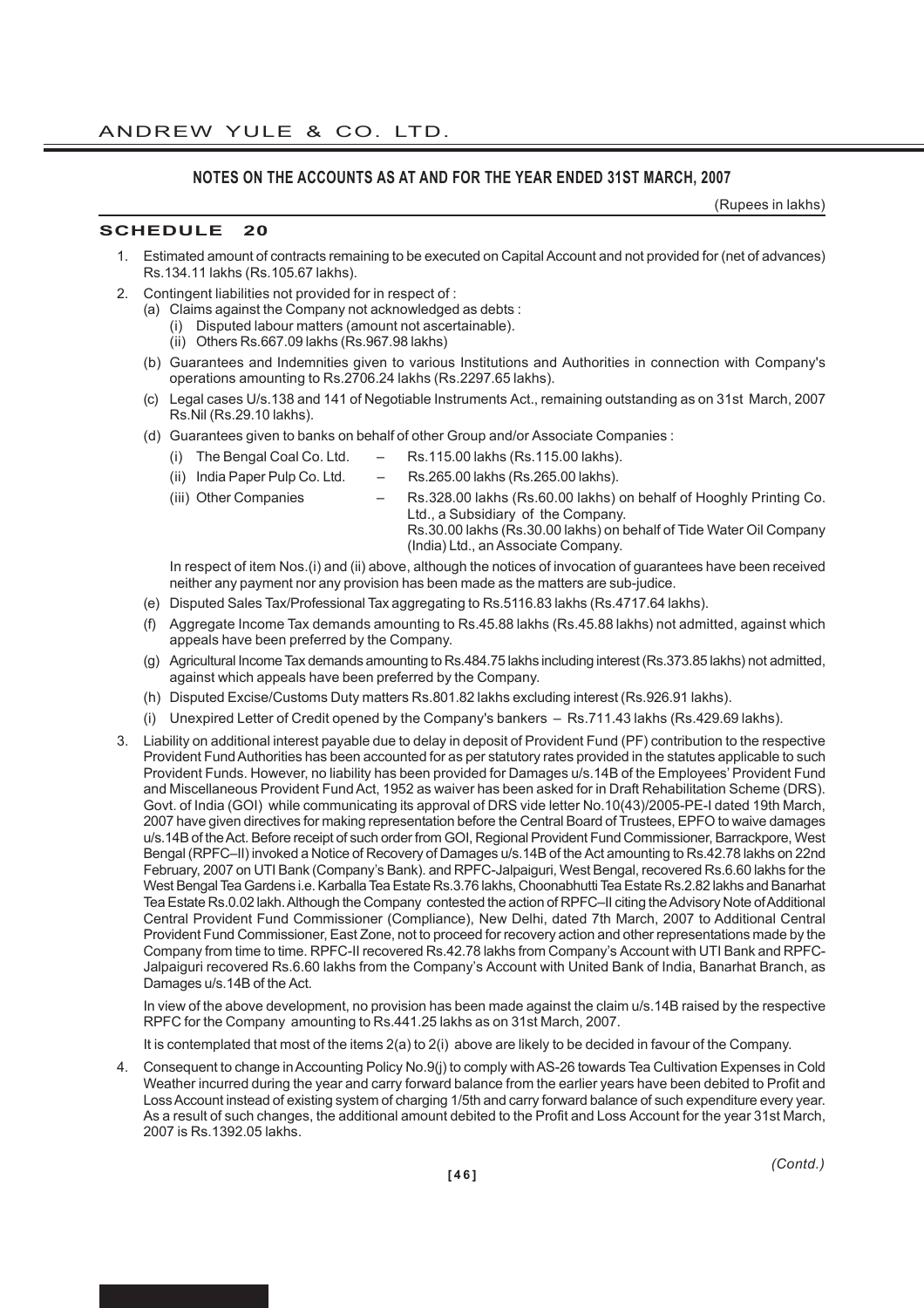(Rupees in lakhs)

#### **SCHEDULE 20** *– (Contd.)*

- 5. The estimated arrear liability on account of pay revision of Officers and Non-unionised Supervisory Staff with effect from 1st August, 1997 to 30th September, 2000 and in respect of the then Directors from 1st January, 1997 to 30th September, 2000 is Rs.872.58 lakhs (net of payment of Interim Relief). This obligation will be accounted for in the Profit and Loss Account for the period during which such payment will actually be made as provided in DRS package.
- 6. (a) In the matter of dispute between the Company and Hooghly Docking and Port Engineering Co. Ltd. (HDPE), the Sole Arbitrator published an award on 18th December, 1994 for Rs.53.40 lakhs (Rs.31.88 lakhs + Rs.0.26 lakh + Rs.0.92 lakhs + Rs.1.67 lakhs + Rs.18.67 lakhs) together with interest of Rs.64.26 lakhs in favour of HDPE and Rs.13.90 lakhs (Diff. loss Rs.7.34 lakhs + Bank Commission Rs.0.85 lakh + Refund of Deposits Rs.3.00 lakhs together with interest Rs.2.71 lakhs) in favour of the Company. The amount awarded in favour of HDPE by the sole arbitrator included an amount of Rs.42.49 lakhs as total loss of ship building which the Company had not accepted as their liability on the ground that they were not liable for any over-run in the cost beyond the revised price fixed through negotiation by andbetween Hooghly Docking and Engineering Co. Ltd. (HDE) and its customers.

Though the extent of loss, if any, in this regard is not ascertainable at this stage, the Company as an abundant precaution and prudence has taken a conservative stand to provide Rs.117.66 lakhs including interest upto 31st March, 1994 as per award, in the Accounts without prejudice to the right of contesting the award or any other rightful legal option available with the Company to defend the same.

- (b) State Bank of India (SBI), Chennai, filed a suit before Hon'ble Madras High Court for enforcement of a Corporate Guarantee of Rs.190.00 lakhs given by AYCL in favour of SBI as collateral security for the Cash Credit facilities advanced by SBI to the erstwhile Transformer & Switchgear Ltd. (TSL). Subsequently, the case was transferred to Debt Recovery Tribunal (DRT), Chennai. DRT, Chennai, passed a decree in favour of SBI against which the Company has preferred an appeal which is now pending. Meanwhile SBI proposed for One Time Settlement (OTS) to the Company and in response to that the Company made an offer for Rs.62.00 lakhs to be paid from the fund available with the Commissioner of Payments (COP) to liquidate outstanding claims as on the date of nationalisation of TSL. A Memorandum of Settlement (MOS) has been drawn in this regard between the Company and SBI highlighting the steps required for mutual settlement. As per MOS, the Company already released 5% payment to SBI and made a joint petition dated 28th March, 2007 to COP for releasing fund lying in his custody. The MOS also stipulated that in the event of any non receipt or short receipt of fund from COP, AYCL will make payment of balance amount in 10 equal instalments together with the interest @ 10% p.a. on reducing balance from 7th month from the date of filing the joint petition. Release of amount from COP is awaited. Pursuent to this mutual settlement, the Company has not made any provision in the Accounts.
- 7. Loans and Advances in Schedule 10 includes an interest free amount of Rs.111.64 lakhs (Rs.115.08 lakhs) given for the Agro Projects, which was subsequently transferred to Yule Agro Industries Ltd. (YAIL), a Company promoted by the two Associate Companies in the Group.

YAIL has since informed that pending implementation of the aforesaid Agro Project, they will have in the meantime engaged in the activities of Oyster Mushroom, Vermiculture and Tea Nursery and will repay the balance advance gradually.

Pursuant to an arrangement with YAIL, regarding takeover of Telepara Unit by them and pending implementation of the Agro Projects on commercial scale, an amount of Rs.22.93 lakhs (Rs.20.69 lakhs) consisting of salaries, wages and other administrative expenses of the said unit has been charged to the Profit and Loss Account of the Company.

- 8. An amount of Rs.60.93 lakhs (Rs.60.93 lakhs) has been paid/payable till 31st January, 1999 to the Gayeshpur Municipality (GM) erstwhile Gayeshpur Notified Area Authority (GNAA) being rates and taxes according to the order issued on 8th April, 1986, by the Hon'ble Calcutta High Court upon the writ application filed by the Company challenging the enhancement of the rates by the GM. The Court has further directed that the amount paid in excess shall be refunded by GM to the Company with 18% interest p.a. in the event the Company succeeds in the writ application. Appropriate adjustment entries in this regard will be made in the accounts in the year of final decision of the Court. The writ is still pending without any further order.
- 9. Unpaid overdue amount as on 31st March, 2007 payable to Micro and Small Enterprises Supplier as defined under the "Micro, Small and Medium Enterprises Development Act, 2006" amounts to Rs.285.13 lakhs on account of principal and provision of interest of Rs.111.18 lakhs made in the Accounts. This disclosure is based on the existing information available with the Company regarding the status of suppliers.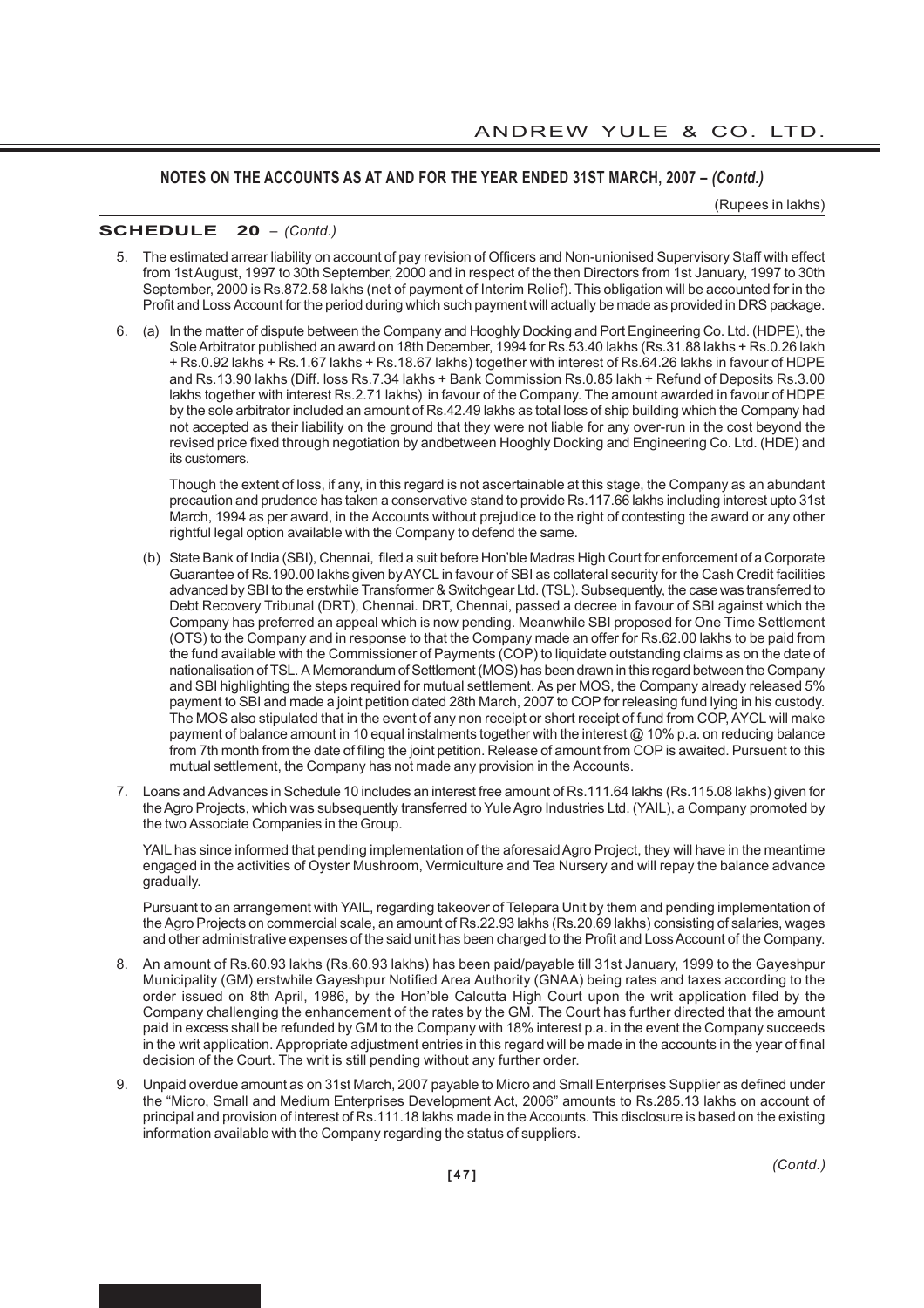(Rupees in lakhs)

### **SCHEDULE 20** *– (Contd.)*

However, pending receipt of necessary information from suppliers as to their registration status under the aforesaid act, the necessary information required under the act could not be complied and disclosed.

10. Directors' Remuneration :–

|                                                    | For the year ended | For the year ended |
|----------------------------------------------------|--------------------|--------------------|
|                                                    | 31st March, 2007   | 31st March, 2006   |
| <b>Salaries</b>                                    | 15.21              | 11.85              |
| Directors'Fees                                     | 0.37               | 0.14               |
| Contribution to Provident Fund/Superannuation Fund | 3.32               | 1.96               |
| <b>Other Perquisites/benefits</b>                  | 1.37               | 1.01               |
|                                                    | 20.27              | 14.96              |

11. Details of "Miscellaneous Expenditure to the extent not written off or adjusted" as on 31st March, 2007 are as follows :–

| OTHER EXPENSES<br>Expenses spent for development of Proto-type Fan out of grant received | 2006-07 | 2005-06 |
|------------------------------------------------------------------------------------------|---------|---------|
| under DSIR Scheme                                                                        | 9.00    | 9.00    |
| Voluntary Retirement                                                                     | 83.72   | 399.51  |
|                                                                                          | 92.72   | 408.51  |

12. Inventories include Rs.59.04 lakhs (Rs.73.18 lakhs) worth of stocks lying with thrid parties for which confirmations are awaited and/or under reconciliation and the same has been fully provided for.

- 13. Sundry debtors, claims receivable, deposits and advances to parties, sundry creditors and other liabilities as well as Loans from Financial Institutions, loan from WB Govt. under Subsidised Housing Scheme and Bodies Corporate, in the absence of confirmations, wherever necessary, are taken as per book balances and are subject to reconciliation and adjustments thereon having an impact of revenue nature, if any, will be made in the year in which those are finally settled.
- 14. The Company had revalued its Tea Estates in the year 1994-95 on the basis of Revaluation Report by an approved valuer. Accordingly, Capital Reserve of Rs.10,735.16 lakhs under Schedule 2 includes a sum of Rs.10,332.52 lakhs as Revaluation Reserve arising out of above revaluation. No Depreciation is charged on such revalued assets, as there is no depreciation charge on Estates.
- 15. In course of execution of a contract received from Oil and Natural Gas Corporation Ltd. (ONGC), the Company had to undertake some additional work beyond the scope of the contract. Though the official bill for the main work was duly raised on ONGC, final bill for additional work could not be raised because of a dispute between the Company and ONGC about the value of the additional work. After the matter was referred to the Sole Arbitrator appointed by the Ministry of Heavy Industries, the Company submitted its final claim on 9th January 2001, of Rs.431.42 lakhs together with an interest, as may be admissible, at the direction of the Sole Arbitrator; but the matter was contested by ONGC. Till date, the Company has received Rs.70.00 lakh from ONGC as interim payment by two orders of the Sole Arbitrator made on 20<sup>th</sup> June'01 and 8<sup>th</sup> May'02. The arbitration proceeding is in progress.
- 16. Provision for Liquidated damages amounting to Rs.1343.15 lakhs (Rs.1215.31 lakhs) have been set off against Sundry Debtors.
- 17. Pending enhancement of Authorised Share Capital, due to non-payment of Registration Fees, Allotment in respect of Equity Shares could not be made and has been shown as "Shares pending Allotment" amounting to Rs.10892.90 lakhs (Rs.10303.90 lakhs).
- 18. No provision is made in the Books for possible losses that may arise in respect of long term investments made in Bengal Coal Co. Ltd., Yule Financing & Leasing Co. Ltd., and The Statesman Ltd., aggregating to Rs.28.60 lakhs (Rs.42.89 lakhs). The possible loss, if any, will be accounted for as and when it arises.
- 19. Yule Financing & Leasing Co. Ltd. (YFLC), an Associate Company of Andrew Yule & Co. Ltd. (AYCL), had large amount of overdue public deposits lying outstanding which could neither be repaid nor serviced primarily because of serious liquidity problem faced by it. Affected depositors resorted to legal action through various Regulatory Authorities, Consumers' Forum and Court of Law. Under the circumstances and in order to pre-empt any coercive action, AYCL being a premier promoter was compelled to intervene with dual objectives of bailing out YFLC and to protect the interest of the affected public depositors.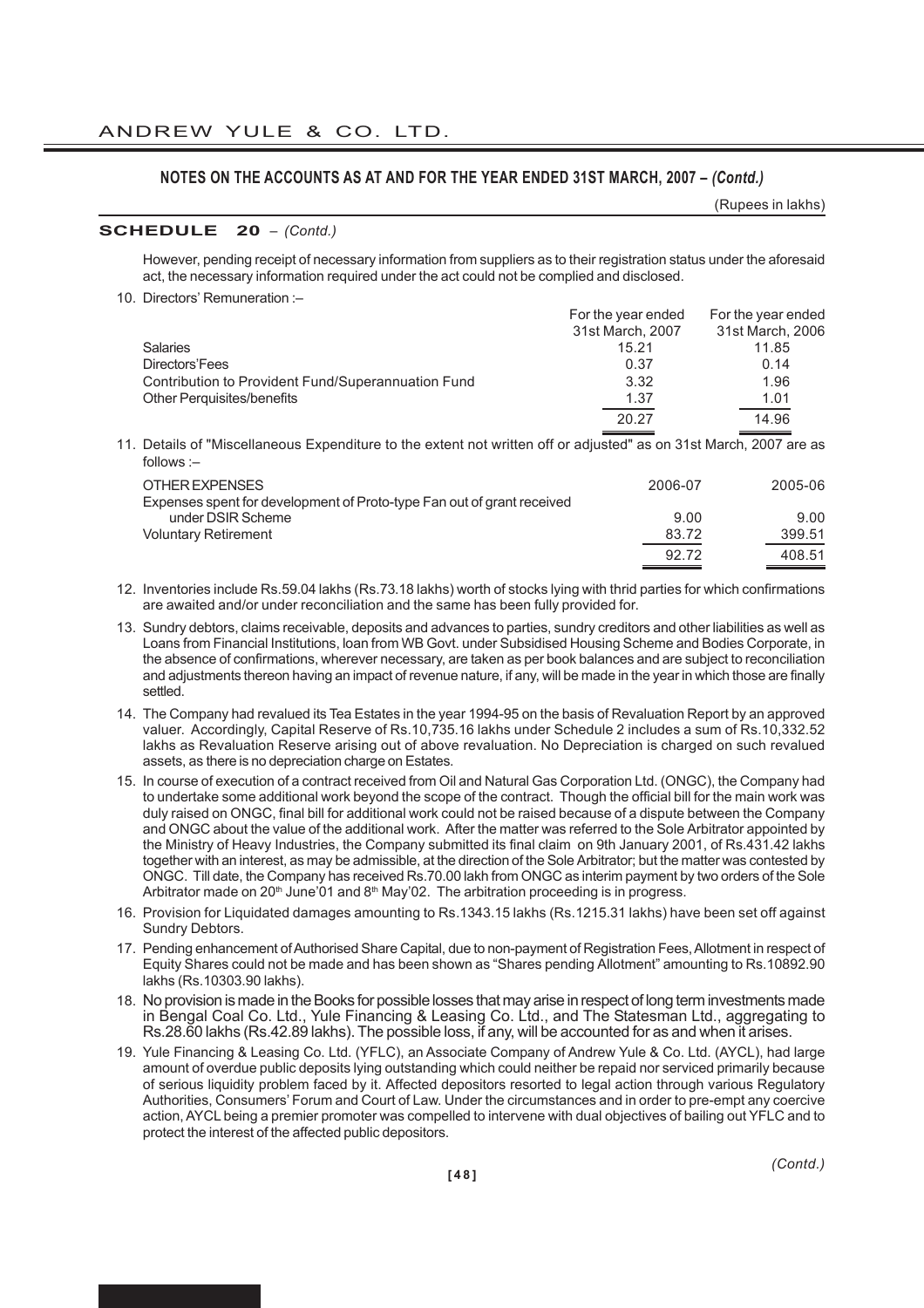(Rupees in lakhs)

# **SCHEDULE 20** *– (Contd.)*

In November, 2003, GOI approved a Financial Restructuring proposal of AYCL which also included funding to YFLC to the extent of Rs.500.00 lakhs to pay off its large number of affected public depositors. Since fund approved under the scheme was insufficient due to non materialisation of important components namely receipt from dis-investments of shares in Group Companies and mobilisation of fund through Bond issue, the Company could release part fund of Rs.75.00 lakhs only to YFLC instead of Rs.500.00 lakhs. The present restructuring package as approved by GOI vide its letter No.10(43)/2005-PE-I dated 19th March, 2007 at a cost of Rs.20527.00 lakhs also includes Rs.425.00 lakhs for meeting the above shortfall. However, actual fund as per DRS is yet to be received from GOI/Other Sources except issuance of 9.1% Bond of Rs.2000.00 lakhs being a part of total means of finance proposed in the present DRS. On the other hand due to pressing demand from YFLC, the Company had to release Rs.425.00 lakhs during 2006-07 out of Bond money totalling to Rs.500.00 lakhs as unsecured loan to YFLC @ 5.5% interest p.a. Under the given circumstances, the decision of the Company was a juditious assessment of the situation stated above. YFLC has serviced the interest due for the financial year 2006-07.

- 20. Unabsorbed depreciation, business loss as per Income-Tax Act, 1961, has not been recognised as deferred tax assets while computing deferred tax liability for the financial year 2006-07.
- 21. (a) Both the Income Tax and Agricultural Income Tax position of the Company has been reviewed in respect of assessments already completed and an amount of Rs.315.57 lakhs and Interest Charge of Rs.201.07 lakhs relating to earlier years has been provided in the Accounts during the year.
	- (b) In respect of such Assessment Years, proceedings for which are pending before the various Income Tax/Agricultural Income Tax Authorities on account of Rectification and Appeal Petition filed by the Company, adjustments will be made on final settlement of pending proceedings.
	- (c) Undisputed Agricultural Income Tax demands to the tune of Rs.21.12 lakhs for the Assessment years 1989-90 and 1990-91 will be adjusted against Refund Orders for the various Assessment years amounting to Rs.115.00 lakhs obtained by the Company. Application for adjustments are pending with the Assessing Authorities.
- 22. The Company was referred to Board for Industrial & Financial Reconstruction (BIFR) under Section 15(1) of Sick Industrial Companies (Special Provisions) Act, 1985 (SICA). BIFR at its meeting held on 20th September, 2004, declared the Company as "Sick" and appointed Industrial Development Bank of India (IDBI) as the Operating Agency for finalization of Rehabilitation Scheme of the Company. The Draft Rehabilitation Scheme (DRS) with the cut-off-date as on 31st March, 2006 having the consent of all the secured creditors had been approved by Govt. of India vide letter No.10(43)/2005-PE-I dated 19th March, 2007 and the same has been communicated by the Department of Heavy Industries (DHI) to BIFR [vide letter No.10(42)/2005-PE-I dated 20th March, 2007] for taking the case for its implementation. Further, IDBI (OA) has also forwarded the DRS to BIFR-Cell/NDBO vide letter Ref. dated 8th June, 2007, apprising the updated status of the same. Since the applicability of approval of GOI and consent given by the Bankers is subject to final Order of the BIFR, the Company has not given any effects in the Accounts towards waiver of interest on GOI loan and restructured Bank loan remaining outstranding as on 31st March, 2006 being cut-off date of DRS. The impact of items for which effects have not been given inter-alia are as under :–
	- (a) (i) Write back of accrued interest (Rs.1136.68 lakhs) as on 31st March, 2006 on GOI Loan.
		- (ii) Write back of accrued interest (Rs.1129.37 lakhs) as on 31st March, 2006 on Bank Loan.
		- (iii) Conversion of GOI loan as on 31st March, 2007 into Equity.
		- (iv) Write down of the Equity shares held by GOI in the Company as on 31st March, 2007.
		- (v) Conversion of Funded interest (at PLR) for the irregular part of Cash Credit Account of State Bank of India, Bank of Baroda and Allahabad Bank into Equity of AYCL with effect from 1st April, 2006.
	- (b) Interest has been charged and accounted for in the Profit and Loss Account for the year 2006-07 on the outstanding GOI loan, Bank loans and Other loans at the applicable normal rate instead of concessional rate recommended in DRS.

Had the effects of the above items (a)(i), (ii), non-charging of interest on GOI loan/other loans and charging of interest at concessional rates been given in the Accounts based on DRS, the loss of the Company for the year would have been less by Rs.4468.81 lakhs.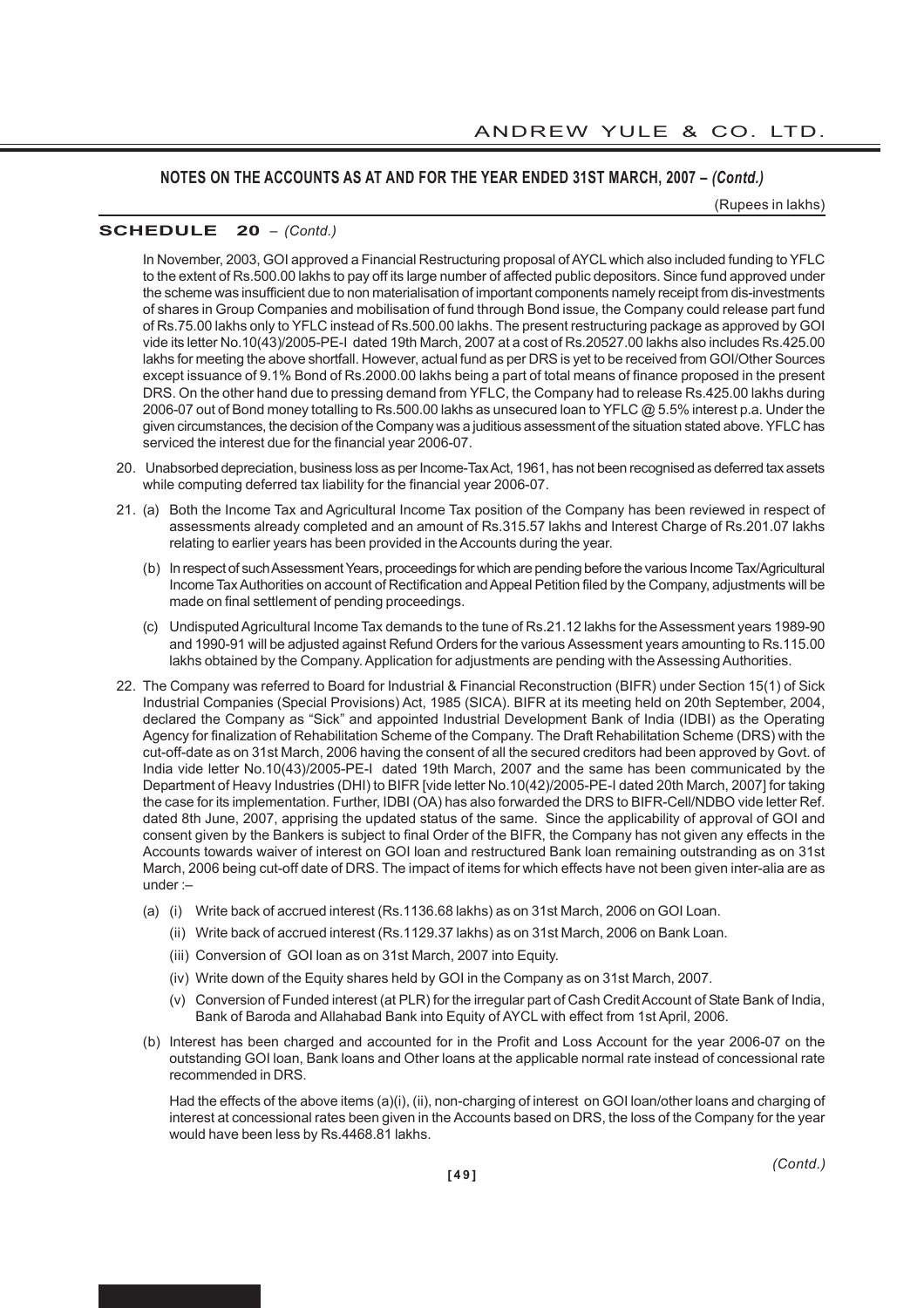(Rupees in lakhs)

# **SCHEDULE 20** *– (Contd.)*

### 23. Segment Reporting

The Company's segment information as at and for the year ended 31st March, 2007 are as below :–

| 1. Segment Results<br>- External sales<br>4875.70<br>7075.24<br>1653.30<br>13604.24<br>[3923.47]<br>[5823.85]<br>[1307.98]<br>[11055.30]<br>- Inter Segment sales<br>8.35<br>0.91<br>20.29<br>29.55<br>[10.10]<br>[34.31]<br>[1.26]<br>[22.95]<br>- Inter Segment Sale of<br>23.96<br>23.96<br>.<br>$\cdots$<br>Capital Goods<br>[35.37]<br>[89.27]<br>[124.64]<br>$[]$<br>- Total Revenue<br>4908.01<br>7076.15<br>13628.20<br>1673.59<br>13657.75<br>29.55<br>[3968.94]<br>[5825.12]<br>[1420.20]<br>[34.31]<br>[11179.95]<br>[11214.26]<br>2. Segment Results<br>$(-)1220.18$<br>$(-)2811.72$<br>$(-)603.35$<br>$(-)4635.25$<br>$(-)4635.25$<br>$\cdots$<br>$[(-)2007.70]$<br>$[(-)1803.57]$<br>$[(-)458.72]$<br>$[(-)4269.99]$<br>$[(-)4269.99]$<br>$[]$<br>$(-)598.19$<br>- Unallocated Corporate expenses<br>$\cdots$<br>.<br>$\cdots$<br><br>$\cdots$<br>net of unallocated income<br>$[(-)261.61]$<br>.<br>$\cdots$<br>.<br>$\cdots$<br>$\cdots$<br>- Operating Profit<br>$(-)5233.44$<br><br>.<br>$\cdots$<br>$\cdots$<br>$\cdots$<br>$[(-)4531.60]$<br>.<br>.<br>.<br>$\cdots$<br>.<br>$(-)4048.18$<br>- Interest expenses<br>.<br>$\cdots$<br>.<br>.<br>$\cdots$<br>$[(-)2942.70]$<br>$\cdots$<br>$\cdots$<br>$\cdots$<br>$\cdots$<br>$\cdots$<br>270.42<br>- Interest/dividend income<br>.<br>.<br>$\cdots$<br>$\cdots$<br>$\cdots$<br>[139.60]<br><br>.<br>.<br>$\cdots$<br>$\cdots$<br>Profit from ordinary activities<br>$(-)9011.20$<br>.<br>.<br>.<br>$\cdots$<br>.<br>$[(-)7334.70]$<br>.<br>.<br>.<br>.<br>- Net Profit<br>$(-)9011.20$<br>$\cdots$<br>.<br>$\cdots$<br>$\cdots$<br>.<br>$[]$<br>[]<br>$[]$<br>$[(-)7334.70]$<br>[]<br>[] |
|--------------------------------------------------------------------------------------------------------------------------------------------------------------------------------------------------------------------------------------------------------------------------------------------------------------------------------------------------------------------------------------------------------------------------------------------------------------------------------------------------------------------------------------------------------------------------------------------------------------------------------------------------------------------------------------------------------------------------------------------------------------------------------------------------------------------------------------------------------------------------------------------------------------------------------------------------------------------------------------------------------------------------------------------------------------------------------------------------------------------------------------------------------------------------------------------------------------------------------------------------------------------------------------------------------------------------------------------------------------------------------------------------------------------------------------------------------------------------------------------------------------------------------------------------------------------------------------------------------------------------------------------------------------|
|                                                                                                                                                                                                                                                                                                                                                                                                                                                                                                                                                                                                                                                                                                                                                                                                                                                                                                                                                                                                                                                                                                                                                                                                                                                                                                                                                                                                                                                                                                                                                                                                                                                              |
|                                                                                                                                                                                                                                                                                                                                                                                                                                                                                                                                                                                                                                                                                                                                                                                                                                                                                                                                                                                                                                                                                                                                                                                                                                                                                                                                                                                                                                                                                                                                                                                                                                                              |
|                                                                                                                                                                                                                                                                                                                                                                                                                                                                                                                                                                                                                                                                                                                                                                                                                                                                                                                                                                                                                                                                                                                                                                                                                                                                                                                                                                                                                                                                                                                                                                                                                                                              |
|                                                                                                                                                                                                                                                                                                                                                                                                                                                                                                                                                                                                                                                                                                                                                                                                                                                                                                                                                                                                                                                                                                                                                                                                                                                                                                                                                                                                                                                                                                                                                                                                                                                              |
|                                                                                                                                                                                                                                                                                                                                                                                                                                                                                                                                                                                                                                                                                                                                                                                                                                                                                                                                                                                                                                                                                                                                                                                                                                                                                                                                                                                                                                                                                                                                                                                                                                                              |
|                                                                                                                                                                                                                                                                                                                                                                                                                                                                                                                                                                                                                                                                                                                                                                                                                                                                                                                                                                                                                                                                                                                                                                                                                                                                                                                                                                                                                                                                                                                                                                                                                                                              |
|                                                                                                                                                                                                                                                                                                                                                                                                                                                                                                                                                                                                                                                                                                                                                                                                                                                                                                                                                                                                                                                                                                                                                                                                                                                                                                                                                                                                                                                                                                                                                                                                                                                              |
|                                                                                                                                                                                                                                                                                                                                                                                                                                                                                                                                                                                                                                                                                                                                                                                                                                                                                                                                                                                                                                                                                                                                                                                                                                                                                                                                                                                                                                                                                                                                                                                                                                                              |
|                                                                                                                                                                                                                                                                                                                                                                                                                                                                                                                                                                                                                                                                                                                                                                                                                                                                                                                                                                                                                                                                                                                                                                                                                                                                                                                                                                                                                                                                                                                                                                                                                                                              |
|                                                                                                                                                                                                                                                                                                                                                                                                                                                                                                                                                                                                                                                                                                                                                                                                                                                                                                                                                                                                                                                                                                                                                                                                                                                                                                                                                                                                                                                                                                                                                                                                                                                              |
|                                                                                                                                                                                                                                                                                                                                                                                                                                                                                                                                                                                                                                                                                                                                                                                                                                                                                                                                                                                                                                                                                                                                                                                                                                                                                                                                                                                                                                                                                                                                                                                                                                                              |
|                                                                                                                                                                                                                                                                                                                                                                                                                                                                                                                                                                                                                                                                                                                                                                                                                                                                                                                                                                                                                                                                                                                                                                                                                                                                                                                                                                                                                                                                                                                                                                                                                                                              |
|                                                                                                                                                                                                                                                                                                                                                                                                                                                                                                                                                                                                                                                                                                                                                                                                                                                                                                                                                                                                                                                                                                                                                                                                                                                                                                                                                                                                                                                                                                                                                                                                                                                              |
|                                                                                                                                                                                                                                                                                                                                                                                                                                                                                                                                                                                                                                                                                                                                                                                                                                                                                                                                                                                                                                                                                                                                                                                                                                                                                                                                                                                                                                                                                                                                                                                                                                                              |
|                                                                                                                                                                                                                                                                                                                                                                                                                                                                                                                                                                                                                                                                                                                                                                                                                                                                                                                                                                                                                                                                                                                                                                                                                                                                                                                                                                                                                                                                                                                                                                                                                                                              |
|                                                                                                                                                                                                                                                                                                                                                                                                                                                                                                                                                                                                                                                                                                                                                                                                                                                                                                                                                                                                                                                                                                                                                                                                                                                                                                                                                                                                                                                                                                                                                                                                                                                              |
|                                                                                                                                                                                                                                                                                                                                                                                                                                                                                                                                                                                                                                                                                                                                                                                                                                                                                                                                                                                                                                                                                                                                                                                                                                                                                                                                                                                                                                                                                                                                                                                                                                                              |
|                                                                                                                                                                                                                                                                                                                                                                                                                                                                                                                                                                                                                                                                                                                                                                                                                                                                                                                                                                                                                                                                                                                                                                                                                                                                                                                                                                                                                                                                                                                                                                                                                                                              |
|                                                                                                                                                                                                                                                                                                                                                                                                                                                                                                                                                                                                                                                                                                                                                                                                                                                                                                                                                                                                                                                                                                                                                                                                                                                                                                                                                                                                                                                                                                                                                                                                                                                              |
|                                                                                                                                                                                                                                                                                                                                                                                                                                                                                                                                                                                                                                                                                                                                                                                                                                                                                                                                                                                                                                                                                                                                                                                                                                                                                                                                                                                                                                                                                                                                                                                                                                                              |
|                                                                                                                                                                                                                                                                                                                                                                                                                                                                                                                                                                                                                                                                                                                                                                                                                                                                                                                                                                                                                                                                                                                                                                                                                                                                                                                                                                                                                                                                                                                                                                                                                                                              |
|                                                                                                                                                                                                                                                                                                                                                                                                                                                                                                                                                                                                                                                                                                                                                                                                                                                                                                                                                                                                                                                                                                                                                                                                                                                                                                                                                                                                                                                                                                                                                                                                                                                              |
|                                                                                                                                                                                                                                                                                                                                                                                                                                                                                                                                                                                                                                                                                                                                                                                                                                                                                                                                                                                                                                                                                                                                                                                                                                                                                                                                                                                                                                                                                                                                                                                                                                                              |
| - Segment Assets<br>5367.88<br>18441.74<br>1958.55<br>25768.17<br>25768.17<br>$\ldots$                                                                                                                                                                                                                                                                                                                                                                                                                                                                                                                                                                                                                                                                                                                                                                                                                                                                                                                                                                                                                                                                                                                                                                                                                                                                                                                                                                                                                                                                                                                                                                       |
| [5946.03]<br>[30841.63]<br>[22859.32]<br>[2036.28]<br>[30841.63]<br>$[]$                                                                                                                                                                                                                                                                                                                                                                                                                                                                                                                                                                                                                                                                                                                                                                                                                                                                                                                                                                                                                                                                                                                                                                                                                                                                                                                                                                                                                                                                                                                                                                                     |
| - Unallocated corporate<br>6040.45<br>$\cdots$<br>$\cdots$<br>$\cdots$<br>.<br>$\cdots$                                                                                                                                                                                                                                                                                                                                                                                                                                                                                                                                                                                                                                                                                                                                                                                                                                                                                                                                                                                                                                                                                                                                                                                                                                                                                                                                                                                                                                                                                                                                                                      |
| Assets<br>$[]$<br>$[]$<br>$[]$<br>[4321.32]<br>$[]$<br>[]                                                                                                                                                                                                                                                                                                                                                                                                                                                                                                                                                                                                                                                                                                                                                                                                                                                                                                                                                                                                                                                                                                                                                                                                                                                                                                                                                                                                                                                                                                                                                                                                    |
| 31808.62<br>- Total Assets<br>$\ldots$<br>$\cdots$<br>$\cdots$<br>$\ldots$<br>$\cdots$                                                                                                                                                                                                                                                                                                                                                                                                                                                                                                                                                                                                                                                                                                                                                                                                                                                                                                                                                                                                                                                                                                                                                                                                                                                                                                                                                                                                                                                                                                                                                                       |
| [35162.95]<br>$[]$<br>$[]$<br>$[]$<br>$[]$<br>$[]$                                                                                                                                                                                                                                                                                                                                                                                                                                                                                                                                                                                                                                                                                                                                                                                                                                                                                                                                                                                                                                                                                                                                                                                                                                                                                                                                                                                                                                                                                                                                                                                                           |
| 14901.14<br>14901.14<br>- Segment Liabilities<br>6824.68<br>5846.49<br>2229.97                                                                                                                                                                                                                                                                                                                                                                                                                                                                                                                                                                                                                                                                                                                                                                                                                                                                                                                                                                                                                                                                                                                                                                                                                                                                                                                                                                                                                                                                                                                                                                               |
| $\ldots$<br>$[]$<br>[18559.12]<br>[6991.36]<br>[9490.74]<br>[2077.02]<br>[18559.12]                                                                                                                                                                                                                                                                                                                                                                                                                                                                                                                                                                                                                                                                                                                                                                                                                                                                                                                                                                                                                                                                                                                                                                                                                                                                                                                                                                                                                                                                                                                                                                          |
| - Unallocated corporate<br>925.57<br>$\cdots$                                                                                                                                                                                                                                                                                                                                                                                                                                                                                                                                                                                                                                                                                                                                                                                                                                                                                                                                                                                                                                                                                                                                                                                                                                                                                                                                                                                                                                                                                                                                                                                                                |
| $\cdots$<br>$\cdots$<br>$\cdots$<br>$\cdots$<br>Liabilities<br>$[]$<br>[1273.33]<br>$[]$<br>$[ \ldots ]$<br>$[ \ldots ]$<br>$[]$                                                                                                                                                                                                                                                                                                                                                                                                                                                                                                                                                                                                                                                                                                                                                                                                                                                                                                                                                                                                                                                                                                                                                                                                                                                                                                                                                                                                                                                                                                                             |
| <b>Total Liabilities</b><br>15826.71                                                                                                                                                                                                                                                                                                                                                                                                                                                                                                                                                                                                                                                                                                                                                                                                                                                                                                                                                                                                                                                                                                                                                                                                                                                                                                                                                                                                                                                                                                                                                                                                                         |
| $\ldots$<br>$\cdots$<br>$\ldots$<br>$\ldots$<br>$\cdots$<br>[19832.45]<br>$[]$<br>$[]$<br>$[]$<br>$[]$<br>$[]$                                                                                                                                                                                                                                                                                                                                                                                                                                                                                                                                                                                                                                                                                                                                                                                                                                                                                                                                                                                                                                                                                                                                                                                                                                                                                                                                                                                                                                                                                                                                               |
| - Capital Expenditure<br>538.33<br>86.53<br>35.04<br>659.90                                                                                                                                                                                                                                                                                                                                                                                                                                                                                                                                                                                                                                                                                                                                                                                                                                                                                                                                                                                                                                                                                                                                                                                                                                                                                                                                                                                                                                                                                                                                                                                                  |
| [433.85]<br>[444.43]<br>[10.58]                                                                                                                                                                                                                                                                                                                                                                                                                                                                                                                                                                                                                                                                                                                                                                                                                                                                                                                                                                                                                                                                                                                                                                                                                                                                                                                                                                                                                                                                                                                                                                                                                              |
| $[]$<br>43.21<br>310.98<br>- Depreciation including Impairment<br>257.68<br>10.09                                                                                                                                                                                                                                                                                                                                                                                                                                                                                                                                                                                                                                                                                                                                                                                                                                                                                                                                                                                                                                                                                                                                                                                                                                                                                                                                                                                                                                                                                                                                                                            |
| [10.53]<br>[396.17]<br>[339.20]                                                                                                                                                                                                                                                                                                                                                                                                                                                                                                                                                                                                                                                                                                                                                                                                                                                                                                                                                                                                                                                                                                                                                                                                                                                                                                                                                                                                                                                                                                                                                                                                                              |
| [46.44]<br>- Non-Cash expenses other<br>1396.78<br>69.65<br>501.50<br>2020.27                                                                                                                                                                                                                                                                                                                                                                                                                                                                                                                                                                                                                                                                                                                                                                                                                                                                                                                                                                                                                                                                                                                                                                                                                                                                                                                                                                                                                                                                                                                                                                                |
| than depreciation<br>[836.41]<br>[33.72]<br>[296.98]<br>[1167.11]                                                                                                                                                                                                                                                                                                                                                                                                                                                                                                                                                                                                                                                                                                                                                                                                                                                                                                                                                                                                                                                                                                                                                                                                                                                                                                                                                                                                                                                                                                                                                                                            |

*(Contd.)*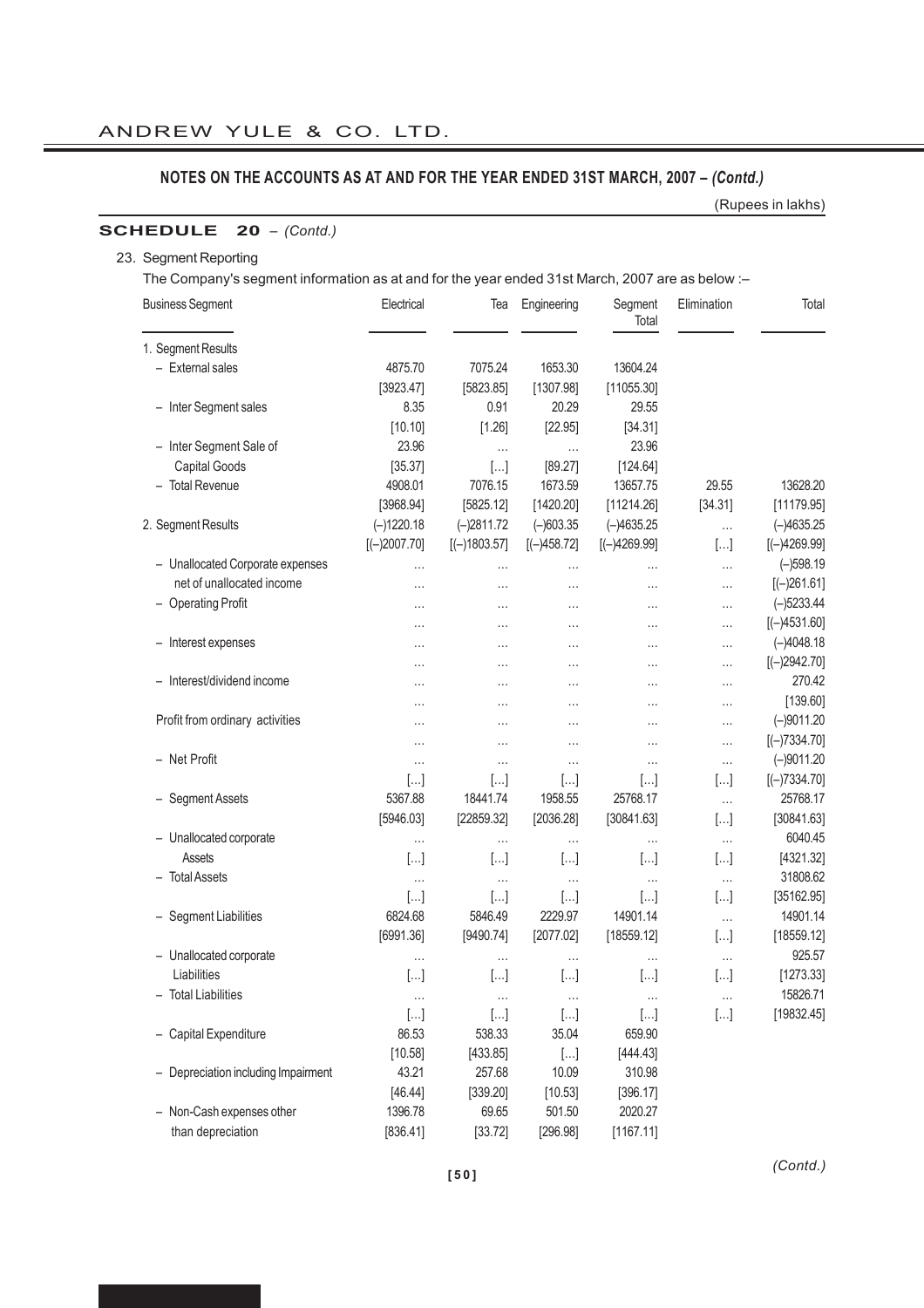(Rupees in lakhs)

|  |     |                                 |   |                                                                                                                                                                                                         | (Rupees III lakiis) |
|--|-----|---------------------------------|---|---------------------------------------------------------------------------------------------------------------------------------------------------------------------------------------------------------|---------------------|
|  |     | <b>SCHEDULE</b> $20 - (Contd.)$ |   |                                                                                                                                                                                                         |                     |
|  |     |                                 |   | Notes: (1) The business segments comprise of the following major product groups :-                                                                                                                      |                     |
|  |     | Engineering                     |   | Industrial Fans.                                                                                                                                                                                        |                     |
|  |     |                                 |   | Tea Machinery.                                                                                                                                                                                          |                     |
|  |     |                                 | - | Air Pollution and Water Pollution Control equipments.                                                                                                                                                   |                     |
|  |     |                                 |   | Turn-key projects involving the above products.                                                                                                                                                         |                     |
|  |     | Electrical                      |   | HT and LT Switchgears.                                                                                                                                                                                  |                     |
|  |     |                                 |   | <b>Transformers</b>                                                                                                                                                                                     |                     |
|  |     |                                 |   | <b>Relay and Contactors</b>                                                                                                                                                                             |                     |
|  |     |                                 |   | Turn-key projects on power distribution.                                                                                                                                                                |                     |
|  |     | Tea                             |   | Tea growing and manufacturing.                                                                                                                                                                          |                     |
|  | (2) | earlier.                        |   | The information relating to erstwhile Belting Division has been considered as part of the corporate<br>information for the purpose of the above reporting as the related business has been discontinued |                     |
|  |     |                                 |   |                                                                                                                                                                                                         |                     |

(3) Information relating to "Project" has been reported after being clubbed with Engineering Division.

# 24. Particulars relating to discontinued operations.

| (a) Description of discontinued operations |                                                                     |
|--------------------------------------------|---------------------------------------------------------------------|
| <b>Business Segments</b>                   | <b>Discontinued Operations</b>                                      |
| <b>Engineering Division</b>                | Air Handling Unit (AHU)<br>Core Lamination Project (CLP)<br>Project |
| (ii) Electrical Division                   | Port Engineering Works (PEW)<br>Turnkey                             |

(iii) Residual Assets/Liabilities of Belting Division (shown under unallocated assets and liabilities)

(b) Carrying amount of fixed Assets, Current Assets and Current Liabilities in respect of discontinued operations included in the total Assets and liabilities as shown in the Balance Sheet as on 31st March, 2007 :

Agency

| Discontinued<br>operations | <b>Fixed Assets</b> | <b>Current Assets</b> | <b>Current liabilities</b><br>provisions |  |  |  |
|----------------------------|---------------------|-----------------------|------------------------------------------|--|--|--|
| <b>AHU</b>                 | 5.02                | $\cdots$              | $\cdots$                                 |  |  |  |
| <b>CLP</b>                 | 18.34               | $\cdots$              | $\cdots$                                 |  |  |  |
| <b>PEW</b>                 | $\cdots$            | $\cdots$              | 173.87                                   |  |  |  |
| Turnkey                    | $\cdots$            | $\cdots$              | $\cdots$                                 |  |  |  |
| Agency                     | $\cdots$            | $\cdots$              | 1.76                                     |  |  |  |
| Project                    | 0.10                | 82.81                 | 101.27                                   |  |  |  |
| <b>Belting</b>             | $\cdots$            | 66.03                 | 128.19                                   |  |  |  |
| Total                      | 23.46               | 148.84                | 405.09                                   |  |  |  |
|                            |                     |                       |                                          |  |  |  |

*(Contd.)*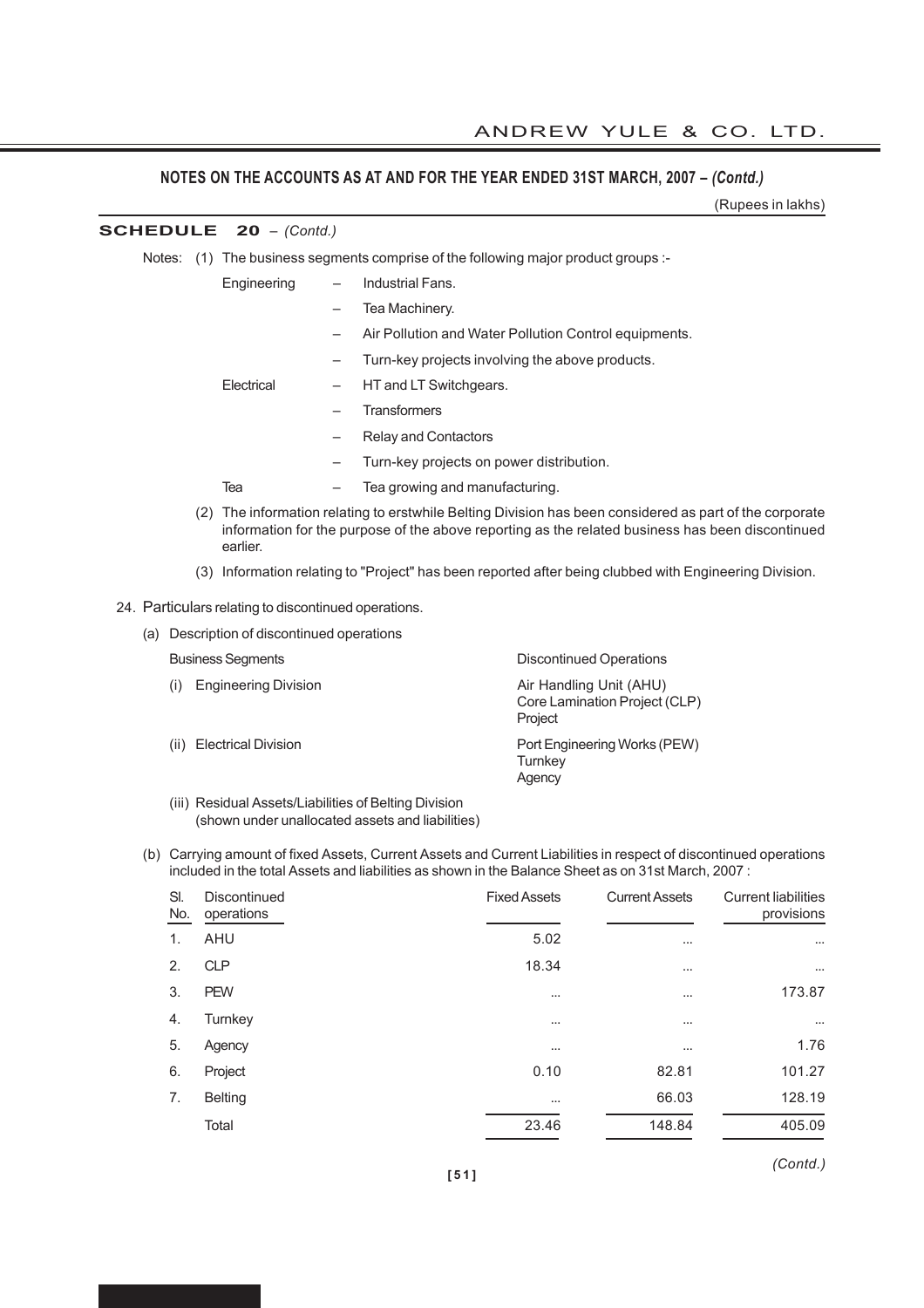(Rupees in lakhs)

#### **SCHEDULE 20** *– (Contd.)*

| (C) | Revenue, Expenses and Pre-Tax, Profit/Loss in respect of discontinued operations |                          |            |                             |           |            |          |                |                |
|-----|----------------------------------------------------------------------------------|--------------------------|------------|-----------------------------|-----------|------------|----------|----------------|----------------|
|     |                                                                                  | <b>AHU</b>               | <b>CLP</b> | <b>PEW</b>                  | Agency    | Turnkey    | Project  | <b>Belting</b> | Total          |
|     | Turnover                                                                         |                          |            | $\cdots$                    | $\cdots$  |            | $\cdots$ | $\cdots$       |                |
|     | <b>Operating Expenses</b>                                                        |                          |            |                             |           |            | $-4.40$  |                | $-4.40$        |
|     | <b>Interest</b>                                                                  | $\overline{\phantom{a}}$ | $\cdots$   | $\cdots$                    | $\cdots$  |            | $\cdots$ | $-6.37$        | $-6.37$        |
|     | Provisions                                                                       | $\overline{\phantom{a}}$ | $\ddotsc$  | $-117.66$                   | $\cdots$  | $\cdots$   | $\cdots$ | $\cdots$       | $-117.66$      |
|     | Profit/Loss before tax                                                           |                          |            | $-117.66$                   |           |            | $-4.40$  | $-6.37$        | $-128.43$      |
|     | <b>Provision for Taxation</b>                                                    | $\cdots$                 | $\cdots$   | $\cdots$                    |           |            | $-15.29$ | $-11.04$       | $-26.33$       |
|     | Profit/Loss after tax                                                            | $\cdots$                 |            | $-117.66$                   | $\ddotsc$ | $\cdots$   | $-19.69$ | $-17.41$       | $-154.76$      |
| (d) | Cash Flow                                                                        |                          |            |                             |           |            |          |                |                |
|     |                                                                                  |                          |            |                             |           | <b>PEW</b> |          | Project        | <b>Belting</b> |
|     | Cash Flow from Operating Activities :                                            |                          |            |                             |           |            |          |                |                |
|     | Net Profit before tax & Extraordinary items                                      |                          |            |                             |           | $-117.66$  |          | $-4.40$        | $-6.37$        |
|     | Adjustment for:                                                                  |                          |            |                             |           |            |          |                | 6.37           |
|     | Interest charged<br>Operating Profit before changes in amount of                 |                          |            |                             |           |            |          |                |                |
|     | <b>Current Liabilities and Current Assets</b>                                    |                          |            | $-117.66$                   |           | $-4.40$    |          |                |                |
|     | Adjustment for:                                                                  |                          |            |                             |           |            |          |                |                |
|     | <b>Trade Receivables</b><br>                                                     |                          |            |                             |           |            |          |                |                |
|     | Loans and Advances                                                               |                          |            |                             |           |            | $-0.02$  | 21.67          |                |
|     | Trade payable                                                                    |                          |            |                             |           | 117.66     |          | $-0.45$        | $-10.45$       |
|     | Cash Generated from Operations                                                   |                          |            |                             |           |            |          | $-4.87$        | 71.22          |
|     | Income Tax                                                                       |                          |            |                             |           |            |          | $-15.29$       | $-11.04$       |
|     | Net Cash from Operating Activities                                               |                          |            |                             |           | $\ddotsc$  |          | $-20.16$       | 60.18          |
|     | Cash Flow from Investing Activities                                              |                          |            |                             |           |            |          |                | $\cdots$       |
|     | Cash Flow from Financing Activities:                                             |                          |            |                             |           |            |          |                |                |
|     | Interest paid                                                                    |                          |            |                             |           |            |          |                | $-0.18$        |
|     | Net Cash used in Financing Activities                                            |                          |            |                             |           |            |          |                | $-0.18$        |
|     | Net Charges in Cash and Cash Equivalent                                          |                          |            |                             |           |            |          | $-20.16$       | 60.0           |
|     | Related party disclosure                                                         |                          |            |                             |           |            |          |                |                |
| (i) | Names of Related Parties with whom Company had transactions during the year:     |                          |            |                             |           |            |          |                |                |
|     | Associate Companies                                                              |                          |            | Tide Water Oil Co. (I) Ltd. |           |            |          |                |                |

- DPSC Ltd.
- Bengal Coal Co. Ltd.
- New Beerbhoom Coal Co. Ltd.
- Katras Jherriah Coal Co. Ltd.
- Yule Agro Industries Ltd.
- WEBFIL Ltd.
- Yule Financing and Leasing Co. Ltd.

 $25.$ 

- Joint Venture Phoenix Yule Ltd.
- (ii) Key Management Personnel :
	- (a) Arindom Mukherjee Chairman and Managing Director [till 31st March, 2007]
	- (b) S. Muralidharan Director (Finance)
	-
	- (c) I. Sengupta Director (Personnel) [since 27th June, 2006]
	- (d) S. Lahiry Chief Executive, Engineering Division
	- (e) R. K. Babaycon Chief Executive, Tea Division
	- (f) R. K. Sikdar Chief Executive, Electrical Division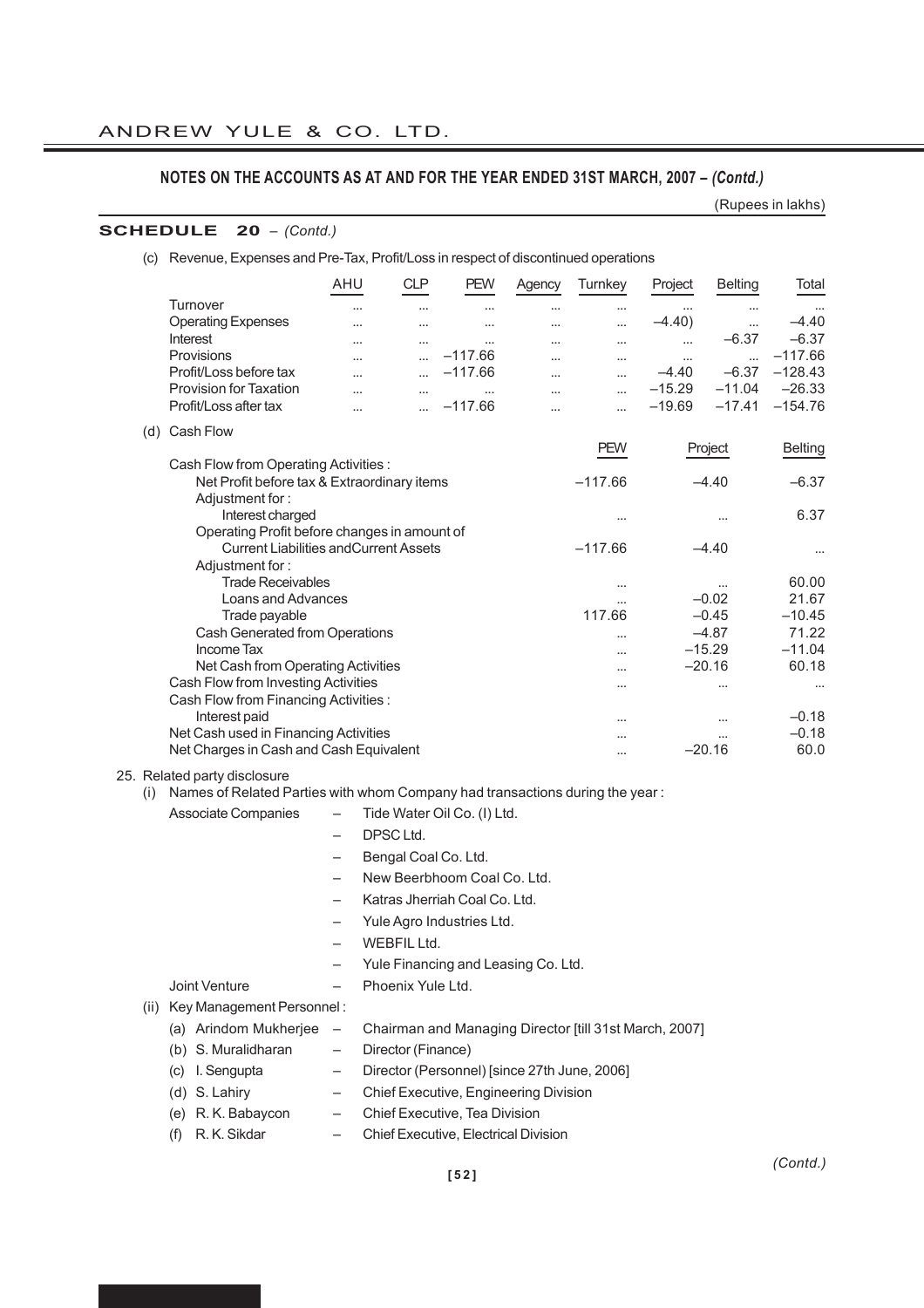(Rupees in lakhs)

# **SCHEDULE 20** *– (Contd.)*

(iii) Disclosure of transactions between the Company and related parties and the status of outstanding balance as on 31st March, 2007. Key Management

|     |                                                                                                            |          | Associates | Joint Venture                          |                            | <b>Personnel and Relatives</b> | <b>Ney Ividi idyement</b>              |
|-----|------------------------------------------------------------------------------------------------------------|----------|------------|----------------------------------------|----------------------------|--------------------------------|----------------------------------------|
|     |                                                                                                            | 2006-07  | 2005-06    | 2006-07                                | 2005-06                    | 2006-07                        | 2005-06                                |
|     | Purchase of goods                                                                                          | 36.51    | 19.45      | $\cdots$                               |                            |                                |                                        |
|     | Sale of goods                                                                                              | 12.38    | 51.66      | 0.12                                   | 0.84                       |                                |                                        |
|     | Sale of services                                                                                           | 0.17     | 0.14       |                                        | $\cdots$                   |                                |                                        |
|     | Interest income                                                                                            | 12.32    | 4.50       | $\cdots$                               | $\cdots$                   | $\cdots$                       |                                        |
|     | Dividend income                                                                                            | 37.27    | 5.71       |                                        | $\ddotsc$                  |                                |                                        |
|     | Interest expenses                                                                                          |          | 80.00      | $\cdots$                               | $\ddotsc$                  | $\cdots$                       |                                        |
|     | Rent / Hire charges received                                                                               | 49.04    | 48.34      |                                        | $\cdots$                   |                                | $\cdots$                               |
|     | Miscellaneous Receipt                                                                                      | 2.30     | 7.09       | 2.66                                   | $\cdots$                   | 0.07                           | 0.20                                   |
|     | Expenses recovered                                                                                         | 322.45   | 301.94     |                                        |                            |                                |                                        |
|     | Loan given                                                                                                 | 417.00   | 8.00       | $\cdots$                               | $\cdots$                   | $\cdots$                       |                                        |
|     | <b>Remuneration to Directors</b>                                                                           |          |            |                                        | $\cdots$                   | 19.90                          | 14.82                                  |
|     | <b>Remuneration to Others</b>                                                                              | $\cdots$ | $\cdots$   |                                        | $\cdots$                   | 15.54                          | 12.25                                  |
|     | Balances as on 31st March, 2007                                                                            |          |            |                                        |                            |                                |                                        |
|     | Debtors / Receivable                                                                                       | 0.24     | 116.04     | 0.07                                   | 0.13                       |                                |                                        |
|     | Advance recoverable in cash                                                                                | 531.90   | 861.53     | 1.64                                   | 1.64                       |                                |                                        |
|     | Creditors / Payable                                                                                        | 1.42     | 57.76      |                                        |                            |                                |                                        |
|     | Deposit From                                                                                               | 29.05    | 29.05      | $\cdots$                               | $\cdots$                   |                                | $\ddotsc$                              |
|     | Loan given                                                                                                 | 500.00   | 83.00      | $\ddotsc$                              | $\ddotsc$                  | 0.42                           | 1.44                                   |
|     | Loan taken                                                                                                 | 1000.00  | 1000.00    |                                        | $\ddotsc$                  |                                |                                        |
|     | Interest payable                                                                                           | 251.71   | 251.71     |                                        | $\ddotsc$                  | $\cdots$                       |                                        |
|     | 26. Earning per share                                                                                      |          |            | For the year ended<br>31st March, 2007 |                            |                                | For the year ended<br>31st March, 2006 |
| (a) | Number of Equity Share :-<br>At the beginning of the year<br>At the end of the year                        |          |            |                                        | 5,82,67,078<br>5,82,67,078 |                                | 5,82,67,078<br>5,82,67,078             |
|     | Weighted average number of<br>Equity Shares outstanding during the year<br>Face value of each Equity Share |          |            |                                        | 5,82,67,078<br>Rs.10.00    |                                | 5,82,67,078<br>Rs.10.00                |
| (c) | (b) Profit after Tax available for Equity Shareholders<br>Basic earnings per Share                         |          |            | Rs. (-)89,57,40,727.66                 | Rs.(-)15.37                | Rs.(-)74,07,34,135.32          | Rs.(-)12.71                            |
|     |                                                                                                            |          |            |                                        |                            |                                |                                        |

Note: There was no change in basic structure of Paid-up Share Capital during the year. Hence dilulated earning per share is not applicable.

27. Company's interest in joint venture :

The Company's interest as a joint venture, in jointly controlled entity is :

| Name<br>$\sim$ $\sim$ $\sim$ $\sim$ $\sim$ $\sim$ | Country of incorporation | Percentage of ownership interest as at 31st March, 2007 |
|---------------------------------------------------|--------------------------|---------------------------------------------------------|
| <b>Phoenix Yule Limited</b>                       | India                    | 26%                                                     |

The Company's interest in this joint venture entity are reported as "Non-Trade Investments in Other Companies" (Schedule-5) and stated at cost. The Company's share of each of the assets, liabilities, income and expenses etc. (each without elemination of the effect of transaction between the Company and the Joint Venture) related to its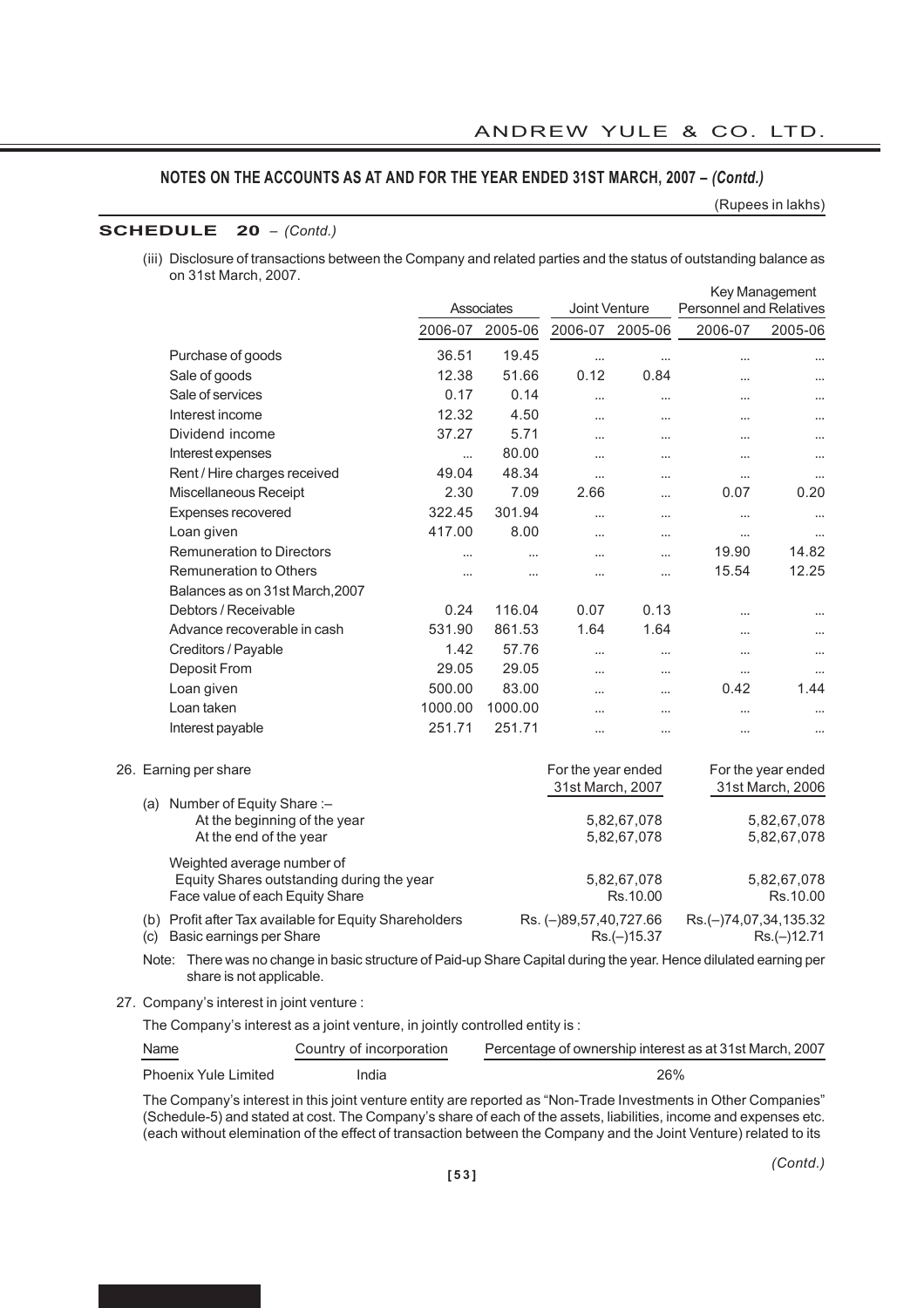|                |                                                           |                           | (Rupees in lakhs)         |
|----------------|-----------------------------------------------------------|---------------------------|---------------------------|
|                | <b>SCHEDULE</b> $20 - (Contd.)$                           |                           |                           |
|                | interest in the joint venture are as follows :-           |                           |                           |
|                |                                                           | As at 31st December, 2006 | As at 31st December, 2005 |
|                | 1. Assets                                                 |                           |                           |
|                | <b>Fixed Assets</b><br>(a)                                | 999.60                    | 682.46                    |
|                | Current Assets, Loans and Advances<br>(b)                 |                           |                           |
|                | Inventories<br>(i)                                        | 513.94                    | 329.65                    |
|                | <b>Sundry Debtors</b><br>(ii)                             | 969.51                    | 855.19                    |
|                | (iii) Cash and Bank Balances                              | 498.12                    | 605.29                    |
|                | (iv) Loans and Advances                                   | 346.40                    | 314.95                    |
|                | 2. Liabilities                                            |                           |                           |
|                | <b>Current Liabilities and Provisions</b><br>(a)          |                           |                           |
|                | Liabilities<br>(i)                                        | 937.93                    | 668.18                    |
|                | (ii) Provisions                                           | 122.28<br>12.11           | 101.67<br>61.27           |
|                | Deferred Tax Liability (Net)<br>(b)                       |                           |                           |
|                |                                                           | For the year ended 31st   | For the year ended 31st   |
|                |                                                           | December, 2006            | December, 2005            |
| 1 <sub>1</sub> | Income                                                    |                           |                           |
|                | Sales<br>(a)                                              | 4620.42                   | 3819.48                   |
|                | Other Income<br>(b)                                       | 36.71                     | 70.83                     |
|                | Accretion/Decretion in Stocks<br>(c)                      | 177.16                    | $(-) 16.91$               |
| 2.             | <b>Expenditure</b>                                        |                           |                           |
|                | Raw Materials, Components and Packing Materials<br>(a)    | 3151.67                   | 2453.97                   |
|                | (b)<br>Salaries, Wages and Bonus                          | 270.20                    | 314.04                    |
|                | <i><b>Interest</b></i><br>(c)                             |                           | 0.18                      |
|                | Other Expenses<br>(d)                                     | 774.56                    | 627.83                    |
|                | Depreciation<br>(e)                                       | 119.42                    | 137.78                    |
|                | (f)<br>Extra-Ordinary Expenses net of Extra-ordinary item | 60.19                     | 37.12                     |
|                | (g)<br>Provision for Taxation -                           |                           |                           |

As the financial year of the joint venture ends on 31st December every year, the financial statement of the joint venture prepared for the year ended 31st December, 2006, being the latest available financial statement of the joint venture, has been considered for the purpose of adoption under Accounting Standard 27 – Financial Reporting of interests in Joint Venture.

(i) Current 208.58 143.14 (ii) Deferred (–) 49.16 (–) 20.96

28. Provision has been made against "Contingencies" for the following items :-

|     | (a) Unconfirmed stock with various third parties  | 98.19    | As on 01.04.06 Provided during the year<br>13.63 | As on 31.03.07<br>111.82 |
|-----|---------------------------------------------------|----------|--------------------------------------------------|--------------------------|
|     | (b) Hooghly Docking & Port Engineering Co. Ltd.   | $\cdots$ | 117.66                                           | 117.66                   |
|     | (c) Orissa Cements Ltd.                           | $\cdots$ | 351.37                                           | 351.37                   |
|     | (d) Fixed Deposit as Guarantee for Brentford Unit |          |                                                  |                          |
|     | after Nationalisation and other Miscellaneous     | $\cdots$ | 10.00                                            | 10.00                    |
| (e) | <b>Others</b>                                     | 1.22     | $\cdots$                                         | 1.22                     |
|     | Total                                             | 99.41    | 492.66                                           | 592.07                   |

The contingent liabilities and liabilities mentioned at Note No..2 and 28 above respectively are dependent upon Court decision/out of Court settlement/disposal of appeals etc.

No reimbursement is expected in the case of contingent liabilities and liabilities shown respectively under Note No.2 and 28 above.

- 29. The Company has obtained exemption from the Company Law Board in respect of disclosure of quantitative information relating to production/sale of spares and components.
- 30. (a) Previous year's figures have been re-arranged or re-grouped wherever necessary.
	- (b) The figures in these accounts have been rounded off to nearest lakhs of rupees and, as such, the balances in certain heads of account amounting to Rs.500 or less, although maintained in the books of accounts of the Company, do not appear in these accounts.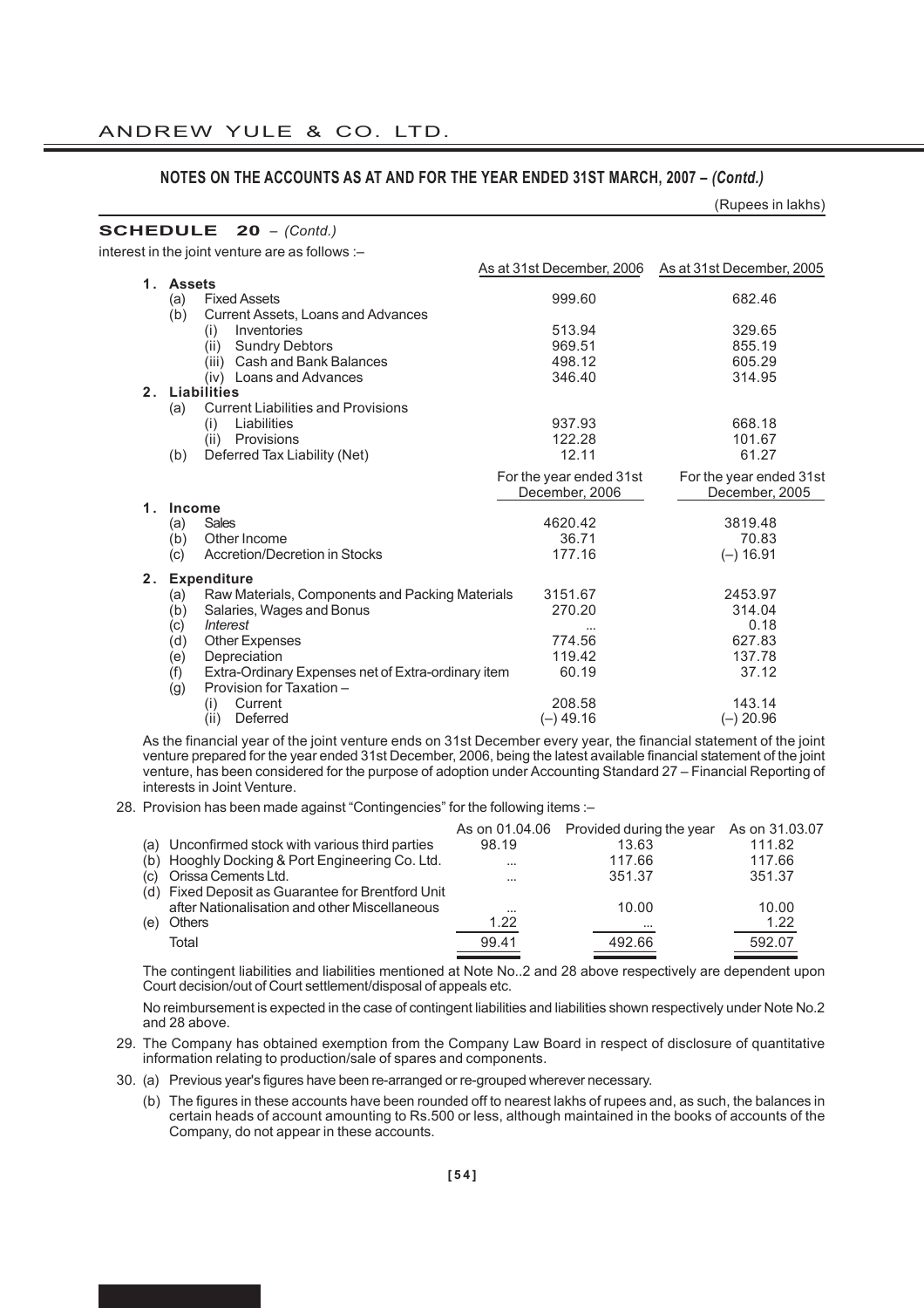|                                                                                                                                                                                                                  |                          |                                                              |                                   |                          |                                                     |                                |                |                                                    |                                                       |                 |                                           |                 |                                                            |                       |                                          |                       |                      |                                                              |                                          |                                                                                          |           |                          |                                                            |                                   |                     |                               |                 |                                                                                     | (Rupees in lakhs)                     |          |
|------------------------------------------------------------------------------------------------------------------------------------------------------------------------------------------------------------------|--------------------------|--------------------------------------------------------------|-----------------------------------|--------------------------|-----------------------------------------------------|--------------------------------|----------------|----------------------------------------------------|-------------------------------------------------------|-----------------|-------------------------------------------|-----------------|------------------------------------------------------------|-----------------------|------------------------------------------|-----------------------|----------------------|--------------------------------------------------------------|------------------------------------------|------------------------------------------------------------------------------------------|-----------|--------------------------|------------------------------------------------------------|-----------------------------------|---------------------|-------------------------------|-----------------|-------------------------------------------------------------------------------------|---------------------------------------|----------|
|                                                                                                                                                                                                                  | <b>Actual Production</b> | 2005-06                                                      |                                   | $\overline{\phantom{0}}$ | -1                                                  | $\mathbf{I}$                   | $\mathbf{I}$   | $\mathbf{I}$                                       | $\mathbf{I}$                                          | $\vdash$        |                                           | Rs.50.30 lakhs  | $\frac{6}{1}$                                              |                       |                                          | L                     | T                    | $\mathbf{I}$                                                 | $\mathbf{L}$                             |                                                                                          |           |                          |                                                            | $\overline{\phantom{a}}$          |                     |                               |                 |                                                                                     |                                       | (Contd.) |
|                                                                                                                                                                                                                  |                          | 2006-07                                                      |                                   |                          |                                                     | $\overline{1}$<br>$\mathbf{I}$ | $\mathbf{I}$   | $\mathbf{I}$                                       | $\mathbf{I}$                                          | Τ.              | ı                                         | Rs.Nil          | 32                                                         |                       |                                          |                       | $\mathbf{I}$         | $\mathbf{I}$                                                 | $\mathbf{L}$<br>$\overline{\phantom{a}}$ |                                                                                          |           |                          |                                                            | 4                                 |                     |                               |                 |                                                                                     | $\overline{\phantom{a}}$              |          |
|                                                                                                                                                                                                                  | Capacity                 | 2006-07<br>Installed                                         |                                   | 120                      | 24<br>24                                            | $\frac{1}{2}$                  |                | 2428                                               |                                                       | $^{24}$         | $\frac{8}{4}$<br>Worth about              | Rs.10.08 lakhs  | 900                                                        | 108                   |                                          | 36                    | 1800                 | As required<br>As required                                   | As required                              |                                                                                          |           |                          |                                                            | 100                               |                     |                               |                 |                                                                                     | As required                           |          |
|                                                                                                                                                                                                                  |                          | Licensed<br>2006-07                                          |                                   | $\overline{2}0$          | $\overline{24}$<br>$\overline{2}$                   | $\frac{2}{3}$                  | $\overline{2}$ | $\frac{2}{4}$                                      |                                                       | $\overline{24}$ | $\frac{8}{4}$<br>Worth about              | Rs. 10.08 lakhs |                                                            | 908                   |                                          | 36                    | 2200                 | $\frac{1}{2}$<br>$\frac{1}{2}$                               | $\frac{1}{2}$                            |                                                                                          |           |                          |                                                            | 100                               |                     |                               |                 |                                                                                     | X.<br>Z.                              |          |
|                                                                                                                                                                                                                  |                          | j<br>S                                                       |                                   | Nos.                     | $\overline{a}$                                      | ÷                              | $\equiv$       | Ξ                                                  | ÷                                                     | $\equiv$        | Rs.                                       |                 | Nos.                                                       |                       |                                          | $\overline{a}$        |                      | $\sum_{i=1}^{n}$                                             | $\ddot{\phantom{a}}$                     |                                                                                          |           |                          |                                                            | Sets                              |                     |                               |                 |                                                                                     | <b>Sets</b>                           |          |
| of paragraphs 3, 4C and 4D of Part II of Schedule VI of the Companies Act, 1956:<br>(a) Particulars in respect of Goods manufactured:<br>31. Information pursuant to the provisions<br>SCHEDULE 20 - $(Contol.)$ |                          | ENGINEERING DIVISION<br>Class of Goods<br>$\dot{\mathbf{z}}$ | (1) Tea Machinery<br>SIROCCO UNIT | Tea Drying Machines      | Tea Leaf Processing Machines<br>Green Leaf Shifters | Tea Packing Machines           |                | Tea Leaf Rolling Machines<br>Rootes Rotary Blowers | Oil Fuel Burning Equipment<br>Tea Fluff Removal Plant |                 | Tea Machinery Spares<br>Multi Air Heaters |                 | <b>Blowers</b><br>(2) Industrial Fans and<br>Assorted Fans | Dust/Dumpy Collectors | Air Washers for Evaporating, Cooling and | Humidification Plants | Core Lamination<br>ၐ | Flanged Pipes<br>Ladle Car<br>$\widehat{5}$<br>$\widehat{4}$ | Compac Space Fan System<br>6             | 1) Air Pollution Control Equipment<br>AIR POLLUTION CONTROL UNIT<br>Cyclones<br>$\equiv$ | Cellulars | Bag Filters<br>Scrubbers | Pneumatic Conveying Systems<br>Electrostatic Precipitators | Classifiers for Materials Sorting | Paper Machine Hoods | Cooling Tower<br>Spray Booths | Fume Extraction | Vantillation system including Marine components<br>and allied accessories for above | (2) Water Pollution Control Equipment |          |
|                                                                                                                                                                                                                  |                          |                                                              |                                   |                          |                                                     |                                |                |                                                    |                                                       |                 |                                           |                 |                                                            | $[55]$                |                                          |                       |                      |                                                              |                                          |                                                                                          |           |                          |                                                            |                                   |                     |                               |                 |                                                                                     |                                       |          |

ANDREW YULE & CO. LTD.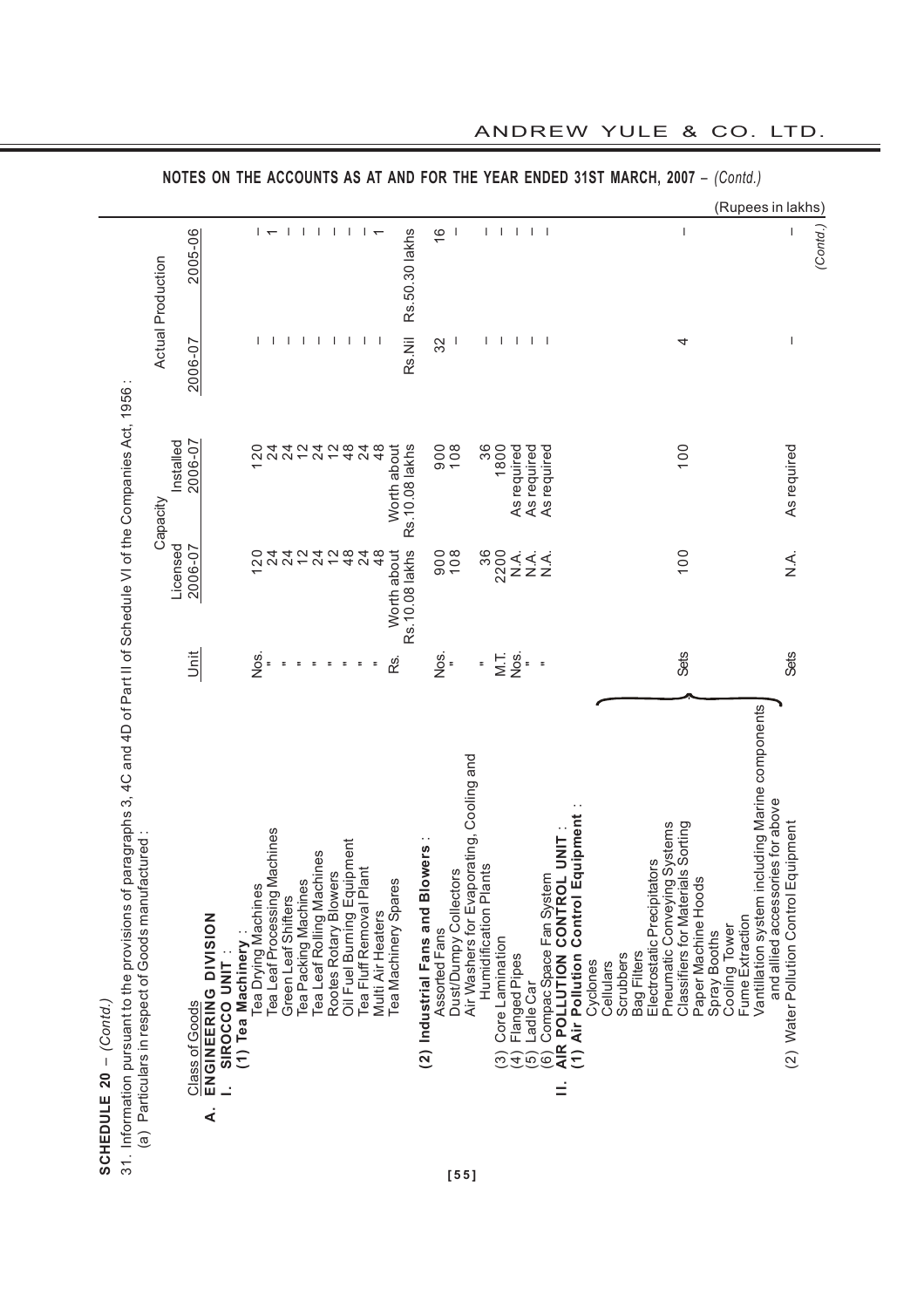|         | <b>I</b> pursuar |
|---------|------------------|
| ິລ      |                  |
|         | nation           |
|         | ۳                |
| بے<br>S | Ž                |

|                                                                                                                                                                                                                                                                                                                                                          |                          |                      | <b>NOTES ON</b>                                       |                               |                                                    |                                                     |                                                  |                                 |                                             |                                          |                      |                                                             |                                   |                                 |                                                                                       |                                         |                                             |                              |                                                                 |                      |                                              | THE ACCOUNTS AS AT AND FOR THE YEAR ENDED 31ST MARCH, 2007 -                                                                     |                                          |                                                                                           |                           |                                  |                                     |                                                               |                  |                                                          |                                    | (Contd.)                                |                                                                         |                                                         |                   |
|----------------------------------------------------------------------------------------------------------------------------------------------------------------------------------------------------------------------------------------------------------------------------------------------------------------------------------------------------------|--------------------------|----------------------|-------------------------------------------------------|-------------------------------|----------------------------------------------------|-----------------------------------------------------|--------------------------------------------------|---------------------------------|---------------------------------------------|------------------------------------------|----------------------|-------------------------------------------------------------|-----------------------------------|---------------------------------|---------------------------------------------------------------------------------------|-----------------------------------------|---------------------------------------------|------------------------------|-----------------------------------------------------------------|----------------------|----------------------------------------------|----------------------------------------------------------------------------------------------------------------------------------|------------------------------------------|-------------------------------------------------------------------------------------------|---------------------------|----------------------------------|-------------------------------------|---------------------------------------------------------------|------------------|----------------------------------------------------------|------------------------------------|-----------------------------------------|-------------------------------------------------------------------------|---------------------------------------------------------|-------------------|
|                                                                                                                                                                                                                                                                                                                                                          |                          |                      |                                                       |                               |                                                    |                                                     |                                                  |                                 |                                             |                                          |                      |                                                             |                                   |                                 |                                                                                       |                                         |                                             |                              |                                                                 |                      |                                              |                                                                                                                                  |                                          |                                                                                           |                           |                                  |                                     |                                                               |                  |                                                          |                                    |                                         |                                                                         |                                                         | (Rupees in lakhs) |
|                                                                                                                                                                                                                                                                                                                                                          | <b>Actual Production</b> | 2005-06              |                                                       |                               | $\mathbf{I}$                                       | $\mathbf{I}$                                        | $\mathbf{I}$                                     |                                 | $4\overline{6}$                             |                                          | $\mathbf{I}$         | ı                                                           | $\mathbf{I}$                      | $\overline{0}$                  | $\mathbf{I}$                                                                          | 121                                     | $\sim$                                      | -1                           |                                                                 |                      | <b>Rs.7.76 lakhs</b>                         |                                                                                                                                  | 13,705                                   | 1,859<br>1,240                                                                            | 268                       | $\frac{1}{2}$                    | 164                                 |                                                               | 156              | $\mathbf{I}$                                             |                                    | 4,87,300                                | $\frac{4}{3}$                                                           |                                                         | (Contd.)          |
|                                                                                                                                                                                                                                                                                                                                                          |                          | 2006-07              |                                                       |                               |                                                    |                                                     |                                                  | ၊ က                             | G                                           |                                          | 5                    |                                                             | T                                 |                                 | J.<br>4                                                                               | 224                                     |                                             | L                            |                                                                 |                      | Rs.Nil                                       |                                                                                                                                  | 14,595                                   | 2,206                                                                                     | 250                       |                                  | $\frac{5}{9}$                       |                                                               | 124              |                                                          |                                    | 5,58,000                                | 26                                                                      |                                                         |                   |
| binbailmains is                                                                                                                                                                                                                                                                                                                                          | Capacity                 | 2006-07<br>Installed |                                                       |                               | 100<br>3600                                        |                                                     | 2364                                             | 191                             | 600                                         |                                          | 1800                 | 300                                                         | 800                               | 1200                            | 100<br>300                                                                            | 600                                     | 50                                          | 200                          |                                                                 | Worth                | Rs.300.00 lakhs                              |                                                                                                                                  | 84,000                                   | 9,000<br>68,000                                                                           | 25,000                    | 500                              | 1,500                               |                                                               | 50               | As required                                              | 1,500                              | 5,00,000                                | 350<br>500                                                              | 500                                                     |                   |
|                                                                                                                                                                                                                                                                                                                                                          |                          | Licensed<br>2006-07  |                                                       |                               | 3600<br>100                                        |                                                     | 2364                                             | 191                             | 600                                         |                                          | 1800                 | 300                                                         | 800                               | 1200                            | 300<br>100                                                                            | 600                                     | 50                                          | 200                          |                                                                 | Worth                | Rs.300.00 lakhs                              |                                                                                                                                  | 84,000                                   | 68,000                                                                                    | 12,000<br>25,000          | 500                              | ,500                                |                                                               | 125              | <<br>≥                                                   | 4,050                              | 5,00,000                                | 350<br>500                                                              | 500                                                     |                   |
|                                                                                                                                                                                                                                                                                                                                                          |                          | jiat                 |                                                       |                               | Nos.                                               |                                                     |                                                  |                                 |                                             |                                          |                      |                                                             |                                   |                                 |                                                                                       |                                         |                                             |                              |                                                                 |                      | RS.                                          |                                                                                                                                  | Nos.                                     |                                                                                           |                           |                                  |                                     |                                                               |                  |                                                          | Sok                                | KVA                                     | Nos.<br>$\overline{a}$                                                  | $\,$ $\,$                                               |                   |
| Particulars in respect of Goods manufactured - (Contd.<br>District<br>ה<br>הכונה בכונה בכונה בכונה בכונה בכונה בכונה בכונה בכונה בכונה בכונה בכונה בכונה בכונה בכונה בכונה בכונה בכונה<br>כונה בכונה בכונה בכונה בכונה בכונה בכונה בכונה בכונה בכונה בכונה בכונה בכונה בכונה בכונה בכונה בכונה בכונה בכו<br>ing the same to the control<br>$\widehat{a}$ |                          | Class of Goods       | <b>DIVISION</b><br>SWITCHGEAR UNIT<br>ELECTRICAL<br>ø | (1) Various Switchgear Items: | Low Tension Iron Clad Combination Switch Fuse Unit | eakers upto 500 Volts<br>Flame Proof Air Circuit Br | Distribution Board (including Small Board Boxes) | els<br>Motor Control Centre Pan | Circuit Breakers upto 660 Volts Unit Rating | Flame Proof Air Break Gate End Boxes and | Starters upto 250 HP | Flame Proof Air Cooled Signalling and Lighting Transformer" | Flame Proof Control Switches etc. | Flame Proof Drill Control Panel | Flame Proof 3.3KV Oil/Air Break Starters (upto 1200HP)<br>Flame Proof Transwitch Unit | Circuit Breakers above 660 Volts Rating | 6.6KVA Vacuum Contactors upto 400 Amps<br>ၐ | T Motor Control Centres<br>Đ | Shaft and Cage Communication System<br>$\widehat{\mathfrak{G}}$ | Face Signalling Unit | Intrinsically Safe Telephone Systems<br>îii) | Pre-start Alarm to indicate status of the machine<br>(v) Intrinsically Safe Insulation Tester<br>TOGAMI UNIT<br>$\widehat{\geq}$ | Electromagnatic Contactors upto 600 Amps | Moulded Case Circuit Breakers upto 1200 Amps<br>Bi-metallic Overload Relays upto 600 Amps | Industrial Motor Starters | 11 KV Pole Mounted Sectionalizer | 11 KV Pole Mounted Capacitor Switch | Breakers/Auto Reclosure/Vacuum<br>Pole Mounted Vacuum Circuit | Capacitor Switch | TRANSFORMER AND SWITCHGEAR UNIT<br>Switch Fuse Unit<br>É | Current and Potential Transformers | ormers<br>Power and Distribution Transf | Air Break Switches upto 12 KV and 630 Amps<br>Control Panel and Systems | pto 33 KV and 830 Amps<br>Air Break Load Interruptors u |                   |

ANDREW YULE & CO. LTD.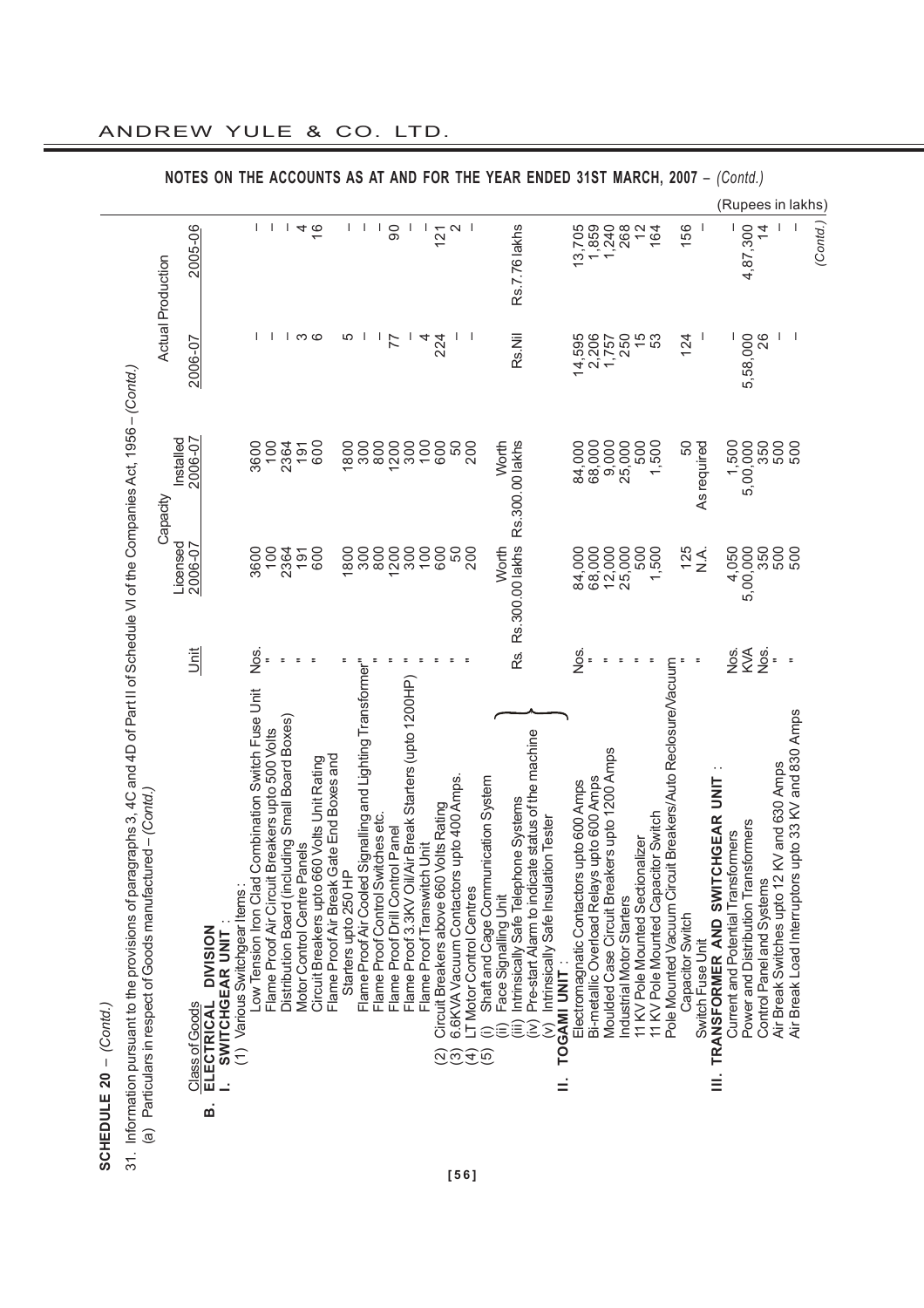| the provisions of paragraphs 3, 4C and 4D of Part II of Schedule VI of the Companies Act, 1956 – (Contd.)<br>.<br>Caracterist<br>ct of Goods manufactured - (Contd.)<br>(a) Particulars in resper<br>31. Information pursuant to<br>SCHEDULE 20 - (Contd. |
|-----------------------------------------------------------------------------------------------------------------------------------------------------------------------------------------------------------------------------------------------------------|
|-----------------------------------------------------------------------------------------------------------------------------------------------------------------------------------------------------------------------------------------------------------|

|                                                             | <b>NOTES</b>         |                                                                                |                                       |                                                            |                 |                                  |                          |                                                                                                                                                                                                                                        | ON THE ACCOUNTS AS AT AND FOR THE YEAR ENDED 31ST MARCH, 2007 -                                                                                                                                                                                                                                                        |                                                                   |          |                |             |                |                           |                                                                       |                         |                                                                                                            | (Contd.)                                                                                                                                                                                                                                                                                                                                            |          |
|-------------------------------------------------------------|----------------------|--------------------------------------------------------------------------------|---------------------------------------|------------------------------------------------------------|-----------------|----------------------------------|--------------------------|----------------------------------------------------------------------------------------------------------------------------------------------------------------------------------------------------------------------------------------|------------------------------------------------------------------------------------------------------------------------------------------------------------------------------------------------------------------------------------------------------------------------------------------------------------------------|-------------------------------------------------------------------|----------|----------------|-------------|----------------|---------------------------|-----------------------------------------------------------------------|-------------------------|------------------------------------------------------------------------------------------------------------|-----------------------------------------------------------------------------------------------------------------------------------------------------------------------------------------------------------------------------------------------------------------------------------------------------------------------------------------------------|----------|
|                                                             |                      |                                                                                |                                       |                                                            |                 |                                  |                          |                                                                                                                                                                                                                                        |                                                                                                                                                                                                                                                                                                                        |                                                                   |          |                |             |                |                           |                                                                       |                         |                                                                                                            | (Rupees in lakhs)                                                                                                                                                                                                                                                                                                                                   |          |
| <b>Actual Production</b>                                    | 2005-06              |                                                                                | 19,219                                | 5,000                                                      |                 | 89,61,902                        | $\overline{\phantom{a}}$ |                                                                                                                                                                                                                                        |                                                                                                                                                                                                                                                                                                                        |                                                                   | Amount   | 2005-06        | 685.27      | 240.22         | 462.32                    |                                                                       | 1957.04<br>3344.85      |                                                                                                            |                                                                                                                                                                                                                                                                                                                                                     | (Contd.) |
|                                                             | 2006-07              |                                                                                | 36130                                 | $\overline{\phantom{a}}$<br>140                            |                 | 9316713<br>1330                  | $\mathbf{I}$             |                                                                                                                                                                                                                                        |                                                                                                                                                                                                                                                                                                                        |                                                                   |          | 2006-07        | 861.11      | 279.69         | 792.56                    |                                                                       | .25<br>3650.61<br>1717. |                                                                                                            |                                                                                                                                                                                                                                                                                                                                                     |          |
| ;<br>)<br> <br> <br> <br> <br> <br> <br> <br>Capacity       | 2006-07<br>Installed |                                                                                | 1,85,000                              | 50,000<br>20,000                                           |                 | 1,12,00,000<br>$\frac{1}{2}$     | As regd.                 |                                                                                                                                                                                                                                        |                                                                                                                                                                                                                                                                                                                        |                                                                   | Quantity | 2005-06        | 334.26      | 439.65         | 212.43                    | 4,16,50,879                                                           |                         |                                                                                                            |                                                                                                                                                                                                                                                                                                                                                     |          |
|                                                             | Licensed<br>2006-07  |                                                                                | 1,85,000                              | 50,000<br>20,000                                           |                 | L<br>$\frac{1}{2}$               | $\sum_{i=1}^{n}$         |                                                                                                                                                                                                                                        |                                                                                                                                                                                                                                                                                                                        |                                                                   |          | 2006-07        | 392.028     | 621.591        | 216.137                   | 4,40,01,875                                                           | ı                       |                                                                                                            |                                                                                                                                                                                                                                                                                                                                                     |          |
|                                                             | <b>Unit</b>          |                                                                                | KVA<br>$\overline{\phantom{a}}$       | $\geqslant$                                                |                 | Kgs.<br>Kgs.                     | Kgs.                     |                                                                                                                                                                                                                                        |                                                                                                                                                                                                                                                                                                                        |                                                                   |          | <b>FIE</b>     |             | $\overline{a}$ | $\overline{a}$            | Kgs.                                                                  |                         |                                                                                                            |                                                                                                                                                                                                                                                                                                                                                     |          |
| (a) Particulars in respect of Goods manufactured - (Contd.) |                      | Class of Goods<br>ELECTRICAL DIVISION : - (Contd.)<br>IV. BRENTFORD UNIT<br>ம் | Power Voltage Regulator upto 7500 KVA | Power Transformer upto 2500 KVA<br>Rectifiers upto 2500 KW | C. TEA DIVISION | Tea Purchases<br><sup>*Tea</sup> | Aromatic Oil             | (ii) Licensed/Installed capacities are based on Maximum utilisation of the Plant, except in case of Tea Machinery (excluding Tea Drying<br>en certified by the Company's Technical Experts.<br>Notes: (i) Installed Capacities have be | *(iv)Excluding tea issued to labourers, sample etc. 3,38,290 Kgs. (2005-06 3,20,370 Kgs.) including 6,091 kgs kept for issue to<br>(iii) Production includes sub-contracted items and goods produced for captive consumption, sample issues etc.<br>Machine) at the Sirocco Unit where they are on single shift basis. | (b) Details of Raw Materials and Components Consumed<br>abourers. |          | Class of Goods | Laminations | Steel          | Copper, Flats, Wires etc. | Sundries (None of which individually exceeds 10%<br>** Green Tea Leaf | of the consumption)     | tage/Excess but excludes consumption for Capital/Repair jobs etc.<br>Notes: (i) Consumption includes Short | integrated activities of nursery, cultivation and growth etc., and utilised in the manufacture of tea and the value at the intermediate<br>**(ii) Quantity of Green Tea Leaf mentioned above was harvested from the Company's own Gardens as agricultural product involving<br>stage is not ascertainable and there is no opening or closing stock. |          |

**[57]**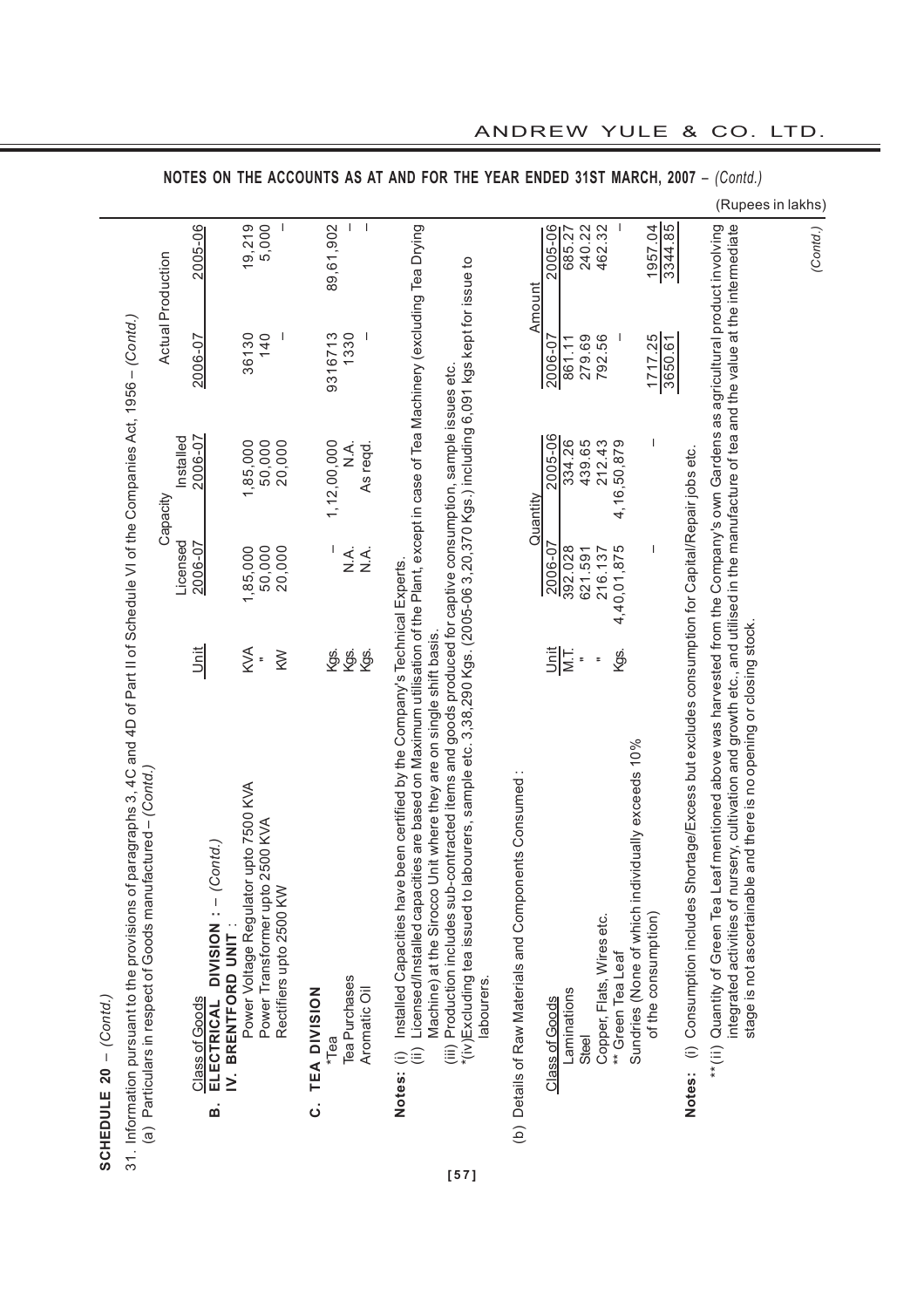$\overline{5}$ 

| 31. Information pursuant to the provisions of paragraphs 3, 4C and 4D of Part II of Schedule VI of the Companies Act, 1956: -- (Contd.) |               |                                                                |                    |                   |                       |              |               |                     |
|-----------------------------------------------------------------------------------------------------------------------------------------|---------------|----------------------------------------------------------------|--------------------|-------------------|-----------------------|--------------|---------------|---------------------|
| <b>Stocks</b><br>(c) Particulars of Purchases, Turnover and                                                                             |               |                                                                |                    |                   |                       |              |               |                     |
|                                                                                                                                         |               | <b>Opening Stock</b>                                           |                    | Purchases         | <b>Closing Stock</b>  |              | <b>Sales</b>  |                     |
| Class of Goods                                                                                                                          | $rac{\pi}{2}$ | Amount<br>Quantity                                             | Quantity           | Amount            | Quantity              | Amount       | Quantity      | Amount              |
| A. ENGINEERING DIVISION<br>SIROCCO UNIT                                                                                                 |               |                                                                |                    |                   |                       |              |               |                     |
| Tea Leaf Processing Machine                                                                                                             | No./Set       |                                                                |                    |                   |                       |              |               |                     |
|                                                                                                                                         | ÷             | I<br>T                                                         | I                  | I                 | $\mathbb{C}$          | I            | E             | (9.80)              |
| Multi Air Heaters                                                                                                                       |               |                                                                |                    | I                 | I                     |              |               |                     |
| Assorted Fans                                                                                                                           | Ξ             | I<br>$\mathbb{C}$<br>$\overline{\phantom{a}}$<br>$\mathcal{I}$ | I<br>$\mathcal{I}$ | ļ<br>$\bigcup$    | I<br>$\mathcal{I}$    | J            | Egé           | 527.64<br>14.00     |
| Turnkey Contract                                                                                                                        | œ.            | $\mathbb{C}$<br>I                                              | I<br>I             | ľ<br>$\mathbb{C}$ | ľ<br>$\widehat{\bot}$ | I            |               | 213.35<br>132.13    |
|                                                                                                                                         |               | $\mathbb{C}$<br>J                                              | $\bigcirc$         | $\mathbb{C}$      | $\widehat{\bot}$      | I            | $\bigcup$     | (66.31)             |
| Air Pollution Control Equipment<br><b>II. AIR POLLUTION CONTROL UNI</b>                                                                 |               |                                                                |                    |                   |                       |              |               |                     |
| meni<br>Spares Components etc. for<br>Air Pollution Control Equipn<br>and their erection                                                | ൙             |                                                                |                    |                   |                       |              |               |                     |
|                                                                                                                                         | ÷             | I<br>J                                                         | $\mathcal{I}$      | J                 | J                     | I            | I             | $(23.01)$<br>436.77 |
| Water Pollution Control Equipment                                                                                                       |               | $\mathbb{C}$<br>$\mathbb{C}$                                   | J                  | J                 | $\mathbb{C}$          | $\mathbb{C}$ | $\mathcal{I}$ | 534.91              |
| <b>B. ELECTRICAL DIVISION:</b><br>SWITCHGEAR UNIT                                                                                       |               |                                                                |                    |                   |                       |              |               |                     |

ANDREW YULE & CO. LTD.

**NOTES ON THE ACCOUNTS AS AT AND FOR THE YEAR ENDED 31ST MARCH, 2007** – *(Contd.)*

 $\frac{1}{2\frac{1}{2}}$ 

 $\begin{array}{c}\n\overset{\mathcal{A}}{\circ} \\
\overset{\mathcal{A}}{\circ} \\
\overset{\mathcal{A}}{\circ} \\
\overset{\mathcal{A}}{\circ} \\
\overset{\mathcal{A}}{\circ} \\
\overset{\mathcal{A}}{\circ} \\
\overset{\mathcal{A}}{\circ} \\
\overset{\mathcal{A}}{\circ} \\
\overset{\mathcal{A}}{\circ} \\
\overset{\mathcal{A}}{\circ} \\
\overset{\mathcal{A}}{\circ} \\
\overset{\mathcal{A}}{\circ} \\
\overset{\mathcal{A}}{\circ} \\
\overset{\mathcal{A}}{\circ} \\
\overset{\mathcal{A}}{\circ} \\
\overset{\mathcal{A}}{\circ} \\
\overset{\$ 

 $(12.24)$ <br> $(12.24)$ <br> $63.03$ <br> $(10.80)$ 

 $\begin{array}{c} -1 \\ -292.15 \\ -266.06 \end{array}$ 

 $1717177777777777777$ 

 $(2.60)$ <br> $16.75$ <br> $(26.10)$ 

 $\frac{1}{2}$ 

(Rupees in lakhs)

 $(7.76)$  $\overline{\phantom{a}}$ 

 $\overline{\mathcal{L}}$ 

 $\overline{L}$ 

 $\overline{L}$ 

*(Contd.)*

 $31.26$ <br>(64.36)

 $\overline{\mathcal{L}}$ 

 $\overline{L}$ 

(98.49) (–) (–) (–) (–) (–) (–) (–) (–) (–)

 $\overline{L}$ 

(26) (9.27) (–) (–) (–) (–) (42) (12.24) (2) (2) (–) (–) (–) (–) (2) (2) (2) (2) Motor Control Centre Panel " – – – – – – – – 6.6KV Vacuum Contactors upto 400 Amps " – – – – – – – – (–) (–) (–) (–) (–) (–) (2) (2.60) PLP DRILL DE DRILL DE DRILL DE DRILL DE DRILL DE DRILL DE DRILL DE DRILL DE DRILL DE DRILL DE DRILL DE DRILL D<br>DE DRILL DE DRILL DE DRILL DE DRILL DE DRILL DE DRILL DE DRILL DE DRILL DE DRILL DE DRILL DE DRILL DE DRILL DE (30) (6.68) (–) (–) (–) (–) (120) (26.10) Intrinsically Safe Telephone Rs. – – – – – – – – System (–) (–) (–) (–) (–) (–) (–) (7.76) Circuit Breakers upto 660V Unit Rating Nos. – – – – – – 6 1.76 SO. Some Proof Proof Proof Proof Proof Proof Proof Proof Proof Proof Proof Proof Proof Proof Proof P (–) (–) (–) (–) (–) (–) (–) (–) Flame Proof Gate End Boxes and " – – – – – – 5 2.94 Starters upto 250 HP (–) (–) (–) (–) (–) (–) (–) (–) Circuit Breakers above 660V unit Rating " 4 5.54 – – 14 20.17 214 392.15 (23) (24.19) (44.19) (44.19) (44.19) (1) (1) (26.1987.1947 (19.1980) Sovive and Product Engines and Product Engines and Product Engines and Product Engines and Product Engines and  $10101010101010$  $\overline{1}$  $\sqrt{L}$  $\mathbf{1} \mathbf{1} \mathbf{1} \mathbf{1} \mathbf{1} \mathbf{1} \mathbf{1} \mathbf{1} \mathbf{1} \mathbf{1} \mathbf{1} \mathbf{1} \mathbf{1} \mathbf{1} \mathbf{1} \mathbf{1} \mathbf{1} \mathbf{1} \mathbf{1} \mathbf{1} \mathbf{1} \mathbf{1} \mathbf{1} \mathbf{1} \mathbf{1} \mathbf{1} \mathbf{1} \mathbf{1} \mathbf{1} \mathbf{1} \mathbf{1} \mathbf{1} \mathbf{1} \mathbf{1} \mathbf{1} \mathbf{1} \mathbf{$  $\overline{L}$  $\overline{\mathbb{C}}$  $(9.27)$ <br> $(12.00)$  $\frac{44}{-}$ <br> $\frac{44}{-}$ <br> $\frac{44}{-}$ <br> $\frac{44}{-}$  $(6.68)$  $\overline{\mathbb{C}}$  $\overline{\mathbb{C}}$  $\overline{L}$  $\overline{L}$ TCHGEAR UNIT:<br>Circuit Breakers upto 660V Unit Rating Nos. R8. œ.  $\ddot{\phantom{a}}$ Flame Proof Gate End Boxes and<br>Starters upto 250 HP<br>Circuit Breakers above 660V unit Rating " 6.6KV Vacuum Contactors upto 400 Amps " u. Shaft and Cage Communication<br>System<br>Face Signalling Units<br>Intrinsically Safe Telephone Pre-start alarm to indicate status Shaft and Cage Communication Pre-start alarm to indicate status Flame Proof Transwitch Unit Motor Control Centre Panel of the machine<br>System and Contract Engg. FLP Drill control Panel **I. SWITCHGEAR UNIT** : Face Signalling Units of the machine Svstem<br>Svstem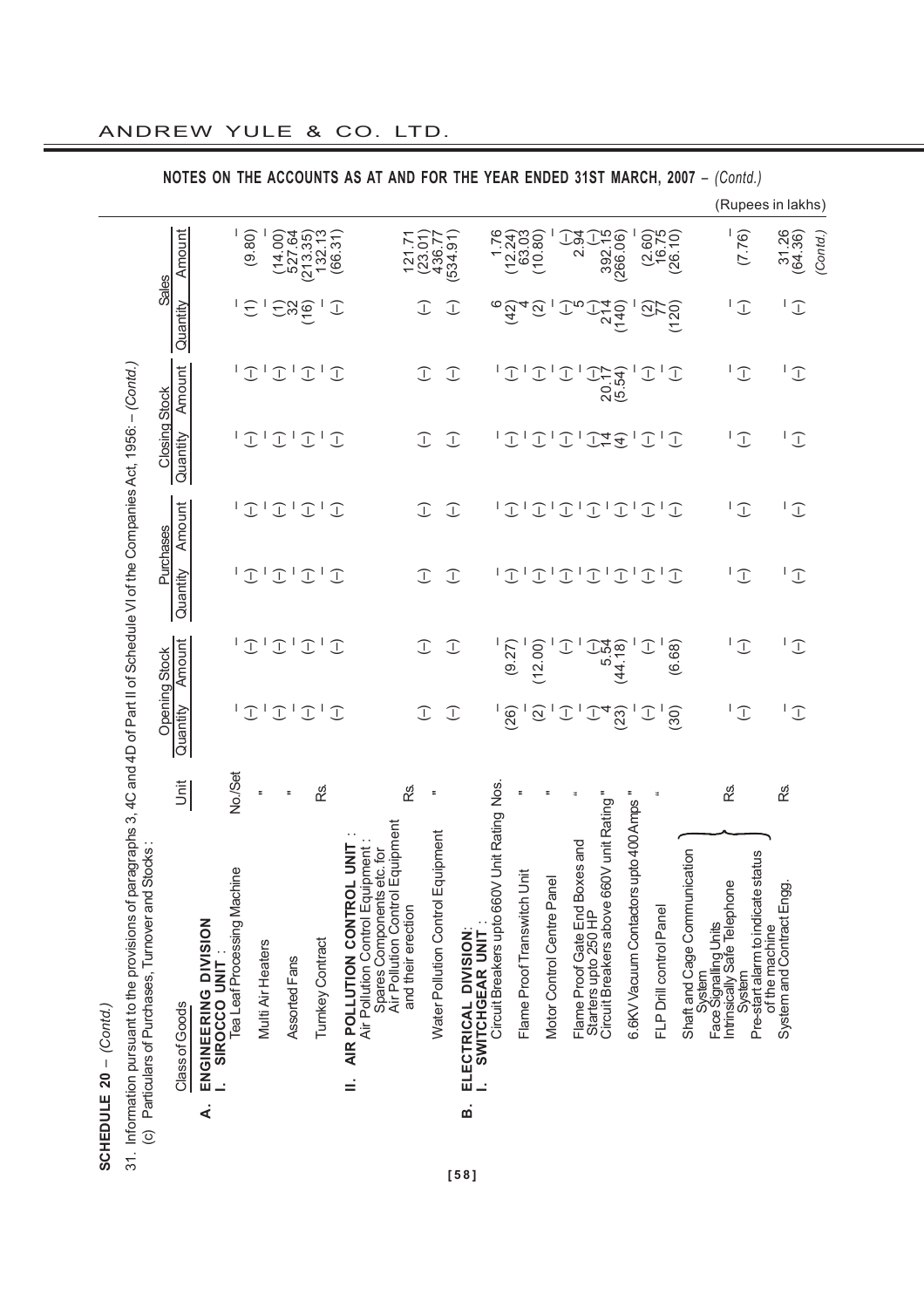| I<br>ומלחמת חדותת מי<br>SCHEDULE 20                                                                                                                                                                      |
|----------------------------------------------------------------------------------------------------------------------------------------------------------------------------------------------------------|
| rsuant to the provisions of paragraphs 3, 4C and 4D of Part II of Schedule VI of the Companies Act, 1956: $-($ Contd.<br>of Purchases. Tumover and Stocks – <i>(Contd.)</i><br>articulars<br>3<br>ć<br>J |

|                                                     | 406.96 | 375.73       | 12.95                                                      | (12.40)                                                       | 41.56        | (45.76)                                                         | 12.93          | (8.97)                            |                         |                                                            |                                                                                                        |                                                                                    |                                                                     |                                                                                                                   | $\mathcal{I}$                                                                                          |                                                                  |                                        | 29.24                                                             | (20.08)                                                                                  |                                      | 436.28 |                                          |                                                                                                        |                                                                                                                             |                                                                                                                 |  |  | (Contd.)          |
|-----------------------------------------------------|--------|--------------|------------------------------------------------------------|---------------------------------------------------------------|--------------|-----------------------------------------------------------------|----------------|-----------------------------------|-------------------------|------------------------------------------------------------|--------------------------------------------------------------------------------------------------------|------------------------------------------------------------------------------------|---------------------------------------------------------------------|-------------------------------------------------------------------------------------------------------------------|--------------------------------------------------------------------------------------------------------|------------------------------------------------------------------|----------------------------------------|-------------------------------------------------------------------|------------------------------------------------------------------------------------------|--------------------------------------|--------|------------------------------------------|--------------------------------------------------------------------------------------------------------|-----------------------------------------------------------------------------------------------------------------------------|-----------------------------------------------------------------------------------------------------------------|--|--|-------------------|
|                                                     | 14714  |              |                                                            | (1687)                                                        |              | 1384)                                                           | 388            |                                   |                         |                                                            |                                                                                                        |                                                                                    |                                                                     |                                                                                                                   | J                                                                                                      |                                                                  |                                        | 26                                                                | (14)                                                                                     |                                      | 36130  |                                          |                                                                                                        |                                                                                                                             |                                                                                                                 |  |  |                   |
|                                                     | 46.13  | (32.61)      | 8.45                                                       | (9.91)                                                        |              | (17.52)                                                         |                | (3.97)                            |                         |                                                            |                                                                                                        |                                                                                    |                                                                     |                                                                                                                   | (0.20)                                                                                                 |                                                                  |                                        |                                                                   | J                                                                                        |                                      |        |                                          |                                                                                                        |                                                                                                                             |                                                                                                                 |  |  |                   |
|                                                     | 5413   | (5532)       |                                                            | (2361)                                                        |              | (1696)                                                          | 113            |                                   |                         |                                                            |                                                                                                        |                                                                                    |                                                                     |                                                                                                                   | 32)                                                                                                    |                                                                  |                                        |                                                                   | I                                                                                        |                                      |        |                                          |                                                                                                        |                                                                                                                             |                                                                                                                 |  |  |                   |
|                                                     |        |              |                                                            | I                                                             | J,           | I                                                               | J,             | J                                 | J,                      |                                                            |                                                                                                        |                                                                                    |                                                                     | $\mathbf{I}$                                                                                                      | $\mathbb{C}$                                                                                           |                                                                  |                                        |                                                                   | $\bigcirc$                                                                               |                                      | L      |                                          |                                                                                                        |                                                                                                                             |                                                                                                                 |  |  |                   |
|                                                     |        | $\mathbb{C}$ |                                                            | $\mathbb{C}$                                                  | $\mathbf{I}$ | J                                                               | $\mathbf{I}$   | J                                 |                         |                                                            |                                                                                                        |                                                                                    |                                                                     | $\mathbf{I}$                                                                                                      | $\mathbb{C}$                                                                                           |                                                                  |                                        | $\mathbf{I}$                                                      | $\bigcup$                                                                                |                                      |        |                                          |                                                                                                        |                                                                                                                             |                                                                                                                 |  |  |                   |
|                                                     | 32.61  | (24.77)      | 9.91                                                       | (9.48)                                                        |              | (17.53)                                                         | 3.97           | (3.64)                            |                         |                                                            |                                                                                                        |                                                                                    |                                                                     |                                                                                                                   | (0.43)                                                                                                 |                                                                  |                                        |                                                                   | $\mathbb{C}$                                                                             |                                      |        |                                          |                                                                                                        |                                                                                                                             |                                                                                                                 |  |  |                   |
|                                                     | 5532   | (4063)       |                                                            | (2189)                                                        | 1696         | (1842)                                                          | 251            |                                   |                         |                                                            |                                                                                                        |                                                                                    |                                                                     |                                                                                                                   | $\widetilde{32}$                                                                                       |                                                                  |                                        |                                                                   | $\mathbb{C}$                                                                             |                                      |        |                                          |                                                                                                        |                                                                                                                             |                                                                                                                 |  |  |                   |
|                                                     | Nos.   |              |                                                            |                                                               |              |                                                                 |                |                                   |                         |                                                            |                                                                                                        | ÷                                                                                  |                                                                     | Ξ                                                                                                                 |                                                                                                        | UNIT                                                             |                                        | Nos.                                                              |                                                                                          |                                      |        |                                          |                                                                                                        |                                                                                                                             |                                                                                                                 |  |  |                   |
| ELECTRICAL DIVISION :- (Contd.)<br>TOGAMI UNIT<br>ø |        | 600 Amps.    |                                                            | 600 Amps                                                      |              |                                                                 |                |                                   |                         |                                                            |                                                                                                        |                                                                                    |                                                                     |                                                                                                                   |                                                                                                        |                                                                  |                                        |                                                                   | Air break Load Interruptors)                                                             | BRENTFORD UNIT<br>$\geq$             |        |                                          |                                                                                                        |                                                                                                                             |                                                                                                                 |  |  |                   |
|                                                     |        |              | (12236)<br>$\mathbb{C}$<br>Electromagnetic Contactors upto | 2512<br>2055<br>2361<br>Ξ<br>Bi-metallic Overload Relays upto |              | 1858<br>15.94<br>1595<br>17.52<br>Moulded Case Circuit Breakers | upto 1200 Amps | 2.01<br>Industrial Motor Starters | (304)<br>(251)<br>(287) | 19.89<br>$\frac{5}{3}$<br>11 KV Pole Mounted Sectionalizer | (17.73)<br>(12)<br>I<br>$\mathbb{C}$<br>$\mathbb{C}$<br>$\mathbb{C}$<br>$\mathcal{I}$<br>$\mathcal{I}$ | 46.74<br>53<br>$\mathbf{I}$<br>$\mathbf{I}$<br>11 KV Pole Mounted Capacitor Switch | 144.55<br>(164)<br>I<br>J<br>$\mathbb{C}$<br>$\mathbb{C}$<br>J<br>J | 165.84<br>$\mathfrak{A}$<br>36.55<br>$\overline{\mathrm{S}}$<br>$\mathbf{I}$<br>J.<br>Pole Mounted Vacuum Circuit | (213.93)<br>(156)<br>0.20<br>J<br>$\mathcal{I}$<br>$\mathbb{C}$<br>0.20<br>J<br>Breaker/Auto Reclosure | $\sum_{i=1}^{n} a_i$<br>$\sum_{i=1}^{n} a_i$<br>Switch Fuse Unit | <b>III. TRANSFORMER AND SWITCHGEAR</b> | 3703.08<br>558000<br>КW<br>ansformer<br>Power and Distribution Tr | (2780.86)<br>(518800)<br>$\mathcal{I}$<br>$\mathbb{C}$<br>ΙJ<br>ΙJ<br>(73.89)<br>(31500) | Control Panel and Systems (including |        | Power Voltage Regulator upto 7500KVA KVA | (158.27)<br>(19219)<br>I<br>I<br>$\mathbb{C}$<br>$\mathbb{C}$<br>$\overline{\mathbb{C}}$<br>$\bigcirc$ | 4.95<br>140<br>$\mathbf{I}$<br>$\mathbf{I}$<br>$\mathbf{I}$<br>$\mathbf{I}$<br><b>KVA</b><br>Power Transformer upto 2500KVA | (58.33)<br>(5000)<br>$\mathbb{C}$<br>$\mathbb{C}$<br>$\bigcirc$<br>$\mathcal{I}$<br>$\mathcal{I}$<br>$\bigcirc$ |  |  | (Rupees in lakhs) |

**NOTES ON THE ACCOUNTS AS AT AND FOR THE YEAR ENDED 31ST MARCH, 2007** – *(Contd.)*

# ANDREW YULE & CO. LTD.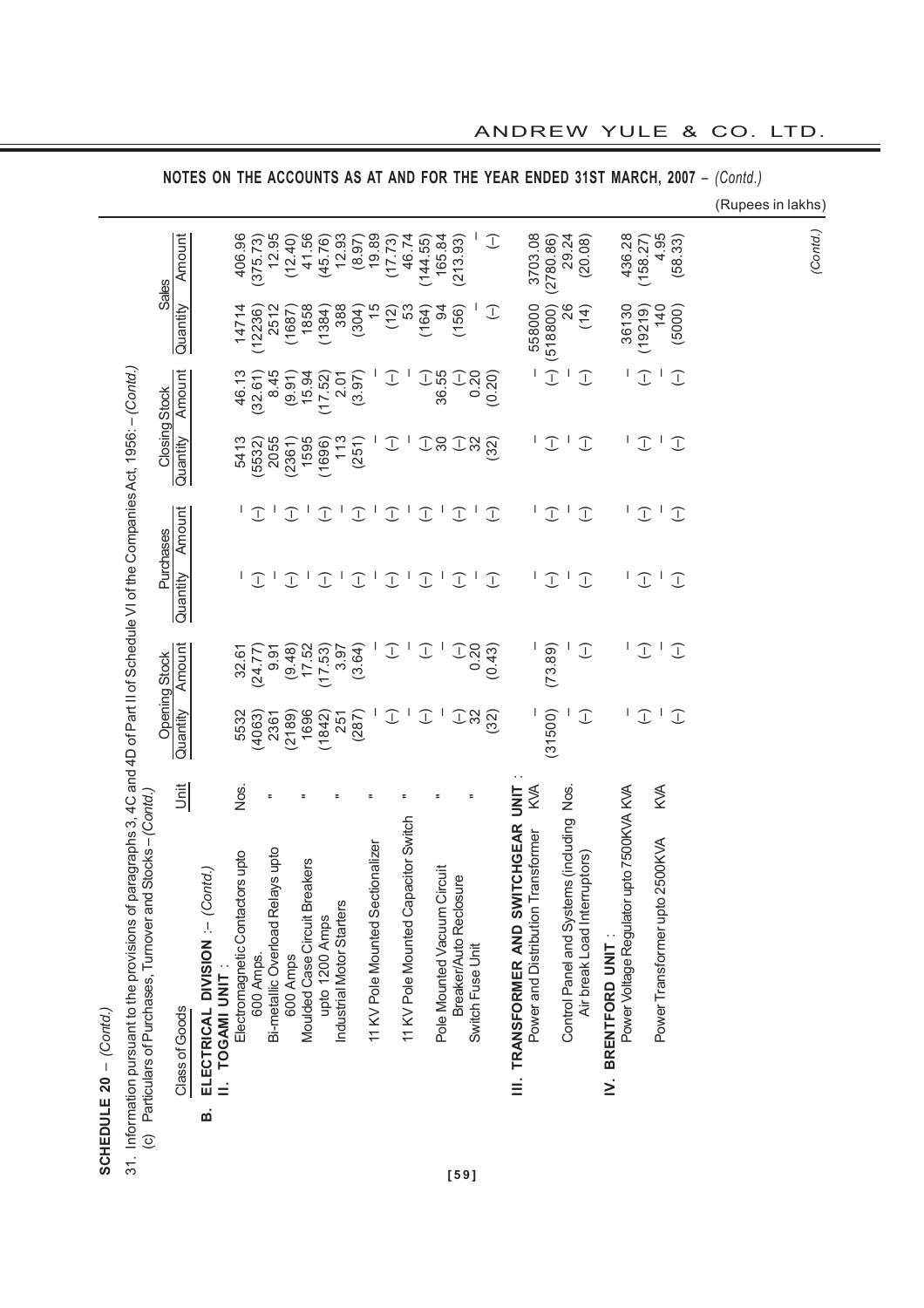| ፣<br>ŕ    | Ę<br>nformation pursuant |
|-----------|--------------------------|
|           |                          |
| 02<br>- 미 |                          |
|           |                          |
| ŗ<br>5    |                          |
| こっ        | J.                       |

| j.<br>l<br>1<br>֧֧֧֧֦֧ׅ֧֦֧֧֦֧֦֧֧֦֧֧֧֧֦֧֧֧֧֦֧֚֚֚֚֚֚֚֚֚֚֚֚֚֚֚֚֚֚֚֚֚֚֚֚֚֚֚֬֘֝֘֝֘֝֝֬֝֓֜֓֡֞֓֓֞֞֞֞֞֡֝֬֝֓֞֝֬֞֞֞֞֞֞֞ |                                                                                                                                       |
|--------------------------------------------------------------------------------------------------------------|---------------------------------------------------------------------------------------------------------------------------------------|
| ם<br>י<br>ة<br>ح                                                                                             |                                                                                                                                       |
| ١<br> <br> <br> <br> <br>$50 - 24$<br>1                                                                      | I<br>$\overline{\phantom{0}}$<br>֦֧֦֧ׅ֧ׅ֪ׅ֧ׅ֧֪ׅ֪ׅ֧֧ׅ֧ׅ֧ׅ֪ׅ֧֚֚֚֚֚֚֚֚֚֚֚֚֚֚֚֚֚֚֚֚֚֚֚֡֡֡֡֡֡֡֬֓֡֬֜֓֡֓֡֬֓֓֡֡֬֓֜֓֓֡֬֓֓֞֡֝֓֞֝֬֝֬֝֬֝֬֝֬֝֝֬֝֝֬ |
| - בח+ ה+ הפווס״<br>5<br>Ś<br>j<br>Í<br>j                                                                     | i<br>L<br>cf<br>i<br>I<br>ׇ֚֬                                                                                                         |
|                                                                                                              |                                                                                                                                       |

|                                       |             |          | Opening Stock |          | Purchases          | <b>Closing Stock</b>   |                      |                                             | <b>Sales</b> |
|---------------------------------------|-------------|----------|---------------|----------|--------------------|------------------------|----------------------|---------------------------------------------|--------------|
| <b>TEA DIVISION</b><br>Class of Goods | <u>Jnit</u> | Quantity | Amoun'        | Quantity | Amoun <sup>-</sup> |                        | Quantity Amount      | Quantity                                    | Amoun        |
| Tea                                   | kgs.        | 611504   | 420.93        | 1330     | 1.92               |                        |                      | 418643 329.55 9510904                       | 7075.24      |
|                                       |             | (338179) | (223.41)      | J        |                    |                        |                      | $(-)$ (611504) (420.93) (8688577) (5823.85) |              |
| Aromatic Oil                          | ලි.<br>ආ    | 308      | 0.59          |          | I                  | 308                    | 0.59                 |                                             |              |
|                                       |             | (308)    | (0.59)        | I        | J                  | (308)                  | (0.59)               | J                                           | J            |
| Spares, Components and Trading items  |             |          |               |          |                    |                        |                      |                                             |              |
| Sirocco Unit                          | ൙           |          |               |          |                    |                        |                      |                                             | 560.99       |
|                                       |             | I        | (9.05)        | I        | $\top$             | I                      | $\tilde{\mathbb{L}}$ | $\mathbb{C}$                                | (563.38)     |
| Switchgear Unit                       | ൙           |          | 5.67          |          |                    |                        |                      |                                             | 174.30       |
|                                       |             | T        | (3.49)        | I        | I                  | J                      | (5.67)               | ╗                                           | 208.03       |
| Togami Unit                           | දී          |          | 16.15         |          |                    |                        | 32.62                |                                             | 171.35       |
|                                       |             | I        | (21.01)       | I        | ī                  | $\widehat{\mathbb{C}}$ | (16.15)              | T                                           | 169.61       |
| <b>Brentford Unit</b>                 | දී          |          |               |          |                    |                        |                      |                                             | 55.55        |
|                                       |             | J        | J             | I        | I                  | T                      | J                    | $\mathbb{C}$                                | (27.90)      |
|                                       |             |          | 513.09        |          | 1.92               |                        | 492.21               |                                             | 14643.99     |
|                                       |             |          | (459.42)      |          | I                  |                        | (513.09)             |                                             | (11880.68)   |
|                                       |             |          |               |          |                    |                        |                      |                                             |              |

Notes: (1)Quantitative information in respect of production and turnover of spares and components separately sold have not been furnished pursuant<br>to necessary exemption obtained from Company Law Board while turnover of Ai **Notes:** (1) Quantitative information in respect of production and turnover of spares and components separately sold have not been furnished pursuant to necessary exemption obtained from Company Law Board while turnover of Air Pollution Control Equipment have not been furnished as it is impracticable to do so since it includes innumerable items. as it is impracticable to do so since it includes innumerable items.

(2) Tumover is shown in gross value without deduction of trade discount and unrealised profit. (2) Turnover is shown in gross value without deduction of trade discount and unrealised profit. (3) Stock of Tea as on 31st March, 2007 includes 3,126 kgs., value Rs.6.56 lakhs lying with third party. (3) Stock of Tea as on 31st March, 2007 includes 3,126 kgs., value Rs.6.56 lakhs lying with third party.

**NOTES ON THE ACCOUNTS AS AT AND FOR THE YEAR ENDED 31ST MARCH, 2007** – *(Contd.)*

(Rupees in lakhs)

*(Contd.)*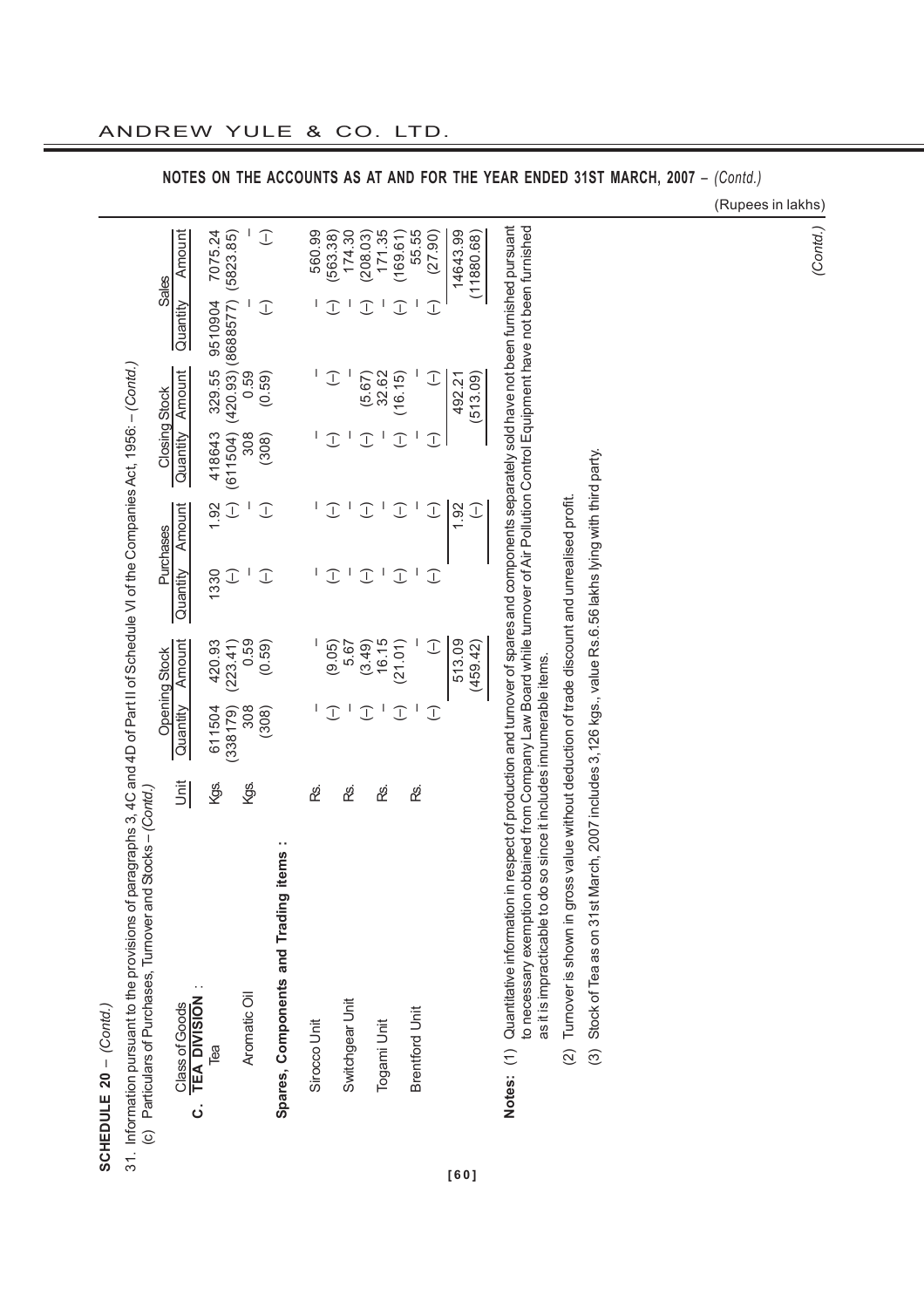(Rupees in lakhs)

# **SCHEDULE 20** – *(Contd.)*

- 32. Information pursuant to the provisions of paragraphs 3, 4C and 4D of Part II of Schedule VI of the Companies Act,1956 – (Contd.)
	- (d) Value of Imported and Indigenous Raw Materials, Components, Stores and Spare parts consumed (excluding items consumed for Capital and Repair jobs etc.)

|     |                                                                   |         |        | Raw Materials and Components |       |         |                | Stores and Spare Parts |               |
|-----|-------------------------------------------------------------------|---------|--------|------------------------------|-------|---------|----------------|------------------------|---------------|
|     |                                                                   | 2006-07 | $\%$   | 2005-06                      | $\%$  | 2006-07 | $\%$           | 2005-06                | $\frac{0}{0}$ |
|     | Imported                                                          | 35.77   | 0.98   | 61.11                        | 1.83  | 0.56    | 0.05           | 2.48                   | 0.41          |
|     | Indigenous                                                        | 3614.84 | 99.02  | 3283.74                      | 98.17 | 1198.56 | 99.95          | 596.78                 | 99.59         |
|     |                                                                   | 3650.61 | 100.00 | 3344.85 100.00               |       |         | 1199.12 100.00 | 599.26                 | 100.00        |
| (e) | Value of Imports on C.I.F. basis (excluding canalised imports) :- |         |        |                              |       |         | 2006-07        |                        | 2005-06       |
|     | Raw Materials and Components                                      |         |        |                              |       |         | 54.78          |                        | 52.51         |
|     | Stores and Spare Parts                                            |         |        |                              |       |         | 0.61           |                        | 0.37          |
|     |                                                                   |         |        |                              |       |         | 55.39          |                        | 52.88         |
| (f) | Earnings in Foreign Exchange:<br>Export on F.O.B. basis           |         |        |                              |       |         | 163.70         |                        | 80.24         |
| (g) | Expenditure in Foreign Currencies (on Accrual basis):<br>Others   |         |        |                              |       |         | 0.49           |                        | 2.87          |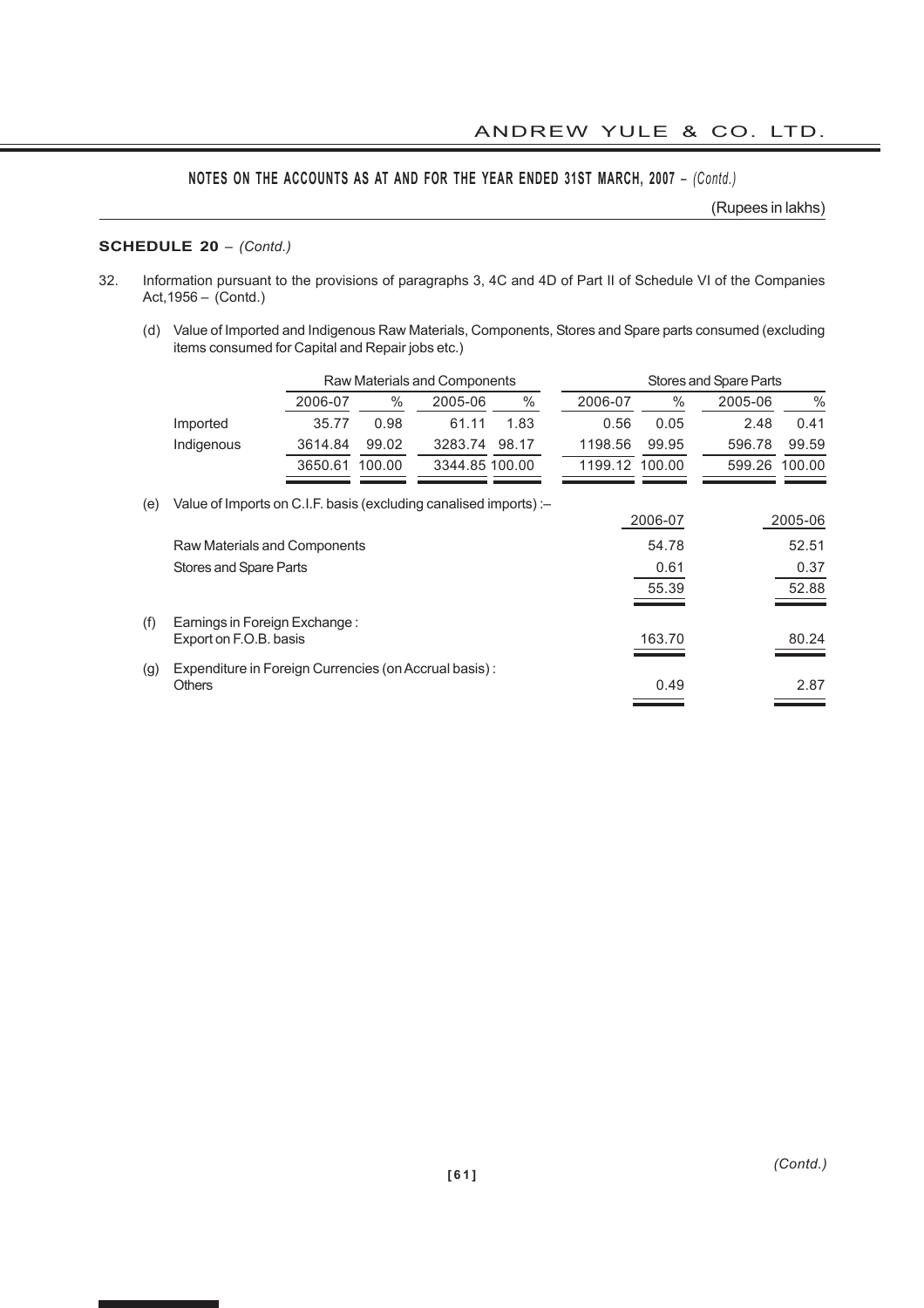# ANDREW YULE & CO. LTD.

# **NOTES ON THE ACCOUNTS AS AT AND FOR THE YEAR ENDED 31ST MARCH, 2007 –** *(Contd.)*

### **SCHEDULE 20** – *(Contd.)*

33. Additional information pursuant to the provisions of Part IV of Schedule VI to the Companies Act, 1956 – *(Contd.)*

**BALANCE SHEET ABSTRACT AND COMPANY'S GENERAL BUSINESS PROFILE** – *(Contd.)*

# **I. Registration Details** :

| Registration No.                                                  | 3<br>2<br>9 |
|-------------------------------------------------------------------|-------------|
| State Code (Refer Code List)                                      |             |
| <b>Balance Sheet Date</b>                                         | 3<br>3      |
| Capital Raised during the year (Amount in Rs. Thousands) :-<br>н. |             |
| Public Issue                                                      | N           |
| <b>Right Issue</b>                                                | N           |
| Bonus Issue                                                       | N           |
| <b>Private Placement</b>                                          | 8<br>5<br>9 |

# **III. Position of Mobilisation and Deployment of Funds (Amount in Rs. Thousands)** :

Total Liabilities

Total Assets

# **Sources of funds :**

Paid up Capital (including shares pending allotment of Rs.10892.90 lakhs)

Reserves and Surplus

Secured Loans

Unsecured Loans

Deferred Tax Liability

# **Application of funds :**

Net Fixed Assets

Investments

Net Current Assets

Miscellaneous Expenditure

Accumulated Losses

|  |  | 6 7 | 1 <sup>1</sup> |     | 9 6 |  |
|--|--|-----|----------------|-----|-----|--|
|  |  |     | 0 8 7          | 4 0 |     |  |
|  |  |     | 6 6 8 3        |     |     |  |
|  |  |     | 9 6 9 2 6      |     |     |  |
|  |  |     | 2              | 0   | 5 8 |  |

 $5 | 9 | 2 | 6 | 6 | 5 | 7$ 

 $5 | 9 | 2 | 6 | 6 | 5 | 7$ 

|  |   |              | 6 6 4 7 7 |         |   |
|--|---|--------------|-----------|---------|---|
|  |   |              | 1 8 3 5 0 |         | 2 |
|  |   |              | 2 5 0     | 0 8     | 8 |
|  |   |              |           | 9 2 7 2 |   |
|  | 3 | $\mathbf{1}$ | 9         | -1      |   |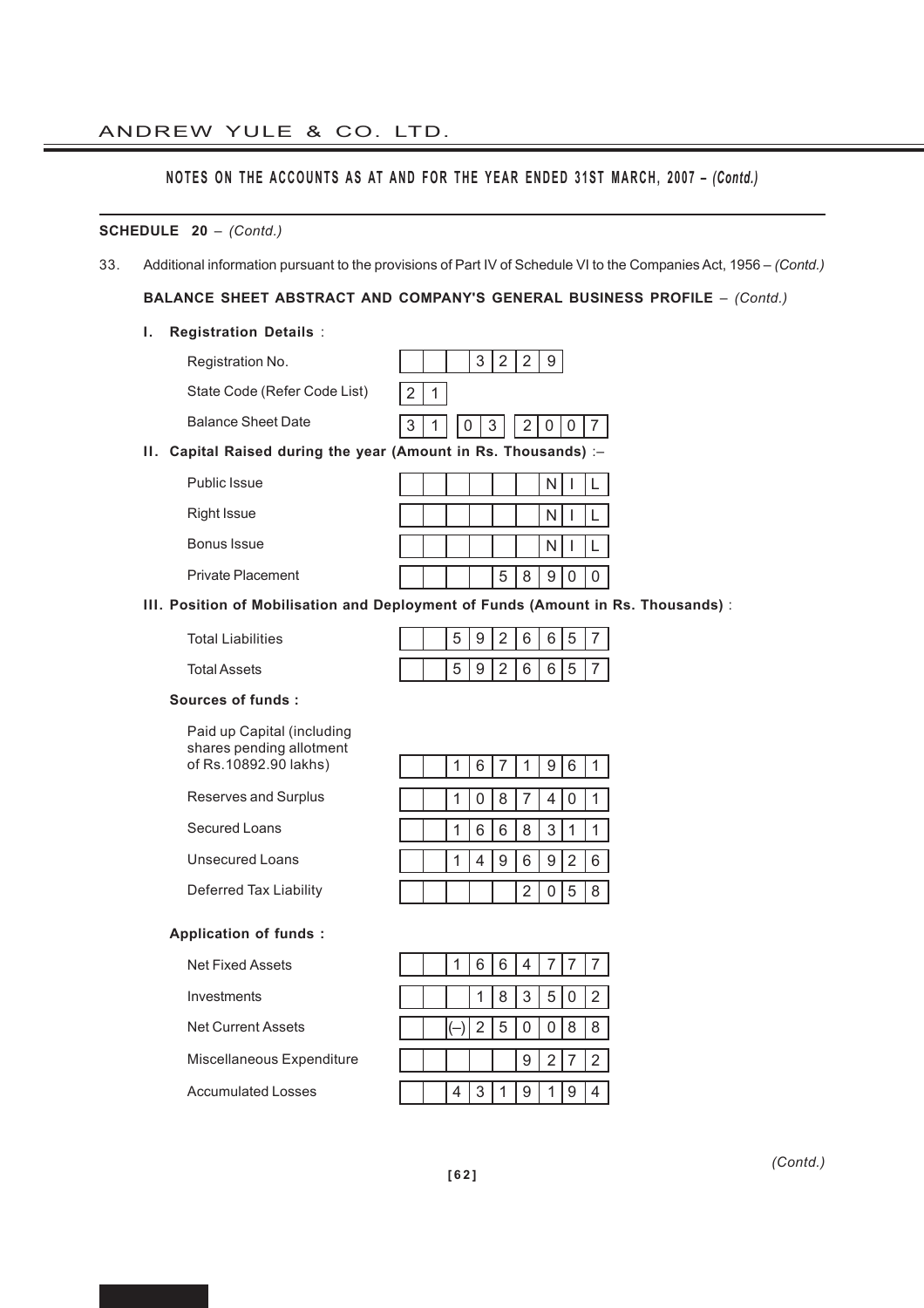# **SCHEDULE 20** – *(Contd.)*

33. Additional information pursuant to the provisions of Part IV of Schedule VI to the Companies Act, 1956 – *(Contd.)*

**BALANCE SHEET ABSTRACT AND COMPANY'S GENERAL BUSINESS PROFILE** – *(Contd.)*

| IV. Performance of Company (Amount in Rs. Thousands): |  |  |  |
|-------------------------------------------------------|--|--|--|
|-------------------------------------------------------|--|--|--|

|    | Turnover (including<br>miscellaneous income)                                            |   |   | 1                | 4              | 5              | 2               | 1                | $\mathbf{1}$ | 3                                                     |              |              |                |             |   |   |   |   |    |                |
|----|-----------------------------------------------------------------------------------------|---|---|------------------|----------------|----------------|-----------------|------------------|--------------|-------------------------------------------------------|--------------|--------------|----------------|-------------|---|---|---|---|----|----------------|
|    | <b>Total Expenditure (including</b><br>extra-ordinary item)                             |   |   | 2                | $\mathfrak{S}$ | 5              | $\sqrt{3}$      | 2 <sup>1</sup>   | $\mathbf{3}$ | $\mathbf{3}$                                          |              |              |                |             |   |   |   |   |    |                |
|    | Profit/Loss before Tax                                                                  |   |   | 3                |                |                |                 |                  | 9            | 0                                                     | $\mathbf{1}$ | $\mathbf{1}$ | $\overline{2}$ | $\mathbf 0$ |   |   |   |   |    |                |
|    | Profit/Loss after Tax                                                                   |   |   | 3                |                |                |                 |                  | 8            | 9                                                     | 5            | 7            | 4              | 1           |   |   |   |   |    |                |
|    |                                                                                         |   |   |                  |                |                |                 |                  |              | (Please tick Appropriate box + for Profit - for Loss) |              |              |                |             |   |   |   |   |    |                |
|    | Earning per Share in Re.                                                                |   |   |                  |                | $\mathbf{1}$   | $5\phantom{.0}$ |                  | $\mathbf{3}$ | $\overline{7}$                                        |              |              |                |             |   |   |   |   |    |                |
|    | Dividend                                                                                |   |   |                  |                |                |                 |                  |              |                                                       |              |              |                |             |   |   |   |   |    |                |
| V. | Generic Names of Three Principal Products/Services of Company (as per monetary terms) : |   |   |                  |                |                |                 |                  |              |                                                       |              |              |                |             |   |   |   |   |    |                |
|    | Item Code No. (ITC Code)                                                                |   | 8 | $\overline{4}$   | $\mathbf{1}$   | $\overline{4}$ | 5               | $\boldsymbol{9}$ | $\mathbf 0$  | 3                                                     |              |              |                |             |   |   |   |   |    |                |
|    |                                                                                         |   | N | D                | U              | S              | Τ               | $\mathsf{R}$     |              | A                                                     | L            |              | F              | A           | N | S |   | A | N  | D              |
|    | <b>Product Description</b>                                                              | B | L | O                | W              | E              | R               | S                |              |                                                       |              |              |                |             |   |   |   |   |    |                |
|    |                                                                                         |   |   |                  |                |                |                 |                  |              |                                                       |              |              |                |             |   |   |   |   |    |                |
|    | Item Code No. (ITC Code)                                                                |   |   |                  | 8              | 5              | $\mathbf{0}$    | 4                | 0            | $\mathbf{0}$                                          |              |              |                |             |   |   |   |   |    |                |
|    |                                                                                         |   |   |                  |                |                |                 |                  | Т            | R                                                     | A            | N            | S              | F           | O | R | M | E | R  | S              |
|    | <b>Product Description</b>                                                              |   |   |                  |                |                |                 |                  |              |                                                       |              |              |                |             |   |   |   |   |    |                |
|    |                                                                                         |   |   |                  |                |                |                 |                  |              |                                                       |              |              |                |             |   |   |   |   |    |                |
|    | Item Code No. (ITC Code)                                                                |   | 0 | $\boldsymbol{9}$ | $\mathbf 0$    | $\sqrt{2}$     | $\overline{4}$  | 0 <sup>1</sup>   | $\mathsf 0$  | $\mathbf 0$                                           |              |              |                |             |   |   |   |   |    |                |
|    |                                                                                         |   |   |                  |                |                |                 |                  |              |                                                       |              |              |                |             |   |   |   | Τ | E. | $\overline{A}$ |
|    | <b>Product Description</b>                                                              |   |   |                  |                |                |                 |                  |              |                                                       |              |              |                |             |   |   |   |   |    |                |
|    |                                                                                         |   |   |                  |                |                |                 |                  |              |                                                       |              |              |                |             |   |   |   |   |    |                |

D. BANDYOPADHYAY, *Company Secretary.* KOLKATA - 11th July, 2007.

On behalf of the Board, K. DATTA, *Chairman and Managing Director.* CA S. MURALIDHARAN, I. SENGUPTA. *Directors.* }

In terms of our attached Report of even date.

For A. R. MAITI & CO., For G. P. AGRAWAL & CO., For MITRA GHOSH & RAY<br>Chartered Accountants, Chartered Accountants, Chartered Accountants, *Chartered Accountants, Chartered Accountants, Chartered Accountants,* (CA S. K. PRAMANIK) (CA AJAY AGRAWAL) (CA B. K. CA B. K. KOLAT)<br>Partner. The Partner Partner. *Partner. Partner. Partner.* Membership No.51722 Membership No.17643 Membership No.52959 Kolkata – 11th July, 2007.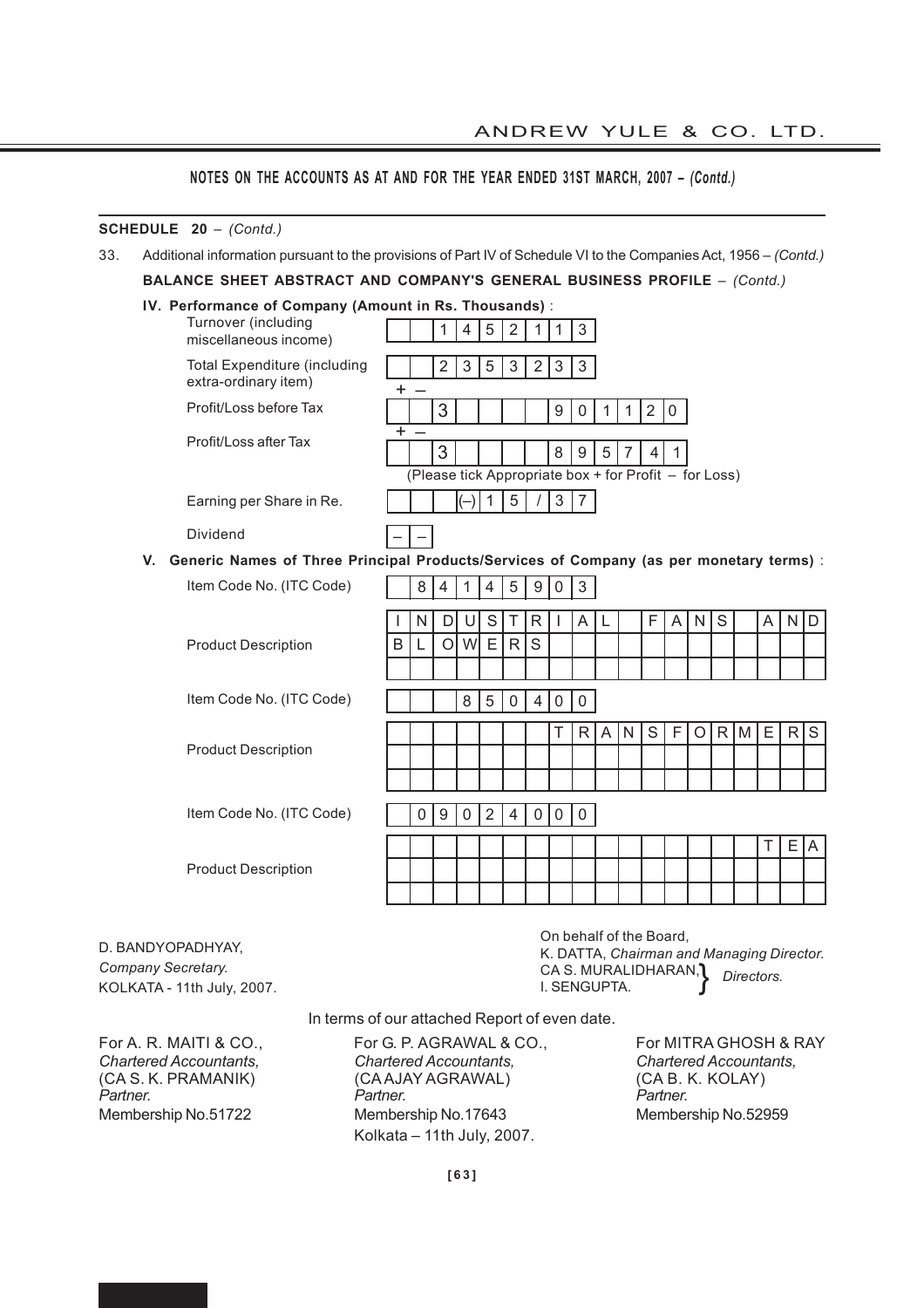# **STATEMENT UNDER SECTION 212 OF THE COMPANIES ACT, 1956**

| (1) |      | Name of the Subsidiary Company                                                                 | <b>HOOGHLY PRINTING COMPANY LIMITED</b> |
|-----|------|------------------------------------------------------------------------------------------------|-----------------------------------------|
| (2) |      | Holding Company's Interest:                                                                    |                                         |
|     |      | Entire issued Share Capital of 10,27,128 Ordinary<br>Shares of Rs.10 each, fully paid.         |                                         |
| (3) |      | Net aggregate amount of Subsidiary's profit not<br>dealt with the Holding Company's accounts : | (Rs. in lakhs)                          |
|     | (i)  | Profit for the Subsidiary's financial year ended<br>31st March, 2007.                          | 20.25                                   |
|     | (ii) | Profit for its previous years.                                                                 | 20.08                                   |
| (4) |      | Net aggregate amount of Subsidiary's profit<br>dealt within the Holding Company's accounts :   |                                         |
|     | (i)  | For the Subsidiary's financial year ended<br>31st March, 2007.                                 | Nil                                     |
|     | (ii) | For its previous financial years.                                                              | Nil                                     |

| D. BANDYOPADHYAY.        | On behalf of the Board,<br>K. DATTA, Chairman and Managing Director. |  |
|--------------------------|----------------------------------------------------------------------|--|
| Company Secretary.       | CA S. MURALIDHARAN, Directors.                                       |  |
| KOLKATA -  August, 2007. | I. SENGUPTA.                                                         |  |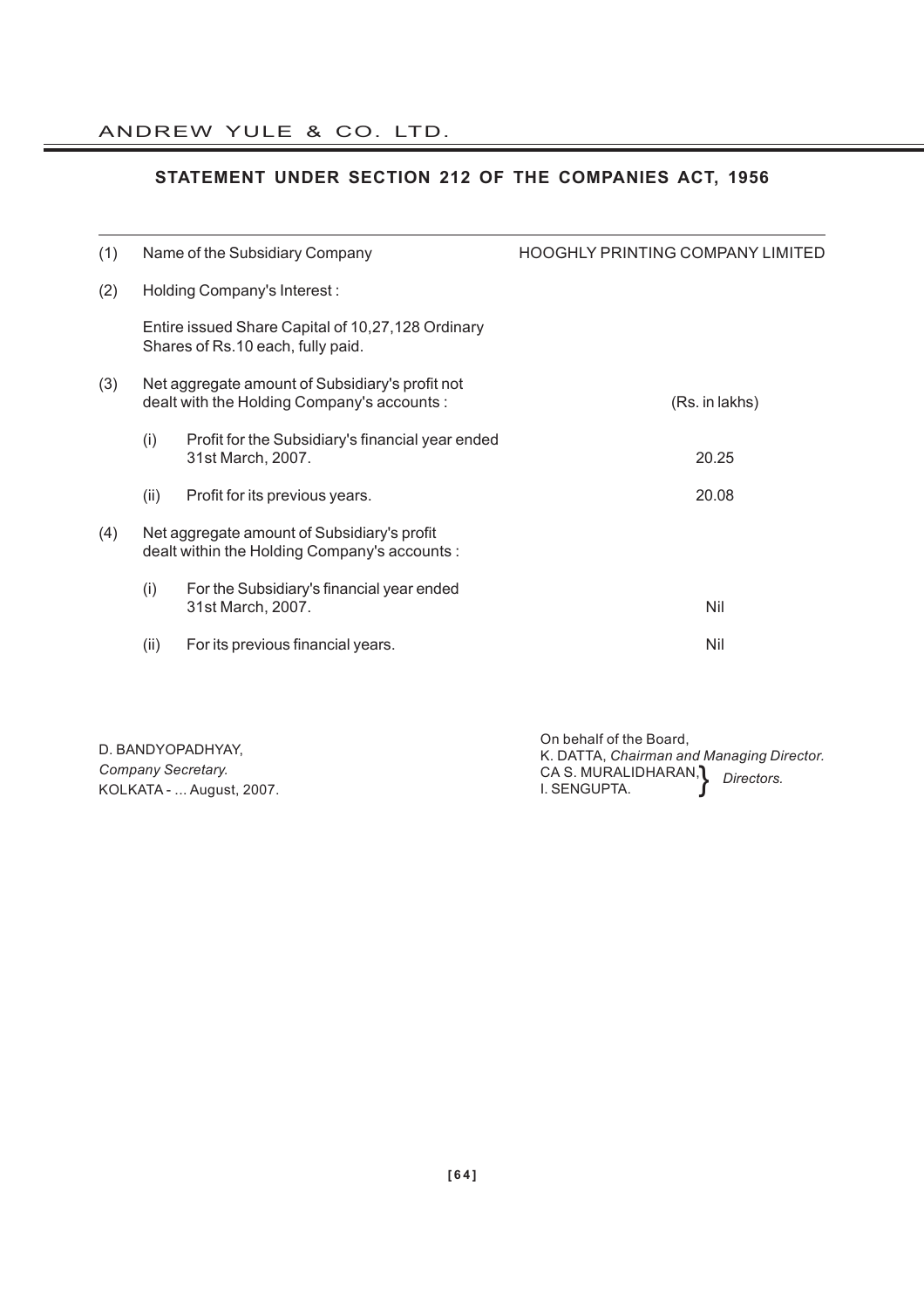ANDREW YULE & CO. LTD.

# **CONSOLIDATED ACCOUNTS**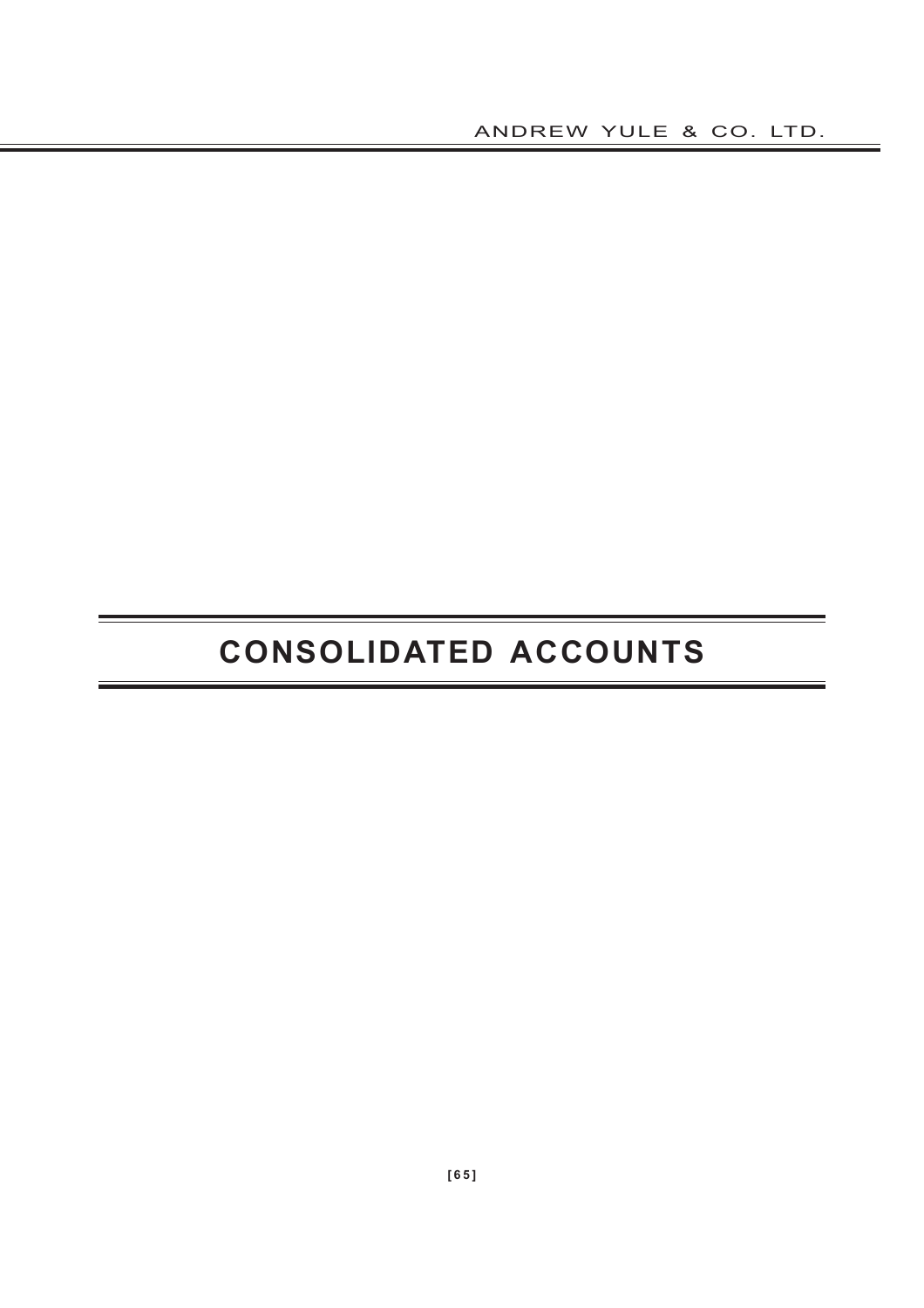# **Statement of Major Accounting Policies forming part of the Consolidated Financial Statements for the year ended 31st March, 2007.**

The financial statements have been prepared under the historic cost convention on accrual basis adjusted by revaluation of certain fixed assets in compliance with all material aspect of applicable Accounting Standards in India and the relevant provisions of The Companies Act, 1956 and on the Accounting Principles of going concern.

#### **1. Reserves :**

- (a) Central and State Subsidies received by the Company are retained in Special Reserve until the conditions stipulated in the respective schemes are complied with, and the same are credited to Profit and Loss Account or Capital Reserve after the expiry of the specified period depending upon the nature of the subsidy.
- (b) Sales value of fixed assets and investments to the extent it exceeds the original cost of the relevant asset is credited to Profit and Loss Account. Provided, however, loss/diminution in value of assets acquired through amalgamation/merger are adjusted against the Capital Reserve created out of the same.

#### **2. Fixed Assets :**

- (a) The Physical verification of fixed assets is carried out in a phased manner so as to cover each item of the fixed assets over a period of 3 years.
- (b) Machinery manufactured by one Unit/Division for use of another Unit/Division are accounted for at Works/Factory cost of the Transferor Unit.
- (c) The gross fixed assets are valued at acquisition cost and other related expenses incurred to bring them to their present condition. The gross amount of interest on loans utilised for various expansion/ diversification schemes is capitalised till the commissioning of the projects. Further, no interest for inter-unit transfer of funds on Capital Account is considered for the above purpose.

In case of Tide Water Oil Co. (India) Ltd.,

Certain land, buildings, blending plants and laboratory equipment and grease plant are stated on the basis of their revaluation being inclusive of resultant write-ups. Other fixed assets are stated at cost.

[ii] Assets acquired under lease, where the Company possesses substantially all risks and rewards incidental to ownerships are classified as finance leases. Such assets are capitalised at the inception of the lease at the lower of the fair value or the present value of minimum lease payments and a liability is created for an equivalent amount. Each lease rentals paid is allocated between the liability and the interest cost, so as to obtain a constant periodic interest on the outstanding liability for each period. Assets acquired on leases where a significant portion of the risks and rewards incidential to ownership is retained by the lessor are classified as operating lease. Lease rentals are charged to Profit and Loss Account on accrual basis.

(d) (i) Depreciation is provided on the Assets other than Estate on straightline method in accordance with the provisions of Section 205(2)(b) read with Schedule XIV of the Companies Act, 1956.

- (ii) In case of Hooghly Printing Co. Ltd. depreciation on assets has been calculated on written down value method in accordance with the rates and in the manner prescribed in Schedule–XIV of the Companies Act, 1956.
- (iii) In case of Tide Water Oil Co. (India) Ltd., depreciation on revalued assets is calculated on the revalued book value at the rates considered appropriate by the Approved Valuer on a straight line basis and thereafter adjusted to the extent chargeable on written down value method at the rates prescribed under Schedule–XIV of the Companies Act, 1956. Depreciation on other fixed assets is calculated on written down value method at the rates prescribed under Schedule–XIV of the Companies Act, 1956, except on leasehold land which is calculated on straight line basis over the period of lease. Items costing not more than Rs.5000 have been fully depreciated during the year of additions.
- (e) In case of Hooghly Printing Co. Ltd. Profit on Sale of Fixed Assets including Capital Profit is taken into Profit and Loss Account, if it is realised.
- No amortisation of cost of long-term leasehold land is done. However, fee payable for renewal of lease of land is charged as expenditure in the Profit and Loss Account as and when the payment is due.
- (g) Liquidated damages received by the Company for delayed construction and delayed supply of equipment are set-off against the capital expenditure to which it relates.
- (h) Grant/Subsidy in respect of capital expenditure is accounted for as per applicable Accounting Standard and depreciations on the Assets acquired out of such subsidy is adjusted thereagainst.
- (i) Expenditure incurred/capitalised in respect of projects abandoned/to be abandoned are accounted for in compliance of relevant Accounting Standard.
- (j) Provision for impairment of assets is made in compliance with AS-28.

#### **3. Inventories :**

(a) Stocks of stores, spares, raw materials etc., are valued at lower of cost or net realisable value. However, materials and other items held for use in production of inventories are not written down below cost if the finished products in which those will be incorporated are expected to be sold at or above cost. Cost is determined at weighted average cost basis.

In case of Hooghly Printing Co. Ltd. raw materials and stores and spares are valued at cost.

In case of Phoenix Yule Ltd., carrying costs of raw materials, stores and spare parts are appropriately written down when there is a decline in replacement cost of such materials or where the finished goods in which those will be incorporated are expected to be sold below cost.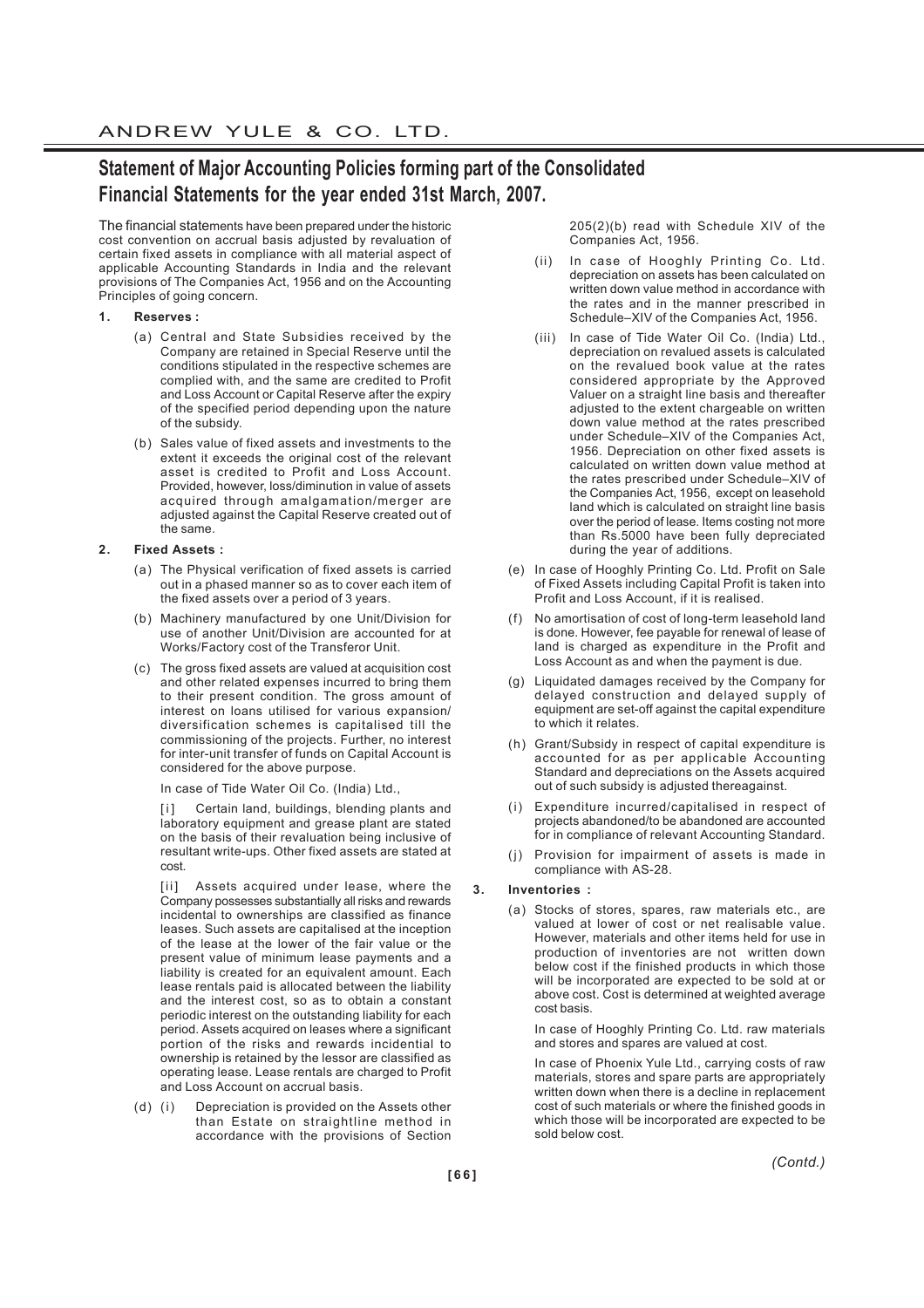(b) Work-in-Progress is valued at Works Cost. Works cost includes direct materials, labour and manufacturing overhead. All losses on Work-in-Progress incurred upto the end of the year and losses estimated for further Works Cost to be incurred on such jobs are taken into account and duly provided for.

While valuing the contract jobs in progress (excluding systems and turnkey jobs) at the close of the year, future estimated losses are considered only in respect of jobs valued at Rs.25.00 lakhs or more and/or physical progress whereof as per technical estimate, is minimum 50%.

- (c) Royalty liabilities calculated with reference to Sales as per the collaboration agreements are considered as selling expenses and thus, have not been considered for the purpose of valuation of stocks of Work-in-Progress and finished goods.
- (g) Inter-Unit transfers of own manufactured stores, spares, raw materials etc., if lying in stock at the close of the year, are valued at estimated Works/ Factory cost of the Transferror Unit.
- (d) Excise Duty, Insurance and Freight outward in connection with transfer of finished goods from factories to branches have been considered for valuation of branch stock at the close of the year.
- (e) Stocks of finished goods including Finished goodsin-transit are valued at garden cost/estimated total cost or net realisable value, whichever is lower. Estimated total cost covers all costs excluding interest, general administration overheads and selling and distribution expenses. In case of Packet Tea, all expenses relating to packeting including freight are also considered.

In case of Hooghly Printing Co. Ltd. estimated liabilities, if any, for expenses are not taken into the account for the purpose of stock valuation.

In case of Tide Water Oil Co. (India) Ltd. cost is determined under first in first out method.

In case of Phoenix Yule Ltd. traded finished goods are valued at the lower of cost of procurement and net realisable value.

- (f) Imported materials lying in bonded warehouse and at Port are valued at cost including Customs Duty, Port Charges etc.
- (h) Loose Tools are amortised over a period of 5 years. In case of Phoenix Yule Ltd. loose tools are amortised over a period of two years from the year of issue.
- (i) Stock of scrap as per stock records, is valued on the basis of estimated realisable value. However, tea waste is not valued.
- (j) Export benefits against Advance Licences are considered at the time of actual consumption of the imported materials. Advance Licences in hand at the close of the year are not accounted for.

#### **4. Investments :**

Investments are stated at cost. Provision for diminution in the value of long term investment is made only if such a decline is other than temporary nature in the opinion of the Management.

#### **5. Sales :**

- (a) (i) Sales against Ex-Works/FOR Contracts are booked on the basis of deliveries to transport carriers upto 31st March, irrespective of whether the goods have been received by the customers by 31st March or not. Sales in respect of transactions against FOR destination contracts are booked for the goods actually received by customers by 31st March.
	- (ii) Despatches against FOR destination contracts not reaching the customers within the close of the year, are shown as Finished goods-intransit.
	- (iii) In case of Hooghly Printing Co. Ltd.; sales are accounted for on the basis of receipted challans in respect of goods received by the customers by 31st March.
	- (iv) In case of Phoenix Yule Ltd.,

[a] Revenue from sale of goods is recognised on transfer of substantial risks and rewards of ownership to customers.

[b] Revenue from service contracts is recognised as and when the related invoices are raised on rendering of service to customers.

[c] Export incentive benefits are recognised on despatch of goods to customers.

- (v) In case of Tide Water Oil Co. (I) Ltd., sales are recognised when goods are supplied.
- (b) Partial deliveries are accounted for in accordance with the billing schedule as per the terms of sales contract.
- (c) Tea sales against contracts are accounted for on the basis of delivery orders and on completion of sale in auction centres in accordance with the norms of tea trade.
- (d) Sales returns, if any, upto the cut-off date i.e. 30th April, are accounted for.
- (e) [i] Sales is inclusive of excise duty wherever is applicable.

[ii] In case of Phoenix Yule Ltd. sales (net of excise duty) is stated inclusive of Sales Tax.

[iii] In case of Tide Water Oil Co. (I) Ltd. sales are recorded net of Sales Tax/VAT and inclusive of Excise Duty.

- (f) Except in disputed cases, escalation/de-escalation claim bills are accounted for on the basis of the terms of the relevant contracts.
- (g) Export sales are accounted for with reference to the date of Bill of Lading.

#### **6. Dividend Receipts :**

Dividends declared within the close of the accounting year only are accounted for in respect of investments held by the Company.

In case of Katras Jherriah Coal Co. Ltd. and New Beerbhoom Coal Co. Ltd. income from investments in shares is accounted for on cash basis.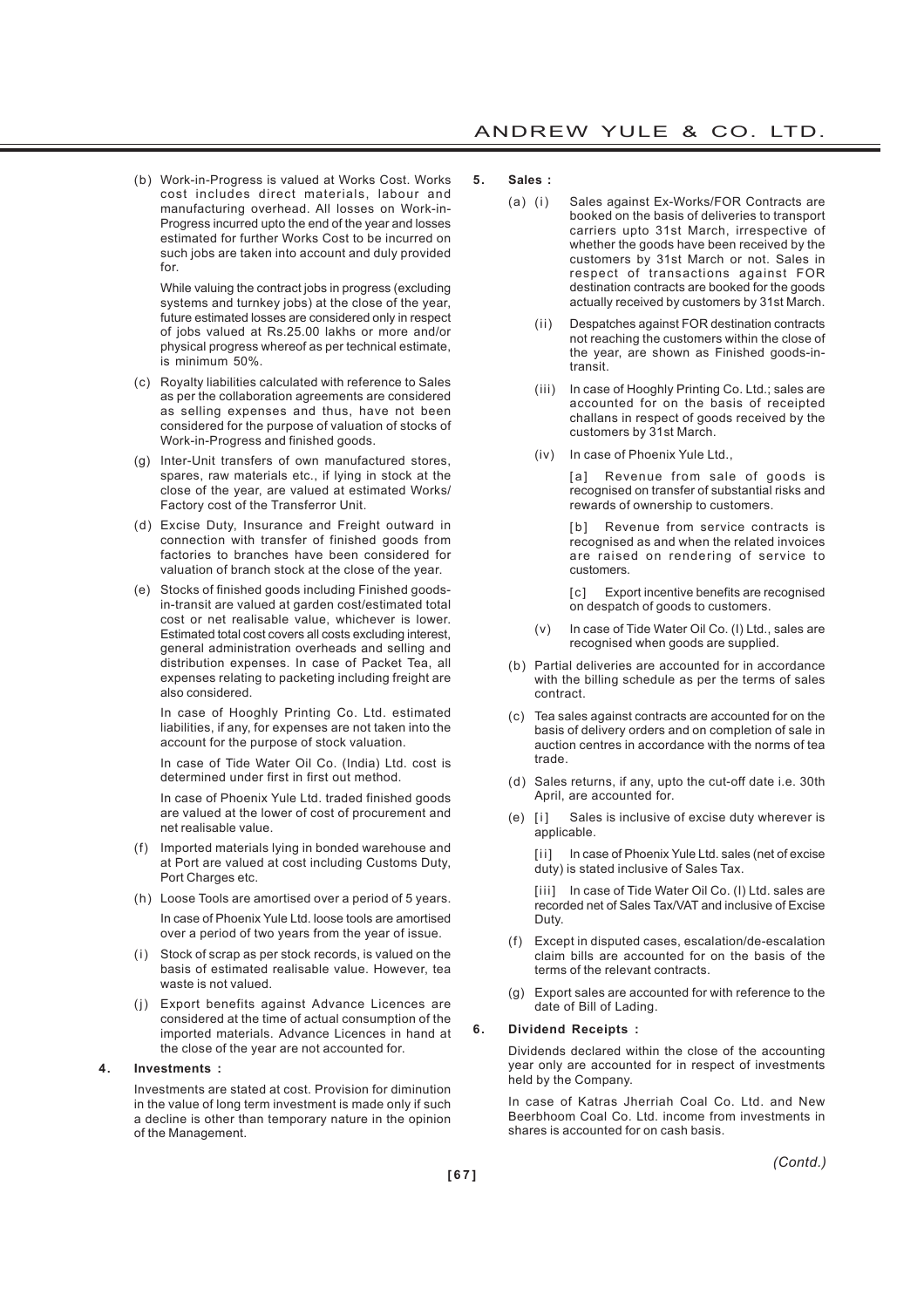#### **7. Other Income :**

- (a) The following items are accounted for in the books on actual receipt basis :
	- Fees receivable by the Directors and/or employees from Subsidiary and other Companies;
	- (ii) Interest on late retirement of bills of customers;
	- (iii) Interest on loans to employees as per approved Schemes, other than under House Building Loan Scheme, which is recovered and accounted for after repayment of the principal amount.
- (b) (i) Insurance and other claims are accounted for on the basis of amounts admitted;
	- (ii) Sales Tax, Excise Duty and Customs Duty refunds are accounted for on the basis of assessment/refund orders received;
	- (iii) Central/State Subsidies from Government and Tea Board are accounted for on the receipt of intimation of grant.
- (c) Interest receivable from customers as per stipulation of the Sales Contract on account of late receipt of full/proportionate payments are accounted for to the extent of such interest is ascertainable with respect to the payment so far received.
- (d) Liquidated Damages received by the Company for delayed execution and delayed supply of equipment/ spares are set-off against the expenditure to which it relates.
- (e) Export/Deemed Export benefits are accounted for on completion of despatches in terms of the contract.
- (f) In case of Hooghly Printing Co. Ltd. credit of scrap is taken in miscellaneous receipts when dispossed off.
- (g) In case of Katras Jherriah Coal Co. Ltd. interest income and income from debentures are accounted for on accrual basis.
- (h) In case of New Beerbhoom Coal Co. Ltd. interest income and income from debentures are accounted for on accrual basis.

#### **8. Purchases :**

- (a) Insurance charges incurred in relation to the incoming goods where materials are directly relatable are accounted for in respect of individual items' otherwise, such insurance premium is charged off to Profit and Loss Account.
- (b) In case of goods purchased from overseas, the shipment is treated as goods-in-transit (import) :
	- (i) in case of both CIF and C&F Contracts, from the date of intimation received from bank;
	- (ii) in case of FOB Contracts, from the date of actual shipment as per Bill of Lading.

Customs Duty is charged on the basis of the date of arrival in port.

#### **9. Other Expenses :**

(a) Issue of materials/components as free replacements during the guarantee period which can not be provided being unknown, is accounted for on actual despatches. Known free replacements upto the close of the accounting year are provided for.

- (b) Liability in respect of rectification work/replacement involving estimated value above Rs.0.25 lakh per case is booked on the basis of claims from the customers admitted by the Company wherever it is possible to estimate.
- (c) Liabilities in respect of Liquidated Damages are provided if and to the extent, not disputed by the Company. Liquidated Damages disputed by the Company are treated as contingent liability. The amount of liability/contingent liability is estimated on the basis of contracted terms and the facts of each case to the extent of revenue recognised.
- (d) Liability in respect of commission is provided in proportion to sales.
- (e) Interest on delayed payments of Taxes is accounted for on the basis of assessment orders of the Tax Authorities, if not disputed by the Company or actual payment effected, as the case may be.
- (f) Provisions made and Provisions no longer required written back during the year are netted against in respect of each individual items.
- Payment of Technical Know how Fees is accounted for in compliance with the relevant Accounting Standard.
- (h) Provision for unrealised profit is made in respect of partially completed composite/turnkey contracts on basis of proportionate direct cost on the revenue recognised.
- (i) In case of Phoenix Yule Ltd. commission to consignment agents is recognised on despatch of goods to customers in accordance with the terms of the related agreements.

#### **10. Deferred Revenue Expenditure :**

(a) The compensation paid under the Voluntary Retirement Scheme is treated as deferred revenue expenditure and written off equally over a period of five years commencing from the year in which it is disbursed.

In case of Phoenix Yule Ltd. compensation paid to employees under Voluntary Retirement Schemes are charged to Profit and Loss Account in the year the employees opt to avail such scheme.

- (b) The balance of deferred revenue expenditure as on 31st March, 2003 are written off over a period of five years as under :
	- (i) 10% of the expenditure during the first year on which these were incurred;
	- (ii) remaining 90% are written off pro-rated during the next four years.
- (c) In case of new project, and for launching of new products, other initial expenditure, are written off in compliance with the provision of AS-26.
- (d) In case of Tide Water Oil Co. (India) Ltd., deferred revenue expenditure on account of technical know how fees are written off over a period of six years and in case of other expenses over a period of three years.

#### **11. Contingent Liabilities/Capital Losses and Contingent Assets :**

Disputed liabilities and claims against the Company including claims by Tax Authorities (for example, Income-tax, Sales tax etc.) pending in appeal, are treated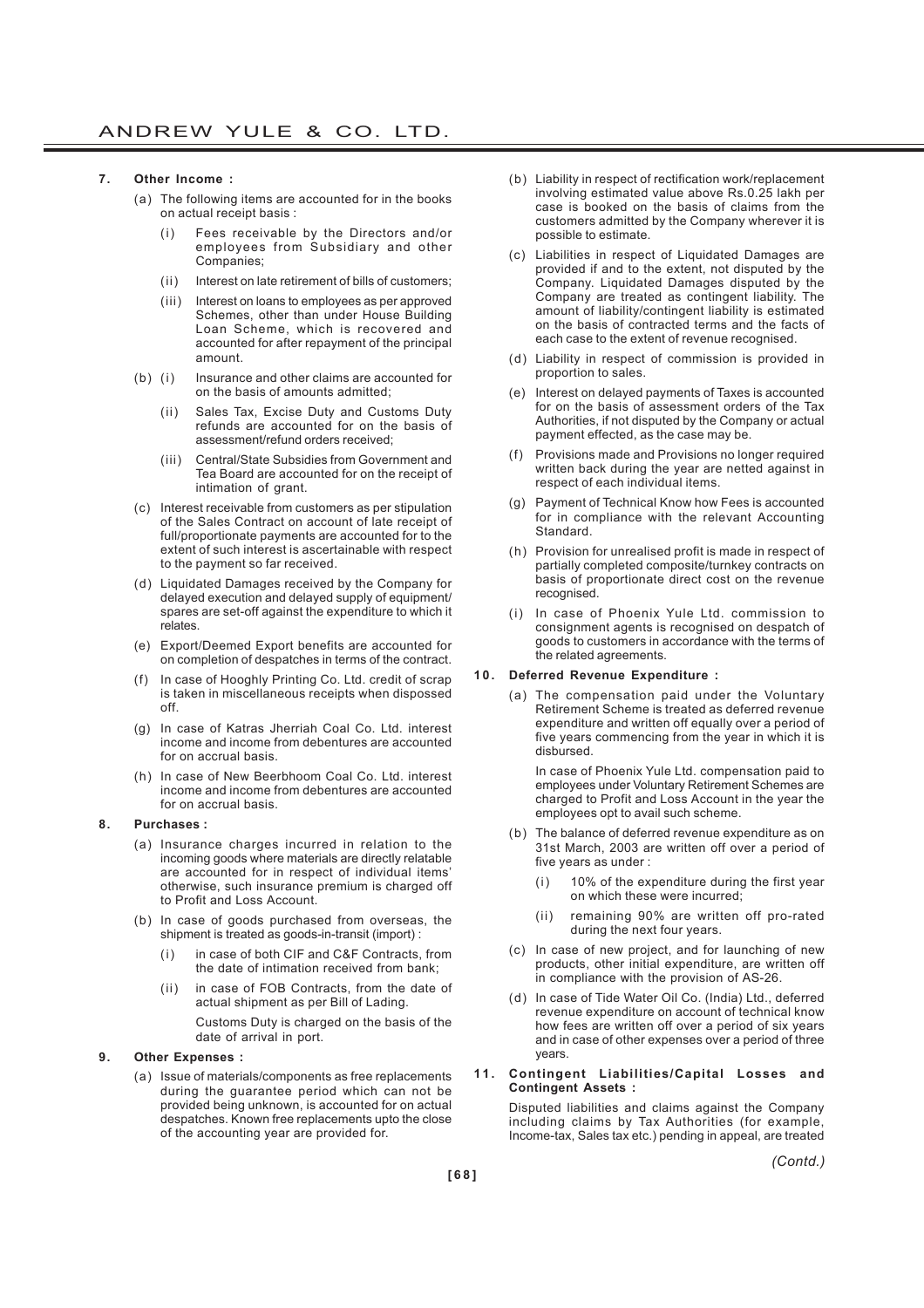as contingent liabilities. Contingent assets are not accounted for.

Provisions for contingent liabilities are made in compliance with Accounting Standard-29.

#### **12. Booking/Writing Back of Liabilities :**

- (a) For providing liabilities, cut-off date is 30th April (For Hooghly Printing Co. Ltd. 15th April,) but all known liabilities, if material, are booked as far as practicable.
- (b) Liabilities which are more than 3 years old and not likely to materialise are written back. In case of extraordinary items only, separate disclosure is given in the Accounts.

#### **13. Conversion of Foreign Currencies:**

- (a) Foreign currency loans to finance fixed assets including technical know-how fees are converted either at the exchange parity rate ruling at the close of the accounting year or at the fixed rate when the exchange is booked in advance, as the case may be. Necessary adjustments with regard to such exchange rate difference are made to secured loans, fixed assets and depreciation.
- (b) In respect of any import of materials both under CIF, FOB and C&F Contracts, purchases are booked at the exchange rates ruling on the date of Bill of Entry. The exchange difference, if any, arising from the difference between the above rate and the rate at which the actual payment is made or at the rate prevailing on 31st March, whichever is earlier, is accounted for in the Profit and Loss Account.
- (c) Exports/Overseas Sales are booked at the rates ruling on the date of bill of lading. Exchange difference, if any, relating to such bills arising either on realisation of the proceeds or on conversion thereof at the exchange rate ruling at the close of the year, whichever is earlier, is accounted for in Profit and Loss Account.
- (d) Receivables and Payables in foreign currency are reported in the Balance Sheet at the parity rate ruling at the close of the financial year. The exchange difference arising on the settlement of such receivables/payable or on reporting such receivables/ payables at rates different from those at which those are initially recorded during the period or reported in previous Balance Sheet is accounted for in Profit and Loss Account.
- (e) Wherein contract for import or export is covered by forward exchange contract any premium or discount at inception of such contract and any other gain or loss arising out of exchange differences between the forward contract rate and the rate on the day of reporting are treated in compliance with Accounting Standard-11.
- (f) In case of Phoenix Yule Ltd.

[i] Transactions in foreign currency are recorded in the books of the Company at the exchange rates prevailing on the dates of the transactions. Yearend monetary assets and liabilities denominated in foreign currencies, other than those covered by foreign exchange contracts, are translated at the year-end foreign exchange rates.

[ii] Exchange differences arising on settlement/ translations are recognised in the Profit and Loss Account for the year, except when such exchange differences are related to acquisition of fixed assets from outside India. In those cases, the exchange differences are adjusted in the carrying values of assets.

[iii] In case of forward exchange contracts other than those related to acquisition of fixed assets from outside India, premium or discount on such contracts are recognised in the Profit and Loss Account over the lives of the contracts. In case the contracts are related to acquisition of fixed assets from outside India premium or discount on such congtracts are adjusted to the carrying values of the assets.

#### **14. Research and Development Costs :**

Expenditure in relation to Research and Development activities are treated in accordance with the relevant provision of AS-26.

#### **15. Retirement Benefits :**

- (a) Gratuity contribution is made to an Approved Gratuity Fund on the basis of actuarial valuation.
- (b) Liabilities in regard to accrued pension and leave encashment on the retirement in respect of employees are determined on the basis of actuarial valuation and provided for in the Accounts.
- (c) In case of Hooghly Printing Co. Ltd.

[i] Liability towards contributions on account of medical benefit payable to elligible employees are provided for in the Accounts on the basis of actuarial valuation.

[ii] Contribution to Gratuity Fund is made annually under approved Group Gratuity Scheme with Life Insurance Corporation of India and charged to Reserve.

[iii] Contribution on account of Leave Encashment is made under approved Leave Encashment Scheme with Life Insurance Corporation of India and charged to revenue.

- (d) In case of Phoenix Yule Ltd. liability for Leave Encashment is provided for on the basis of unutilised leave due to employees at the end of the year.
- (e) In case of Tide Water Oil Co. (I) Ltd.
	- [i] Defined Contribution Scheme:

Company's contribution towards Provident Fund, on arithmetical basis (DCS) paid/ payable during the year to the Provident Fund Authority are charged to the Profit and Loss Account.

[ii] Defined Benefit Schemes :

Company's liabilities towards Gratuity, Pension, Superannuation, Medical and Leave Encashment are defined benefit Schemes (DBS). All liabilities of DBS are ascertained by an independent actuarial valuation as per the requirements of Accounting Standard-15 (Revised 2005) on "Employee Benefits".

Gratuity and Superannuation benefits to eligible employees have been funded under separate arrangements with the Life Insurance Corporation of India (LIC).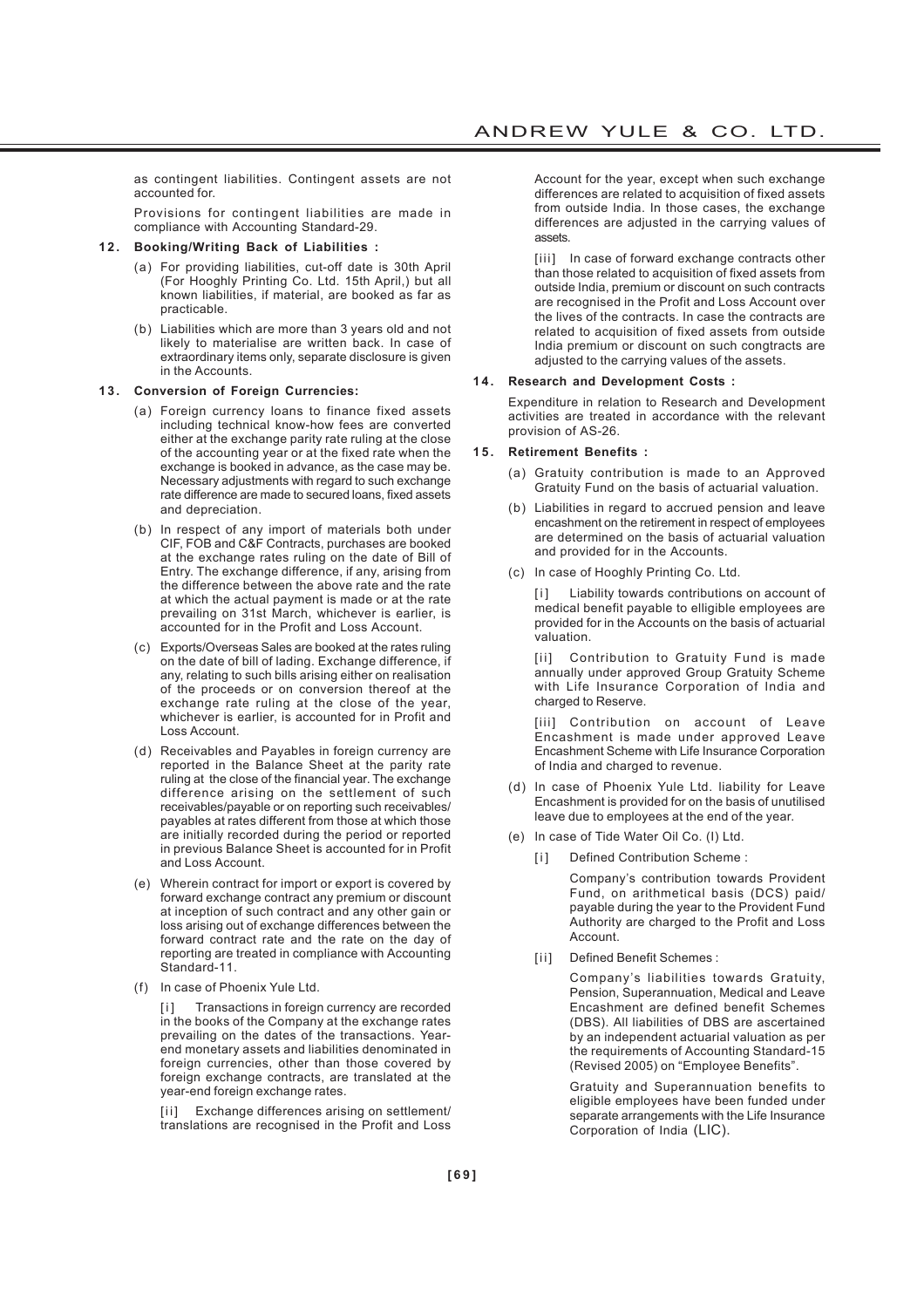# ANDREW YULE & CO. LTD.

|                                                                              |                                               |                         |                                           | (Rupees in lakhs)     |
|------------------------------------------------------------------------------|-----------------------------------------------|-------------------------|-------------------------------------------|-----------------------|
|                                                                              |                                               | Schedules               | 2006-07                                   | 2005-06               |
| <b>SOURCES OF FUNDS</b>                                                      |                                               |                         |                                           |                       |
| (1) Shareholders' Funds:                                                     |                                               |                         |                                           |                       |
| (a) Share Capital                                                            |                                               | 1                       | 5826.71                                   | 5826.71               |
| (b) Share pending allotment to Govt. of India                                |                                               |                         | 10892.90                                  | 10303.90              |
| (c) Reserves and Surplus                                                     |                                               | $\overline{2}$          | 10874.01                                  | 10835.31              |
|                                                                              |                                               |                         | 27593.62                                  | 26965.92              |
| (2) Loan Funds:                                                              |                                               | 3                       |                                           |                       |
| (a) Secured Loans                                                            |                                               |                         | 16683.11                                  | 14744.80              |
| (b) Unsecured Loans                                                          |                                               |                         | 14969.26                                  | 7842.41               |
|                                                                              |                                               |                         | 31652.37                                  | 22587.21              |
| (3) Deferred Tax Liability (Net)                                             |                                               |                         |                                           |                       |
| (Note No.27 on Schedule 20)                                                  |                                               |                         | 35.71                                     | 485.47                |
|                                                                              | <b>TOTAL</b>                                  |                         | 59281.70                                  | 50038.60              |
| <b>APPLICATIONS OF FUNDS</b>                                                 |                                               |                         |                                           |                       |
| (1) Fixed Assets:                                                            |                                               | 4                       |                                           |                       |
| (a) Gross Block                                                              |                                               |                         | 22524.29                                  | 21887.99              |
| (b) Less: Depreciation and Impairment of Assets                              |                                               |                         | 5795.12                                   | 5363.09               |
| (c) Net Block                                                                |                                               |                         | 16729.17                                  | 16524.90              |
| (d) Capital work-in-progress (net of Impairment of Assets)                   |                                               |                         | 839.96                                    | 481.13                |
|                                                                              |                                               |                         | 17569.13                                  | 17006.03              |
| (e) Pre-operative Expenditure (Pending Allocation)                           |                                               |                         | 113.85                                    | 113.85                |
|                                                                              |                                               |                         | 17682.98                                  | 17119.88              |
| (2) Investments                                                              |                                               | 5                       | 1437.98                                   | 958.51                |
| (3) Current Assets, Loans and Advances :                                     |                                               |                         |                                           |                       |
| (a) Inventories                                                              |                                               | 6                       | 3061.60                                   | 2550.63               |
| (b) Sundry Debtors                                                           |                                               | 7                       | 4165.86                                   | 5618.30               |
| (c) Cash and Bank Balances                                                   |                                               | 8                       | 5114.33                                   | 2898.49               |
| (d) Other Current Assets                                                     |                                               | 9                       | 0.69                                      | 0.69                  |
| (e) Loans and Advances                                                       |                                               | 10                      | 3833.35                                   | 8992.74               |
|                                                                              |                                               |                         | 16175.83                                  | 20060.85              |
| <b>Less: Current Liabilities and Provisions:</b>                             |                                               |                         |                                           |                       |
| (a) Current Liabilities                                                      |                                               | 11                      | 14636.76                                  | 15707.64              |
| (b) Provisions                                                               |                                               | 12                      | 2498.15                                   | 5330.15               |
|                                                                              |                                               |                         | 17134.91                                  | 21037.79              |
| <b>Net Current Assets</b>                                                    |                                               |                         | $(-)$ 959.08                              | 976.94<br>$(-)$       |
| (4) (a) Miscellaneous Expenditure to the extent not written off or adjusted: |                                               |                         |                                           |                       |
| (i) Other Expenses                                                           |                                               |                         | 92.72                                     | 408.51                |
| (b) Profit and Loss Account                                                  |                                               |                         | 41027.10                                  | 32528.64              |
|                                                                              |                                               |                         |                                           |                       |
|                                                                              | <b>TOTAL</b>                                  |                         | 59281.70                                  | 50038.60              |
| NOTES ON ACCOUNTS                                                            |                                               | 20                      |                                           |                       |
| STATEMENT ON ACCOUNTING POLICIES AND SCHEDULES                               |                                               |                         |                                           |                       |
| 1 TO 20 FORM AN INTEGRAL PART OF THE ACCOUNTS.                               |                                               |                         |                                           |                       |
|                                                                              |                                               | On behalf of the Board, |                                           |                       |
| D. BANDYOPADHYAY,                                                            |                                               | CA S. MURALIDHARAN,     | K. DATTA, Chairman and Managing Director. |                       |
| Company Secretary.                                                           |                                               | I. SENGUPTA.            |                                           | Directors.            |
| KOLKATA - 21st August, 2007.                                                 |                                               |                         |                                           |                       |
|                                                                              | In terms of our attached Report of even date. |                         |                                           |                       |
| For A. R. MAITI & CO.,                                                       | For G. P. AGRAWAL & CO.,                      |                         |                                           | For MITRA GHOSH & RAY |
| <b>Chartered Accountants,</b>                                                | <b>Chartered Accountants,</b>                 |                         | <b>Chartered Accountants,</b>             |                       |
|                                                                              |                                               |                         |                                           |                       |
|                                                                              |                                               |                         |                                           |                       |
| (CA S. K. PRAMANIK)<br>Partner,                                              | (CA AJAY AGRAWAL)<br>Partner,                 |                         | (CA B. K. KOLAY)<br>Partner,              |                       |
| Membership No.51722.                                                         | Membership No.17643.                          |                         | Membership No.52959.                      |                       |
|                                                                              | Kolkata - 21st August, 2007.                  |                         |                                           |                       |
|                                                                              |                                               |                         |                                           |                       |
|                                                                              | $[70]$                                        |                         |                                           |                       |

# **CONSOLIDATED BALANCE SHEET AS AT 31ST MARCH, 2007**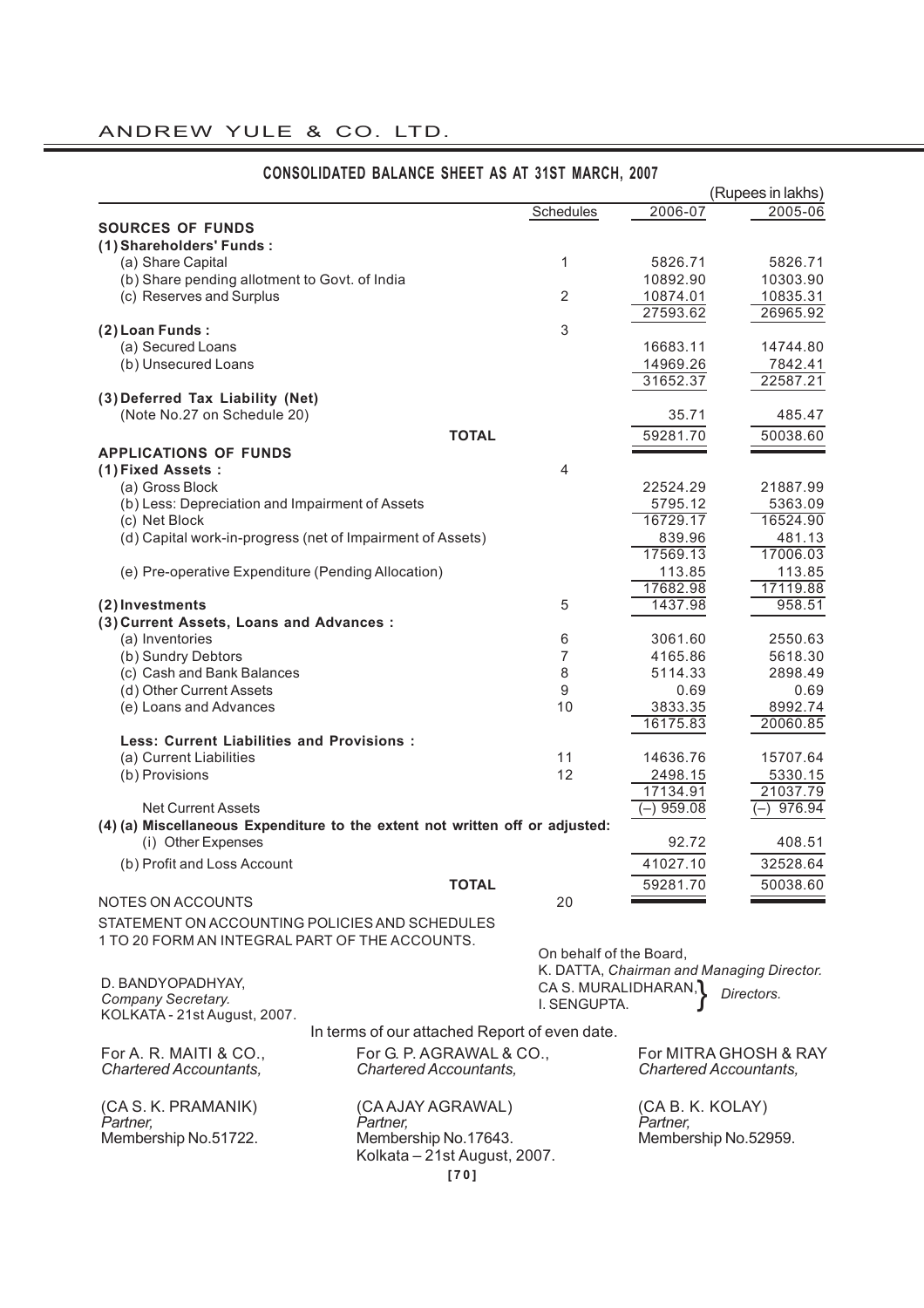|                                                                                                                                                                        | Schedules                                                 |              |                              |                                                        |
|------------------------------------------------------------------------------------------------------------------------------------------------------------------------|-----------------------------------------------------------|--------------|------------------------------|--------------------------------------------------------|
|                                                                                                                                                                        |                                                           |              | 2006-07                      | 2005-06                                                |
| <b>INCOME</b><br><b>Sales</b><br>Interest and Dividend on Investments (Gross)                                                                                          | 13                                                        |              | 18647.18<br>37.90            | 15492.01<br>6.24                                       |
| Other Income<br>Accretion/Decretion (-) in Stocks                                                                                                                      | 14<br>15                                                  |              | 871.20<br>284.59             | 659.19<br>70.02                                        |
|                                                                                                                                                                        |                                                           |              | 19840.87                     | 16087.42                                               |
| <b>EXPENDITURE</b><br><b>Materials Consumed</b>                                                                                                                        | 16                                                        |              | 8085.68                      | 6501.83                                                |
| Salaries, Wages and Bonus                                                                                                                                              | 17                                                        |              | 6998.81                      | 6432.18                                                |
| Interest                                                                                                                                                               | 18                                                        |              | 4048.18                      | 2944.15                                                |
| Other Expenses                                                                                                                                                         | 19<br>4                                                   |              | 8766.08                      | 6645.23                                                |
| Depreciation                                                                                                                                                           |                                                           |              | 440.23<br>28338.98           | 545.07<br>23068.46                                     |
| Loss before Extra-ordinary items                                                                                                                                       |                                                           |              | 8498.11<br>$(-)$             | 6981.04<br>$(-)$                                       |
| Add/Less: Extra-ordinary items:<br>: Extra-ordinary Expenses net of Extra-ordinary Income<br>Add<br>(Proportionate share of Joint Venture vide Note No.2(iii)          |                                                           |              |                              |                                                        |
| of Schedule 20]                                                                                                                                                        |                                                           |              | 60.19                        | 37.12                                                  |
| $Loss(-)$ for the year                                                                                                                                                 |                                                           |              | 8558.30<br>$(-)$             | 7018.16<br>$(-)$                                       |
| : Provision for Taxation :<br>Add<br>[a] Wealth Tax (Proportionate share of Joint Venture                                                                              |                                                           |              |                              |                                                        |
| Rs.0.03 lakhs; 2005-06 Rs.Nil)                                                                                                                                         |                                                           | 2.28         |                              | 2.25                                                   |
| [b] Income Tax (Earlier year)                                                                                                                                          |                                                           | 315.57       |                              | 32.00                                                  |
| [c] Income Tax (Current Year)[Proportionate share of<br>Joint Venture Rs.201.46 lakhs; 2005-06 Rs.143.14 lakhs] 209.46<br>[d] Fringe Benefit Tax (Prop. share of Joint |                                                           |              |                              | 158.14                                                 |
| Venture Rs.7.09 lakhs; 2005-06 Rs.4.55 lakhs)                                                                                                                          |                                                           | 36.24        |                              | 35.02                                                  |
| [e] Deferred Tax                                                                                                                                                       |                                                           |              |                              | 9.37                                                   |
|                                                                                                                                                                        |                                                           |              | 563.55<br>9121.85<br>$(-)$   | 236.78<br>7254.94<br>$(-)$                             |
| : Provision for deferred tax liability written back<br>Less<br>[Proportionate share of Joint Venture Rs.49.16 lakhs;<br>2005-06 Rs.20.96 lakhs]                        |                                                           |              |                              |                                                        |
| (in respect of earlier year Rs.396.11 lakhs)                                                                                                                           |                                                           |              | 449.76                       | 22.17                                                  |
| : Share of Profit of Associates<br>Less                                                                                                                                |                                                           |              | 8672.09<br>$(-)$<br>174.50   | 7232.77<br>$(-)$<br>172.28                             |
| : Transfer to General Reserve<br>Add                                                                                                                                   |                                                           |              | 8497.59<br>$(-)$<br>6.00     | 7060.49<br>$(-)$<br>10.00                              |
| Add<br>: Loss brought forward from last account                                                                                                                        |                                                           |              | 8503.59<br>$(-)$<br>35155.64 | 7070.49<br>$(-)$<br>28081.55                           |
| : Dividend Tax<br>Add                                                                                                                                                  |                                                           |              | 43659.23<br>0.87             | 35152.04<br>3.60                                       |
| : Balance in General Reserve (per contra)<br>Less                                                                                                                      |                                                           |              | 43660.10<br>$(-)$<br>2633.00 | 35155.64<br>2627.00                                    |
| Balance carried to Balance Sheet                                                                                                                                       |                                                           |              | 41027.10                     | 32528.64                                               |
| NOTES ON ACCOUNTS                                                                                                                                                      | 20                                                        |              |                              |                                                        |
| STATEMENT ON ACCOUNTING POLICIES AND SCHEDULES<br>1 TO 20 FORM AN INTEGRAL PART OF THE ACCOUNTS.                                                                       |                                                           |              |                              |                                                        |
|                                                                                                                                                                        |                                                           |              |                              |                                                        |
|                                                                                                                                                                        |                                                           |              | On behalf of the Board,      | K. DATTA, Chairman and Managing Director.              |
| D. BANDYOPADHYAY,                                                                                                                                                      |                                                           |              | CA S. MURALIDHARAN, 1        |                                                        |
| Company Secretary.                                                                                                                                                     |                                                           | I. SENGUPTA. |                              | Directors.                                             |
| KOLKATA - 21st August, 2007.                                                                                                                                           |                                                           |              |                              |                                                        |
|                                                                                                                                                                        | In terms of our attached Report of even date.             |              |                              |                                                        |
| For A. R. MAITI & CO.,<br><b>Chartered Accountants,</b>                                                                                                                | For G. P. AGRAWAL & CO.,<br><b>Chartered Accountants.</b> |              |                              | For MITRA GHOSH & RAY<br><b>Chartered Accountants,</b> |
| (CA S. K. PRAMANIK)                                                                                                                                                    | (CA AJAY AGRAWAL)                                         |              |                              | (CA B. K. KOLAY)                                       |
| Partner,<br>Partner,<br>Membership No.51722.                                                                                                                           | Membership No.17643.<br>Kolkata - 21st August, 2007.      |              | Partner,                     | Membership No.52959.                                   |

# **CONSOLIDATED PROFIT AND LOSS ACCOUNT FOR THE YEAR ENDED 31ST MARCH, 2007**

**[71]**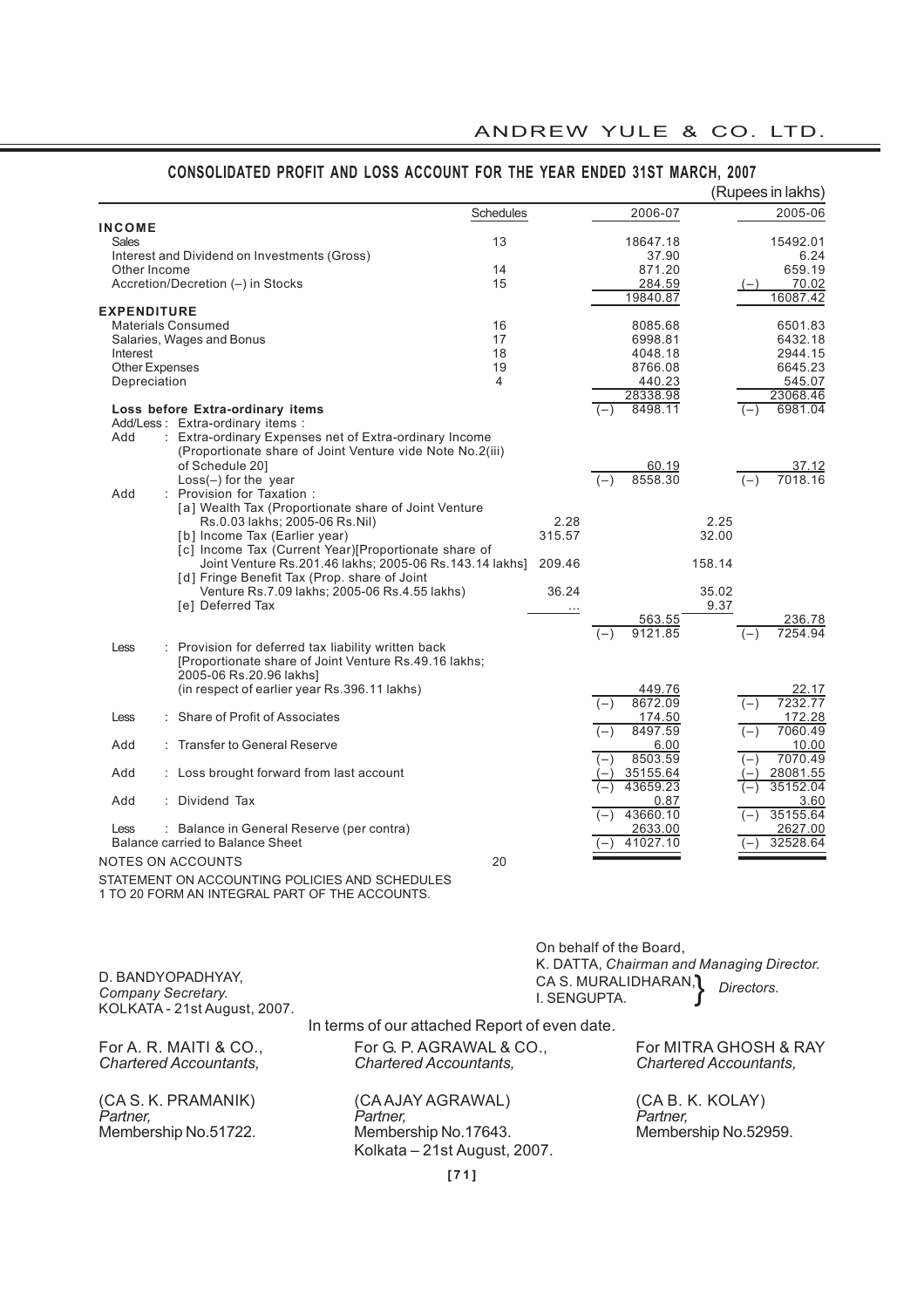|                                                                                               |           | (Rupees in lakhs)<br>2005-06 |
|-----------------------------------------------------------------------------------------------|-----------|------------------------------|
|                                                                                               | 2006-07   |                              |
| (A) CASH FLOW FROM OPERATING ACTIVITIES :                                                     |           |                              |
| Net Profit before Tax and extraordinary items                                                 | (8498.11) | (6981.04)                    |
| Adjustments for :                                                                             |           |                              |
| Depreciation/Impairment                                                                       | 440.23    | 545.07                       |
| Depreciation for earlier year                                                                 | (6.08)    |                              |
| Miscellaneous Expenditure written off                                                         | 315.79    | 393.60                       |
| Interest charged                                                                              | 4048.18   | 2944.15                      |
| Investment Income                                                                             | (248.91)  | (117.26)                     |
| Profit/Loss on sale of Fixed Assets                                                           | 0.12      | (3.98)                       |
| Tea Board Subsidy Transferred to Profit and Loss Account                                      | (7.80)    |                              |
| Operating profit before changes in amount of Current<br><b>Liabilities and Current Assets</b> | (3956.58) | (3219.46)                    |
| Adjustments for :                                                                             |           |                              |
| <b>Trade Receivables</b>                                                                      | 1452.44   | 179.76                       |
| Loans and Advances                                                                            | 5545.98   | 474.38                       |
| Inventories                                                                                   | (510.97)  | 192.34                       |
| <b>Current Liabilities and Provisions</b>                                                     | (5235.13) | 1086.15                      |
| <b>Cash Generated from Operations</b>                                                         | (2704.26) | (1286.83)                    |
| Dividend tax                                                                                  | (0.87)    | (3.60)                       |
| Cash-flow before Extra-ordinary Items                                                         | (2705.13) | (1290.43)                    |
| Extraordinary Items (Net)                                                                     | (60.91)   | (37.12)                      |
| <b>NET CASH FROM OPERATING ACTIVITIES (A)</b>                                                 | (2766.04) | (1327.55)                    |
| (B) CASH FLOW FROM INVESTING ACTIVITIES                                                       |           |                              |
| Purchase of Fixed Assets (including Capital WIP)                                              | (998.78)  | (530.32)                     |
| Loans and Advances                                                                            | (382.21)  | 3.57                         |
| Sale of Fixed Assets                                                                          | 1.42      | 7.37                         |
| Investment Income                                                                             | 244.53    | 121.73                       |
| Tea Board Subsidy                                                                             | 46.50     |                              |
| Issue of Bonds                                                                                | (305.00)  |                              |
| NET CASH FROM INVESTING ACTIVITIES (B)                                                        | (1393.54) | (397.65)                     |

# **CONSOLIDATED CASH FLOW STATEMENT FOR THE YEAR ENDED 31ST MARCH, 2007 PREPARED PURSUANT TO THE LISTING AGREEMENTS WITH STOCK EXCHANGES**

*(Contd.)*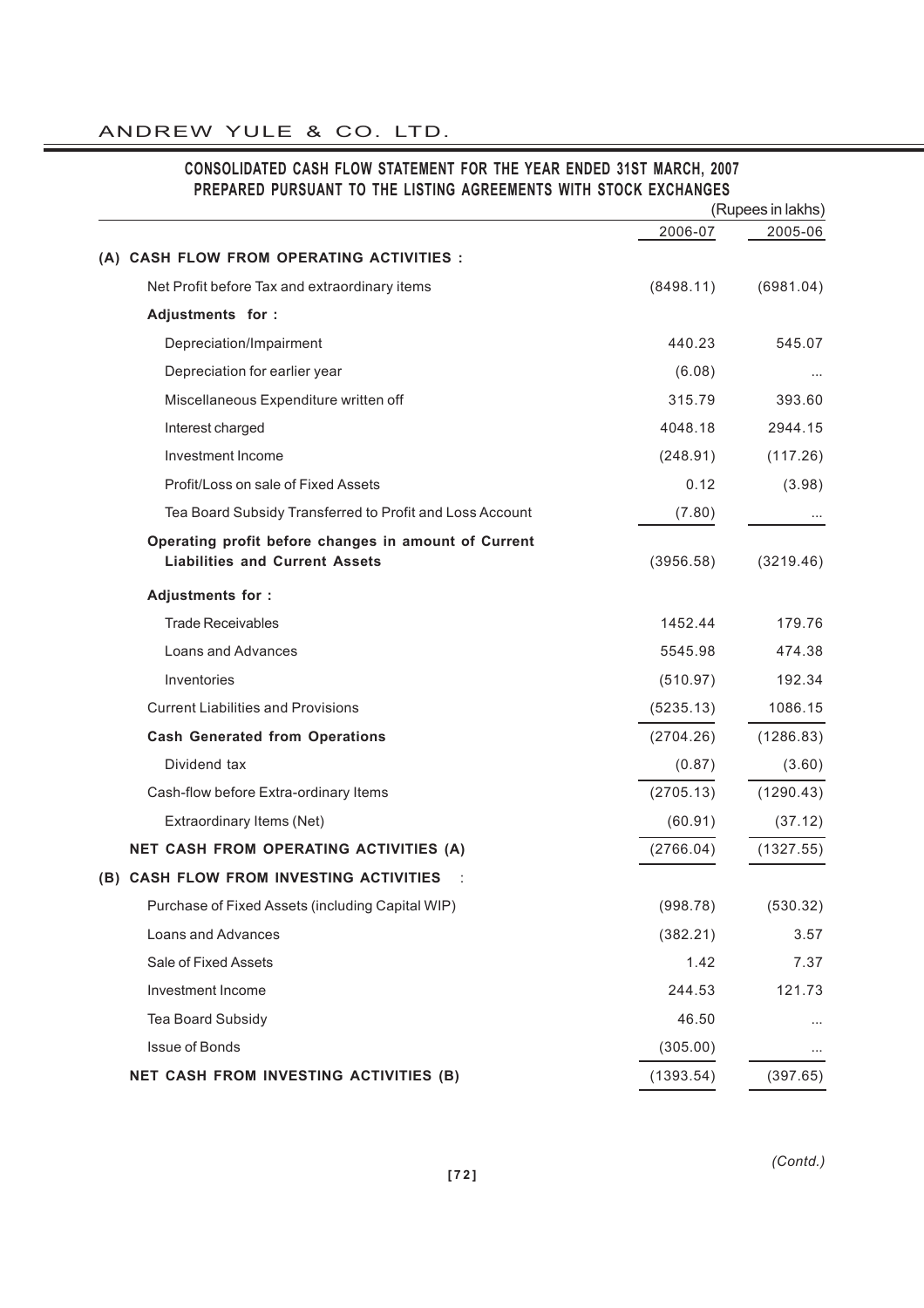|                              | <b>FREFARED FURGUAILE TO THE EIGHT AUREEMENTS WITH STUCK EXCHANGES - (COMO.)</b> |           |                   |
|------------------------------|----------------------------------------------------------------------------------|-----------|-------------------|
|                              |                                                                                  |           | (Rupees in lakhs) |
|                              |                                                                                  | 2006-07   | 2005-06           |
| (C)                          | <b>CASH FLOW FROM FINANCING ACTIVITIES :</b>                                     |           |                   |
| Net Proceeds from borrowings |                                                                                  | 7064.27   | 1774.47           |
| Interest paid                |                                                                                  | (1277.85) | (339.99)          |
| Advance against equity       |                                                                                  | 589.00    | 639.00            |
|                              | NET CASH USED IN FINANCING ACTIVITIES (C)                                        | 6375.42   | 2073.48           |
|                              | NET CHANGES IN CASH AND CASH EQUIVALENT (A+B+C)                                  | 2215.84   | 348.28            |
|                              | CASH AND CASH EQUIVALENT Opening Balance as at 1st April, 2006.                  | 2898.49   | 2550.21           |
|                              | CASH AND CASH EQUIVALENT Closing Balance as at 31st March, 2007.                 | 5114.33   | 2898.49           |

#### **CONSOLIDATED CASH FLOW STATEMENT FOR THE YEAR ENDED 31ST MARCH, 2007 PREPARED PURSUANT TO THE LISTING AGREEMENTS WITH STOCK EXCHANGES** – *(Contd.)*

1. For a detailed list of cash balances please refer Schedule-8 to the Accounts.

2. Only balances lying in cash and deposits with banks as cash and cash equivalent have been considered.

3. Suitable modifications have been made in the prescribed form to provide for adequate information.

4. Figures of the previous year have been re-grouped/re-arranged wherever necessary.

5. Cash Flow Statement has been prepared by following Indirect Method mentioned in AS-3.

D. BANDYOPADHYAY, *Company Secretary.* KOLKATA - 21st August, 2007.

In terms of our attached Report of even date.

*Chartered Accountants, Chartered Accountants, Chartered Accountants,*

For A. R. MAITI & CO., For G. P. AGRAWAL & CO., For MITRA GHOSH & RAY<br>Chartered Accountants. Chartered Accountants. Chartered Accountants.

*Directors.* }

(CA S. K. PRAMANIK) (CA AJAY AGRAWAL) (CA B. K. KOLAY)<br>Partner, Partner, Partner, Partner, Partner, Partner, *Partner, Partner, Partner,* Membership No.51722. Membership No.17643. Membership No.52959. Kolkata – 21st August, 2007.

On behalf of the Board,

I. SENGUPTA.

CA S. MURALIDHARAN,

K. DATTA, *Chairman and Managing Director.*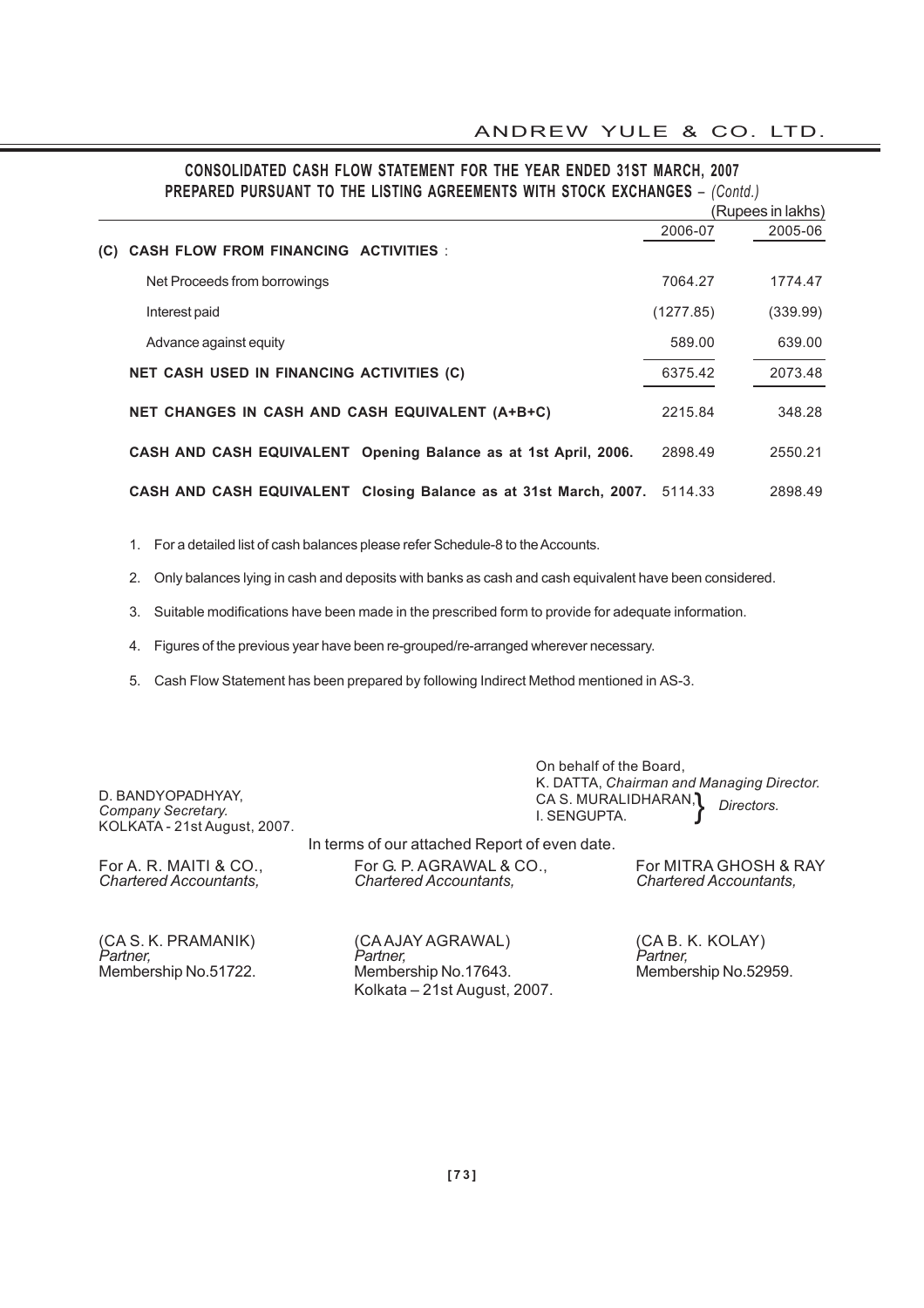|                                                                                              |                                                                                                                                                                                                                                                                                                                                                                                                                                                                                                                                                                                             |               |                 |      | (Rupees in lakhs) |
|----------------------------------------------------------------------------------------------|---------------------------------------------------------------------------------------------------------------------------------------------------------------------------------------------------------------------------------------------------------------------------------------------------------------------------------------------------------------------------------------------------------------------------------------------------------------------------------------------------------------------------------------------------------------------------------------------|---------------|-----------------|------|-------------------|
| <b>SCHEDULE</b><br>1                                                                         |                                                                                                                                                                                                                                                                                                                                                                                                                                                                                                                                                                                             |               | 2006-07         |      | 2005-06           |
| <b>SHARE CAPITAL</b>                                                                         |                                                                                                                                                                                                                                                                                                                                                                                                                                                                                                                                                                                             |               |                 |      |                   |
| Authorised:                                                                                  |                                                                                                                                                                                                                                                                                                                                                                                                                                                                                                                                                                                             |               |                 |      |                   |
| 7,50,00,000                                                                                  | Equity Shares of Rs.10 each                                                                                                                                                                                                                                                                                                                                                                                                                                                                                                                                                                 |               | 7500.00         |      | 7500.00           |
|                                                                                              |                                                                                                                                                                                                                                                                                                                                                                                                                                                                                                                                                                                             |               |                 |      |                   |
| 5,82,67,078                                                                                  | Issued, Subscribed and Fully Paid-up :<br>Equity Shares of Rs.10 each<br>[Of the above, 6,00,000 Shares issued as Bonus<br>Shares by capitalisation of General Reserve,<br>21,35,344 Shares issued pursuant to a Contract<br>without payment being received in cash and<br>11,57,600 Shares issued to Government of India<br>in the name of The President of India pursuant to<br>Transformer & Switchgear Ltd. (Acquisition and<br>Transfer of Undertakings) Act, 1983 and Brentford<br>Electric (India) Ltd. (Acquisition and Transfer of<br>Undertakings) Act, 1987 against compensation |               |                 |      |                   |
|                                                                                              | money paid by them.]                                                                                                                                                                                                                                                                                                                                                                                                                                                                                                                                                                        |               | 5826.71         |      | 5826.71           |
|                                                                                              |                                                                                                                                                                                                                                                                                                                                                                                                                                                                                                                                                                                             |               | 5826.71         |      | 5826.71           |
|                                                                                              |                                                                                                                                                                                                                                                                                                                                                                                                                                                                                                                                                                                             |               |                 |      |                   |
| <b>SCHEDULE</b><br>- 2<br><b>RESERVES AND SURPLUS</b><br><b>Capital Reserve:</b><br>General: |                                                                                                                                                                                                                                                                                                                                                                                                                                                                                                                                                                                             |               |                 |      |                   |
|                                                                                              | Balance as per last account                                                                                                                                                                                                                                                                                                                                                                                                                                                                                                                                                                 |               | 10735.16        |      | 10735.16          |
| Special:                                                                                     |                                                                                                                                                                                                                                                                                                                                                                                                                                                                                                                                                                                             |               |                 |      |                   |
|                                                                                              |                                                                                                                                                                                                                                                                                                                                                                                                                                                                                                                                                                                             |               |                 |      |                   |
|                                                                                              | Central/State Subsidy for Capital Assets:<br>Balance as per last account<br>Tea Board Subsidy for Capital Assets<br>Less: Transfer to Profit and Loss Account                                                                                                                                                                                                                                                                                                                                                                                                                               | 46.50<br>7.80 | 11.40           |      | 11.40             |
|                                                                                              |                                                                                                                                                                                                                                                                                                                                                                                                                                                                                                                                                                                             | 38.70         |                 |      |                   |
|                                                                                              | <b>State Housing Subsidies</b>                                                                                                                                                                                                                                                                                                                                                                                                                                                                                                                                                              | 4.06          | 54.16           | 4.06 | 15.46             |
|                                                                                              |                                                                                                                                                                                                                                                                                                                                                                                                                                                                                                                                                                                             |               | 10789.32        |      | 10750.62          |
| Balance as per last account                                                                  | Preference Share Capital Redemption Reserve :                                                                                                                                                                                                                                                                                                                                                                                                                                                                                                                                               |               | 84.69           |      | 84.69             |
| <b>General Reserve:</b><br>Balance as per last account                                       | Add: Transfer from Profit and Loss Account                                                                                                                                                                                                                                                                                                                                                                                                                                                                                                                                                  |               | 2627.00<br>6.00 |      | 2617.00<br>10.00  |
|                                                                                              |                                                                                                                                                                                                                                                                                                                                                                                                                                                                                                                                                                                             |               | 2633.00         |      | 2627.00           |
|                                                                                              | Less: Shown as deduction from balance in<br>Profit and Loss Account (Per Contra)                                                                                                                                                                                                                                                                                                                                                                                                                                                                                                            |               | 2633.00         |      | 2627.00           |

# **SCHEDULES FORMING PART OF THE CONSOLIDATED BALANCE SHEET AS AT 31ST MARCH, 2007**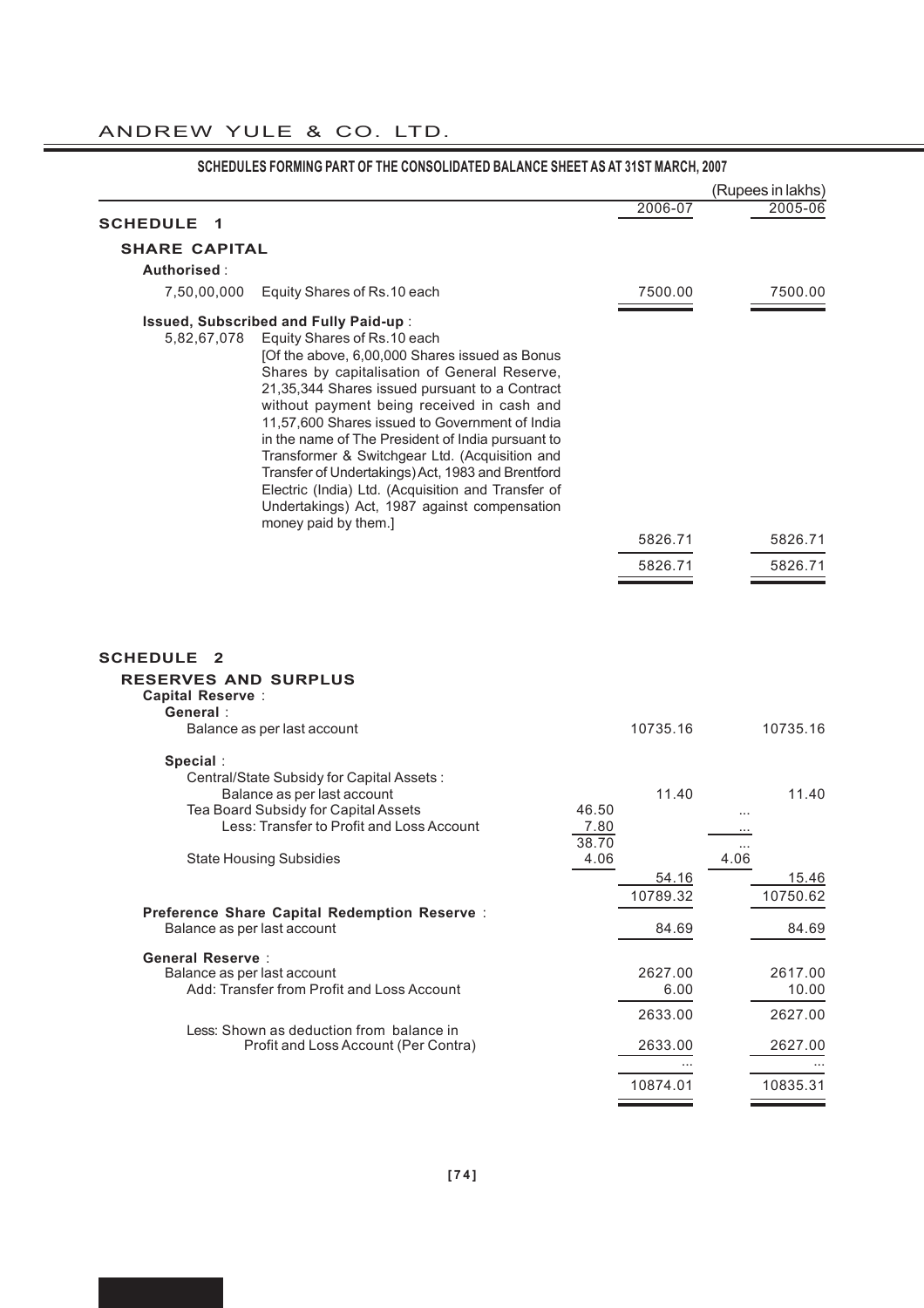|                                                                                                                |         |          |         | (Rupees in lakhs) |
|----------------------------------------------------------------------------------------------------------------|---------|----------|---------|-------------------|
|                                                                                                                |         | 2006-07  |         | 2005-06           |
| <b>SCHEDULE</b><br>3                                                                                           |         |          |         |                   |
| <b>LOANS</b>                                                                                                   |         |          |         |                   |
| <b>Secured Loans:</b>                                                                                          |         |          |         |                   |
| <b>Term Loans:</b>                                                                                             |         |          |         |                   |
| Tea Board Hire-purchase Loan                                                                                   |         |          |         |                   |
| (Secured by hypothecation of the movable                                                                       |         |          |         |                   |
| Assets acquired under the Tea Machinery and                                                                    |         |          |         |                   |
| Irrigation Equipment Loan Scheme)                                                                              |         |          | 3.39    |                   |
| Add: Interest accrued and due thereon                                                                          |         |          | 0.53    |                   |
|                                                                                                                |         |          |         | 3.92              |
| West Bengal Government Sales Tax Loan<br>(To be secured by a residuary charge over                             |         |          |         |                   |
| certain immovable property ranking next                                                                        |         |          |         |                   |
| only to the charges in favour of the Banks)                                                                    | 250.00  |          | 250.00  |                   |
| Add: Interest accrued and due thereon                                                                          | 153.23  |          | 131.29  |                   |
|                                                                                                                |         | 403.23   |         | 381.29            |
| Others (Secured by hypothecation of certain                                                                    |         |          |         |                   |
| <i>immovable properties)</i>                                                                                   |         |          |         | 200.00            |
| <b>Bonds:</b>                                                                                                  |         |          |         |                   |
| 9% Secured Redeemable Non-convertible 12 Years Bond                                                            |         |          |         |                   |
| (Secured by creation of 2nd charge on mortgage of                                                              |         |          |         |                   |
| Banarhat and Karballa Tea Estates.)                                                                            | 2000.00 |          | 2000.00 |                   |
| Add: Interest accrued and due thereon                                                                          | 270.74  |          | 367.86  |                   |
|                                                                                                                |         | 2270.74  |         | 2367.86           |
| 9.1% Secured Redeemable Non-convertible 10 Years Bond                                                          |         | 2000.00  |         |                   |
| (Secured by GOI Guarantee)                                                                                     |         |          |         |                   |
| <b>From Scheduled Banks on Cash Credit Accounts:</b>                                                           |         |          |         |                   |
| State Bank of India                                                                                            | 1264.72 |          | 1239.40 |                   |
| Add: Interest accrued and due thereon                                                                          | 1026.64 |          | 737.79  |                   |
|                                                                                                                |         | 2291.36  |         | 1977.19           |
| <b>Bank of Baroda</b>                                                                                          | 3756.03 |          | 3682.12 |                   |
| Add: Interest accrued and due thereon                                                                          | 1940.77 |          | 1191.50 |                   |
|                                                                                                                |         | 5696.80  |         | 4873.62           |
| Allahabad Bank                                                                                                 |         | 621.79   |         | 1020.13           |
| (The above loans are secured by the whole of the                                                               |         |          |         |                   |
| Company's present and future stocks of raw materials,                                                          |         |          |         |                   |
| work-in-progress, finished goods and manufactured                                                              |         |          |         |                   |
| goods and articles, stores, components and spares,                                                             |         |          |         |                   |
| other movable properties wherever situate, book debts                                                          |         |          |         |                   |
| and all other current assets, claims, rights to movable                                                        |         |          |         |                   |
| properties by way of first charge ranking pari-passu                                                           |         |          |         |                   |
| inter-se without any preference to one over the other)                                                         |         |          |         |                   |
| United Bank of India                                                                                           |         | 1053.79  |         | 1411.93           |
| (for Desam, Khowang, New Dooars and Choonabhutti                                                               |         |          |         |                   |
| Tea Estates)                                                                                                   |         |          |         |                   |
| Union Bank of India                                                                                            |         | 723.55   |         | 853.51            |
| (for Banarhat, Karballa, and Hoolungooree Tea Estates)                                                         |         |          |         |                   |
| Allahabad Bank<br>Add: Interest accrued and due thereon                                                        | 1621.85 |          | 1654.83 |                   |
|                                                                                                                |         |          | 0.52    |                   |
| (for Tinkong, Basmatia, Rajgarh, Murphulani and Mim                                                            |         | 1621.85  |         | 1655.35           |
| Tea Estates)                                                                                                   |         |          |         |                   |
| (The above loans are secured by Hypothecation of the<br>whole of crop, book-debts and all other movable assets |         |          |         |                   |
| both presnet and future, and by equitable mortgage of all                                                      |         |          |         |                   |
| immovable properties of the Estates)                                                                           |         |          |         |                   |
| Carried over                                                                                                   |         | 16683.11 |         | 14744.80          |
|                                                                                                                |         |          |         |                   |
|                                                                                                                |         |          |         |                   |

## **SCHEDULE FORMING PART OF THE CONSOLIDATED BALANCE SHEET AS AT 31ST MARCH, 2007**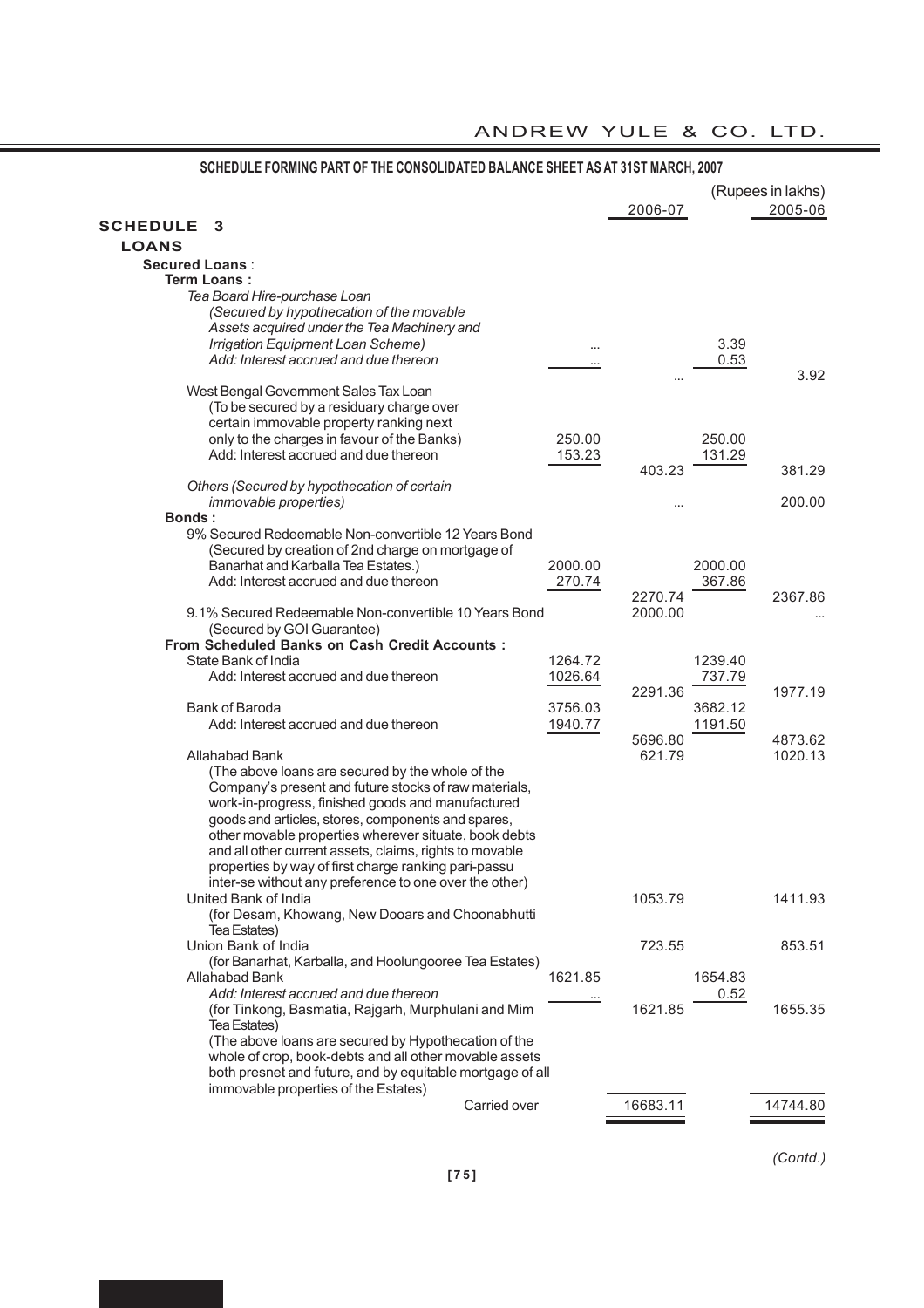|                                                  |                        |      |          |         | (Rupees in lakhs) |
|--------------------------------------------------|------------------------|------|----------|---------|-------------------|
|                                                  |                        |      | 2006-07  |         | 2005-06           |
| <b>SCHEDULE 3</b> - (Contd.)                     |                        |      |          |         |                   |
| LOANS - (Contd.)                                 |                        |      |          |         |                   |
| Secured Loans - (Contd.)                         |                        |      |          |         |                   |
|                                                  | <b>Brought forward</b> |      | 16683.11 |         | 14744.80          |
| <b>Unsecured Loans:</b><br>From Bodies Corporate |                        |      | 1000.00  |         | 1000.00           |
| <b>Fixed Deposits</b>                            |                        |      | 221.70   |         | 321.74            |
| From Government of India                         | 11652.24               |      |          | 5464.24 |                   |
| Add: Interest accrued and due thereon            | 1825.10                |      |          | 786.08  |                   |
|                                                  |                        |      | 13477.34 |         | 6250.32           |
| From West Bengal Industrial Development          |                        |      |          |         |                   |
| Corpn. Ltd. (Interest free)                      |                        |      | 268.86   |         | 268.86            |
| West Bengal Govt. Subsidised Housing Scheme      |                        |      |          |         |                   |
| <b>Loan for Plantation Workers</b>               |                        | 0.50 |          | 0.61    |                   |
| Add: Interest accrued and due thereon            |                        | 0.86 |          | 0.88    |                   |
|                                                  |                        |      | 1.36     |         | 1.49              |
|                                                  |                        |      | 14969.26 |         | 7842.41           |
|                                                  |                        |      | 31652.37 |         | 22587.21          |

# **SCHEDULE FORMING PART OF THE CONSOLIDATED BALANCE SHEET AS AT 31ST MARCH, 2007**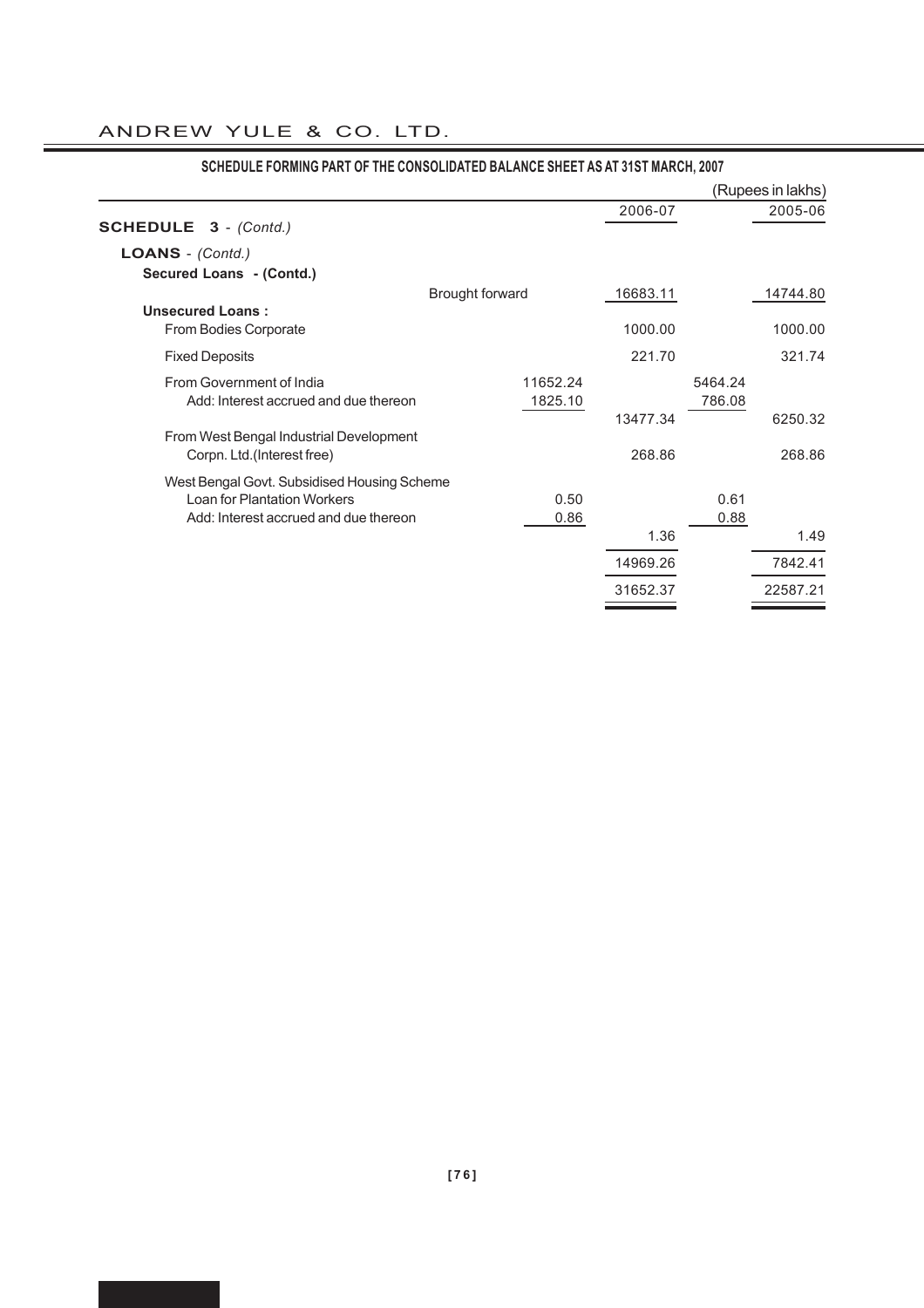ANDREW YULE & CO. LTD. **ANDREW YULE & CO. LTD.**

| <b>SCHEDULE</b>                                | FORMING                                         | PART                                             |                                                 | OF THE CONSOLIDATED BALANCE |                |                                                      | $\overline{\mathbf{z}}$  | 31ST MARCH, 2007           |                     |                                            |                           |
|------------------------------------------------|-------------------------------------------------|--------------------------------------------------|-------------------------------------------------|-----------------------------|----------------|------------------------------------------------------|--------------------------|----------------------------|---------------------|--------------------------------------------|---------------------------|
|                                                |                                                 |                                                  |                                                 |                             |                | SHEET AS                                             |                          |                            |                     |                                            | (Rupees in lakhs)         |
|                                                | GROSS                                           | <b>BLOCK</b>                                     |                                                 |                             |                | DEPRECIATION                                         |                          | <b>MPAIRMENT</b>           | OF ASSETS           | NET BLOCK                                  |                           |
| 31st March,<br>Value as at<br>CostBook<br>2006 | Adjustments<br>during the<br>Additions/<br>year | Adjustments<br>Less: Sales<br>during the<br>year | 31st March,<br>Value as at<br>Cost/Book<br>2007 | March, 2006<br>Upto 31st    | Forthe<br>year | during the year<br>Adjustments<br>Less: On<br>Sales/ | March, 2007<br>Upto 31st | March,<br>요.<br>양성<br>2006 | During<br>year<br>₽ | <b>March, 2007</b><br>Asat <sub>31st</sub> | As at 31st<br>March, 2006 |
| 12.15                                          | ÷                                               | ŧ                                                | 12.15                                           | ÷                           | ÷              | ŧ                                                    | ŧ                        | ŧ,                         | ÷                   | 12.15                                      | 12.15                     |
| 175.43                                         | ÷                                               | ŧ                                                | 175.43                                          | ÷                           | t              | ÷                                                    | ŧ                        | ÷                          | ŧ                   | 175.43                                     | 175.43                    |
| 12386.93                                       | 25.24                                           | ÷                                                | 12412.17                                        | 195.66                      | 14.64          |                                                      | 210.30                   | ÷                          | ÷                   | 12201.87                                   | 12191.27                  |
| 2657.58                                        | 44.31                                           | ŧ                                                | 2701.89                                         | 977.52                      | 55.34          | ÷                                                    | 1032.86                  | ÷                          | ÷                   | 1669.03                                    | 1680.06                   |
| 53.61                                          | 1.52                                            | ÷                                                | 55.13                                           | 12.56                       | 0.88           |                                                      | 13.44                    |                            | ÷                   | 41.69                                      | 41.05                     |
| 3515.36                                        | 314.68                                          | ÷                                                | 3830.04                                         | 2363.90                     | 169.15         | 5.19                                                 | 2527.86                  | 59.01                      | - E                 | 1243.17                                    | 1092.46                   |
| 74.99<br>561.69                                | : 52<br>98                                      | ÷<br>÷                                           | 74.99<br>660.21                                 | 322.18<br>40.91             | $\frac{1}{2}$  | $-0.06$                                              | 40.91<br>343.27          | ÷<br>34.08                 | ÷<br>÷              | 316.94                                     | 239.50                    |
| 402.93                                         | 37.63                                           | ÷                                                | 440.56                                          | 162.46                      | 16.45          |                                                      | 178.91                   | ÷                          | ÷                   | 261.65                                     | 240.47                    |
| 381.33                                         | 11.88                                           | ÷                                                | 393.21                                          | 301.80                      | 14.18          | 0.95                                                 | 315.03                   | ÷                          | ŧ                   | 78.18                                      | 79.52                     |
| 401.02                                         | 55.89                                           | ÷                                                | 456.91                                          | 247.93                      | 29.14          |                                                      | 277.07                   |                            | ÷                   | 179.84                                     | 153.09                    |
| 20623.02                                       | 589.67                                          | ÷                                                | 21212.69                                        | 4624.92                     | 320.81         | 6.08                                                 | 4939.65                  | 93.09                      | ÷                   | 16179.95                                   | 15905.00                  |
| 1264.97                                        | 50.28                                           | 3.65                                             | 1311.60                                         | 645.07                      | 119.42         | 2.11                                                 | 762.38                   |                            | ÷                   | 549.22                                     | 619.90                    |
| 21887.99                                       | 639.95                                          | 3.65                                             | 22524.29                                        | 5269.99                     | 440.23         | 8.19                                                 | 5702.03                  | 93.09                      |                     | 16729.17                                   | 16524.90                  |
| 469.85                                         | 280.25                                          | 309.24                                           | 440.86                                          |                             | ÷              |                                                      |                          | $\overline{51.28}$         | ÷                   | 389.58                                     | 418.57                    |
| 62.56                                          | 450.38                                          | 62.56                                            | 450.38                                          |                             |                |                                                      |                          |                            |                     | 450.38                                     | 62.56                     |
| 532.41                                         | 730.63                                          | 371.80                                           | 891.24                                          | ŧ                           |                |                                                      |                          | 51.28                      | ÷<br>÷              | 839.96                                     | 481.13                    |
| 22420.40                                       | 1370.58                                         | 375.45                                           | 23415.53                                        | 5269.99                     | 440.23         | 8.19                                                 | 5702.03                  | 144.37                     |                     | 17569.13                                   | 17006.03                  |
| 21900.81                                       | 624.45                                          | 104.86                                           | 22420.40                                        | 4732.27                     | 545.07         | 7.34                                                 | 5269.99                  | 144.37                     | ÷                   | 17006.03                                   | (Contd.)                  |

ANDREW YULE & CO. LTD.

**[77]**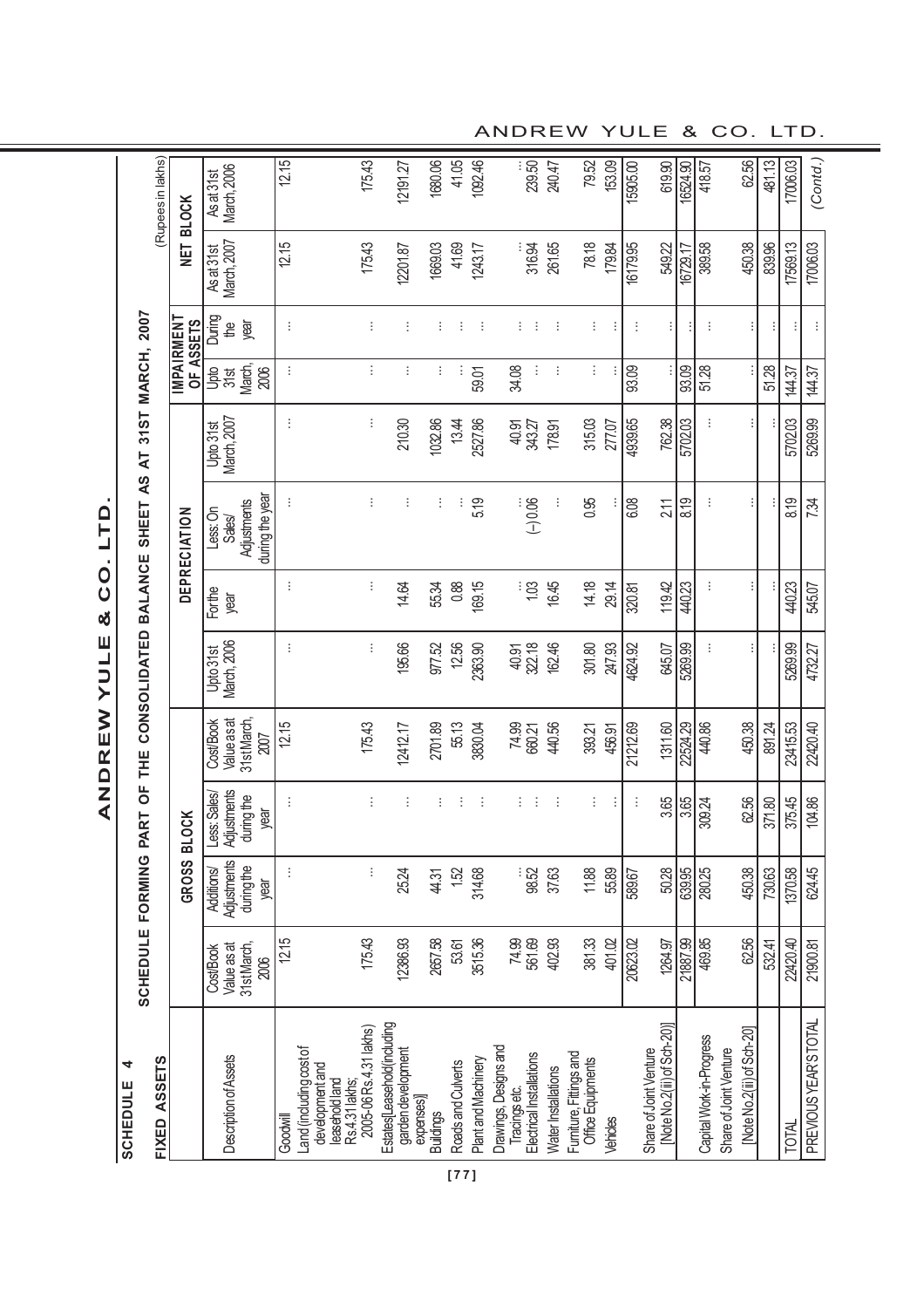**SCHEDULE FORMING PART OF THE CONSOLIDATED BALANCE SHEET AS AT 31ST MARCH, 2007 –** *(Contd.)*

(Rupees in lakhs)

#### **SCHEDULE 4** *– (Contd.)*

**FIXED ASSETS** *– (Contd.)*

- **Notes :** 1. Land valuing Rs.1.84 lakhs has been acquired by the Government of West Bengal under the West Bengal Estate Acquisition Act, 1953 but pending finalisation of the compensation amount, no adjustment thereof has been made in these accounts.
	- 2. Estates include lease-hold land, fencing and expenses on extension Planting/Maintenance and Up-keep expenses on immature plants.
	- 3. Renewal lease agreement for Banarhat and Choonabhutti Tea Estates covering a grant area of 1336.24 hectres is pending.
	- 4. Following leasehold land of the Company have been acquired by various Government Authorities and other agencies :

| Name of Gardens |      | Land (Bighas) Approx. |  |  |
|-----------------|------|-----------------------|--|--|
| Basmatia        | 310  | (310)                 |  |  |
| Hoolungooree    | 2    | (2)                   |  |  |
| Murphulani      | 2475 | (2475)                |  |  |
| Khowang         | 18   | (18)                  |  |  |
| Rajgarh/Tinkong | 61   | (61)                  |  |  |
| Mim             | 20   | (20)                  |  |  |
| New Dooars      | 145  | (145)                 |  |  |
| Hingrijan       | 16   | (16)                  |  |  |

Against the above acquisitions, part compensation aggregating to Rs.14.03 lakhs (Rs.14.03 lakhs) has been received by the Company which is included under the head "Sundry Creditors". Appropriate adjustment entries in this regard would be made in the Accounts after settlement of the Final Compensation in respective cases.

- 5. Buildings include Rs.15.66 lakhs representing the cost of structures on rented land (Rs.15.66 lakhs).
- 6. Capital Work-in-Progress includes capital advances Rs.99.50 lakhs (Rs.99.50 lakhs) against which provision for doubtful advances of Rs.99.50 lakhs (Rs.13.78 lakhs) has been provided.
- 7. Depreciation for the year includes Rs. Nil (Rs.80.63 lakhs) relating to earlier years.
- 8. Share of Joint Venture in relation to "Addition to Plant and Machinery" in the previous year includes a value of Rs.32.57 lakhs, which represents certain machinery spares re-classified from inventories to fixed assets, being usable only in connection with particulars items of fixed assets and being of irregular use. Corresponding share of depreciation charged for the previous year on such machinery spares amounts to Rs.23.11 lakhs including Rs.17.89 lakhs pertaining to prior years.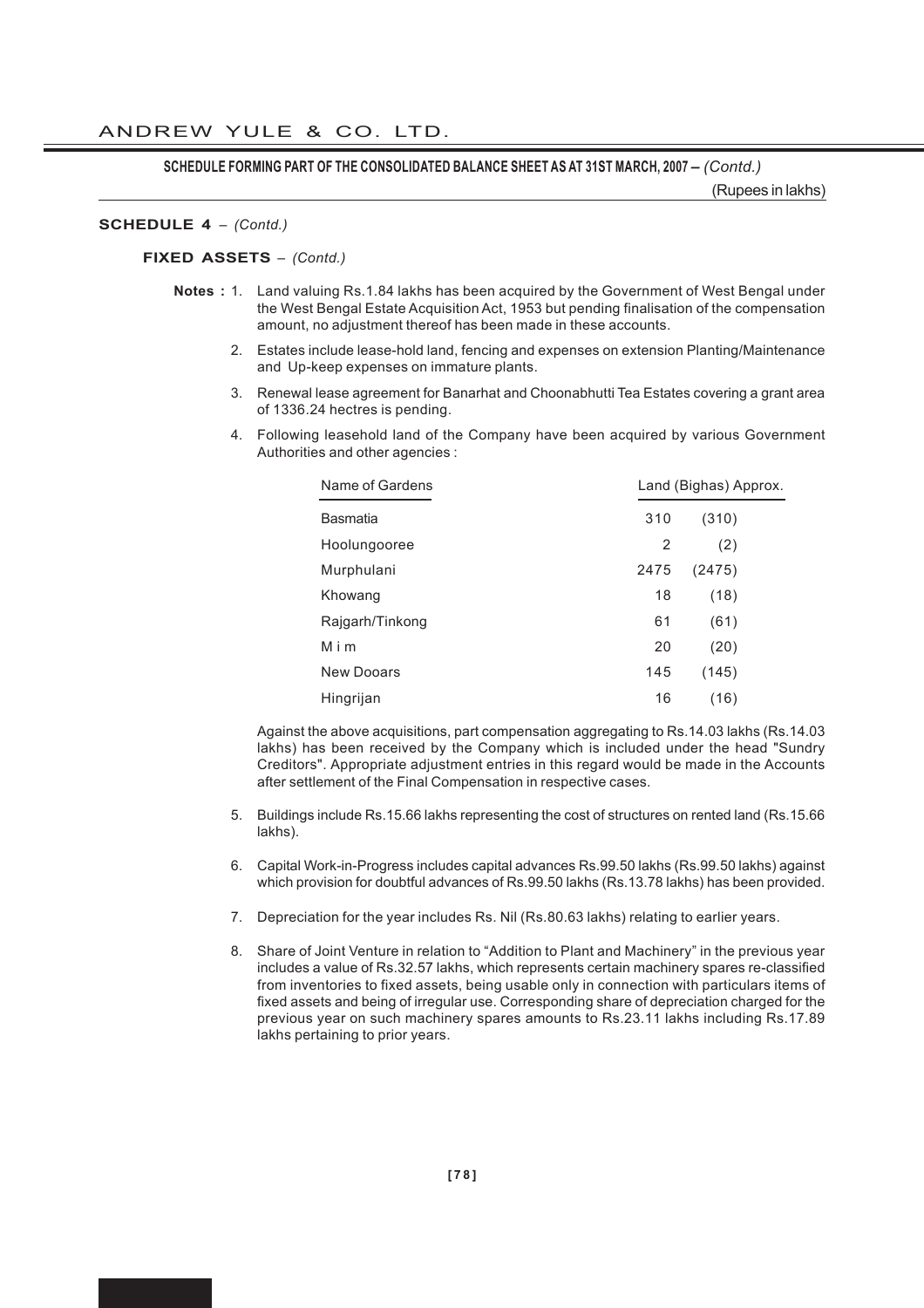| Face Value<br><b>Book Value</b><br>per Share/<br>Shares/<br>Units<br>2006-07<br>2005-06<br>Unit<br><b>INVESTMENTS</b> (Long Term)<br>(At Cost less written off)<br>1. (A)In Associates - Non-Trade Investments :<br>Equity Shares (Fully Paid) :<br>Quoted:<br>Tide Water Oil Co. (India) Ltd.<br>Cost of Acquisition (Net of Capital Reserve<br>of Rs.1730.45 lakhs<br>141.07<br>2,28,390<br>10<br>141.07<br>Add: Group Share of Profit as on 31st March, 2007<br>897.37<br>724.11<br>865.18<br>1038.44<br>Unquoted:<br>New Beerbhoom Coal Co. Ltd.<br>Cost of Acquisition (Net of Capital Reserve of<br>Rs.2.10 lakhs)<br>10<br>12.27<br>12.27<br>1,05,355<br>Add/Less: Group Share of Profit upto 31st March, 2007<br>0.64<br>0.14<br>12.41<br>12.91<br>Katras Jherriah Coal Co. Ltd.<br>Cost of Acquisition (Net of Capital Reserve of<br>10<br>Rs.6.71 lakhs)<br>60,260<br>6.95<br>6.95<br>Add: Group Share of Profit upto 31st March, 2007<br>1.72<br>2.46<br>8.67<br>9.41<br>(B) In Other Companies - Non-Trade Investments :<br>Equity Shares (Fully Paid) :<br>Quoted:<br>Yule Financing & Leasing Co. Ltd.<br>3,00,000<br>10<br>27.88<br>27.88<br>Dishergarh Power Supply Co. Ltd.<br>10<br>12.50<br>12.50<br>3,01,269<br>WEBFIL Ltd.<br>10<br>14.50<br>1,45,000<br>14.50<br>0.13<br>0.13<br>Fort Gloster Industries Ltd.<br>1,040<br>10<br>Gloster Jute Mills Ltd.<br>208<br>10<br>$\cdots$<br>$\cdots$<br>10<br>0.23<br>0.23<br>Exide Industries Ltd.<br>19,942<br>10<br>The Gillapukri Tea & Industries Ltd.<br>26<br>$\cdots$<br>$\cdots$<br>Unquoted:<br>* The Bengal Coal Co. Ltd.<br>10,305<br>100<br>0.51<br>0.51<br>The Statesman Ltd.<br>9,966<br>100<br>4.70<br>4.70<br>ABC Tea Workers Welfare Services<br>750<br>10<br>0.08<br>0.08<br>Jalpaiguri Club Compnay Ltd.<br>40<br>10<br>$\cdots$<br>.<br>Debentures (Fully Paid) :<br>Unquoted:<br>Woodlands Hospital & Medical Research Centre Ltd.<br>(formerly The East India Clinic Ltd.)<br>Rs.65,200 - 5% Non-Redeemable<br>Registered Mortgage Debenture Stock, 1957<br>0.65<br>0.68<br>.<br>Woodlands Hospital & Medical Research Ltd.<br>(formerly The East India Clinic Ltd.)<br>Rs.600 - 1/ <sub>2</sub> % Registered Mortgage Debenture Stock<br>100<br>0.01<br>0.01<br>6<br>Bonds (Fully Paid):<br>Unquoted:<br>**WEBFIL Ltd. Zero Rate Unsecured Redeemable Bond<br>100000<br>305.00<br>305<br>$\cdots$<br>2. Units (Fully Paid):<br>Quoted:<br>Unit Trust of India<br>10<br>Unit Scheme - 2002<br>1,81,022<br>11.03<br>11.03<br>1437.98<br>958.51<br>2547.82<br>Market value of quoted investments<br>4616.89<br>(Contd.)<br>$[79]$ |                   |        |  | (Rupees in lakhs) |
|----------------------------------------------------------------------------------------------------------------------------------------------------------------------------------------------------------------------------------------------------------------------------------------------------------------------------------------------------------------------------------------------------------------------------------------------------------------------------------------------------------------------------------------------------------------------------------------------------------------------------------------------------------------------------------------------------------------------------------------------------------------------------------------------------------------------------------------------------------------------------------------------------------------------------------------------------------------------------------------------------------------------------------------------------------------------------------------------------------------------------------------------------------------------------------------------------------------------------------------------------------------------------------------------------------------------------------------------------------------------------------------------------------------------------------------------------------------------------------------------------------------------------------------------------------------------------------------------------------------------------------------------------------------------------------------------------------------------------------------------------------------------------------------------------------------------------------------------------------------------------------------------------------------------------------------------------------------------------------------------------------------------------------------------------------------------------------------------------------------------------------------------------------------------------------------------------------------------------------------------------------------------------------------------------------------------------------------------------------------------------------------------------------------------------------------------------------------------------------------------------------------------------------------------------------------------------------------------------------------------|-------------------|--------|--|-------------------|
|                                                                                                                                                                                                                                                                                                                                                                                                                                                                                                                                                                                                                                                                                                                                                                                                                                                                                                                                                                                                                                                                                                                                                                                                                                                                                                                                                                                                                                                                                                                                                                                                                                                                                                                                                                                                                                                                                                                                                                                                                                                                                                                                                                                                                                                                                                                                                                                                                                                                                                                                                                                                                      |                   | No. of |  |                   |
|                                                                                                                                                                                                                                                                                                                                                                                                                                                                                                                                                                                                                                                                                                                                                                                                                                                                                                                                                                                                                                                                                                                                                                                                                                                                                                                                                                                                                                                                                                                                                                                                                                                                                                                                                                                                                                                                                                                                                                                                                                                                                                                                                                                                                                                                                                                                                                                                                                                                                                                                                                                                                      | <b>SCHEDULE 5</b> |        |  |                   |
|                                                                                                                                                                                                                                                                                                                                                                                                                                                                                                                                                                                                                                                                                                                                                                                                                                                                                                                                                                                                                                                                                                                                                                                                                                                                                                                                                                                                                                                                                                                                                                                                                                                                                                                                                                                                                                                                                                                                                                                                                                                                                                                                                                                                                                                                                                                                                                                                                                                                                                                                                                                                                      |                   |        |  |                   |
|                                                                                                                                                                                                                                                                                                                                                                                                                                                                                                                                                                                                                                                                                                                                                                                                                                                                                                                                                                                                                                                                                                                                                                                                                                                                                                                                                                                                                                                                                                                                                                                                                                                                                                                                                                                                                                                                                                                                                                                                                                                                                                                                                                                                                                                                                                                                                                                                                                                                                                                                                                                                                      |                   |        |  |                   |
|                                                                                                                                                                                                                                                                                                                                                                                                                                                                                                                                                                                                                                                                                                                                                                                                                                                                                                                                                                                                                                                                                                                                                                                                                                                                                                                                                                                                                                                                                                                                                                                                                                                                                                                                                                                                                                                                                                                                                                                                                                                                                                                                                                                                                                                                                                                                                                                                                                                                                                                                                                                                                      |                   |        |  |                   |
|                                                                                                                                                                                                                                                                                                                                                                                                                                                                                                                                                                                                                                                                                                                                                                                                                                                                                                                                                                                                                                                                                                                                                                                                                                                                                                                                                                                                                                                                                                                                                                                                                                                                                                                                                                                                                                                                                                                                                                                                                                                                                                                                                                                                                                                                                                                                                                                                                                                                                                                                                                                                                      |                   |        |  |                   |
|                                                                                                                                                                                                                                                                                                                                                                                                                                                                                                                                                                                                                                                                                                                                                                                                                                                                                                                                                                                                                                                                                                                                                                                                                                                                                                                                                                                                                                                                                                                                                                                                                                                                                                                                                                                                                                                                                                                                                                                                                                                                                                                                                                                                                                                                                                                                                                                                                                                                                                                                                                                                                      |                   |        |  |                   |
|                                                                                                                                                                                                                                                                                                                                                                                                                                                                                                                                                                                                                                                                                                                                                                                                                                                                                                                                                                                                                                                                                                                                                                                                                                                                                                                                                                                                                                                                                                                                                                                                                                                                                                                                                                                                                                                                                                                                                                                                                                                                                                                                                                                                                                                                                                                                                                                                                                                                                                                                                                                                                      |                   |        |  |                   |
|                                                                                                                                                                                                                                                                                                                                                                                                                                                                                                                                                                                                                                                                                                                                                                                                                                                                                                                                                                                                                                                                                                                                                                                                                                                                                                                                                                                                                                                                                                                                                                                                                                                                                                                                                                                                                                                                                                                                                                                                                                                                                                                                                                                                                                                                                                                                                                                                                                                                                                                                                                                                                      |                   |        |  |                   |
|                                                                                                                                                                                                                                                                                                                                                                                                                                                                                                                                                                                                                                                                                                                                                                                                                                                                                                                                                                                                                                                                                                                                                                                                                                                                                                                                                                                                                                                                                                                                                                                                                                                                                                                                                                                                                                                                                                                                                                                                                                                                                                                                                                                                                                                                                                                                                                                                                                                                                                                                                                                                                      |                   |        |  |                   |
|                                                                                                                                                                                                                                                                                                                                                                                                                                                                                                                                                                                                                                                                                                                                                                                                                                                                                                                                                                                                                                                                                                                                                                                                                                                                                                                                                                                                                                                                                                                                                                                                                                                                                                                                                                                                                                                                                                                                                                                                                                                                                                                                                                                                                                                                                                                                                                                                                                                                                                                                                                                                                      |                   |        |  |                   |
|                                                                                                                                                                                                                                                                                                                                                                                                                                                                                                                                                                                                                                                                                                                                                                                                                                                                                                                                                                                                                                                                                                                                                                                                                                                                                                                                                                                                                                                                                                                                                                                                                                                                                                                                                                                                                                                                                                                                                                                                                                                                                                                                                                                                                                                                                                                                                                                                                                                                                                                                                                                                                      |                   |        |  |                   |
|                                                                                                                                                                                                                                                                                                                                                                                                                                                                                                                                                                                                                                                                                                                                                                                                                                                                                                                                                                                                                                                                                                                                                                                                                                                                                                                                                                                                                                                                                                                                                                                                                                                                                                                                                                                                                                                                                                                                                                                                                                                                                                                                                                                                                                                                                                                                                                                                                                                                                                                                                                                                                      |                   |        |  |                   |
|                                                                                                                                                                                                                                                                                                                                                                                                                                                                                                                                                                                                                                                                                                                                                                                                                                                                                                                                                                                                                                                                                                                                                                                                                                                                                                                                                                                                                                                                                                                                                                                                                                                                                                                                                                                                                                                                                                                                                                                                                                                                                                                                                                                                                                                                                                                                                                                                                                                                                                                                                                                                                      |                   |        |  |                   |
|                                                                                                                                                                                                                                                                                                                                                                                                                                                                                                                                                                                                                                                                                                                                                                                                                                                                                                                                                                                                                                                                                                                                                                                                                                                                                                                                                                                                                                                                                                                                                                                                                                                                                                                                                                                                                                                                                                                                                                                                                                                                                                                                                                                                                                                                                                                                                                                                                                                                                                                                                                                                                      |                   |        |  |                   |
|                                                                                                                                                                                                                                                                                                                                                                                                                                                                                                                                                                                                                                                                                                                                                                                                                                                                                                                                                                                                                                                                                                                                                                                                                                                                                                                                                                                                                                                                                                                                                                                                                                                                                                                                                                                                                                                                                                                                                                                                                                                                                                                                                                                                                                                                                                                                                                                                                                                                                                                                                                                                                      |                   |        |  |                   |
|                                                                                                                                                                                                                                                                                                                                                                                                                                                                                                                                                                                                                                                                                                                                                                                                                                                                                                                                                                                                                                                                                                                                                                                                                                                                                                                                                                                                                                                                                                                                                                                                                                                                                                                                                                                                                                                                                                                                                                                                                                                                                                                                                                                                                                                                                                                                                                                                                                                                                                                                                                                                                      |                   |        |  |                   |
|                                                                                                                                                                                                                                                                                                                                                                                                                                                                                                                                                                                                                                                                                                                                                                                                                                                                                                                                                                                                                                                                                                                                                                                                                                                                                                                                                                                                                                                                                                                                                                                                                                                                                                                                                                                                                                                                                                                                                                                                                                                                                                                                                                                                                                                                                                                                                                                                                                                                                                                                                                                                                      |                   |        |  |                   |
|                                                                                                                                                                                                                                                                                                                                                                                                                                                                                                                                                                                                                                                                                                                                                                                                                                                                                                                                                                                                                                                                                                                                                                                                                                                                                                                                                                                                                                                                                                                                                                                                                                                                                                                                                                                                                                                                                                                                                                                                                                                                                                                                                                                                                                                                                                                                                                                                                                                                                                                                                                                                                      |                   |        |  |                   |
|                                                                                                                                                                                                                                                                                                                                                                                                                                                                                                                                                                                                                                                                                                                                                                                                                                                                                                                                                                                                                                                                                                                                                                                                                                                                                                                                                                                                                                                                                                                                                                                                                                                                                                                                                                                                                                                                                                                                                                                                                                                                                                                                                                                                                                                                                                                                                                                                                                                                                                                                                                                                                      |                   |        |  |                   |
|                                                                                                                                                                                                                                                                                                                                                                                                                                                                                                                                                                                                                                                                                                                                                                                                                                                                                                                                                                                                                                                                                                                                                                                                                                                                                                                                                                                                                                                                                                                                                                                                                                                                                                                                                                                                                                                                                                                                                                                                                                                                                                                                                                                                                                                                                                                                                                                                                                                                                                                                                                                                                      |                   |        |  |                   |
|                                                                                                                                                                                                                                                                                                                                                                                                                                                                                                                                                                                                                                                                                                                                                                                                                                                                                                                                                                                                                                                                                                                                                                                                                                                                                                                                                                                                                                                                                                                                                                                                                                                                                                                                                                                                                                                                                                                                                                                                                                                                                                                                                                                                                                                                                                                                                                                                                                                                                                                                                                                                                      |                   |        |  |                   |
|                                                                                                                                                                                                                                                                                                                                                                                                                                                                                                                                                                                                                                                                                                                                                                                                                                                                                                                                                                                                                                                                                                                                                                                                                                                                                                                                                                                                                                                                                                                                                                                                                                                                                                                                                                                                                                                                                                                                                                                                                                                                                                                                                                                                                                                                                                                                                                                                                                                                                                                                                                                                                      |                   |        |  |                   |
|                                                                                                                                                                                                                                                                                                                                                                                                                                                                                                                                                                                                                                                                                                                                                                                                                                                                                                                                                                                                                                                                                                                                                                                                                                                                                                                                                                                                                                                                                                                                                                                                                                                                                                                                                                                                                                                                                                                                                                                                                                                                                                                                                                                                                                                                                                                                                                                                                                                                                                                                                                                                                      |                   |        |  |                   |
|                                                                                                                                                                                                                                                                                                                                                                                                                                                                                                                                                                                                                                                                                                                                                                                                                                                                                                                                                                                                                                                                                                                                                                                                                                                                                                                                                                                                                                                                                                                                                                                                                                                                                                                                                                                                                                                                                                                                                                                                                                                                                                                                                                                                                                                                                                                                                                                                                                                                                                                                                                                                                      |                   |        |  |                   |
|                                                                                                                                                                                                                                                                                                                                                                                                                                                                                                                                                                                                                                                                                                                                                                                                                                                                                                                                                                                                                                                                                                                                                                                                                                                                                                                                                                                                                                                                                                                                                                                                                                                                                                                                                                                                                                                                                                                                                                                                                                                                                                                                                                                                                                                                                                                                                                                                                                                                                                                                                                                                                      |                   |        |  |                   |
|                                                                                                                                                                                                                                                                                                                                                                                                                                                                                                                                                                                                                                                                                                                                                                                                                                                                                                                                                                                                                                                                                                                                                                                                                                                                                                                                                                                                                                                                                                                                                                                                                                                                                                                                                                                                                                                                                                                                                                                                                                                                                                                                                                                                                                                                                                                                                                                                                                                                                                                                                                                                                      |                   |        |  |                   |
|                                                                                                                                                                                                                                                                                                                                                                                                                                                                                                                                                                                                                                                                                                                                                                                                                                                                                                                                                                                                                                                                                                                                                                                                                                                                                                                                                                                                                                                                                                                                                                                                                                                                                                                                                                                                                                                                                                                                                                                                                                                                                                                                                                                                                                                                                                                                                                                                                                                                                                                                                                                                                      |                   |        |  |                   |
|                                                                                                                                                                                                                                                                                                                                                                                                                                                                                                                                                                                                                                                                                                                                                                                                                                                                                                                                                                                                                                                                                                                                                                                                                                                                                                                                                                                                                                                                                                                                                                                                                                                                                                                                                                                                                                                                                                                                                                                                                                                                                                                                                                                                                                                                                                                                                                                                                                                                                                                                                                                                                      |                   |        |  |                   |
|                                                                                                                                                                                                                                                                                                                                                                                                                                                                                                                                                                                                                                                                                                                                                                                                                                                                                                                                                                                                                                                                                                                                                                                                                                                                                                                                                                                                                                                                                                                                                                                                                                                                                                                                                                                                                                                                                                                                                                                                                                                                                                                                                                                                                                                                                                                                                                                                                                                                                                                                                                                                                      |                   |        |  |                   |
|                                                                                                                                                                                                                                                                                                                                                                                                                                                                                                                                                                                                                                                                                                                                                                                                                                                                                                                                                                                                                                                                                                                                                                                                                                                                                                                                                                                                                                                                                                                                                                                                                                                                                                                                                                                                                                                                                                                                                                                                                                                                                                                                                                                                                                                                                                                                                                                                                                                                                                                                                                                                                      |                   |        |  |                   |
|                                                                                                                                                                                                                                                                                                                                                                                                                                                                                                                                                                                                                                                                                                                                                                                                                                                                                                                                                                                                                                                                                                                                                                                                                                                                                                                                                                                                                                                                                                                                                                                                                                                                                                                                                                                                                                                                                                                                                                                                                                                                                                                                                                                                                                                                                                                                                                                                                                                                                                                                                                                                                      |                   |        |  |                   |
|                                                                                                                                                                                                                                                                                                                                                                                                                                                                                                                                                                                                                                                                                                                                                                                                                                                                                                                                                                                                                                                                                                                                                                                                                                                                                                                                                                                                                                                                                                                                                                                                                                                                                                                                                                                                                                                                                                                                                                                                                                                                                                                                                                                                                                                                                                                                                                                                                                                                                                                                                                                                                      |                   |        |  |                   |
|                                                                                                                                                                                                                                                                                                                                                                                                                                                                                                                                                                                                                                                                                                                                                                                                                                                                                                                                                                                                                                                                                                                                                                                                                                                                                                                                                                                                                                                                                                                                                                                                                                                                                                                                                                                                                                                                                                                                                                                                                                                                                                                                                                                                                                                                                                                                                                                                                                                                                                                                                                                                                      |                   |        |  |                   |
|                                                                                                                                                                                                                                                                                                                                                                                                                                                                                                                                                                                                                                                                                                                                                                                                                                                                                                                                                                                                                                                                                                                                                                                                                                                                                                                                                                                                                                                                                                                                                                                                                                                                                                                                                                                                                                                                                                                                                                                                                                                                                                                                                                                                                                                                                                                                                                                                                                                                                                                                                                                                                      |                   |        |  |                   |
|                                                                                                                                                                                                                                                                                                                                                                                                                                                                                                                                                                                                                                                                                                                                                                                                                                                                                                                                                                                                                                                                                                                                                                                                                                                                                                                                                                                                                                                                                                                                                                                                                                                                                                                                                                                                                                                                                                                                                                                                                                                                                                                                                                                                                                                                                                                                                                                                                                                                                                                                                                                                                      |                   |        |  |                   |
|                                                                                                                                                                                                                                                                                                                                                                                                                                                                                                                                                                                                                                                                                                                                                                                                                                                                                                                                                                                                                                                                                                                                                                                                                                                                                                                                                                                                                                                                                                                                                                                                                                                                                                                                                                                                                                                                                                                                                                                                                                                                                                                                                                                                                                                                                                                                                                                                                                                                                                                                                                                                                      |                   |        |  |                   |
|                                                                                                                                                                                                                                                                                                                                                                                                                                                                                                                                                                                                                                                                                                                                                                                                                                                                                                                                                                                                                                                                                                                                                                                                                                                                                                                                                                                                                                                                                                                                                                                                                                                                                                                                                                                                                                                                                                                                                                                                                                                                                                                                                                                                                                                                                                                                                                                                                                                                                                                                                                                                                      |                   |        |  |                   |
|                                                                                                                                                                                                                                                                                                                                                                                                                                                                                                                                                                                                                                                                                                                                                                                                                                                                                                                                                                                                                                                                                                                                                                                                                                                                                                                                                                                                                                                                                                                                                                                                                                                                                                                                                                                                                                                                                                                                                                                                                                                                                                                                                                                                                                                                                                                                                                                                                                                                                                                                                                                                                      |                   |        |  |                   |
|                                                                                                                                                                                                                                                                                                                                                                                                                                                                                                                                                                                                                                                                                                                                                                                                                                                                                                                                                                                                                                                                                                                                                                                                                                                                                                                                                                                                                                                                                                                                                                                                                                                                                                                                                                                                                                                                                                                                                                                                                                                                                                                                                                                                                                                                                                                                                                                                                                                                                                                                                                                                                      |                   |        |  |                   |
|                                                                                                                                                                                                                                                                                                                                                                                                                                                                                                                                                                                                                                                                                                                                                                                                                                                                                                                                                                                                                                                                                                                                                                                                                                                                                                                                                                                                                                                                                                                                                                                                                                                                                                                                                                                                                                                                                                                                                                                                                                                                                                                                                                                                                                                                                                                                                                                                                                                                                                                                                                                                                      |                   |        |  |                   |
|                                                                                                                                                                                                                                                                                                                                                                                                                                                                                                                                                                                                                                                                                                                                                                                                                                                                                                                                                                                                                                                                                                                                                                                                                                                                                                                                                                                                                                                                                                                                                                                                                                                                                                                                                                                                                                                                                                                                                                                                                                                                                                                                                                                                                                                                                                                                                                                                                                                                                                                                                                                                                      |                   |        |  |                   |
|                                                                                                                                                                                                                                                                                                                                                                                                                                                                                                                                                                                                                                                                                                                                                                                                                                                                                                                                                                                                                                                                                                                                                                                                                                                                                                                                                                                                                                                                                                                                                                                                                                                                                                                                                                                                                                                                                                                                                                                                                                                                                                                                                                                                                                                                                                                                                                                                                                                                                                                                                                                                                      |                   |        |  |                   |
|                                                                                                                                                                                                                                                                                                                                                                                                                                                                                                                                                                                                                                                                                                                                                                                                                                                                                                                                                                                                                                                                                                                                                                                                                                                                                                                                                                                                                                                                                                                                                                                                                                                                                                                                                                                                                                                                                                                                                                                                                                                                                                                                                                                                                                                                                                                                                                                                                                                                                                                                                                                                                      |                   |        |  |                   |
|                                                                                                                                                                                                                                                                                                                                                                                                                                                                                                                                                                                                                                                                                                                                                                                                                                                                                                                                                                                                                                                                                                                                                                                                                                                                                                                                                                                                                                                                                                                                                                                                                                                                                                                                                                                                                                                                                                                                                                                                                                                                                                                                                                                                                                                                                                                                                                                                                                                                                                                                                                                                                      |                   |        |  |                   |
|                                                                                                                                                                                                                                                                                                                                                                                                                                                                                                                                                                                                                                                                                                                                                                                                                                                                                                                                                                                                                                                                                                                                                                                                                                                                                                                                                                                                                                                                                                                                                                                                                                                                                                                                                                                                                                                                                                                                                                                                                                                                                                                                                                                                                                                                                                                                                                                                                                                                                                                                                                                                                      |                   |        |  |                   |
|                                                                                                                                                                                                                                                                                                                                                                                                                                                                                                                                                                                                                                                                                                                                                                                                                                                                                                                                                                                                                                                                                                                                                                                                                                                                                                                                                                                                                                                                                                                                                                                                                                                                                                                                                                                                                                                                                                                                                                                                                                                                                                                                                                                                                                                                                                                                                                                                                                                                                                                                                                                                                      |                   |        |  |                   |
|                                                                                                                                                                                                                                                                                                                                                                                                                                                                                                                                                                                                                                                                                                                                                                                                                                                                                                                                                                                                                                                                                                                                                                                                                                                                                                                                                                                                                                                                                                                                                                                                                                                                                                                                                                                                                                                                                                                                                                                                                                                                                                                                                                                                                                                                                                                                                                                                                                                                                                                                                                                                                      |                   |        |  |                   |
|                                                                                                                                                                                                                                                                                                                                                                                                                                                                                                                                                                                                                                                                                                                                                                                                                                                                                                                                                                                                                                                                                                                                                                                                                                                                                                                                                                                                                                                                                                                                                                                                                                                                                                                                                                                                                                                                                                                                                                                                                                                                                                                                                                                                                                                                                                                                                                                                                                                                                                                                                                                                                      |                   |        |  |                   |
|                                                                                                                                                                                                                                                                                                                                                                                                                                                                                                                                                                                                                                                                                                                                                                                                                                                                                                                                                                                                                                                                                                                                                                                                                                                                                                                                                                                                                                                                                                                                                                                                                                                                                                                                                                                                                                                                                                                                                                                                                                                                                                                                                                                                                                                                                                                                                                                                                                                                                                                                                                                                                      |                   |        |  |                   |
|                                                                                                                                                                                                                                                                                                                                                                                                                                                                                                                                                                                                                                                                                                                                                                                                                                                                                                                                                                                                                                                                                                                                                                                                                                                                                                                                                                                                                                                                                                                                                                                                                                                                                                                                                                                                                                                                                                                                                                                                                                                                                                                                                                                                                                                                                                                                                                                                                                                                                                                                                                                                                      |                   |        |  |                   |
|                                                                                                                                                                                                                                                                                                                                                                                                                                                                                                                                                                                                                                                                                                                                                                                                                                                                                                                                                                                                                                                                                                                                                                                                                                                                                                                                                                                                                                                                                                                                                                                                                                                                                                                                                                                                                                                                                                                                                                                                                                                                                                                                                                                                                                                                                                                                                                                                                                                                                                                                                                                                                      |                   |        |  |                   |
|                                                                                                                                                                                                                                                                                                                                                                                                                                                                                                                                                                                                                                                                                                                                                                                                                                                                                                                                                                                                                                                                                                                                                                                                                                                                                                                                                                                                                                                                                                                                                                                                                                                                                                                                                                                                                                                                                                                                                                                                                                                                                                                                                                                                                                                                                                                                                                                                                                                                                                                                                                                                                      |                   |        |  |                   |
|                                                                                                                                                                                                                                                                                                                                                                                                                                                                                                                                                                                                                                                                                                                                                                                                                                                                                                                                                                                                                                                                                                                                                                                                                                                                                                                                                                                                                                                                                                                                                                                                                                                                                                                                                                                                                                                                                                                                                                                                                                                                                                                                                                                                                                                                                                                                                                                                                                                                                                                                                                                                                      |                   |        |  |                   |
|                                                                                                                                                                                                                                                                                                                                                                                                                                                                                                                                                                                                                                                                                                                                                                                                                                                                                                                                                                                                                                                                                                                                                                                                                                                                                                                                                                                                                                                                                                                                                                                                                                                                                                                                                                                                                                                                                                                                                                                                                                                                                                                                                                                                                                                                                                                                                                                                                                                                                                                                                                                                                      |                   |        |  |                   |
|                                                                                                                                                                                                                                                                                                                                                                                                                                                                                                                                                                                                                                                                                                                                                                                                                                                                                                                                                                                                                                                                                                                                                                                                                                                                                                                                                                                                                                                                                                                                                                                                                                                                                                                                                                                                                                                                                                                                                                                                                                                                                                                                                                                                                                                                                                                                                                                                                                                                                                                                                                                                                      |                   |        |  |                   |
|                                                                                                                                                                                                                                                                                                                                                                                                                                                                                                                                                                                                                                                                                                                                                                                                                                                                                                                                                                                                                                                                                                                                                                                                                                                                                                                                                                                                                                                                                                                                                                                                                                                                                                                                                                                                                                                                                                                                                                                                                                                                                                                                                                                                                                                                                                                                                                                                                                                                                                                                                                                                                      |                   |        |  |                   |

# **SCHEDULE FORMING PART OF THE CONSOLIDATED BALANCE SHEET AS AT 31ST MARCH, 2007**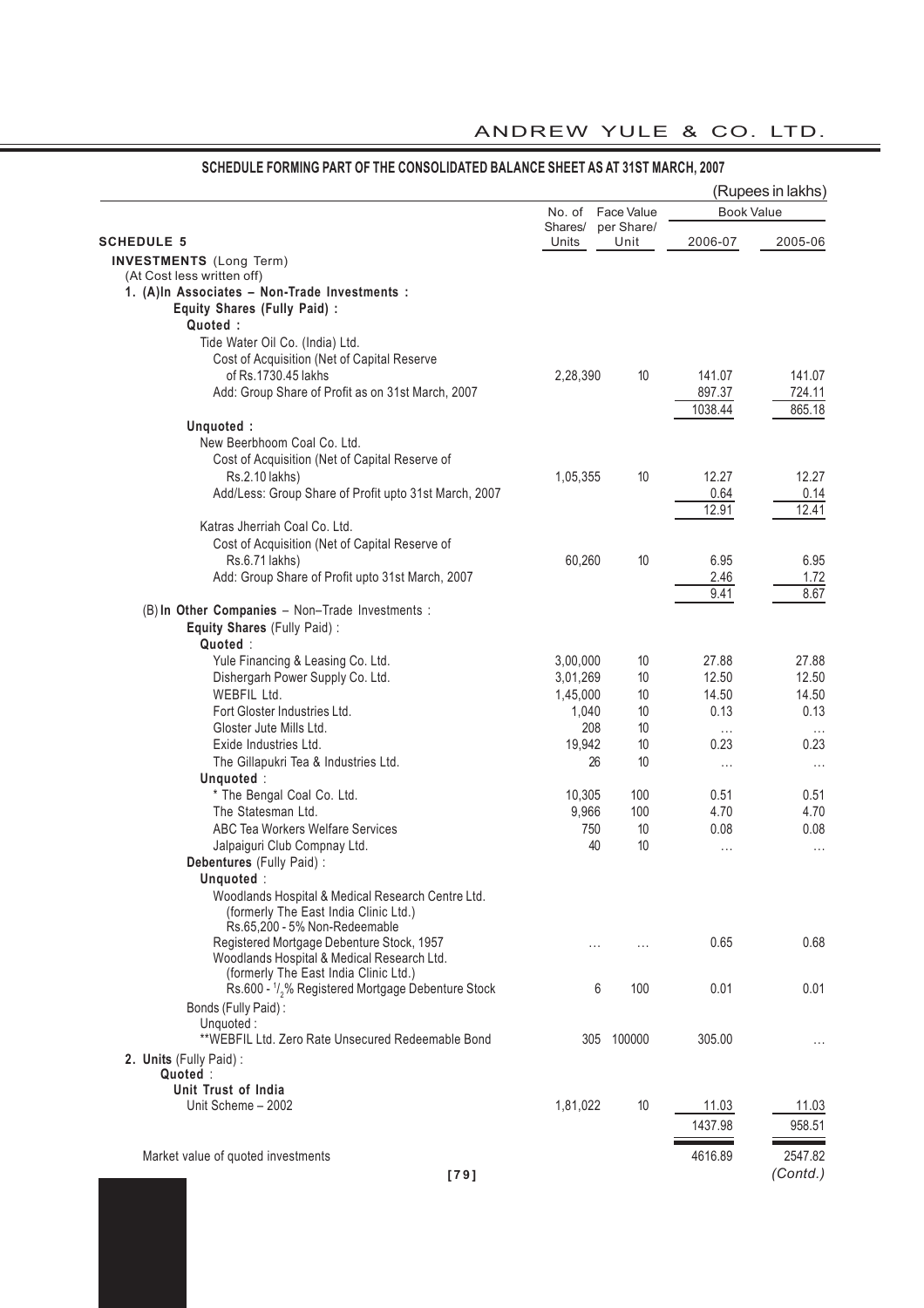**SCHEDULE FORMING PART OF THE CONSOLIDATED BALANCE SHEET AS AT 31ST MARCH, 2006 –** *(Contd.)*

(Rupees in lakhs)

#### **SCHEDULE 5** – *(Contd.)*

# **INVESTMENTS –** *(Contd.)*

- **Notes**: 1. \* The Coal mines of these Companies have been nationalised. Pending finalisation of compensation rolls by the Commissioners of Payments, the Company is not in a position to estimate the amount receivable on its holding in these Companies. However, losses, if any, in this regard will be adjusted against Capital Reserve.
	- 2. \*\* Bonds Issued by WEBFIL Ltd., in lieu of adjustment of Advance to WEBFIL Ltd., as per their approved Revival packag of BIFR.
	- 3. The following Investments having been written down to a nominal value of Re. 1/ each, do not appear in the details given above :

| Name of the Company                                                                                               | No. of<br><b>Shares</b> | Face Value<br>per Share |
|-------------------------------------------------------------------------------------------------------------------|-------------------------|-------------------------|
| Unquoted - Preference Shares:                                                                                     |                         |                         |
| Transformer & Switchgear Ltd.<br>7 <sup>1</sup> / <sub>2</sub> % Tax-free Redeemable Cumulative Preference Shares | 1000                    | 100                     |
| Unquoted - Equity Shares:                                                                                         |                         |                         |
| Transformer & Switchgear Ltd.                                                                                     | 22395                   | 10                      |
| Hooghly Docking & Engineering Co. Ltd.                                                                            | 4410                    | 50                      |
| Brentford Electric (India) Ltd.                                                                                   | 52500                   | 10                      |
| India Paper Pulp Co. Ltd.                                                                                         | 439675                  | 10                      |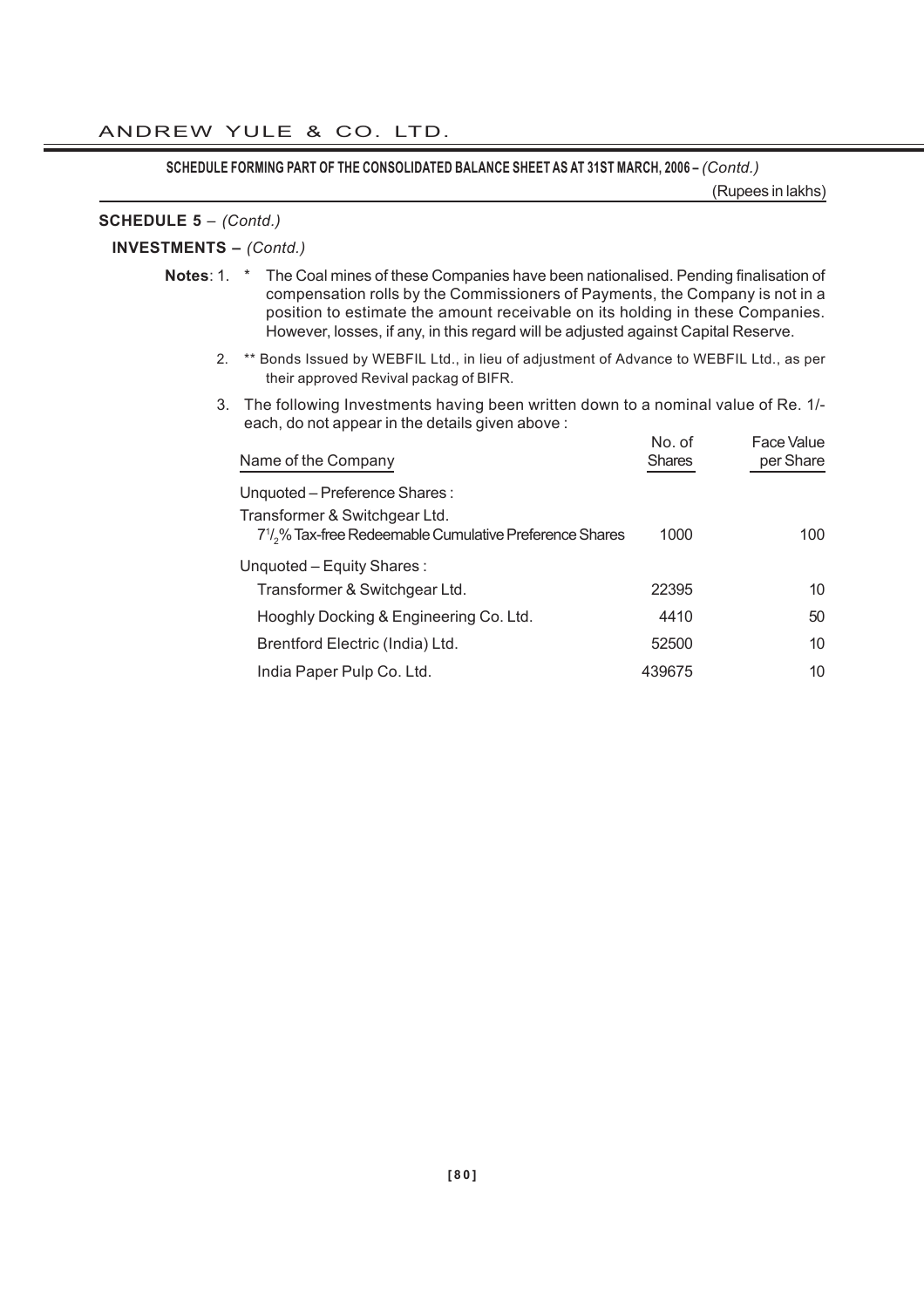#### 2006-07 2005-06 **SCHEDULE 6 INVENTORIES At or under cost** : Raw materials, Components and Packaging Materials 670.84 870.84 777.93 (Includes Stores-in-Transit Rs.53.55 lakhs; 2005-06 Rs.26.43 lakhs) Stores and Spare parts (Including Stores-in-Transit Rs.Nil; 2005-06 Rs.0.16) 565.73 439.84 Food-stuff 22.74 20.98 Loose tools 5.34 4.44 **At Cost or net realisable value whichever is lower** : Finished goods 427.77 501.07 Finished goods-in-transit 12.60<br>
Work-in-Progress 12.60<br>
Work-in-Progress 164.83 Work-in-Progress Scrap (at estimated realisable value) 2.74 2.29 2547.65 2220.98<br>513.95 329.65 Add: Share of Joint Venture (Note No.2(iii) of Schedule-20)(Net of provision) 3061.60 2550.63 **SCHEDULE 7 SUNDRY DEBTORS Unsecured** : **Debts outstanding for a period exceeding six months** : Considered good 808.14 2835.34 Considered doubtful 6308.65 5177.43 7116.79 8012.77 **Other Debts** : Considered good 2388.21 1927.77 9505.00 9940.54 Less: Provision for doubtful debts 6308.65 6308.65 5177.43 3196.35 4763.11 Add: Net share of Joint Venture (Note No.2(iii) of Schedule-20) 969.51 855.19 4165.86 5618.30 **SCHEDULE 8 CASH AND BANK BALANCES** Cash-in-hand 25.52 30.42 Postage and Stamps-in-hand 21.19<br>
Cheques-in-hand 21.19 0.07 0.09<br>
21.19 0.07 0.09 Cheques-in-hand 1998.02 21.19 Remittances-in-transit 27.42 41.49 **Balances with Scheduled Banks** : On Current Account (Net)(Including debit balance of Cash Credit 1023.05 1490.28 of Subsidiary Rs.229.50 lakhs; 2005-06 Rs.110.11 lakhs) **On Deposit Account** : Employees' Security Deposit 0.06 0.06 \* Others 1541.27 708.87 1541.33 708.93 Unclaimed Preference Share Redemption Account 0.80 0.80 4616.21 2293.20 Add: Share of Joint Venture (Note No.2(iii) of Schedule-20) 498.12 605.29 5114.33 2898.49 **SCHEDULES FORMING PART OF THE CONSOLIDATED BALANCE SHEET AS AT 31ST MARCH, 2007** (Rupees in lakhs)

ANDREW YULE & CO. LTD.

**Notes:** \*1. (a)Includes Bank deposits of Rs.10.00 lakhs (Rs.10.00 lakhs) had been pledged with United Industrial Bank Ltd.,(since amalgamated with Allahabad bank) as a lien against clean cash credit facilities to the extent of Rs.10.00 lakhs provided by them to Brentford Electric (India) Ltd., (BEIL). Following the take over of undertakings of BEIL, the pledge stands vacated and the return of deposit receipts is awaited.

> (b) Includes Rs.341.42 lakhs (Rs.171.02 lakhs) is pledged with Banks against Letter of Credit, Bank Guarantee and Overdraft facilities.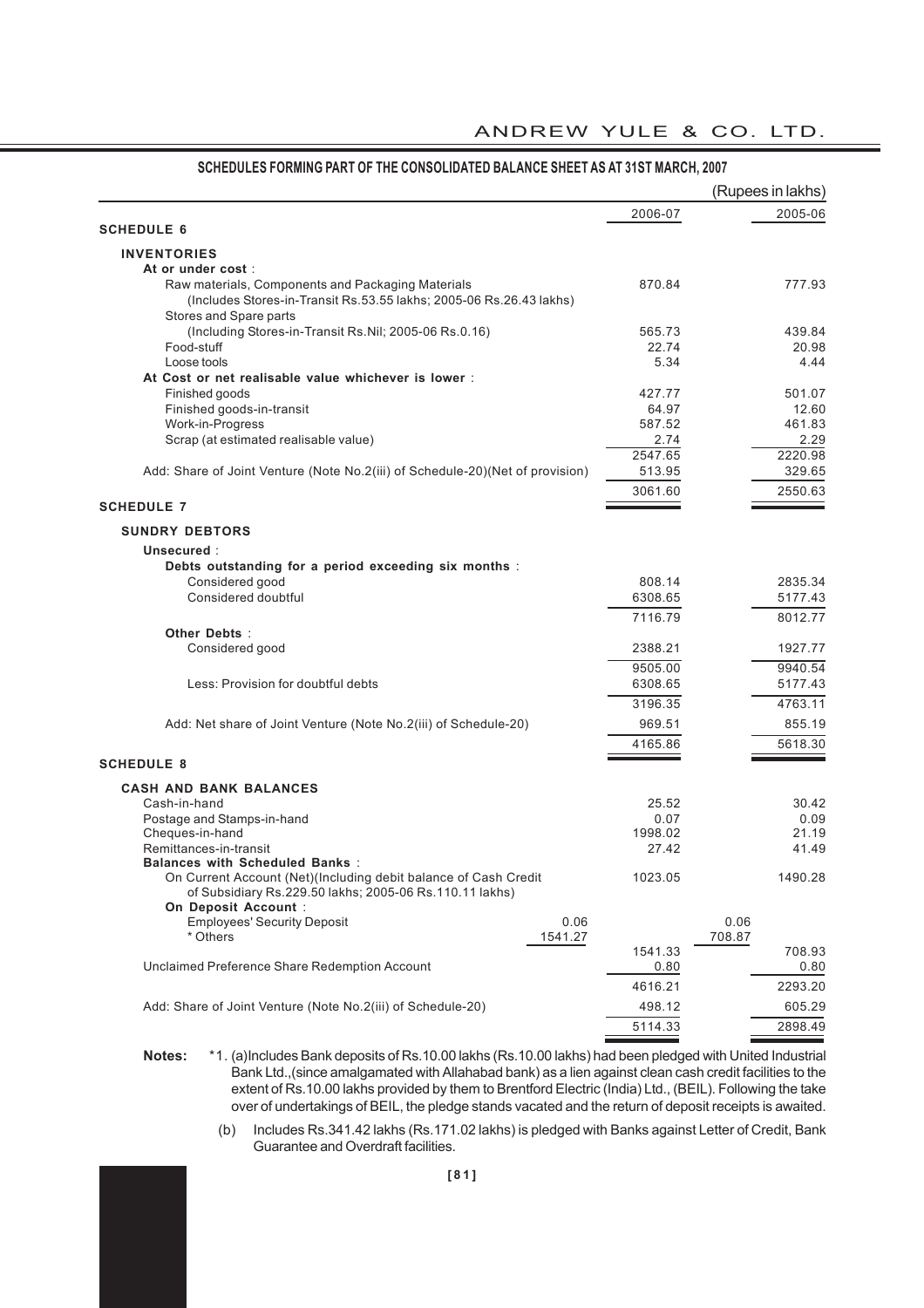|                                                                                                           |         | (Rupees in lakhs) |
|-----------------------------------------------------------------------------------------------------------|---------|-------------------|
|                                                                                                           | 2006-07 | 2005-06           |
| <b>SCHEDULE 9</b>                                                                                         |         |                   |
| <b>OTHER CURRENT ASSETS</b>                                                                               |         |                   |
| <b>Considered Good</b>                                                                                    |         |                   |
| Deposits with National Bank for Agricultural and Rural<br>Development under Tea Development Account       |         |                   |
| Scheme, 1985 and 1990                                                                                     | 0.69    | 0.69              |
| Interest receivable                                                                                       |         |                   |
|                                                                                                           | 0.69    | 0.69              |
| <b>SCHEDULE 10</b>                                                                                        |         |                   |
| <b>LOANS AND ADVANCES</b>                                                                                 |         |                   |
| <b>Secured</b><br>Loans                                                                                   | 48.40   | 79.86             |
| <b>Unsecured</b>                                                                                          |         |                   |
| Loans                                                                                                     | 615.10  | 201.43            |
| Advances recoverable in cash or in kind or for value<br>to be received                                    | 1418.38 | 3035.47           |
| Advance Payment of Income/Wealth-tax/Fringe Benefit Tax                                                   |         |                   |
| (including Tax deducted at source)                                                                        | 1151.48 | 5103.26           |
| <b>Balance with Government Authorities</b>                                                                | 48.54   | 46.20             |
| Interest accrued on Loans, Deposits etc.                                                                  | 13.62   | 9.24              |
| Deposits - lodged with various authorities<br>(including National Plan Savings Certificates Rs.0.71 lakh; |         |                   |
| 2005-06 Rs.0.70 lakh)                                                                                     | 200.69  | 211.36            |
|                                                                                                           | 3447.81 | 8606.96           |
|                                                                                                           | 3496.21 | 8686.82           |
| Add: Share of Joint Venture (Note No.2(iii) of Schedule-20)                                               | 337.14  | 305.92            |
|                                                                                                           | 3833.35 | 8992.74           |
| 1. Classification of Loans and Advances :<br>Notes:                                                       |         |                   |
| (A) Secured<br><b>Considered Good</b>                                                                     | 48.40   | 79.86             |
| (B) Unsecured Considered Good                                                                             | 3784.95 | 8912.88           |
| <b>Considered Doubtful</b>                                                                                | 1879.18 | 1501.66           |
|                                                                                                           | 5664.13 | 10414.54          |
| Less: Provision                                                                                           | 1879.18 | 1501.66           |
|                                                                                                           | 3784.95 | 8912.88           |
|                                                                                                           | 3833.35 | 8992.74           |

# SCHEDULES FORMING PART OF THE CONSOLIDATED BALANCE SHEET AS AT 31ST MARCH, 2007

2. Secured Loans represent House Building and Car Loans (including loan of Rs.1.42 lakhs to a Director; 2005-06 Rs.1.44 lakhs – Maximum amount due at any time during the year Rs.1.44 lakhs; 2005-06 Rs.1.61 lakhs) secured against mortgage of Land, Buildings, Flats and Cars etc.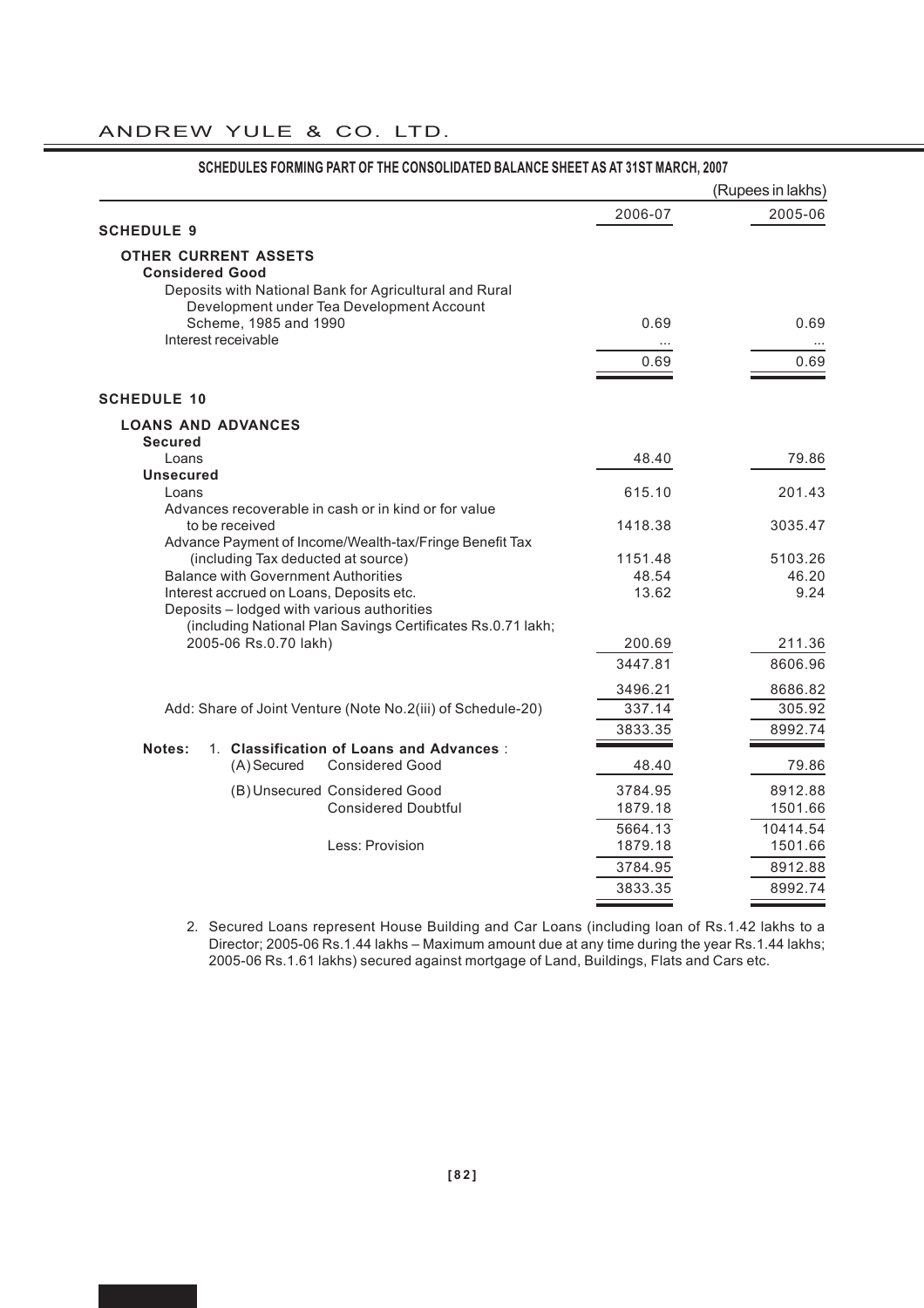|                                                                                                                                                                                                                    |          | (Rupees in lakhs) |
|--------------------------------------------------------------------------------------------------------------------------------------------------------------------------------------------------------------------|----------|-------------------|
| <b>SCHEDULE 11</b>                                                                                                                                                                                                 | 2006-07  | 2005-06           |
| <b>CURRENT LIABILITIES</b>                                                                                                                                                                                         |          |                   |
| <b>Sundry Creditors and Other Liabilities:</b><br>Due to Small Scale Industries<br>*Others                                                                                                                         | 291.15   | 252.48            |
| (including Rs.59.33 lakhs being Earnest Money and<br>Security Deposits: 2005-06 Rs.461.23 lakhs)<br>Advances and Deposits received from Customers and others<br>(including Rs.16.73 lakhs being security deposits; | 11639.23 | 13035.30          |
| 2005-06 Rs.89.40 lakhs)                                                                                                                                                                                            | 593.67   | 1346.36           |
| <b>Employees' Security Deposits</b>                                                                                                                                                                                | 0.06     | 0.06              |
| Interest accrued but not due on loans and deposits                                                                                                                                                                 | 1174.36  | 404.92            |
| Unclaimed Redeemed Preference Shares                                                                                                                                                                               | 0.80     | 0.80              |
|                                                                                                                                                                                                                    | 13699.27 | 15039.92          |
| Add: Share of Joint Venture (Note No.2(iii) of Schedule-20)                                                                                                                                                        | 937.49   | 667.72            |
|                                                                                                                                                                                                                    | 14636.76 | 15707.64          |

### **SCHEDULES FORMING PART OF THE CONSOLIDATED BALANCE SHEET AS AT 31ST MARCH, 2007**

# **SCHEDULE 12**

#### **PROVISIONS**

| <b>For Taxation:</b>                                        |        |          |         |         |
|-------------------------------------------------------------|--------|----------|---------|---------|
| Income Tax                                                  | 781.69 |          | 2754.89 |         |
| <b>Agricultural Tax</b>                                     | .      |          | 1498.64 |         |
| <b>Wealth Tax</b>                                           | 9.00   |          | 6.75    |         |
| Fringe Benefit Tax                                          | 59.69  |          | 30.54   |         |
|                                                             |        | 850.38   |         | 4290.82 |
| Superannuation and Pension                                  |        | 239.65   |         | 233.28  |
| π<br>Employees' Benefit                                     |        | 0.88     |         | 0.91    |
| <b>Stock Obsolescence</b>                                   |        | 453.86   |         | 345.76  |
| Contingencies                                               |        | 592.07   |         | 99.41   |
| <b>Unrealised Profit</b>                                    |        | 15.87    |         | 15.87   |
| Aqua-culture Project                                        |        | 222.29   |         | 222.29  |
| $\epsilon\epsilon$<br><b>Foodstuff Stock</b>                |        | $\cdots$ |         | 16.54   |
| Dividend Tax                                                |        | 0.87     |         | 3.60    |
|                                                             |        | 2375.87  |         | 5228.48 |
| Add: Share of Joint Venture (Note No.2(iii) of Schedule-20) |        | 122.28   |         | 101.67  |
|                                                             |        | 2498.15  |         | 5330.15 |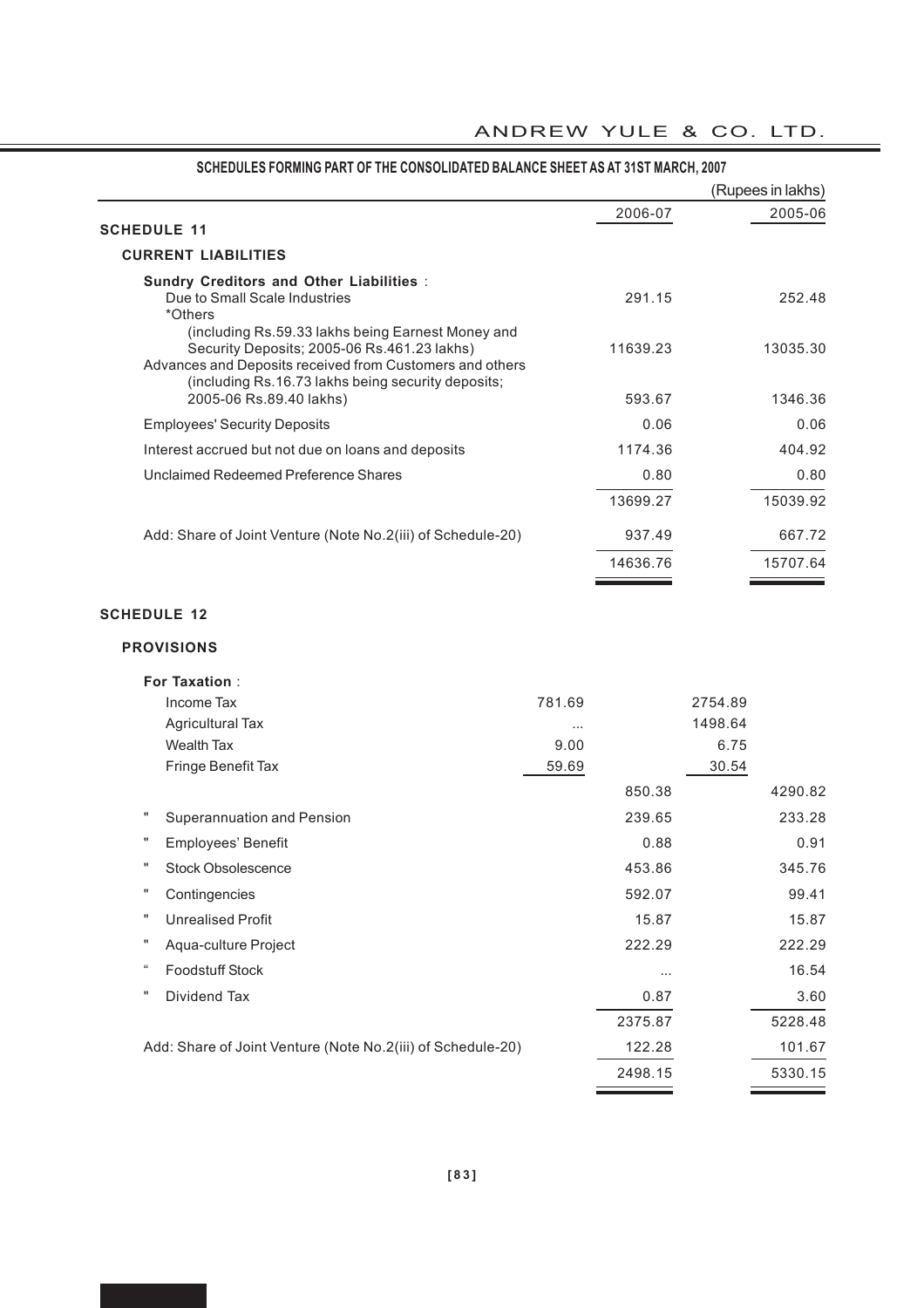| <b>SCHEDULE 13</b><br><b>SALES</b><br>Sales and Work done [including trading item Rs.2.16 lakhs<br>(2005-06 Rs.Nil)(after adjusting Rs.4.41 lakhs being<br>returns/adjustments in respect of earlier year;<br>2005-06 Rs.314.87 lakhs)]<br>Add: Inter Unit Transfer of Capital Goods manufactured | 15042.56<br>23.96 | 2006-07      |                  | (Rupees in lakhs)<br>2005-06 |
|---------------------------------------------------------------------------------------------------------------------------------------------------------------------------------------------------------------------------------------------------------------------------------------------------|-------------------|--------------|------------------|------------------------------|
|                                                                                                                                                                                                                                                                                                   |                   |              |                  |                              |
|                                                                                                                                                                                                                                                                                                   |                   |              |                  |                              |
|                                                                                                                                                                                                                                                                                                   |                   |              |                  |                              |
|                                                                                                                                                                                                                                                                                                   |                   |              | 12373.26         |                              |
|                                                                                                                                                                                                                                                                                                   |                   |              | 124.64           |                              |
|                                                                                                                                                                                                                                                                                                   |                   | 15066.52     |                  | 12497.90                     |
| Excise Duty recovered on sales<br>Less:<br><b>Trade and Other Discount</b><br>Provision for Unrealised Profit on partial                                                                                                                                                                          | 867.38<br>172.37  |              | 658.81<br>152.41 |                              |
| deliveries against Composite Contracts                                                                                                                                                                                                                                                            |                   |              | 14.15            |                              |
|                                                                                                                                                                                                                                                                                                   |                   | 1039.75      |                  | 825.37                       |
| Net sales and job work done                                                                                                                                                                                                                                                                       |                   | 14026.77     |                  | 11672.53                     |
| Add: Share of Joint Venture vide Note No.2(iii) of<br>Schedule 20 (Net of Excise Duty Rs.511.54 lakhs;                                                                                                                                                                                            |                   |              |                  |                              |
| 2005-06 Rs.447.60 lakhs)                                                                                                                                                                                                                                                                          |                   | 4620.41      |                  | 3819.48                      |
|                                                                                                                                                                                                                                                                                                   |                   | 18647.18     |                  | 15492.01                     |
| <b>SCHEDULE 14</b>                                                                                                                                                                                                                                                                                |                   |              |                  |                              |
| <b>OTHER INCOME</b>                                                                                                                                                                                                                                                                               |                   |              |                  |                              |
| Interest on Loans, Advances, Deposits etc. (Gross)                                                                                                                                                                                                                                                |                   | 211.01       |                  | 111.02                       |
| Profit on sale of stores                                                                                                                                                                                                                                                                          |                   | 0.53         |                  |                              |
| Profit on exchange fluctuation                                                                                                                                                                                                                                                                    |                   | $\cdots$     |                  | 0.41                         |
| Sundry Receipts (including insurance claims of Rs.11.05 lakhs;                                                                                                                                                                                                                                    |                   |              |                  |                              |
| 2005-06 Rs.50.29 lakhs)                                                                                                                                                                                                                                                                           |                   | 43.16        |                  | 60.59                        |
| Tea Board Replantation Subsidy<br>Adjustment for Tea Board Subsidy for Capital Assets                                                                                                                                                                                                             |                   | 9.00<br>7.80 |                  | 3.38                         |
| Rent and Hire charges                                                                                                                                                                                                                                                                             |                   | 49.53        |                  | 48.04                        |
| Fees and Commission received by Directors and Employees                                                                                                                                                                                                                                           |                   | $\cdots$     |                  | 4.08                         |
| Scrap/Tea waste sale                                                                                                                                                                                                                                                                              |                   | 30.50        |                  | 36.53                        |
| Service charges                                                                                                                                                                                                                                                                                   |                   | 19.72        |                  | 19.77                        |
| Export incentives                                                                                                                                                                                                                                                                                 |                   | 0.10         |                  | 6.98                         |
| Items relating to previous years (including depreciation for<br>earlier year Rs.6.08 lakhs; 2005-06 Rs.Nil)                                                                                                                                                                                       |                   | 30.69        |                  | 82.75                        |
| Liabilities no longer required written back                                                                                                                                                                                                                                                       |                   | 415.83       |                  | 194.58                       |
| Provisions no longer required written back :<br>Superannuation and Pension                                                                                                                                                                                                                        | 0.06              |              | 20.21            |                              |
| Food stuff                                                                                                                                                                                                                                                                                        | 16.54             |              |                  |                              |
| Doubful Debs                                                                                                                                                                                                                                                                                      | 0.02              | 16.62        | 0.02             | 20.23                        |
|                                                                                                                                                                                                                                                                                                   |                   | 834.49       |                  | 588.36                       |
| Add: Share of Joint Venture (Note No.2(iii) of Schedule-20)                                                                                                                                                                                                                                       |                   | 36.71        |                  | 70.83                        |
|                                                                                                                                                                                                                                                                                                   |                   | 871.20       |                  | 659.19                       |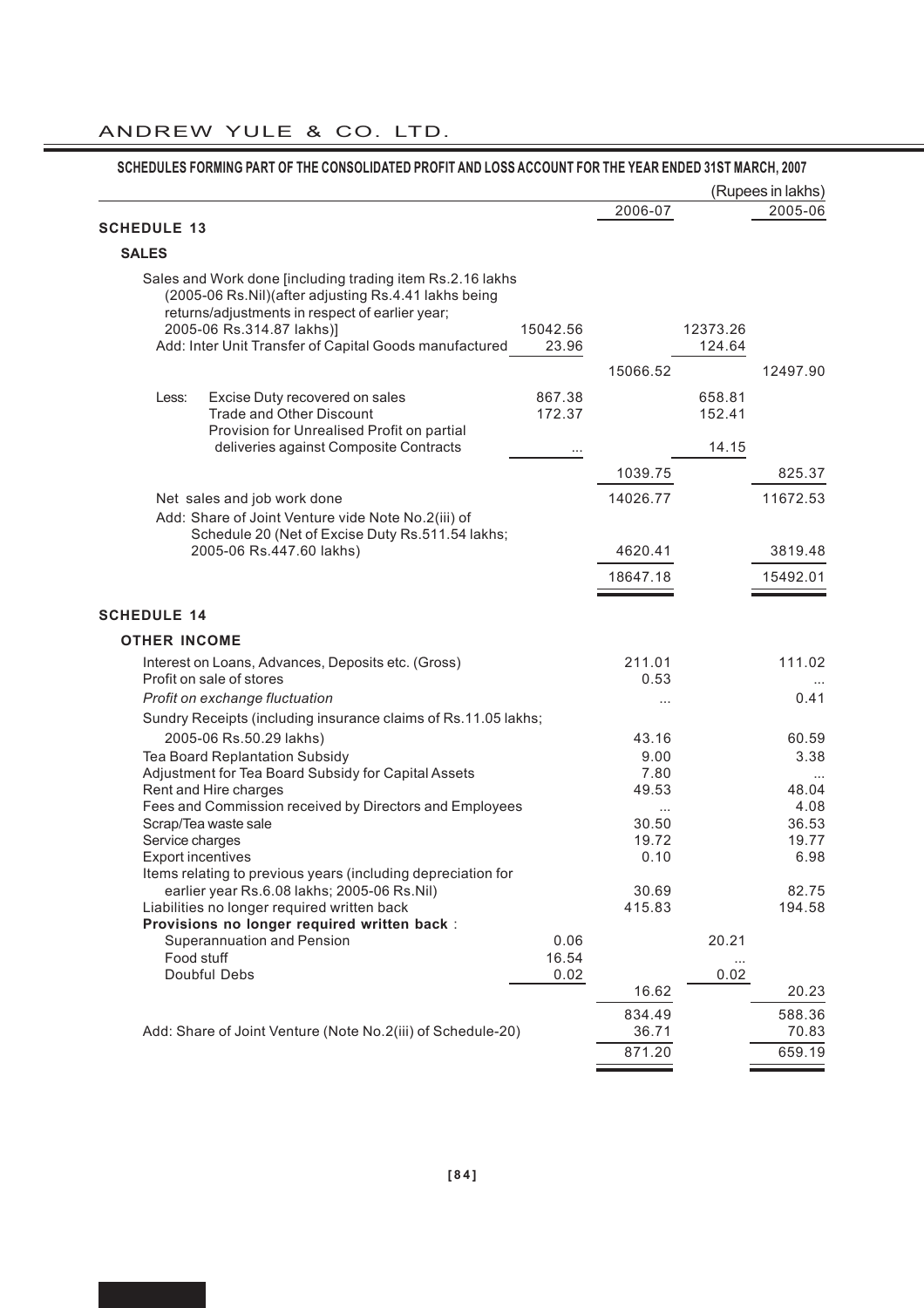|                                                                                        |             |         |         | (Rupees in lakhs) |
|----------------------------------------------------------------------------------------|-------------|---------|---------|-------------------|
|                                                                                        |             | 2006-07 |         | 2005-06           |
| <b>SCHEDULE 15</b>                                                                     |             |         |         |                   |
| ACCRETION / DECRETION (-) IN STOCKS                                                    |             |         |         |                   |
| <b>Opening Stock:</b>                                                                  |             |         |         |                   |
| Finished goods                                                                         | 501.07      |         | 333.14  |                   |
| Finished goods-in-transit                                                              | 12.60       |         | 126.66  |                   |
| Semi-Finished Articles                                                                 | 181.37      |         | 18.63   |                   |
| Work-in-Progress                                                                       | 280.46      |         | 556.27  |                   |
| Scrap                                                                                  | 2.29        |         | 1.13    |                   |
|                                                                                        | 977.79      |         | 1035.83 |                   |
| Less: CENVAT/VAT on Opening Stock                                                      | 2.22        |         | 4.92    |                   |
|                                                                                        |             | 975.57  |         | 1030.91           |
| <b>Closing Stocks:</b>                                                                 |             |         |         |                   |
| Finished goods                                                                         | 427.77      |         | 501.07  |                   |
| Finished goods-in-transit                                                              | 64.97       |         | 12.60   |                   |
| Semi-Finished Articles                                                                 | 180.94      |         | 181.37  |                   |
| Work-in-Progress                                                                       | 406.58      |         | 280.46  |                   |
| Scrap                                                                                  | 2.74        |         | 2.29    |                   |
|                                                                                        |             | 1083.00 |         | 977.79            |
|                                                                                        |             | 107.43  |         | 53.12<br>$(-)$    |
| Add: Share of Joint Venture (Note No.2(iii) of Schedule-20)                            |             | 177.16  |         | 16.90<br>$(-)$    |
|                                                                                        |             | 284.59  |         | 70.02<br>$(-)$    |
| <b>SCHEDULE 16</b>                                                                     |             |         |         |                   |
| <b>MATERIALS CONSUMED</b>                                                              |             |         |         |                   |
| Stocks as at 1st April, 2006 :                                                         |             |         |         |                   |
| Raw materials, components and packaging materials                                      | 751.49      |         | 821.31  |                   |
| Materials-in-transit                                                                   | 26.43       |         | 50.44   |                   |
| Stores and spare parts                                                                 | 439.84      |         | 510.28  |                   |
| Loose tools                                                                            | <u>4.44</u> |         | 4.57    |                   |
|                                                                                        | 1222.20     |         | 1386.60 |                   |
| Less: Book value of Stocks sold/adjusted/written off                                   |             |         | 4.88    |                   |
|                                                                                        | 1222.20     |         | 1381.72 |                   |
| Add: Adj. of previous year                                                             |             |         | 23.02   |                   |
|                                                                                        |             | 1222.20 |         | 1404.74           |
| Purchases during the year :                                                            |             |         |         |                   |
| Raw materials, components and packaging materials                                      |             |         |         |                   |
| (including erection expenses in case of composite                                      |             |         |         |                   |
| contracts and processing charges)<br>Stores and spare parts (including Trading item of | 3938.53     |         | 3415.40 |                   |
| Rs.1.92 lakhs)                                                                         | 2297.29     |         | 1295.25 |                   |
| Loose tools                                                                            | 16.41       |         | 2.73    |                   |
|                                                                                        |             | 6252.23 |         | 4713.38           |
|                                                                                        |             | 7474.43 |         | 6118.12           |
| Less: Stocks as at 31st March, 2007 :                                                  |             |         |         |                   |
| Raw materials, components and packaging materials                                      | 831.62      |         | 751.49  |                   |
| Materials-in-transit                                                                   | 39.22       |         | 26.43   |                   |
| Stores and spare parts                                                                 | 565.72      |         | 439.84  |                   |
| Loose tools                                                                            | 5.34        |         | 4.44    |                   |
|                                                                                        | 1441.96     |         | 1222.20 |                   |
| Raw materials and stores used on Capital Jobs                                          |             |         |         |                   |
| Rs.20.91 lakhs and on Repair Jobs, Advertising,                                        |             |         |         |                   |
| Transport, Power and Fuel, Research                                                    |             |         |         |                   |
| and Development etc. Rs.1077.61 lakhs;                                                 |             |         |         |                   |
| 2005-06 Rs.0.03 lakh and Rs.848.03 lakhs.                                              | 1098.52     |         | 848.06  |                   |
|                                                                                        |             | 2540.42 |         | 2070.26           |
|                                                                                        |             | 4934.01 |         | 4047.86           |
| Add: Share of Joint Venture (Note No.2(iii) of Schedule-20)                            |             | 3151.67 |         | 2453.97           |
|                                                                                        |             | 8085.68 |         | 6501.83           |
|                                                                                        |             |         |         |                   |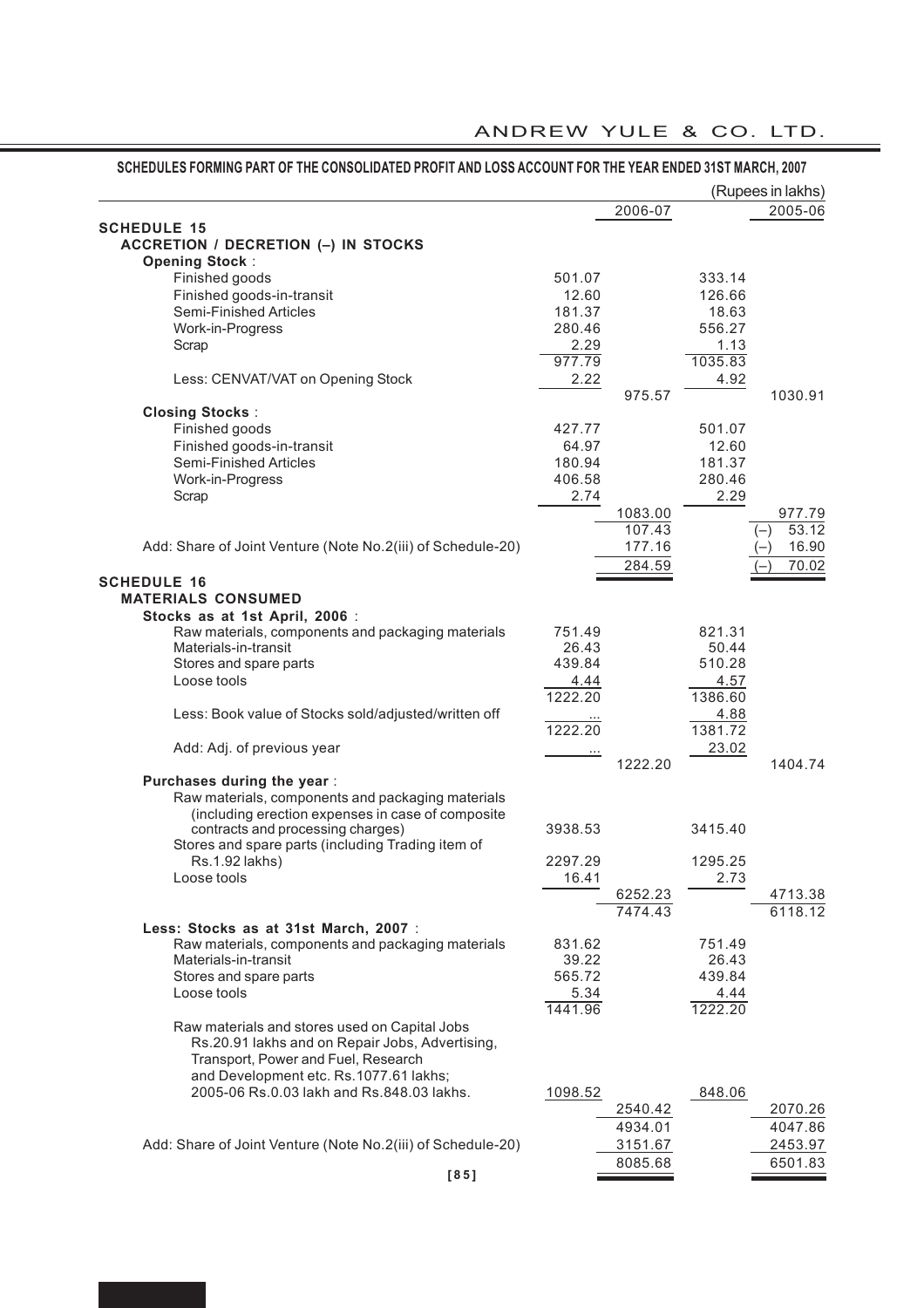| SCHEDULES FORMING PART OF THE CONSOLIDATED PROFIT AND LOSS ACCOUNT FOR THE YEAR ENDED 31ST MARCH, 2007 |         |                   |
|--------------------------------------------------------------------------------------------------------|---------|-------------------|
|                                                                                                        |         | (Rupees in lakhs) |
| <b>SCHEDULE 17</b>                                                                                     | 2006-07 | 2005-06           |
| <b>SALARIES, WAGES AND BONUS</b>                                                                       |         |                   |
|                                                                                                        |         |                   |
| Salaries, Wages, Bonus and Gratuity                                                                    | 5392.09 | 5005.03           |
| Contribution to Provident and Other Funds                                                              | 734.46  | 588.55            |
| Welfare and Other Expenses                                                                             | 782.55  | 697.51            |
|                                                                                                        | 6909.10 | 6291.09           |
| Less: Incurred on Capital jobs, Repair Jobs, Research and                                              |         |                   |
| Development, Advertising, Transport etc.                                                               | 180.49  | 172.95            |
|                                                                                                        | 6728.61 | 6118.14           |
| Add: Share of Joint Venture (Note No.2(iii) of Schedule-20)                                            | 270.20  | 314.04            |
|                                                                                                        | 6998.81 | 6432.18           |

# **SCHEDULE 18**

| <b>INTEREST</b>                                             |          |         |
|-------------------------------------------------------------|----------|---------|
| <b>Fixed Deposits</b>                                       | 31.28    | 38.68   |
| Term Loans                                                  | 1819.06  | 844.82  |
| <b>Others</b>                                               | 2197.84  | 2060.47 |
|                                                             | 4048.18  | 2943.97 |
| Add: Share of Joint Venture (Note No.2(iii) of Schedule-20) | $\cdots$ | 0.18    |
|                                                             | 4048.18  | 2944.15 |
|                                                             |          |         |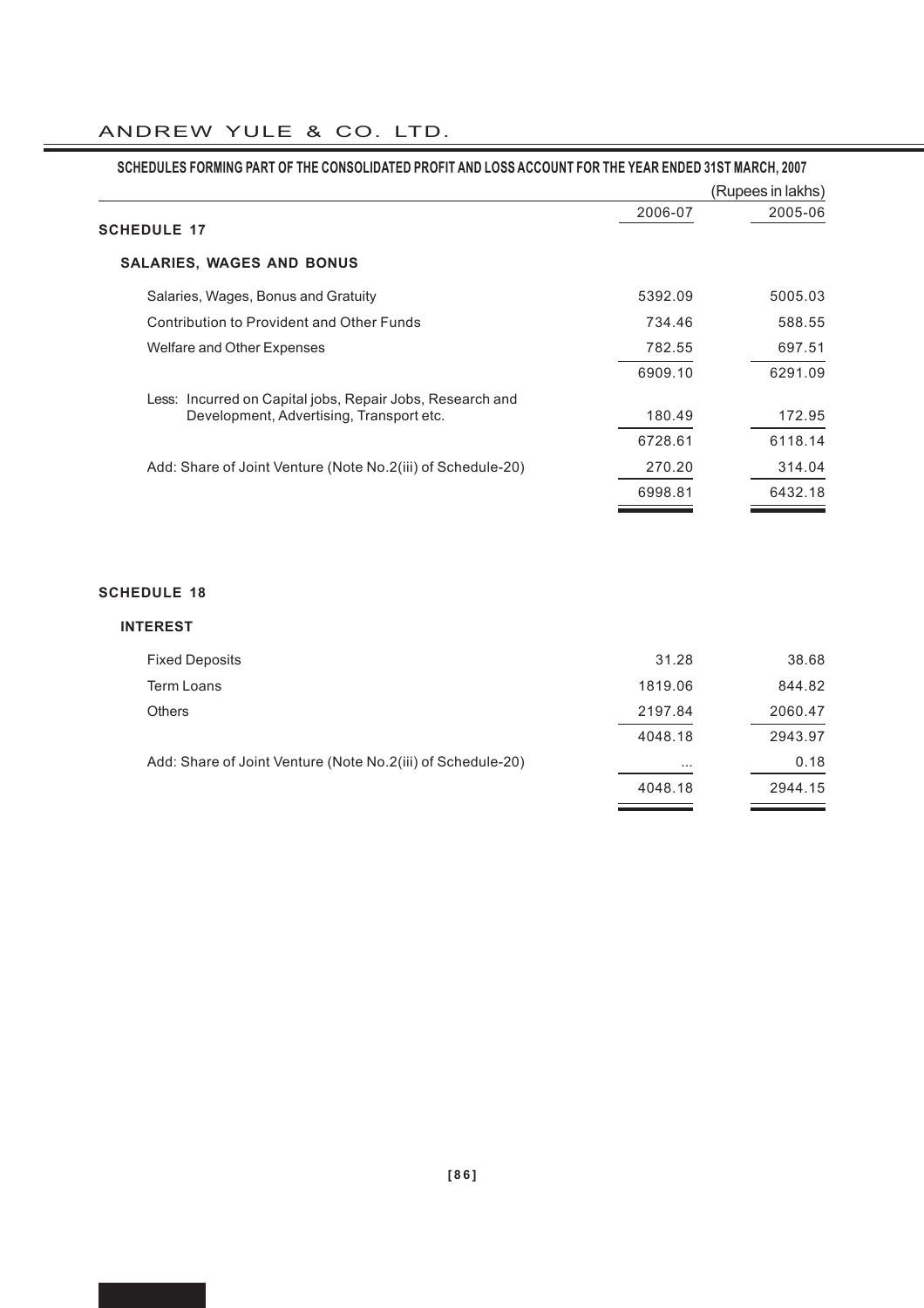|                                                             |          |                |        | (Rupees in lakhs) |
|-------------------------------------------------------------|----------|----------------|--------|-------------------|
|                                                             |          | 2006-07        |        | 2005-06           |
| <b>SCHEDULE 19</b>                                          |          |                |        |                   |
| <b>OTHER EXPENSES</b>                                       |          |                |        |                   |
| Power and Fuel                                              |          | 1251.62        |        | 1229.87           |
| Miscellaneous Tea Cultivtion and Manufacturing Expenses     |          | 173.82         |        | 103.26            |
| Research and Development Expenses                           |          | 2.32           |        | 2.05              |
| <b>Directors' Salaries</b>                                  |          | 15.21          |        | 11.85             |
| Director' Fees                                              |          | 0.37           |        | 0.14              |
| Rent (Net)<br>Rates and Taxes                               |          | 54.84<br>36.18 |        | 50.52<br>31.43    |
| <b>Repairs and Maintenance:</b>                             |          |                |        |                   |
| <b>Buildings</b>                                            | 174.37   |                | 144.43 |                   |
| <b>Plant and Machinery</b>                                  | 257.22   |                | 167.98 |                   |
| <b>Others</b>                                               | 64.26    |                | 39.26  |                   |
|                                                             |          | 495.85         |        | 351.67            |
| Travelling Expenses and Upkeep of Vehicles                  |          | 365.08         |        | 310.50            |
| Insurance                                                   |          | 30.61          |        | 34.81             |
| <b>Brokers' Commission</b>                                  |          | 78.83          |        | 78.42             |
| <b>Selling Expenses:</b>                                    |          |                |        |                   |
| Selling Agents' Commission                                  | 53.72    |                | 53.31  |                   |
| <b>Others</b>                                               | 308.79   |                | 286.68 |                   |
|                                                             |          | 362.51         |        | 339.99            |
| Miscellaneous Expenses                                      |          | 636.79         |        | 660.45            |
| Commission against Govt. Guarantee                          |          | 35.20          |        | 35.20             |
| <b>Excise Duty</b>                                          |          | 32.63          |        | $(-) 7.64$        |
| <b>Turnover Tax</b>                                         |          |                |        | 15.50             |
| Assam Cess on Green Tea Leaf                                |          | 72.50          |        | 73.32             |
| West Bengal Primary Education Cess                          |          | 8.00           |        | 7.50              |
| West Bengal Rural Employment Cess                           |          | 16.00          |        | 14.99             |
| <b>Tea Cess</b>                                             |          | 28.84          |        | 27.44             |
| <b>Educaion Cess</b>                                        |          | 0.49           |        | 0.55              |
| Assam Entry Tax                                             |          | 3.08           |        | 0.57              |
| <b>Bank Charges</b>                                         |          | 92.25          |        | 79.24             |
| <b>Auditors' Remuneration:</b>                              |          |                |        |                   |
| <b>Audit Fees</b>                                           | 3.38     |                | 3.38   |                   |
| In Other Capacity :                                         |          |                |        |                   |
| <b>Tax Audit Fees</b>                                       | 0.68     |                | 0.68   |                   |
| For Certificates etc.                                       | 1.31     |                | 1.80   |                   |
| Out of Pocket Expenses                                      | 0.80     |                | 0.54   | 6.40              |
|                                                             |          | 6.17           |        |                   |
| Miscellaneous Expenditure Written off :                     |          | 315.79         |        | 393.60            |
| Other Expenses<br>Net Loss on Exchange Fluctuation          |          | 0.26           |        |                   |
| Items relating to previous years (including                 |          |                |        |                   |
| interest on Income Tax of Rs.194.91)                        |          | 383.58         |        | 669.30            |
| Cold Weather Expenses written off                           |          | 1105.56        |        |                   |
| Liquidated Damages and Penalty etc.                         |          | 145.94         |        | 199.58            |
| Rectification/Replacement                                   |          | 46.14          |        | 101.29            |
| <b>Provision for:</b>                                       |          |                |        |                   |
| Doubtful Debts                                              | 1131.22  |                | 762.30 |                   |
| Doubtful Loans, Advances and Deposits                       | 465.60   |                | 388.08 |                   |
| <b>Stock Obsolescence</b>                                   | 108.10   |                | 29.09  |                   |
| Contingencies                                               | 492.66   |                | 0.11   |                   |
| Foodstuff                                                   | $\ldots$ |                | 16.54  |                   |
|                                                             |          | 2197.58        |        | 1196.12           |
|                                                             |          | 7994.04        |        | 6017.92           |
| Less: Amount transferred to Capital jobs etc.               |          | 1.80           |        | <u>0.30</u>       |
|                                                             |          | 7992.24        |        | 6017.62           |
|                                                             |          | 773.84         |        | 627.61            |
| Add: Share of Joint Venture (Note No.2(iii) of Schedule-20) |          |                |        |                   |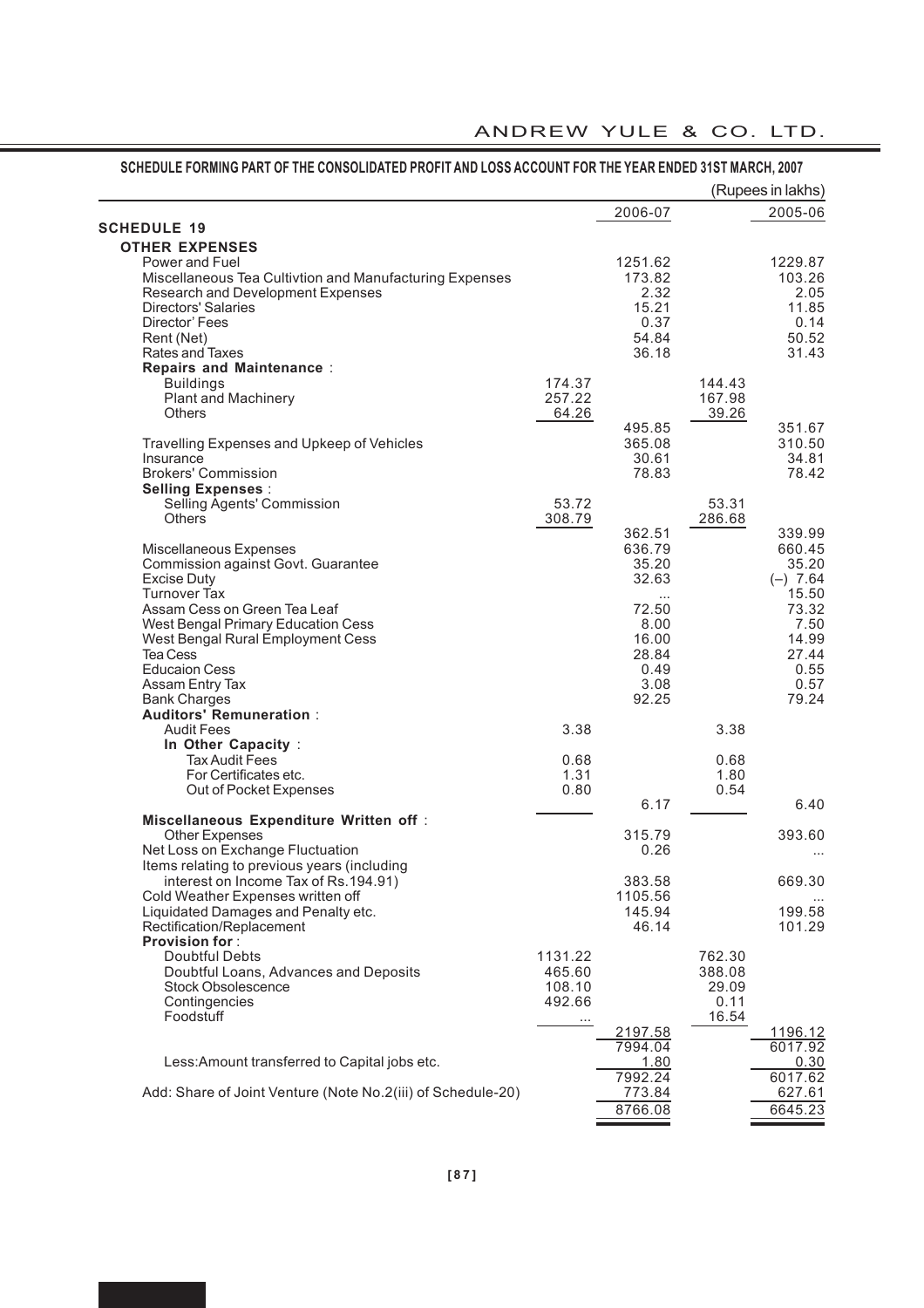#### **NOTES ON THE CONSOLIDATED ACCOUNTS AS AT AND FOR THE YEAR ENDED 31ST MARCH, 2007**

(Rupees in lakhs)

#### **SCHEDULE 20**

1. Principles of Consolidation :

The Consolidated Financial Statements (CFS) relate to Andrew Yule & Co. Ltd. (the Company), its Subsidiary Company, its Associates and Joint Venture entity. The Consolidated Financial Statements have been prepared on the following basis :

- (i) The financial statements of the Company and its subsidiary company are combined on a line-by-line basis by adding together the book values of like items of assets, liabilities, income and expenses, after fully eliminating intra-group balances and intra-group transactions resulting in unrealized profits or losses in accordance with Accounting Standard (AS-21) – "Consolidated Financial Statements" issued by the Institute of Chartered Accountants of India.
- (ii) The difference between the cost of investment in the Subsidiary, over the net assets at the time of acquisition of shares in the Subsidiary is recognized in the financial statements as Goodwill. As the date of investments in this Company was not readily available, the subsidiary's audited Balance Sheet as on 31st March, 2001 was taken into consideration to determine the Goodwill.
- (iii) In case of Associates where the Company holds 20% or more of equity, investments in Associates are accounted for using equity method in accordance with Accounting Standard (AS-23) – "Accounting for Investments in Associates in Consolidated Financial Statements" issued by the Institute of Chartered Accountants of India. As the dates of investments in those Associates are not readily available, the audited Balance Sheet of those Associates as at 31st March, 2002 was taken into consideration to determine the Capital Reserve.
- (iv) In case of Joint Venture interest in the jointly controlled entity has been acounted for by proportionate consolidation method in accordance with Accounting Standard (AS-27) – "Financial Reporting of Interests in Joint Ventures" issued by the Institute of Chartered Accountants of India. Under this method, the Company's share of Joint Venture's individual income and expenses, assets and liabilities and cash flows are included in the relevant components of the Consolidated Financial Statements.
- 2. Ownership Interest in Subsidiary, Associates and Joint Venture :
	- (i) The Subsidiary (which alongwith "Andrew Yule & Co. Ltd., (AY) the parent, constitute the Group) considered in the preparation of these Consolidated Financial Statements are :

|                           |                          | Percentage of voting power as at |
|---------------------------|--------------------------|----------------------------------|
| Name                      | Country of Incorporation | 31st March, 2007                 |
| Hooghly Printing Co. Ltd. | India                    | 100                              |

The financial statement of the Subsidiary is drawn upto 31st March every year.

(ii) Ownership interest of the Company in the Associates considered in the CFS are as follows :–

|                                 |                             |                                              | (Rupees in lakhs)                            |
|---------------------------------|-----------------------------|----------------------------------------------|----------------------------------------------|
| Name of the Company             | Country of<br>Incorporation | Ownership Interest<br>as at 31st March, 2007 | Ownership interest<br>as at 31st March, 2006 |
| Tide Water Oil Co. (India) Ltd. | India                       | 26.22%                                       | 26.22%                                       |
| New Beerbhoom Coal Co. Ltd.     | India                       | 32.95%                                       | 32.95%                                       |
| Katras Jherriah Coal Co. Ltd.   | India                       | 31.66%                                       | 31.66%                                       |
|                                 |                             |                                              | (Contd.)                                     |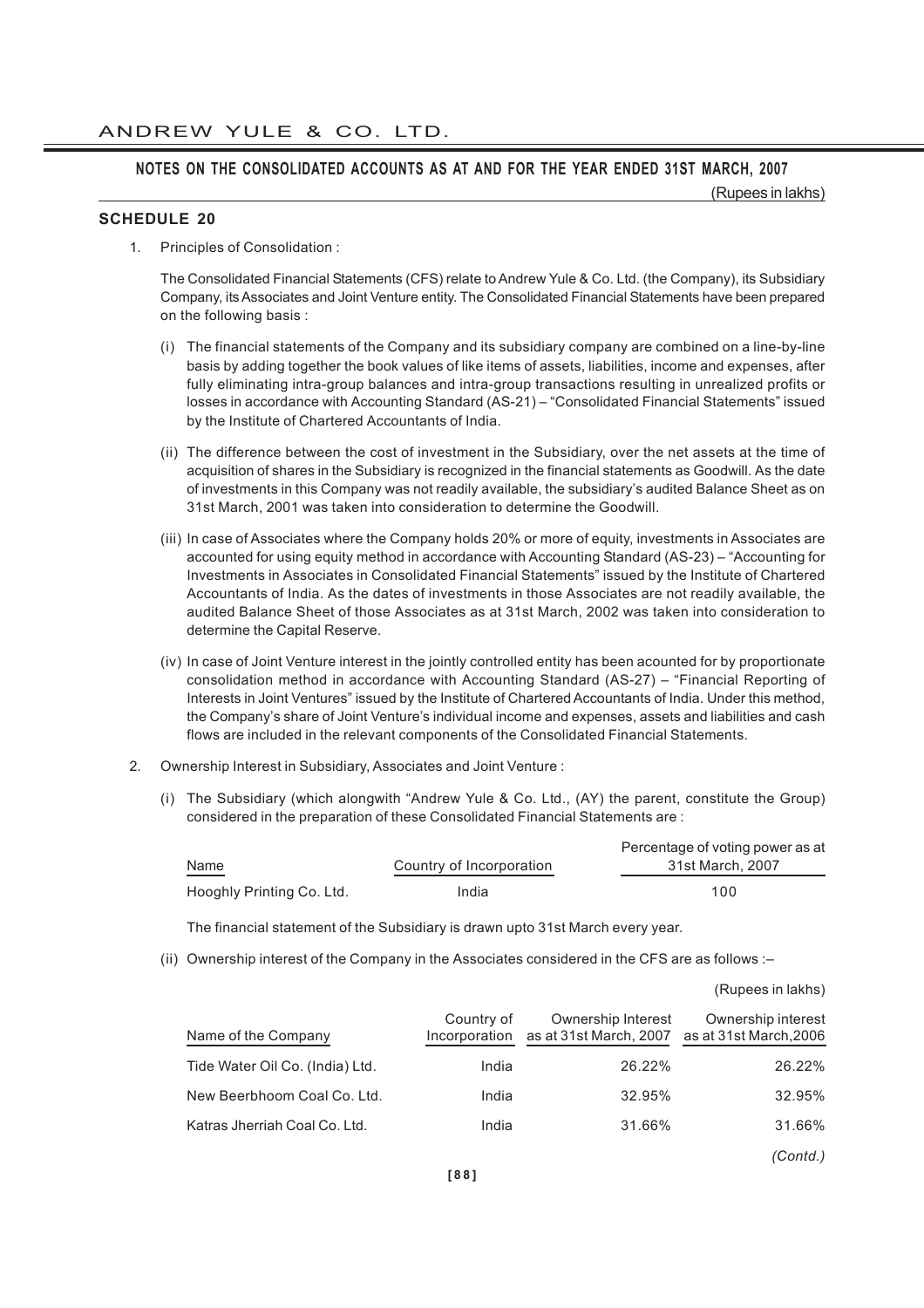#### **SCHEDULE 20 –** *(Contd.)*

These investments have been accounted for using the equity method whereby the investment is initially recorded at cost and adjusted thereafter for the post acquisition change in the Group's share of net assets. During the year, the Group has received dividend aggregating Rs.34.26 lakhs in respect of the investments in Associates.

Financial Statements of all the Associates are drawn upto 31st March. The Group's investment in Associates were reported as long term investments as on 31st March, 2002 (Schedule–5) and stated at cost.

(iii) Interest in Joint Venture :

|                           |                          | Percentage of ownership interest as |
|---------------------------|--------------------------|-------------------------------------|
| Name of the Joint Venture | Country of Incorporation | at 31st March, 2007                 |
| Phoenix Yule Ltd.         | India                    | 26%                                 |

The financial statement of the Joint Venture Company is drawn upto 31st December every year. The proportionate share of assets, liabilities, income and expenditure of the above Joint Venture, as contained in its financial statements as at 31st December, 2006 has been included in this Consolidated Financial Statements.

3. In the Consolidated Financial Statements depreciation on assets (Other than Tea Estates) belonging to Parent Company has been provided under "Straight-line" method, whereas the same has been provided under "Written down value" method for assets belonging to Hooghly Printing Co. Ltd. (HP) (wholly owned subsidiary). Both these aforesaid methods are being followed consistently in respective companies.

The total value of gross block of the Group as on 31st March, 2007 is Rs.22524.29 lakhs (Rs.21887.99 lakhs) out of which on the gross block of value Rs.166.07 lakhs (Rs.166.07 lakhs), depreciation has been provided under "Written down value method". The amount of depreciation so charged up to 31st March, 2007 is Rs.142.61 lakhs (Rs.138.54 lakhs) out of total depreciation of Rs.5795.12 lakhs (Rs.5363.09 lakhs) provided upto 31st March, 2007.

- 4. Estimated amount of contracts remaining to be executed on Capital Account and not provided for (net of advances) Rs.430.84 lakhs (Rs.110.82 lakhs).
- 5. Contingent liabilities not provided for in respect of :
	- (a) Claims against the Group not acknowledged as debts :
		- (i) Disputed labour matters (amount not ascertainable).
		- (ii) Others Rs.667.09 lakhs (Rs.967.98 lakhs).
	- (b) Guarantees and Indemnities given to various institutions and Authorities in connection with Company's operations amounting to Rs.2706.24 lakhs (Rs.2297.65 lakhs).
	- (d) Legal cases U/s.138 and 141 of Negotiable Instruments Act. remaining outstanding as on 31st March, 2007 Rs.Nil lakhs (Rs.29.10 lakhs).
	- (e) Guarantees given to banks in favour of other Group and/or Associate Companies :
		- (i) The Bengal Coal Co. Ltd.  $-$  Rs.115.00 lakhs (Rs.115.00 lakhs).
		- (ii) India Paper Pulp Co. Ltd. Rs.265.00 lakhs (Rs.265.00 lakhs).

In respect of item Nos.(i) and (ii) above, the guarantees have already been invoked by the banks but not provided for as the matters are still subjudice.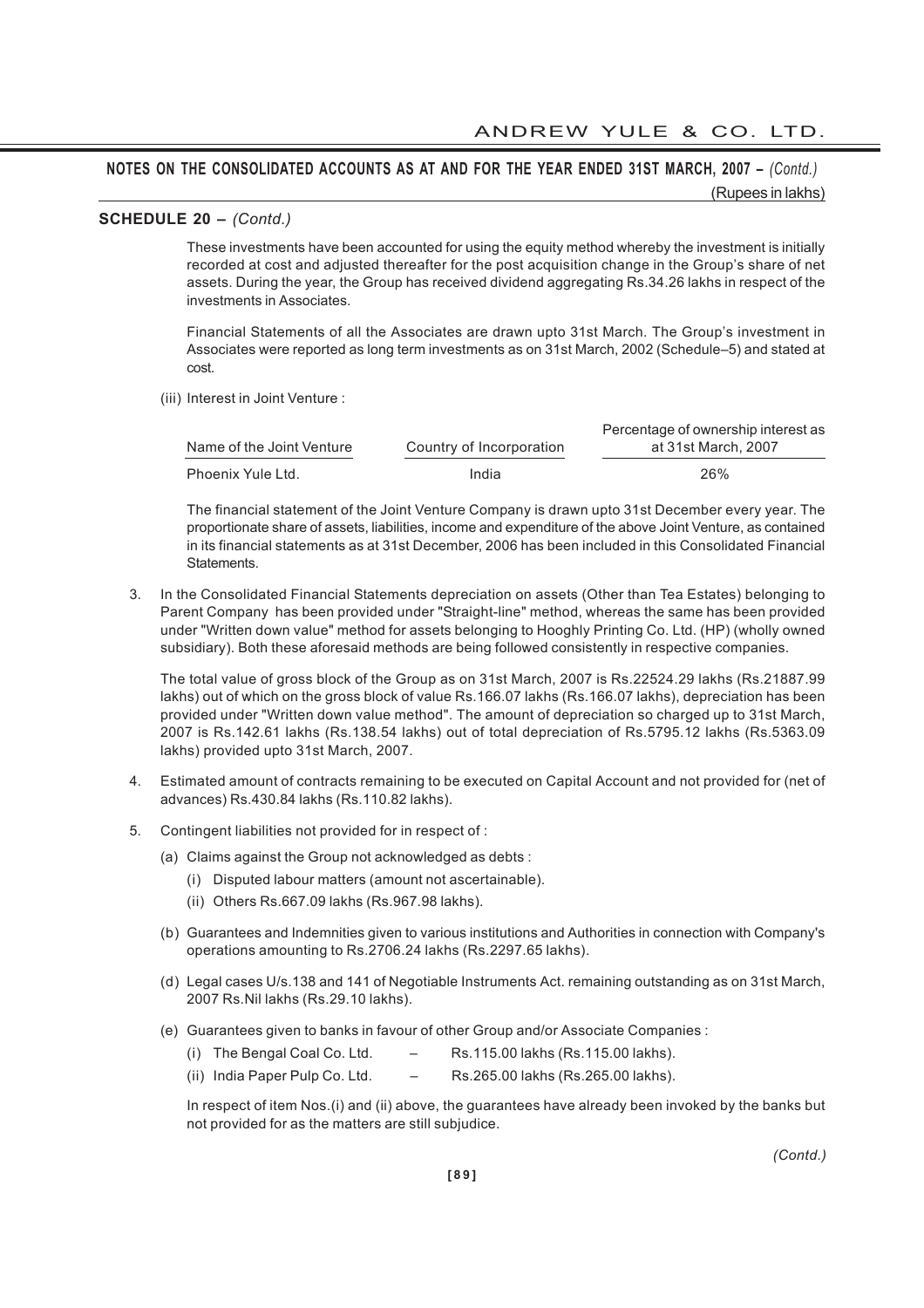#### **SCHEDULE 20 –** *(Contd.)*

- (f) Disputed Sales Tax matters aggregating to Rs.5282.84 lakhs (Rs.4791.11 lakhs).
- (g) Aggregate Income Tax demands amounting to Rs.53.96 (Rs.53.96) not admitted, against which appeals have been preferred by the Company.
- (h) Agricultural Income Tax demands amounting to Rs.484.75 lakhs (Rs.373.85 lakhs) not admitted, against which appeals have been preferred by the Company.
- (i) Disputed Excise/Customs Duty matters Rs.883.15 lakhs (Rs.959.67 lakhs).
- (k) Unexpired Letter of Credit opened by the Company's bankers Rs.711.43 lakhs (Rs.429.69 lakhs).

It is contemplated that most of the items 5(a) to 5(i) above are likely to be decided in favour of the Company.

6. Liability on additional interest payable due to delay in deposit of Provident Fund (PF) contribution to the respective Provident Fund Authorities has been accounted for as per statutory rates provided in the statutes applicable to such Provident Funds. However, no liability has been provided for Damages u/s.14B of the Employees' Provident Fund and Miscellaneous Provident Fund Act, 1952 as waiver has been asked for in Draft Rehabilitation Scheme (DRS). Govt. of India (GOI) while communicating its approval of DRS vide letter No.10(43)/2005-PE-I dated 19th March, 2007 have given directives for making representation before the Central Board of Trustees, EPFO to waive damages u/s.14B of the Act. Before receipt of such order from GOI, Regional Provident Fund Commissioner, Barrackpore, West Bengal (RPFC–II) invoked a Notice of Recovery of Damages u/s.14B of the Act amounting to Rs.42.78 lakhs on 22nd February, 2007 on UTI Bank (Company's Bank). and RPFC-Jalpaiguri, West Bengal, recovered Rs.6.60 lakhs for the West Bengal Tea Gardens i.e. Karballa Tea Estate Rs.3.76 lakhs, Choonabhutti Tea Estate Rs.2.82 lakhs and Banarhat Tea Estate Rs.0.02 lakh. Although the Company contested the action of RPFC– II citing the Advisory Note of Additional Central Provident Fund Commissioner (Compliance), New Delhi, dated 7th March, 2007 to Additional Central Provident Fund Commissioner, East Zone, not to proceed for recovery action and other representations made by the Company from time to time. RPFC-II recovered Rs.42.78 lakhs from Company's Account with UTI Bank and RPFC-Jalpaiguri recovered Rs.6.60 lakhs from the Company's Account with United Bank of India, Banarhat Branch, as Damages u/s.14B of the Act.

In view of the above development, no provision has been made against the claim u/s.14B raised by the respective RPFC for the Company amounting to Rs.441.25 lakhs as on 31st March, 2007.

- 7. Consequent to change in Accounting Policy No.9(j) to comply with AS-26 towards Tea Cultivation Expenses in Cold Weather incurred during the year and carry forward balance from the earlier years have been debited to Profit and Loss Account instead of existing system of charging 1/5th and carry forward balance of such expenditure every year. As a result of such changes, the additional amount debited to the Profit and Loss Account for the year 31st March, 2007 is Rs.1392.05 lakhs.
- 8. The estimated arrear liability on account of pay revision of Officers and Non-unionised Supervisory Staff with effect from 1st August, 1997 to 30th September, 2000 and in respect of the then Directors from 1st January, 1997 to 30th September, 2000 is Rs.872.58 lakhs (net of payment of Interim Relief). This obligation will be accounted for in the Profit and Loss Account for the period during which such payment will actually be made as provided in DRS package.
- 9. (a) In the matter of dispute between the Company and Hooghly Docking and Port Engineering Co. Ltd. (HDPE), the Sole Arbitrator published an award on 18th December, 1994 for Rs.53.40 lakhs (Rs.31.88 lakhs + Rs.0.26 lakh + Rs.0.92 lakhs + Rs.1.67 lakhs + Rs.18.67 lakhs) together with interest of Rs.64.26 lakhs in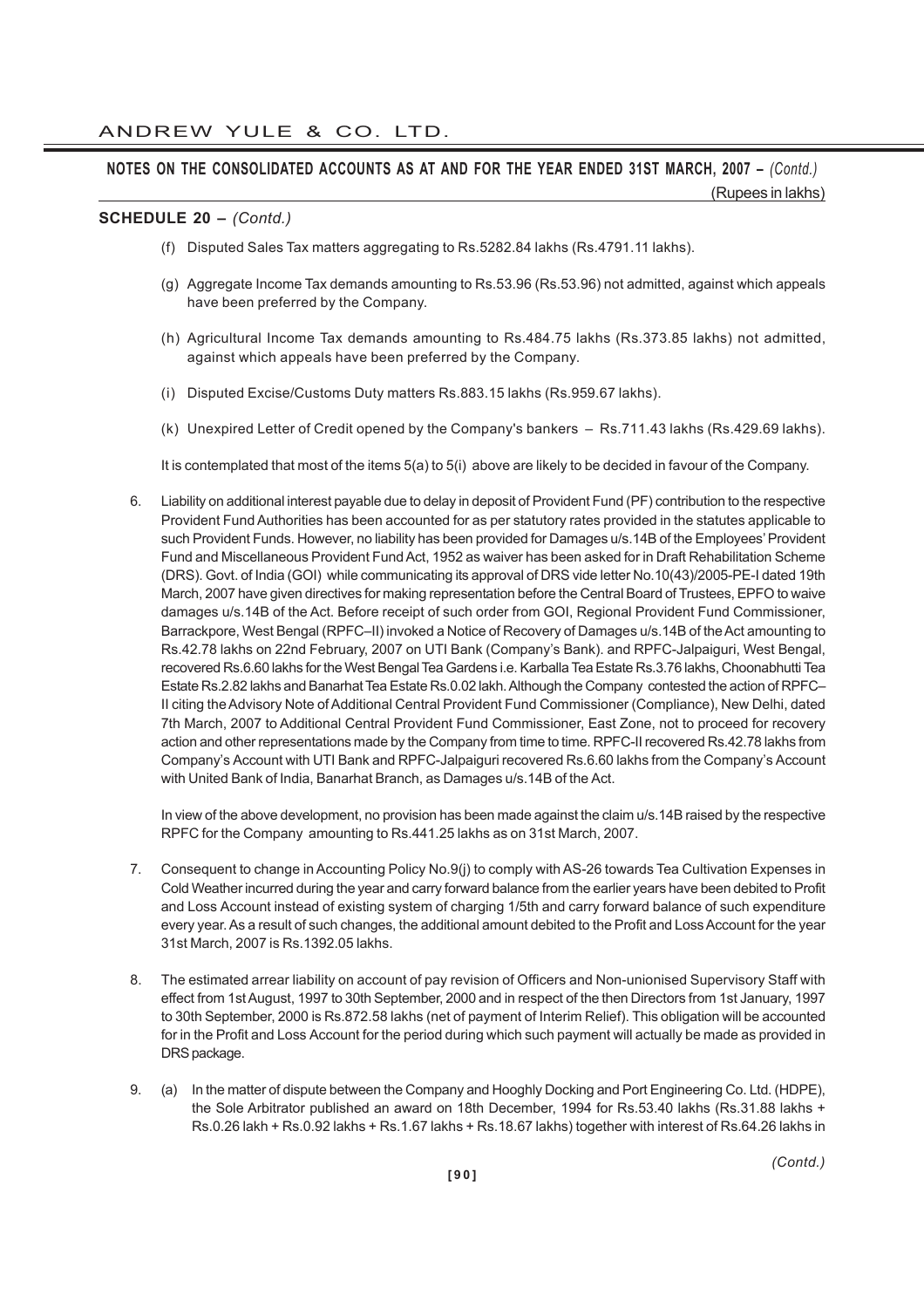#### **SCHEDULE 20 –** *(Contd.)*

favour of HDPE and Rs.13.90 lakhs (Diff. loss Rs.7.34 lakhs + Bank Commission Rs.0.85 lakh + Refund of Deposits Rs.3.00 lakhs together with interest Rs.2.71 lakhs) in favour of the Company. The amount awarded in favour of HDPE by the sole arbitrator included an amount of Rs.42.49 lakhs as total loss of ship building which the Company had not accepted as their liability on the ground that they were not liable for any overrun in the cost beyond the revised price fixed through negotiation by andbetween Hooghly Docking and Engineering Co. Ltd. (HDE) and its customers.

Though the extent of loss, if any, in this regard is not ascertainable at this stage, the Company as an abundant precaution and prudence has taken a conservative stand to provide Rs.117.66 lakhs including interest upto 31st March, 1994 as per award, in the Accounts without prejudice to the right of contesting the award or any other rightful legal option available with the Company to defend the same.

- (b) State Bank of India (SBI), Chennai, filed a suit before Hon'ble Madras High Court for enforcement of a Corporate Guarantee of Rs.190.00 lakhs given by AYCL in favour of SBI as collateral security for the Cash Credit facilities advanced by SBI to the erstwhile Transformer & Switchgear Ltd. (TSL). Subsequently, the case was transferred to Debt Recovery Tribunal (DRT), Chennai. DRT, Chennai, passed a decree in favour of SBI against which the Company has preferred an appeal which is now pending. Meanwhile SBI proposed for One Time Settlement (OTS) to the Company and in response to that the Company made an offer for Rs.62.00 lakhs to be paid from the fund available with the Commissioner of Payments (COP) to liquidate outstanding claims as on the date of nationalisation of TSL. A Memorandum of Settlement (MOS) has been drawn in this regard between the Company and SBI highlighting the steps required for mutual settlement. As per MOS, the Company already released 5% payment to SBI and made a joint petition dated 28th March, 2007 to COP for releasing fund lying in his custody. The MOS also stipulated that in the event of any non receipt or short receipt of fund from COP, AYCL will make payment of balance amount in 10 equal instalments together with the interest @ 10% p.a. on reducing balance from 7th month from the date of filing the joint petition. Release of amount from COP is awaited. Pursuent to this mutual settlement, the Company has not made any provision in the Accounts.
- 10. Loans and Advances in Schedule 10 includes an interest free amount of Rs.111.64 lakhs (Rs.115.08 lakhs) given for the Agro Projects, which was subsequently transferred to Yule Agro Industries Ltd. (YAIL), a Company promoted by the two Associate Companies in the Group.

YAIL has since informed that pending implementation of the aforesaid Agro Project, they will have in the meantime engaged in the activities of Oyster Mushroom, Vermiculture and Tea Nursery and will repay the balance advance gradually.

Pursuant to an arrangement with YAIL, regarding takeover of Telepara Unit by them and pending implementation of the Agro Projects on commercial scale, an amount of Rs.22.93 lakhs (Rs.20.69 lakhs) consisting of salaries, wages and other administrative expenses of the said unit has been charged to the Profit and Loss Account of the Company.

11. An amount of Rs.60.93 lakhs (Rs.60.93 lakhs) has been paid/payable till 31st January, 1999 to the Gayeshpur Municipality (GM) erstwhile Gayeshpur Notified Area Authority (GNAA) being rates and taxes according to the order issued on 8th April, 1986, by the Hon'ble Calcutta High Court upon the writ application filed by the Company challenging the enhancement of the rates by the GM. The Court has further directed that the amount paid in excess shall be refunded by GM to the Company with 18% interest p.a. in the event the Company succeeds in the writ application. Appropriate adjustment entries in this regard will be made in the accounts in the year of final decision of the Court. The writ is still pending without any further order.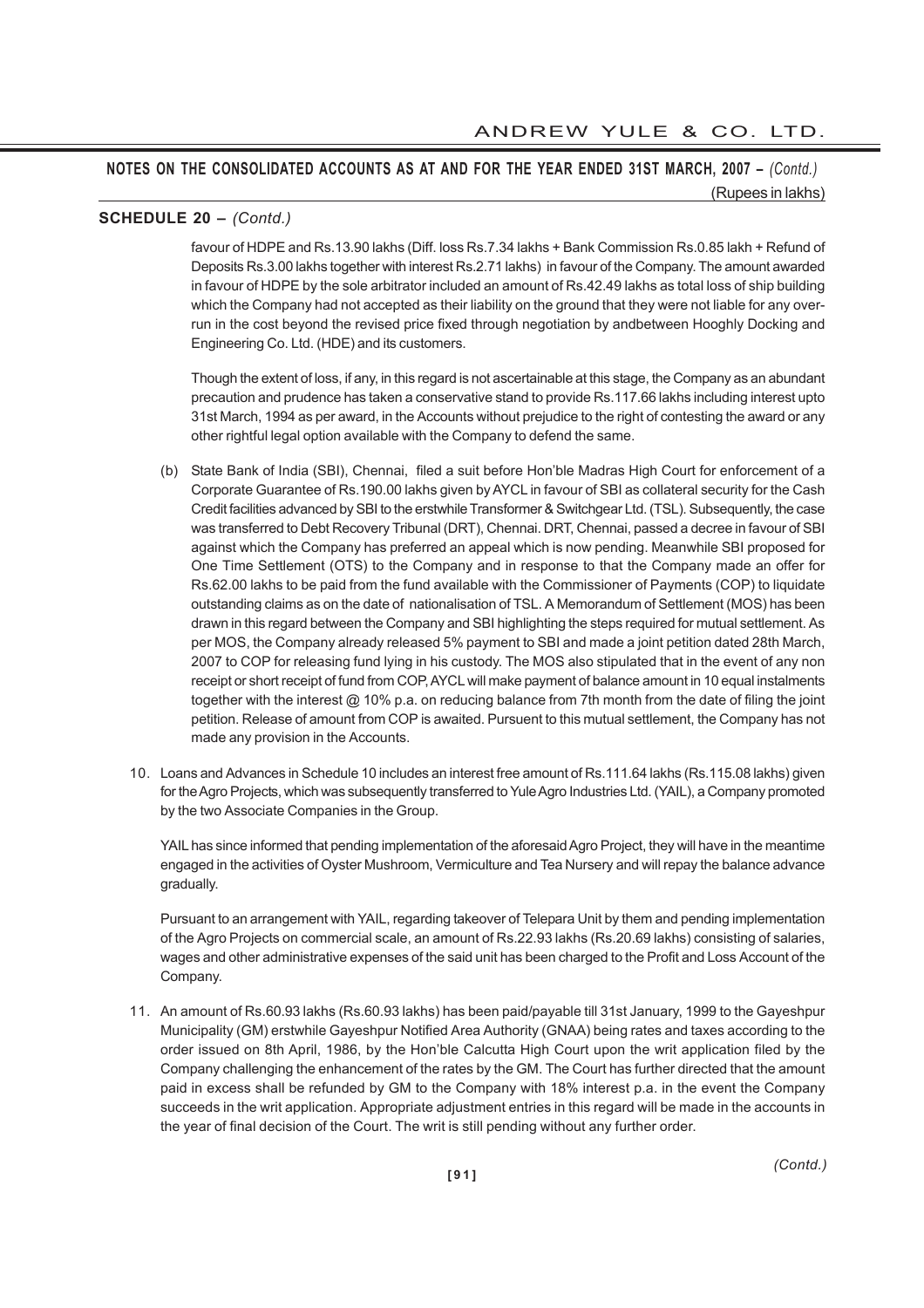(Rupees in lakhs)

#### **SCHEDULE 20 –** *(Contd.)*

- 12 Unpaid overdue amount as on 31st March, 2007 payable to Micro and Small Enterprises Supplier as defined under the "Micro, Small and Medium Enterprises Development Act, 2006" amounts to Rs.285.13 lakhs on account of principal and provision of interest of Rs.111.18 lakhs made in the Accounts. This disclosure is based on the existing information available with the Company regarding the status of suppliers.
- 13. Directors' Remuneration :–

|                                                             | For the year ended<br>31st March, 2007 | For the year ended<br>31st March, 2006 |
|-------------------------------------------------------------|----------------------------------------|----------------------------------------|
| <b>Salaries</b>                                             | 15.21                                  | 11.85                                  |
| Directors' Fees                                             | 0.37                                   | 0.14                                   |
| Contribution to Provident Fund/Superannuation Fund          | 3.32                                   | 1.96                                   |
| <b>Other Perquisites/benefits</b>                           | 1.37                                   | 1.01                                   |
|                                                             | 20.27                                  | 14.96                                  |
| Add: Share of Joint Venture (Note No.2(iii) on Schedule-20) | 3.63                                   | 4.37                                   |
|                                                             | 23.90                                  | 19.33                                  |
|                                                             |                                        |                                        |

14. Details of "Miscellaneous Expenditure to the extent not written off or adjusted" as on 31st March, 2007 are as follows :–

| OTHER EXPENSES                                                                              | 2006-07 | 2005-06 |
|---------------------------------------------------------------------------------------------|---------|---------|
| Expenses spent for development of Proto-type Fan out of grant<br>received under DSIR Scheme | 9.00    | 9.00    |
| <b>Voluntary Retirement</b>                                                                 | 83.72   | 399.51  |
|                                                                                             | 92.72   | 408.51  |

- 15. Inventories include Rs.59.04 lakhs (Rs.73.18 lakhs) worth of stocks lying with thrid parties for which confirmations are awaited and/or under reconciliation and the same has been fully provided for.
- 16. Sundry debtors, claims receivable, deposits and advances to parties, sundry creditors and other liabilities as well as Loans from Financial Institutions, loan from WB Govt. under Subsidised Housing Scheme and Bodies Corporate, in the absence of confirmations, wherever necessary, are taken as per book balances and are subject to reconciliation and adjustments thereon having an impact of revenue nature, if any, will be made in the year in which those are finally settled.
- 17. The Company had revalued its Tea Estates in the year 1994-95 on the basis of Revaluation Report by an approved valuer. Accordingly, Capital Reserve of Rs.10,735.16 lakhs under Schedule 2 includes a sum of Rs.10,332.52 lakhs as Revaluation Reserve arising out of above revaluation. No Depreciation is charged on such revalued assets, as there is no depreciation charge on Estates.
- 18. In course of execution of a contract received from Oil and Natural Gas Corporation Ltd. (ONGC), the Company had to undertake some additional work beyond the scope of the contract. Though the official bill for the main work was duly raised on ONGC, final bill for additional work could not be raised because of a dispute between the Company and ONGC about the value of the additional work. After the matter was referred to the Sole Arbitrator appointed by the Ministry of Heavy Industries, the Company submitted its final claim on 9th January 2001, of Rs.431.42 lakhs together with an interest, as may be admissible, at the direction of the Sole Arbitrator; but the matter was contested by ONGC. Till date, the Company has received Rs.70.00 lakh from ONGC as interim payment by two orders of the Sole Arbitrator made on 20<sup>th</sup> June'01 and 8<sup>th</sup> May'02. The arbitration proceeding is in progress.
- 19. Provision for Liquidated damages amounting to Rs.1343.15 lakhs (Rs.1215.31 lakhs) have been set off against Sundry Debtors.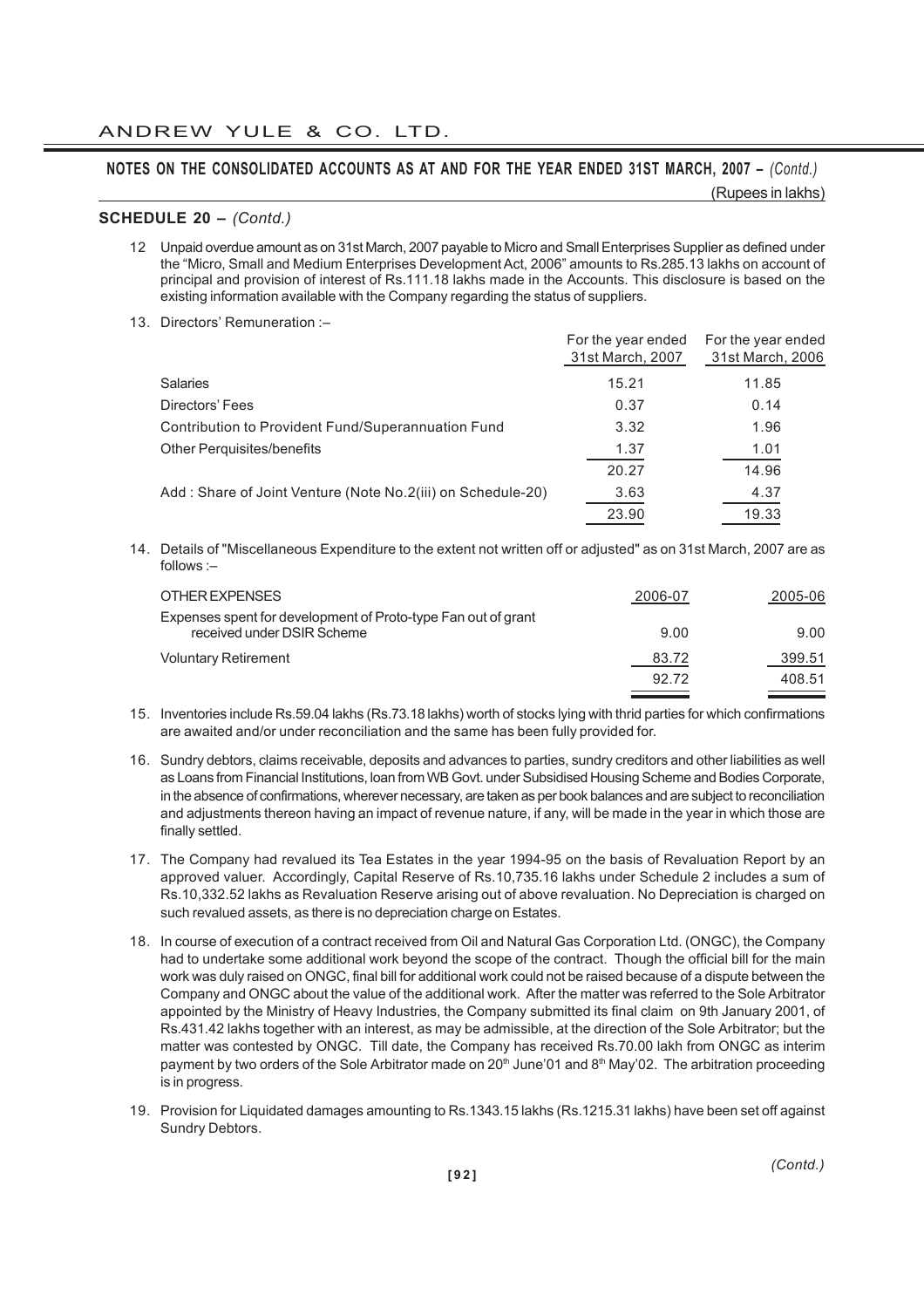#### **SCHEDULE 20 –** *(Contd.)*

- 20. Pending enhancement of Authorised Share Capital, due to non-payment of Registration Fees, Allotment in respect of Equity Shares could not be made and has been shown as "Shares pending Allotment" amounting to Rs.10892.90 lakhs (Rs.10303.90 lakhs).
- 21. [a] No provision is made in the Books for possible losses that may arise in respect of long term investments made in Bengal Coal Co. Ltd., Yule Financing & Leasing Co. Ltd., and The Statesman Ltd., aggregating to Rs.28.60 lakhs (Rs.42.89 lakhs). The possible loss, if any, will be accounted for as and when it arises.
	- [b] In Tide Water Oil Co. (India) Ltd. diminution in value of long term investments amounting to Rs.60.09 lakhs (Rs.60.09 lakhs) is in the opinion of the management not of a permanent nature and accordingly no provision has been made. The Group interest in the same amount is Rs.15.75 lakhs (Rs.15.75 lakhs).
	- [c] In New Beerbhoom Coal Co. Ltd. diminution in value of long term investment amounting to Rs.1.42 lakh (Rs.0.90 lakh) is in the opinion of the management not of a permanent nature and accordingly no provision has been made. The Group interest in the same amount is Rs.0.47 lakhs (Rs.0.30 lakhs).
	- [d] In Katras Jherriah Coal Co. Ltd. diminution in value of long term investment amounting to Rs.2.25 lakhs (Rs. Nil) is in the opinion of the management not of a permanent nature and accordingly no provision has been made. The group interest in the same amount is Rs.0.71 lakh (Rs.Nil).
- 22. Yule Financing & Leasing Co. Ltd. (YFLC), an Associate Company of Andrew Yule & Co. Ltd. (AYCL), had large amount of overdue public deposits lying outstanding which could neither be repaid nor serviced primarily because of serious liquidity problem faced by it. Affected depositors resorted to legal action through various Regulatory Authorities, Consumers' Forum and Court of Law. Under the circumstances and in order to pre-empt any coercive action, AYCL being a premier promoter was compelled to intervene with dual objectives of bailing out YFLC and to protect the interest of the affected public depositors.

In November, 2003, GOI approved a Financial Restructuring proposal of AYCL which also included funding to YFLC to the extent of Rs.500.00 lakhs to pay off its large number of affected public depositors. Since fund approved under the scheme was insufficient due to non materialisation of important components namely receipt from dis-investments of shares in Group Companies and mobilisation of fund through Bond issue, the Company could release part fund of Rs.75.00 lakhs only to YFLC instead of Rs.500.00 lakhs. The present restructuring package as approved by GOI vide its letter No.10(43)/2005-PE-I dated 19th March, 2007 at a cost of Rs.20527.00 lakhs also includes Rs.425.00 lakhs for meeting the above shortfall. However, actual fund as per DRS is yet to be received from GOI/Other Sources except issuance of 9.1% Bond of Rs.2000.00 lakhs being a part of total means of finance proposed in the present DRS. On the other hand due to pressing demand from YFLC, the Company had to release Rs.425.00 lakhs during 2006-07 out of Bond money totalling to Rs.500.00 lakhs as unsecured loan to YFLC @ 5.5% interest p.a. Under the given circumstances, the decision of the Company was a juditious assessment of the situation stated above. YFLC has serviced the interest due for the financial year 2006-07.

23. Phoenix Yule Ltd. was entitled to remission of Central Sales Tax under the provision of the West Bengal Sales Tax Act, 1994, that was effective till 31st March, 2005. The West Bengal Value Added Tax Rules, 2005, (VAT Rules) had been introduced with effect from 1st April, 2005. In the previous year, specific clarification was awaited from the West Bengal Sales Tax authorities regarding continuation of the remission benefits under the VAT Rules. Also, the Company was yet to receive the renewed Eligibility Certificate that would enable the Company to avail of the remission benefits after 31st March, 2005. Pending receipt of the aforesaid clarification and Eligibility Certificate, it had been considered prudent not to recognise Central Sales Tax aggregating Rs.36574468, collected/collectible on sales made during the period 1st April, 2005 to 31st December, 2005, as revenue for the previous year. Accordingly, the aforesaid amount had been considered as liability in the financial statements of the previous year.

In the current year, the Company has received the required Eligibility Certificate from the West Bengal Sales Tax authorities, pursuant to which the aforesaid liability on account of Central Sales Tax aggregating Rs.36574468 collected/collectible on sales made during the period 1st April, 2005 to 31st December, 2005 has been considered as revenue for the year. The group interest in the same amount is Rs.9509362.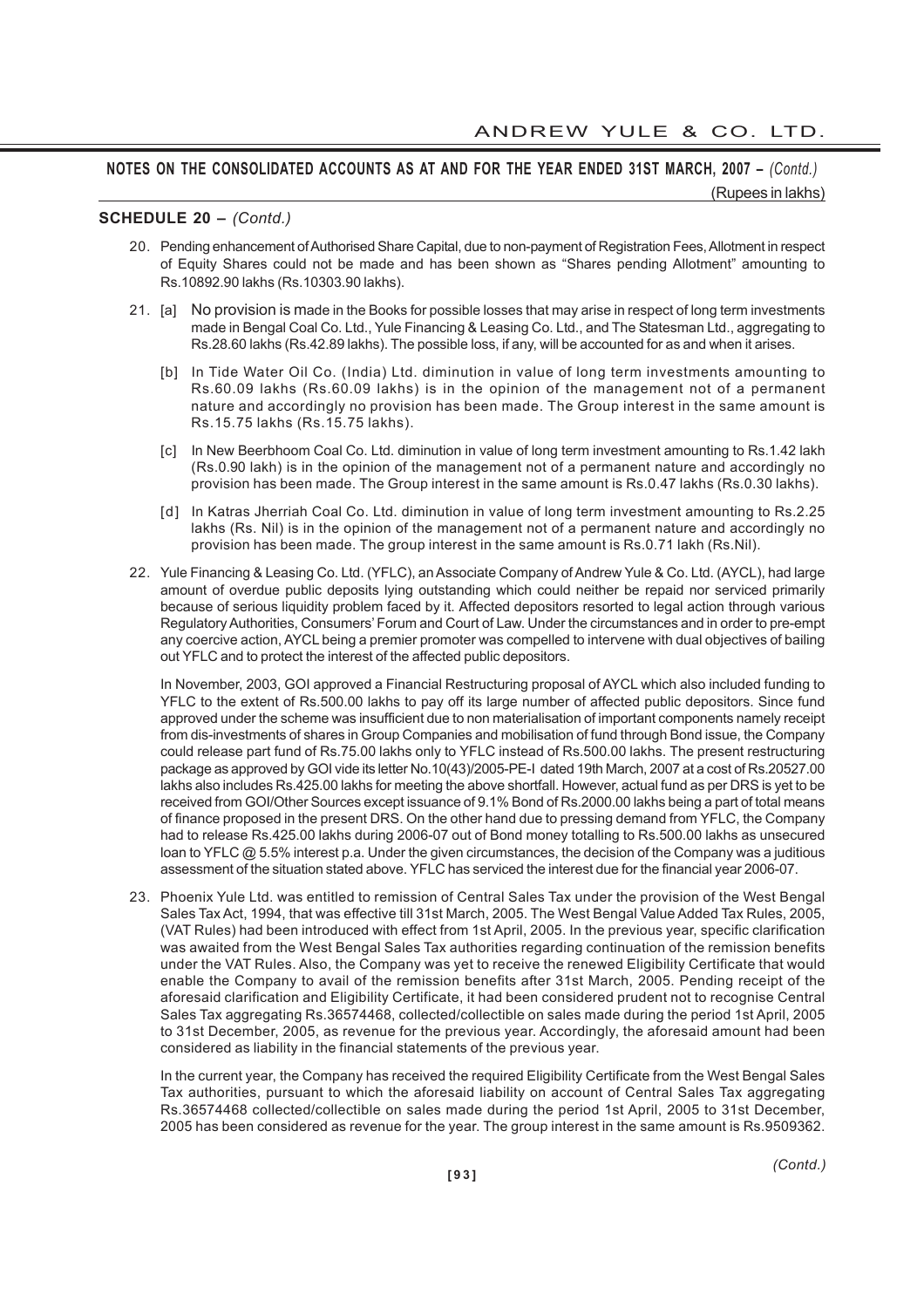(Rupees in lakhs)

#### **SCHEDULE 20 –** *(Contd.)*

- 24. New Beerbhoom Coal Co. Ltd. an Associate of the Company, the extent of realisability of a loan given to a body corporate amounting to Rs.4.50 lakhs (Rs.4.50 lakhs) is not ascertainable. Group interest in the said amount is Rs.1.48 lakhs (Rs.1.48 lakhs).
- 25. In Katras Jherriah Coal Co. Ltd., the extent to which amount receivable Rs.1.79 lakhs from Central Government is not ascertainable. Group interest in the said amount is Rs.0.57 lakh (Rs.0.57 lakh).
- 26. In Katras Jherriah Coal Co. Ltd., an Associate of the Company, the extent of realisability of a loan given to a Body Corporate amounting to Rs.2.00 lakhs (Rs.2.00 lakhs) is not ascertainable. Group interest in the said amount is Rs.0.63 lakh (Rs.0.63 lakh).
- 27. In Tide Water Oil Co. (India) Ltd. a loan of Rs.348.00 lakhs has been given as advance towards proposed issue of shares by Yule Agro Industries Limited (YAIL). In view of the present status of activities of YAIL, shares have not been issued. Hence the status of the recoverability of the aforesaid advance of Rs.348.00 lakhs and the corresponding provision as may be required is not ascertainable at this stage. The Group interest in the same amount is Rs.91.25 lakhs (Rs.91.25 lakhs).
- 28. (a) Both the Income Tax and Agricultural Income Tax position of the Company has been reviewed in respect of assessments already completed and an amount of Rs.315.57 lakhs and Interest Charge of Rs.201.07 lakhs relating to earlier years has been provided in the Accounts during the year.
	- (b) In respect of such Assessment Years, proceedings for which are pending before the various Income Tax/ Agricultural Income Tax Authorities on account of Rectification and Appeal Petition filed by the Company, adjustments will be made on final settlement of pending proceedings.
	- (c) Undisputed Agricultural Income Tax demands to the tune of Rs.21.12 lakhs for the Assessment years 1989- 90 and 1990-91 will be adjusted against Refund Orders for the various Assessment years amounting to Rs.115.00 lakhs obtained by the Company. Application for adjustments are pending with the Assessing **Authorities**
- 29. (i) During the Financial year 2004-05, opening deferred tax liability has been reviewed and necessary effect of changes thereof has been given in the Accounts. The balance of deferred tax liability as on 31st March, 2006 stood at Rs.485.47 lakhs (Rs.498.26 lakhs) including share of Joint Venture Rs.61.27 lakhs (Rs.82.22 lakhs).
	- (ii) In computing Deferred Tax Liability of the Company for the Financial Year 2006-07, unabsorbed depreciation, business loss as per Income Tax Act, 1961 has not been recognised as Deferred Tax Assets. The balance of Deferred Tax Liability as on 31st March, 2007 stood at Rs.35.71 lakhs (Rs.485.47 lakhs) including share of Joint Venture Rs.12.11 lakhs (Rs.61.27 lakhs).
- 30. The Company was referred to Board for Industrial & Financial Reconstruction (BIFR) under Section 15(1) of Sick Industrial Companies (Special Provisions) Act, 1985 (SICA). BIFR at its meeting held on 20th September, 2004, declared the Company as "Sick" and appointed Industrial Development Bank of India (IDBI) as the Operating Agency for finalization of Rehabilitation Scheme of the Company. The Draft Rehabilitation Scheme (DRS) with the cut-off-date as on 31st March, 2006 having the consent of all the secured creditors had been approved by Govt. of India vide letter No.10(43)/2005-PE-I dated 19th March, 2007 and the same has been communicated by the Department of Heavy Industries (DHI) to BIFR [vide letter No.10(42)/2005-PE-I dated 20th March, 2007] for taking the case for its implementation. Further, IDBI (OA) has also forwarded the DRS to BIFR-Cell/NDBO vide letter Ref. dated 8th June, 2007, apprising the updated status of the same. Since the applicability of approval of GOI and consent given by the Bankers is subject to final Order of the BIFR, the Company has not given any effects in the Accounts towards waiver of interest on GOI loan and restructured Bank loan remaining outstranding as on 31st March, 2006 being cut-off date of DRS. The impact of items for which effects have not been given inter-alia are as under :–
	- (a) (i) Write back of accrued interest (Rs.1136.68 lakhs) as on 31st March, 2006 on GOI Loan.
		- (ii) Write back of accrued interest (Rs.1129.37 lakhs) as on 31st March, 2006 on Bank Loan.
		- (iii) Conversion of GOI loan as on 31st March, 2007 into Equity.
		- (iv) Write down of the Equity shares held by GOI in the Company as on 31st March, 2007.
		- (v) Conversion of Funded interest (at PLR) for the irregular part of Cash Credit Account of State Bank of India, Bank of Baroda and Allahabad Bank into Equity of AYCL with effect from 1st April, 2006.
	- (b) Interest has been charged and accounted for in the Profit and Loss Account for the year 2006-07 on the outstanding GOI loan, Bank loans and Other loans at the applicable normal rate instead of concessional rate recommended in DRS.

Had the effects of the above items (a)(i), (ii), non-charging of interest on GOI loan/other loans and charging of interest at concessional rates been given in the Accounts based on DRS, the loss of the Company for the year would have been less by Rs.4468.81 lakhs.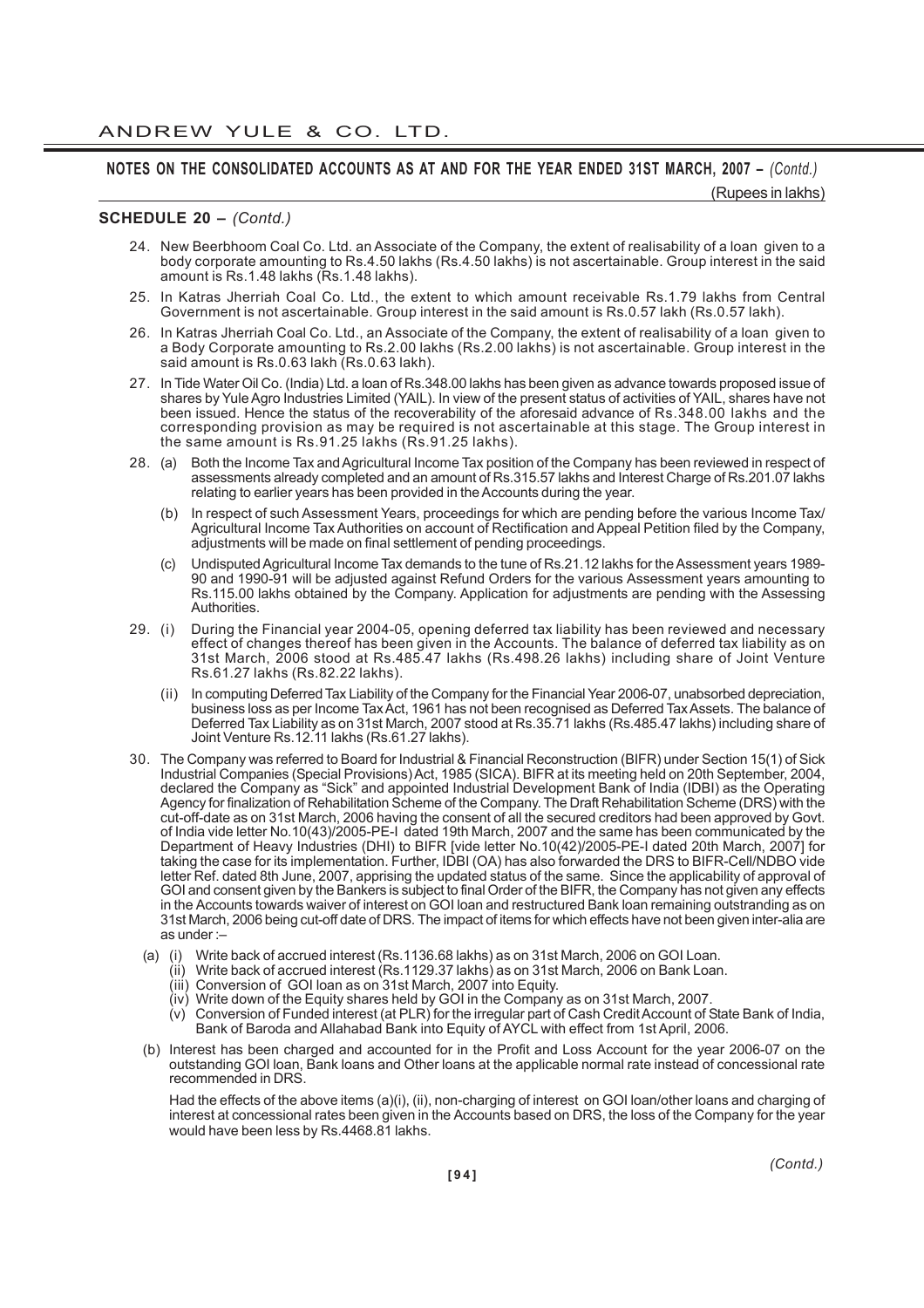# **SCHEDULE 20 –** *(Contd.)*

#### 31. Consolidated Segment Reporting :

The Group's segment information as at and for the yer ended 31st March, 2007 are as below :–

|    |                                                            |                       | 2006-07                |                                |
|----|------------------------------------------------------------|-----------------------|------------------------|--------------------------------|
|    |                                                            | <b>External Sales</b> | Inter Segment<br>Sales | Total                          |
| 1. | Segment Revenue<br>Electrical                              | 4875.70               | 8.35                   | 4884.08                        |
|    | Tea                                                        | [3923.47]<br>7075.21  | [10.10]<br>0.94        | [3933.57]<br>7076.15           |
|    |                                                            | [5823.63]             | [1.48]                 | [5825.11]                      |
|    | Engineering                                                | 1653.30<br>[1307.98]  | 20.29<br>$[22.95]$     | 1673.59<br>[1330.93]           |
|    | Printing                                                   | 398.60<br>[492.80]    | 9.40<br>[15.69]        | 408.00<br>[508.49]             |
|    | Conveyor Belt System                                       | 4620.41               | $\cdots$               | 4620.41                        |
|    | Segment Total                                              | [3819.48]<br>18623.22 | $[]$<br>38.98          | [3819.48]<br>18662.20          |
|    | <b>IUT Sale of Capital Goods</b>                           | [15367.36]            | [50.22]                | [15417.58]<br>23.96            |
|    | Eleminations                                               |                       |                        | [124.64]<br>38.98              |
|    | <b>Consolidated Total</b>                                  |                       |                        | [50.22]<br>18647.18            |
| 2. | <b>Segment Results</b>                                     |                       |                        | [15492.00]                     |
|    | Electrical                                                 |                       |                        | $(-)1220.18$                   |
|    | Tea                                                        |                       |                        | $[(-)2007.70]$<br>$(-)2811.72$ |
|    | Engineering                                                |                       |                        | $[(-)1803.57]$<br>$(-)603.35$  |
|    | Printing                                                   |                       |                        | $[(-)458.72]$<br>32.59         |
|    | Conveyor Belt System                                       |                       |                        | [74.25]<br>511.97              |
|    | Segment Total                                              |                       |                        | [327.78]<br>$(-)4090.69$       |
|    | Unallocated Corporate Expenses (Net of Unallocated Income) |                       |                        | $[(-)3867.96]$<br>$(-)614.61$  |
|    | Profit before Interest and Taxation                        |                       |                        | $[(-)298.19]$<br>$(-)4705.30$  |
|    | Interest etc. paid                                         |                       |                        | $[(-)4166.15]$<br>4048.18      |
|    | Interest/Dividend Income                                   |                       |                        | [2944.15]<br>255.37            |
|    | Profit from ordinary activity                              |                       |                        | [129.26]<br>$(-)8498.11$       |
|    |                                                            |                       |                        | $[(-)6981.04]$                 |
|    | Extra ordinary Income (Net)                                |                       |                        | $\left[\ldots\right]$          |
|    | Extra ordinary Expenses (Net)                              |                       |                        | $(-)60.19$<br>$[(-)37.12]$     |
|    | Net Profit                                                 |                       |                        | $(-)8558.30$<br>$[(-)7018.16]$ |
|    | Provision for Taxation (Net of written back)               |                       |                        | $(-)113.79$<br>$[(-)214.61]$   |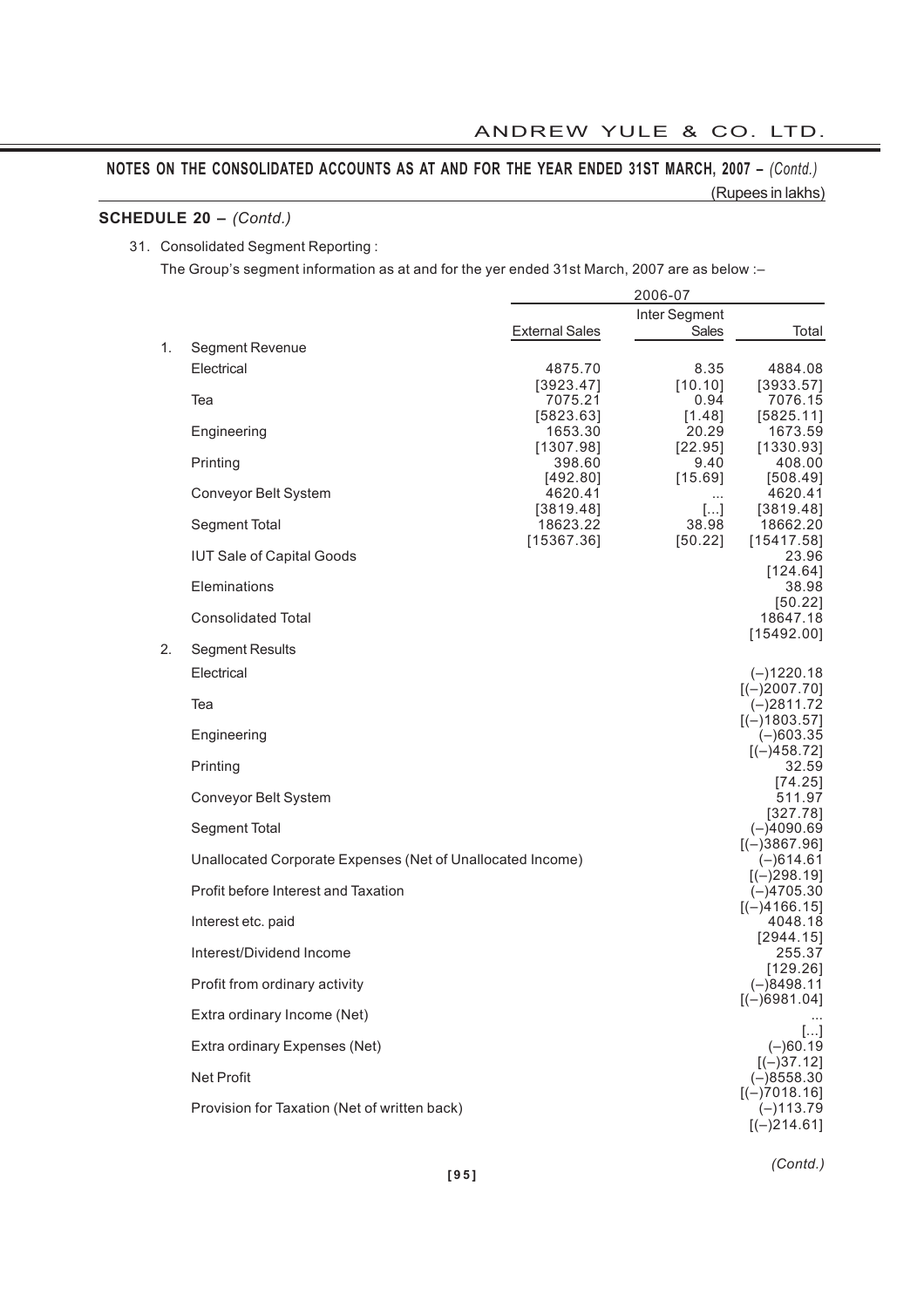|                        |                      |                                          | NOTES ON THE CONSOLIDATED ACCOUNTS AS AT AND FOR THE YEAR ENDED 31ST MARCH, 2007 - (Contd.) |                                                                                                              |                                         | (Rupees in lakhs)                                     |
|------------------------|----------------------|------------------------------------------|---------------------------------------------------------------------------------------------|--------------------------------------------------------------------------------------------------------------|-----------------------------------------|-------------------------------------------------------|
| SCHEDULE 20 - (Contd.) |                      |                                          |                                                                                             |                                                                                                              |                                         |                                                       |
|                        | 3.                   |                                          | Profit after taxation before share of results of Associates                                 |                                                                                                              |                                         | $(-)8672.09$                                          |
|                        |                      | Share of Profit of Associates            |                                                                                             |                                                                                                              |                                         | $[(-)7232.77]$<br>174.50<br>[172.28]                  |
|                        | 4.                   | Profit after taxation                    |                                                                                             |                                                                                                              |                                         | $(-)8497.59$<br>$[(-)7060.49]$                        |
|                        | Other Information    |                                          |                                                                                             | <b>Segment Assets</b>                                                                                        |                                         | <b>Segment Liabilities</b>                            |
|                        | Electrical           |                                          |                                                                                             | 5367.88                                                                                                      |                                         | 6824.68                                               |
|                        | Tea                  |                                          |                                                                                             | [5946.03]<br>18441.74<br>[22859.32]                                                                          |                                         | [6990.94]<br>5845.08<br>[9484.46]                     |
|                        | Engineering          |                                          |                                                                                             | 1958.55                                                                                                      |                                         | 2229.97                                               |
|                        | Printing             |                                          |                                                                                             | [2036.28]<br>555.18                                                                                          |                                         | [2077.02]<br>259.34                                   |
|                        |                      |                                          |                                                                                             | [757.63]                                                                                                     |                                         | [451.74]                                              |
|                        | Conveyor Belt System |                                          |                                                                                             | 3318.31                                                                                                      |                                         | 1059.77                                               |
|                        | Segment Total        |                                          |                                                                                             | [2778.51]<br>29641.66                                                                                        |                                         | [769.39]<br>16218.84                                  |
|                        |                      |                                          |                                                                                             | [34377.77]                                                                                                   |                                         | [19773.55]                                            |
|                        |                      | Unallocated Corporate Assets/Liabilities |                                                                                             | 5655.13<br>[3761.47]                                                                                         |                                         | 916.07<br>[1264.24]                                   |
|                        | Total                |                                          |                                                                                             | 35296.79                                                                                                     |                                         | 17134.91                                              |
|                        |                      |                                          |                                                                                             | [38139.24]                                                                                                   |                                         | [21037.79]                                            |
|                        |                      |                                          |                                                                                             | Capital<br>Expenditure                                                                                       | Depreciation<br>including<br>Impairment | Non-Cash<br>Expenditure<br>Other than<br>Depreciation |
|                        | Electrical           |                                          |                                                                                             | 86.53                                                                                                        | 43.21                                   | 1396.78                                               |
|                        |                      |                                          |                                                                                             | [10.58]<br>538.33                                                                                            | [46.44]                                 | [836.41]                                              |
|                        | Tea                  |                                          |                                                                                             | [433.85]                                                                                                     | 257.68<br>[339.20]                      | 69.65<br>[33.72]                                      |
|                        | Engineering          |                                          |                                                                                             | 35.05                                                                                                        | 10.09                                   | 501.30                                                |
|                        | Printing             |                                          |                                                                                             | $[]$                                                                                                         | [10.53]<br>4.08                         | [296.98]                                              |
|                        |                      |                                          |                                                                                             | $[]$                                                                                                         | [4.82]                                  | $[]$                                                  |
|                        |                      | Conveyor Belt System                     |                                                                                             | 438.10<br>[84.80]                                                                                            | 119.42<br>[137.78]                      | 75.99<br>[31.61]                                      |
|                        | Segment Total        |                                          |                                                                                             | 1098.01                                                                                                      | 434.48                                  | 2043.92                                               |
|                        |                      |                                          |                                                                                             | [529.23]                                                                                                     | [538.77]                                | [1167.11]                                             |
|                        | Notes: $(1)$         |                                          | The business groups comprise the following segments :-                                      |                                                                                                              |                                         |                                                       |
|                        |                      | Engineering                              | - Industrial Fans.<br>- Tea Machinery.                                                      | - Air Pollution and Water Pollution Control equipments.<br>- Turn-key projects involving the above products. |                                         |                                                       |
|                        |                      | Electrical                               | - HT and LT Switchgears.<br>- Transformers<br>- Relay and Contactors                        | - Turn-key projects on power distribution.                                                                   |                                         |                                                       |
|                        |                      | Tea                                      |                                                                                             | - Tea growing and manufacturing.                                                                             |                                         |                                                       |
|                        |                      | Drinting                                 |                                                                                             | Drinting of books, poriodicals & publicity materials                                                         |                                         |                                                       |

| Printing | - Printing of books, periodicals & publicity materials.                                     |  |
|----------|---------------------------------------------------------------------------------------------|--|
|          | Conveyor Belt System – Manufacturing and marketing of Steel Cord and Textile Conveyor Belt. |  |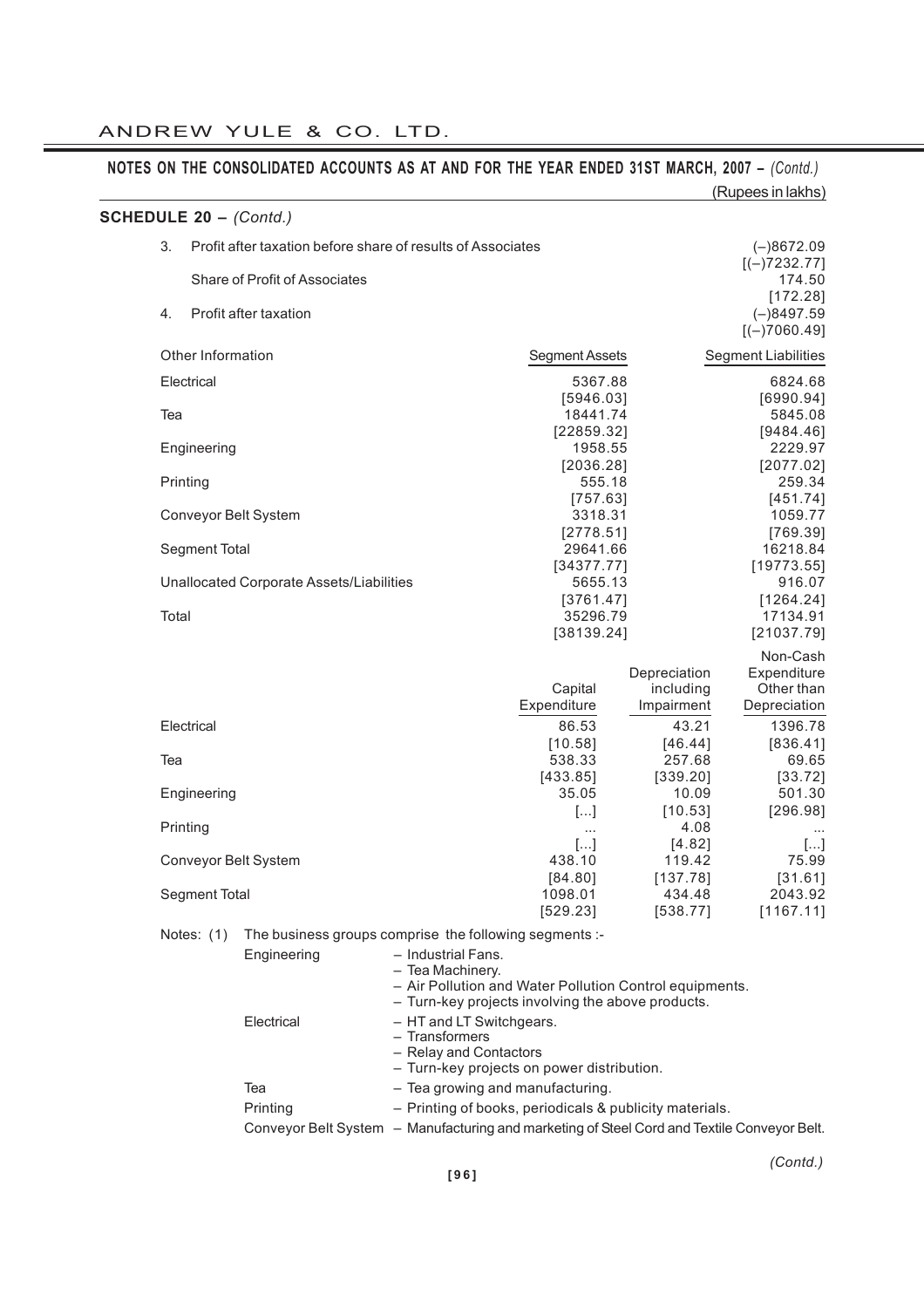### **SCHEDULE 20 –** *(Contd.)*

32. Particulars relating to discontinued operations.

(a) Description of discontinued operations

| <b>Business Segments</b>           | <b>Discontinued Operations</b>                                      |
|------------------------------------|---------------------------------------------------------------------|
| <b>Engineering Division</b>        | Air Handling Unit (AHU)<br>Core Lamination Project (CLP)<br>Project |
| <b>Electrical Division</b><br>(ii) | Port Engineering Works (PEW)<br>Turnkey<br>Agency                   |

- (iii) Residual Assets/Liabilities of Belting Division (shown under unallocated assets and liabilities)
- (b) Carrying amount of fixed Assets, Current Assets and Current Liabilities in respect of discontinued operations included in the total Assets and liabilities as shown in the Balance Sheet as on 31st March, 2007 :

| SI<br>No. | Discontinued<br>operations | <b>Fixed Assets</b> | <b>Current Assets</b> | <b>Current liabilities</b><br>provisions |
|-----------|----------------------------|---------------------|-----------------------|------------------------------------------|
|           | AHU                        | 5.02                | $\cdots$              | $\cdots$                                 |
| 2.        | <b>CLP</b>                 | 18.34               | $\cdots$              | $\cdots$                                 |
| 3.        | <b>PEW</b>                 | $\cdots$            | $\cdots$              | 173.87                                   |
| -4.       | Turnkey                    | $\cdots$            | $\cdots$              | $\cdots$                                 |
| 5.        | Agency                     | $\cdots$            | $\cdots$              | 1.76                                     |
| 6.        | Project                    | 0.10                | 82.81                 | 101.27                                   |
| 7.        | <b>Belting</b>             | $\cdots$            | 66.03                 | 128.19                                   |
|           | Total                      | 23.46               | 148.84                | 405.09                                   |

(c) Revenue, Expenses and Pre-Tax, Profit/Loss in respect of discontinued operations

| AHU      | CLP      | <b>PEW</b> | Agency   | Turnkev  | Project  | Belting  | Total     |
|----------|----------|------------|----------|----------|----------|----------|-----------|
| $\cdots$ | $\cdots$ | $\cdots$   | $\cdots$ | $\cdots$ | $\cdots$ | $\cdots$ | $\cdots$  |
| $\cdots$ | $\cdots$ | $\cdots$   | $\cdots$ | $\cdots$ | $-4.40$  | $\cdots$ | $-4.40$   |
| $\cdots$ | $\cdots$ | $\cdots$   | $\cdots$ | $\cdots$ | $\cdots$ | $-6.37$  | $-6.37$   |
| $\cdots$ |          | $-117.66$  | $\cdots$ | $\cdots$ | $\cdots$ |          | $-117.66$ |
| $\cdots$ |          | $-117.66$  | $\cdots$ | $\cdots$ | $-4.40$  | $-6.37$  | $-128.43$ |
| $\cdots$ | $\cdots$ | $\cdots$   | $\cdots$ | $\cdots$ | $-15.29$ | $-11.04$ | $-26.33$  |
| $\cdots$ |          | $-117.66$  | $\cdots$ |          | $-19.69$ | $-17.41$ | $-154.76$ |
|          |          |            |          |          |          |          |           |

(d) Cash Flow

|                                               | <b>PEW</b> | Project  | <b>Belting</b> |
|-----------------------------------------------|------------|----------|----------------|
| Cash Flow from Operating Activities :         |            |          |                |
| Net Profit before tax & Extraordinary items   | $-117.66$  | $-4.40$  | $-6.37$        |
| Adjustment for:                               |            |          |                |
| Interest charged                              | .          |          | 6.37           |
| Operating Profit before changes in amount of  |            |          |                |
| <b>Current Liabilities and Current Assets</b> | $-117.66$  | $-4.40$  |                |
| Adjustment for:                               |            |          |                |
| <b>Trade Receivables</b>                      |            |          | 60.00          |
| Loans and Advances                            |            | $-0.02$  | 21.67          |
| Trade payable                                 | 117.66     | $-0.45$  | $-10.45$       |
| Cash Generated from Operations                |            | $-4.87$  | 71.22          |
| Income Tax                                    | $\ddotsc$  | $-15.29$ | $-11.04$       |
| Net Cash from Operating Activities            |            | $-20.16$ | 60.18          |
| Cash Flow from Investing Activities           | $\cdots$   |          | $\cdots$       |
| Cash Flow from Financing Activities:          |            |          |                |
| Interest paid                                 | $\cdots$   |          | $-0.18$        |
| Net Cash used in Financing Activities         |            |          | $-0.18$        |
| Net Charges in Cash and Cash Equivalent       |            | $-20.16$ | 60.0           |
|                                               |            |          |                |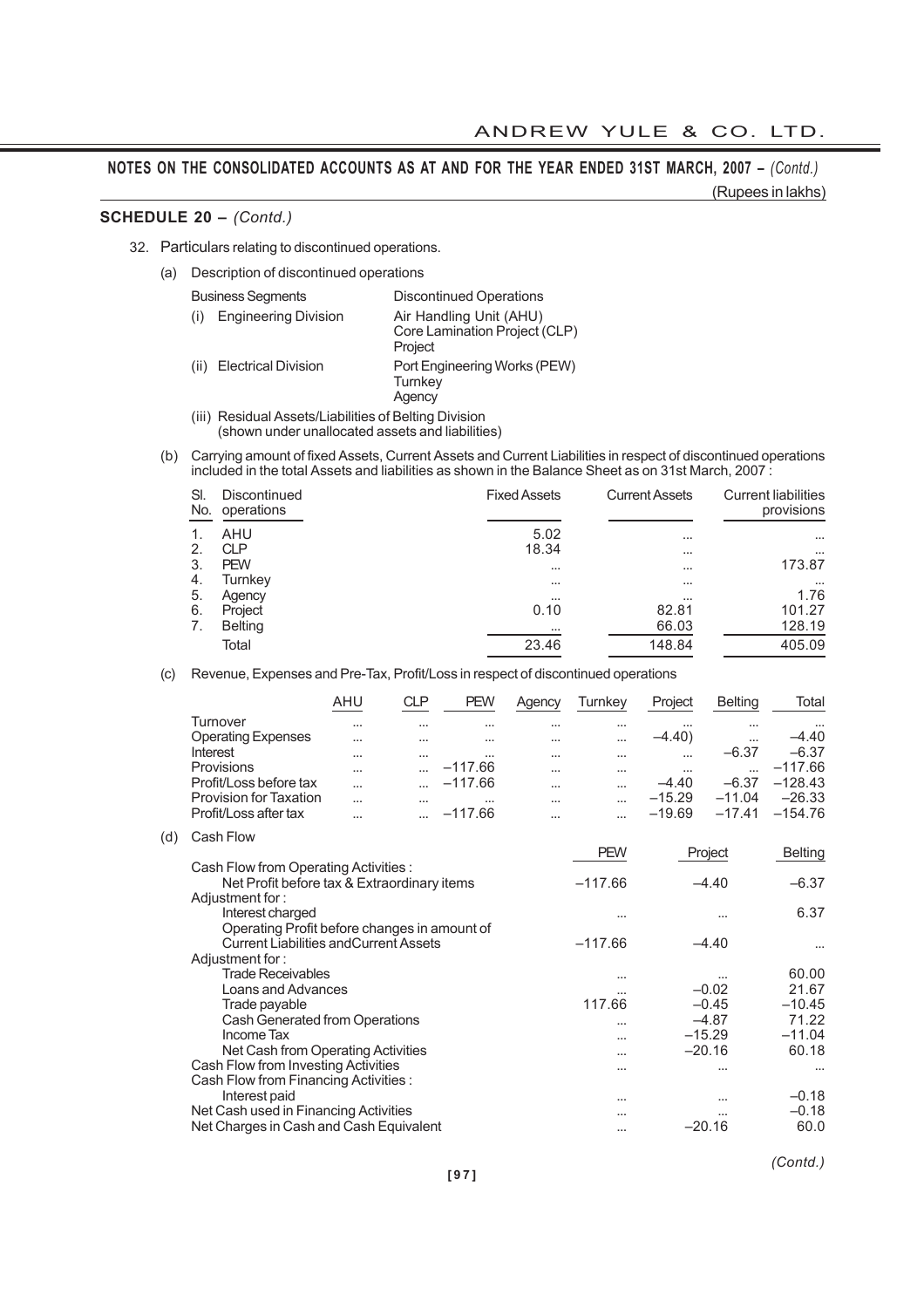(Rupees in lakhs)

# **SCHEDULE 20 –** *(Contd.)*

33. Related party disclosure

| (i) Names of Related Parties with whom the Group had transactions during the year. |  |  |
|------------------------------------------------------------------------------------|--|--|
|                                                                                    |  |  |

- Associate Companies Dishergarh Power Supply Co. Ltd.
	- Bengal Coal Co. Ltd.
	- Yule Agro Industries Ltd.
	- WEBFIL Ltd.
	- Yule Financing & Leasing Co. Ltd.
- (ii) Key Management Personnel

| (a) |                     | Arindom Mukherjee – Chairman and Managing Director, Andrew Yule & Co. Ltd. [till 31st] |
|-----|---------------------|----------------------------------------------------------------------------------------|
|     |                     | March, 2007].                                                                          |
|     | (b) S. Muralidharan | - Director (Finance).                                                                  |
|     | (c) I. Sengupta     | - Director (Personnel) [Since 27th June, 2006].                                        |
|     | (d) T. K. Mukherjee | - Managing Director, Phoenix Yule Ltd.                                                 |

- (e) R. K. Babaycon Chief Executive, Tea Division, Andrew Yule & Co. Ltd.
- (f) S. Lahiry Chief Executive, Engineering Division, Andrew Yule & Co. Ltd.<br>(g) R. K. Sikdar Chief Executive, Electrical Division, Andrew Yule & Co. Ltd.
	- Chief Executive, Electrical Division, Andrew Yule & Co. Ltd.
- (iii) Disclosure of transactions between the Group and related parties and the status of outstanding balance as on 31st March, 2007. Associates Key Management

|                                  | ASSOCIATES                   | Key Management<br><b>Personnel and Relatives</b> |
|----------------------------------|------------------------------|--------------------------------------------------|
| Purchase of goods                | 15.03                        |                                                  |
| Sale of goods                    | [10.33]<br>1.58              | $[]$<br>$\cdots$                                 |
| Sale of services                 | [8.70]<br>$\cdots$           | $[\ldots]$                                       |
| Interest income                  | []<br>12.32                  | $[]$                                             |
| Dividend income                  | [4.50]<br>3.01               | $[]$                                             |
| Rent / Hire charges received     | $[]$<br>17.61                | []                                               |
| Miscellaneous Receipt            | [17.61]<br>0.80              | $[]$<br>0.07                                     |
| Expenses recovered               | [0.78]<br>40.79              | [0.20]<br>$\cdots$                               |
| Loan given                       | [21.00]<br>417.00            | $[]$                                             |
| <b>Remuneration to Directors</b> | [8.00]<br>$\cdots$           | $[]$<br>23.53                                    |
| <b>Remuneration to Others</b>    | $[]$<br>$\cdots$             | [19.19]<br>15.54                                 |
| Balances as on 31st March, 2007  | $[]$                         | [12.25]                                          |
| Debtors / Receivable             | 0.17<br>[115.55]             | $[]$                                             |
| Advance recoverable              | 484.08<br>[783.20]           |                                                  |
| Creditors / Payable              | 1.42                         | []                                               |
| Deposits from                    | [57.76]<br>29.05             | $[]$                                             |
| Loan given                       | [29.05]<br>500.00<br>[83.00] | $[]$<br>0.42<br>[1.44]                           |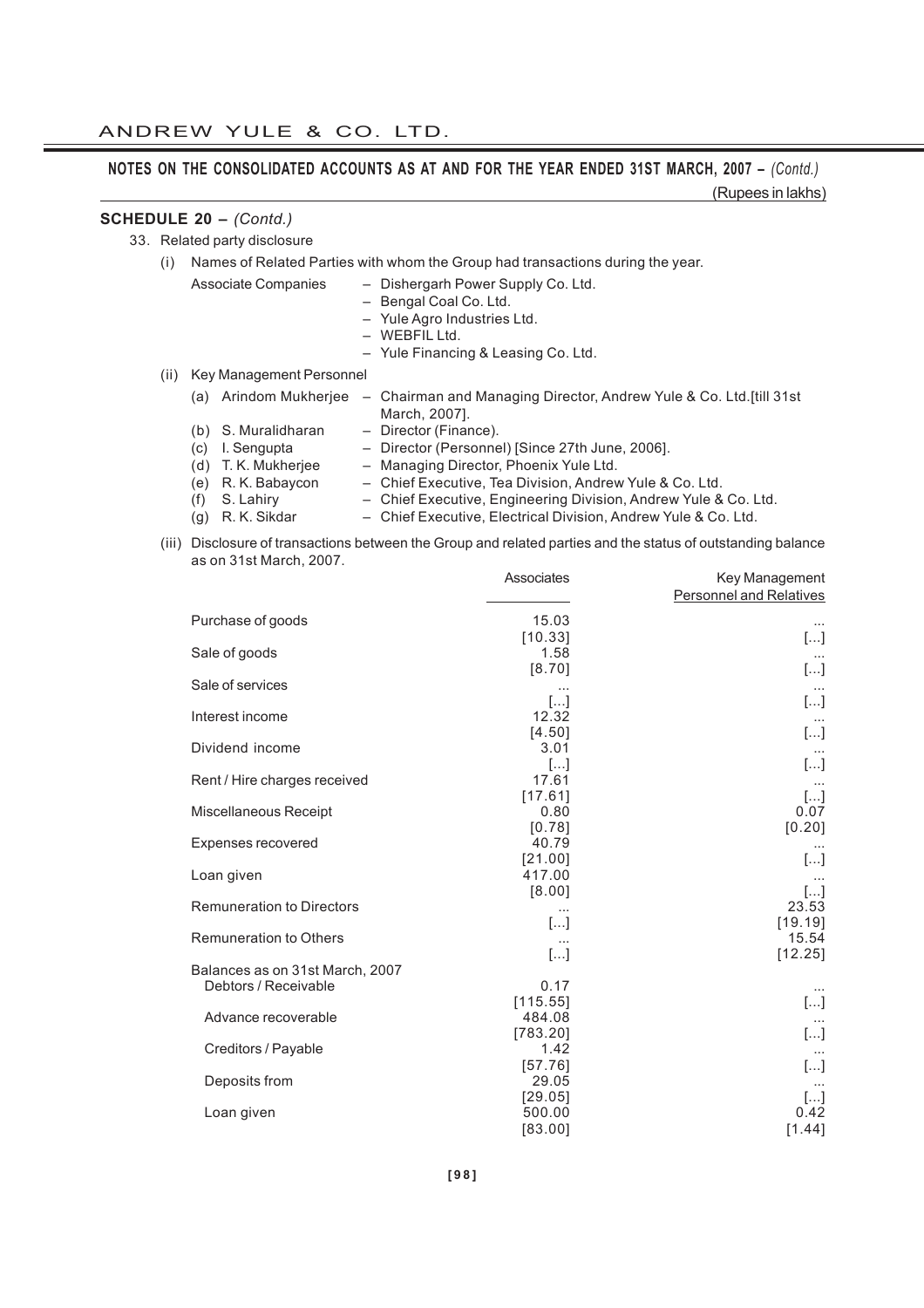34. Earning per share

|     |                                                        | For the year ended<br>31st March, 2007 | For the year ended<br>31st March, 2006 |
|-----|--------------------------------------------------------|----------------------------------------|----------------------------------------|
| (a) | Number of Equity Shares:-                              |                                        |                                        |
|     | At the beginning of the year                           | 5,82,67,078                            | 5,82,67,078                            |
|     | At the end of the year                                 | 5,82,67,078                            | 5,82,67,078                            |
|     | Weighted average number of                             |                                        |                                        |
|     | Equity Shares outstanding during the year              | 5,82,67,078                            | 5,82,67,078                            |
|     | Face value of each Ordinary Share                      | Rs.10.00                               | Rs.10.00                               |
|     | (b) Profit after Tax available for Equity Shareholders | Rs. (-)8497.59                         | Rs. (-) 7060.49 lakhs                  |
| (c) | Basic earnings per Share                               | $Rs. (-114.58)$                        | $Rs. (-12.11$                          |

Notes: Since the Company has incurred loss from its normal continuing operation diluted earnings per share has not been computed.

35. Provision has been made against "Contingencies" for the following items :–

|                                                   |          | As on 01.04.06 Provided during the year As on 31.03.07 |        |
|---------------------------------------------------|----------|--------------------------------------------------------|--------|
| (a) Unconfirmed stock with various third parties  | 98.19    | 13.63                                                  | 111.82 |
| (b) Hooghly Docking & Port Engineering Co. Ltd.   | $\cdots$ | 117.66                                                 | 117.66 |
| (c) Orissa Cements Ltd.                           | $\cdots$ | 351.37                                                 | 351.37 |
| (d) Fixed Deposit as Guarantee for Brentford Unit |          |                                                        |        |
| after Nationalisation and other Miscellaneous     | $\cdots$ | 10.00                                                  | 10.00  |
| (e) Others                                        | 1.22     | $\cdots$                                               | 1.22   |
| Total                                             | 99.41    | 492.66                                                 | 592.07 |

The contingent liabilities and liabilities mentioned at Note No..2 and 28 above respectively are dependent upon Court decision/out of Court settlement/disposal of appeals etc.

No reimbursement is expected in the case of contingent liabilities and liabilities shown respectively under Note No.2 and 28 above.

36. Previous year's figures have been re-clasified/re-grouped wherever necessary to conform with current year's presentation.

| D. BANDYOPADHYAY,<br>Company Secretary.<br>KOLKATA - 21st August, 2007. | I. SENGUPTA.                                                                          | On behalf of the Board,<br>K. DATTA, Chairman and Managing Director.<br>CA S. MURALIDHARAN, 1<br>Directors. |
|-------------------------------------------------------------------------|---------------------------------------------------------------------------------------|-------------------------------------------------------------------------------------------------------------|
|                                                                         | In terms of our attached Report of even date.                                         |                                                                                                             |
| For A. R. MAITI & CO.,<br><b>Chartered Accountants,</b>                 | For G. P. AGRAWAL & CO.,<br><b>Chartered Accountants,</b>                             | For MITRA GHOSH & RAY<br><b>Chartered Accountants,</b>                                                      |
| (CA S. K. PRAMANIK)<br>Partner.<br>Membership No.51722.                 | (CA AJAY AGRAWAL)<br>Partner.<br>Membership No.17643.<br>Kolkata - 21st August, 2007. | (CA B. K. KOLAY)<br>Partner.<br>Membership No.52959.                                                        |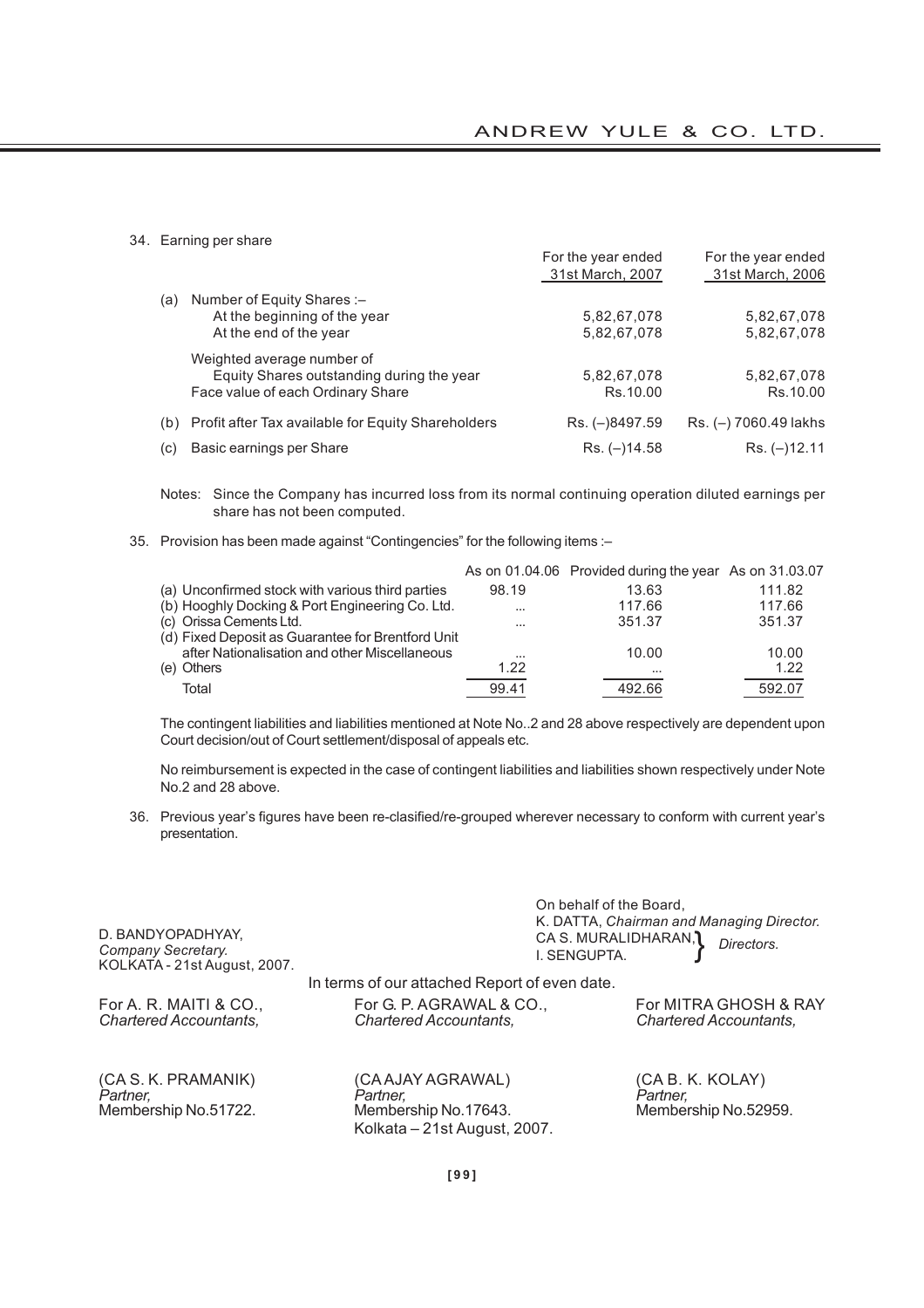#### **AUDITORS' REPORT TO THE BOARD OF DIRECTORS OF ANDREW YULE & CO. LTD. ON THE CONSOLIDATED FINANCIAL STATEMENTS**

We have examined the attached consolidated Balance Sheet of Andrew Yule & Co. Ltd. and its Subsidiary, Associates and Joint Venture Companies (the Andrew Yule Group) as at 31st March, 2007, and the Consolidated Profit and Loss Account for the year ended on that date annexed thereto and the Consolidated Cash Flow Statement for the year ended on that date. These financial statements are the responsibility of the Andrew Yule & Co. Ltd.'s management. Our responsibility is to express an opinion on these Financial Statements based on our audit.

We conducted our audit in accordance with Auditing Standards generally accepted in India. These Standards require that we plan and perform the audit to obtain reasonable assurance whether the financial statements are prepared, in all material respects, in accordance with an identified financial reporting framework and are free of material misstatements. An audit includes examining, on a test basis, evidence supporting the amounts and disclosures in the financial statements. An audit also includes assessing the accounting principles used and significant estimates made by management, as well as evaluating the overall financial presentation. We believe that our audit provides a reasonable basis for our opinion.

We did not audit the financial statements of the subsidiary, associates and joint venture. These financial statements have been audited by other auditors whose reports have been furnished to us, and in our opinion, in so far as it relates to the amounts included in respect of the subsidiary, associates and joint venture is based solely on the report of the other auditors. The details of Assets and Revenues in respect of these subsidiary, Associates and Joint Venture to the extent to which they are reflected in the Consolidated Financial Statements are given below :–

|                                                                                                              |                                                              | (Rupees in lakhs)                 |
|--------------------------------------------------------------------------------------------------------------|--------------------------------------------------------------|-----------------------------------|
| Name of the Companies                                                                                        | <b>Total Assets</b>                                          | <b>Total Revenues</b>             |
| A. Subsidiary<br>Hooghly Printing Co. Ltd.                                                                   | 555.21                                                       | 398.60                            |
| B. Joint Venture<br>Phoenix Yule Ltd.                                                                        | 3318.32                                                      | 4620.41                           |
| C. Associates                                                                                                | Net Carrying cost<br>of investment<br>as on 31st March, 2007 | Current year's<br>share of Profit |
| 1. Tide Water Oil Co. (India) Ltd.<br>2. Katras Jherriah Coal Co. Ltd.<br>3. The New Beerbhoom Coal Co. Ltd. | 1038.44<br>9.41<br>12.91                                     | 173.26<br>0.74<br>0.50            |

- 1. We report that, the consolidated financial statements, read with Note 1 in Schedule 20, have been prepared by the Company in accordance with the requirements of Accounting Standard (AS) 21 Consolidated Financial Statements, AS-23 Accounting for Investments in Associates in Consolidated Financial Statements and AS-27 Financial Reporting of Interests in Joint Ventures issued by The Institute of Chartered Accountants of India and on the basis of the separate audited financial statements of Andrew Yule Group included in the Consolidated Financial Statements.
- 2. **The accounts are prepared on the principle applicable to a going concern despite heavy accumulated past losses and loss for the year which have totally eroded the net worth of the Company and reference had been made to the Board for Industrial and Financial Reconstruction (BIFR). In the proceedings of hearing held on 20th September, 2004 before the BIFR Bench, the Company was declared as Sick and BIFR had appointed IDBI as the Operating Agency for submission of a Revival Package.The Draft Rehabilitation Scheme with cut-off date as 31st March, 2006 has been approved by Govt. of India visa-vis Deptt. of Heavy Industries and Public Enterprises and communicated to BIFR in respect of which final hearing of BIFR is still pending. The operational existence of the Company is dependent on the implementation of the Revival Package.**
- 3. **Authorised Share Capital of the Company has been increased to Rs.20000.00 lakhs vide a Resolution passed in its Annual General Meeting held on 30th September, 2004. Pending filing of the necessary**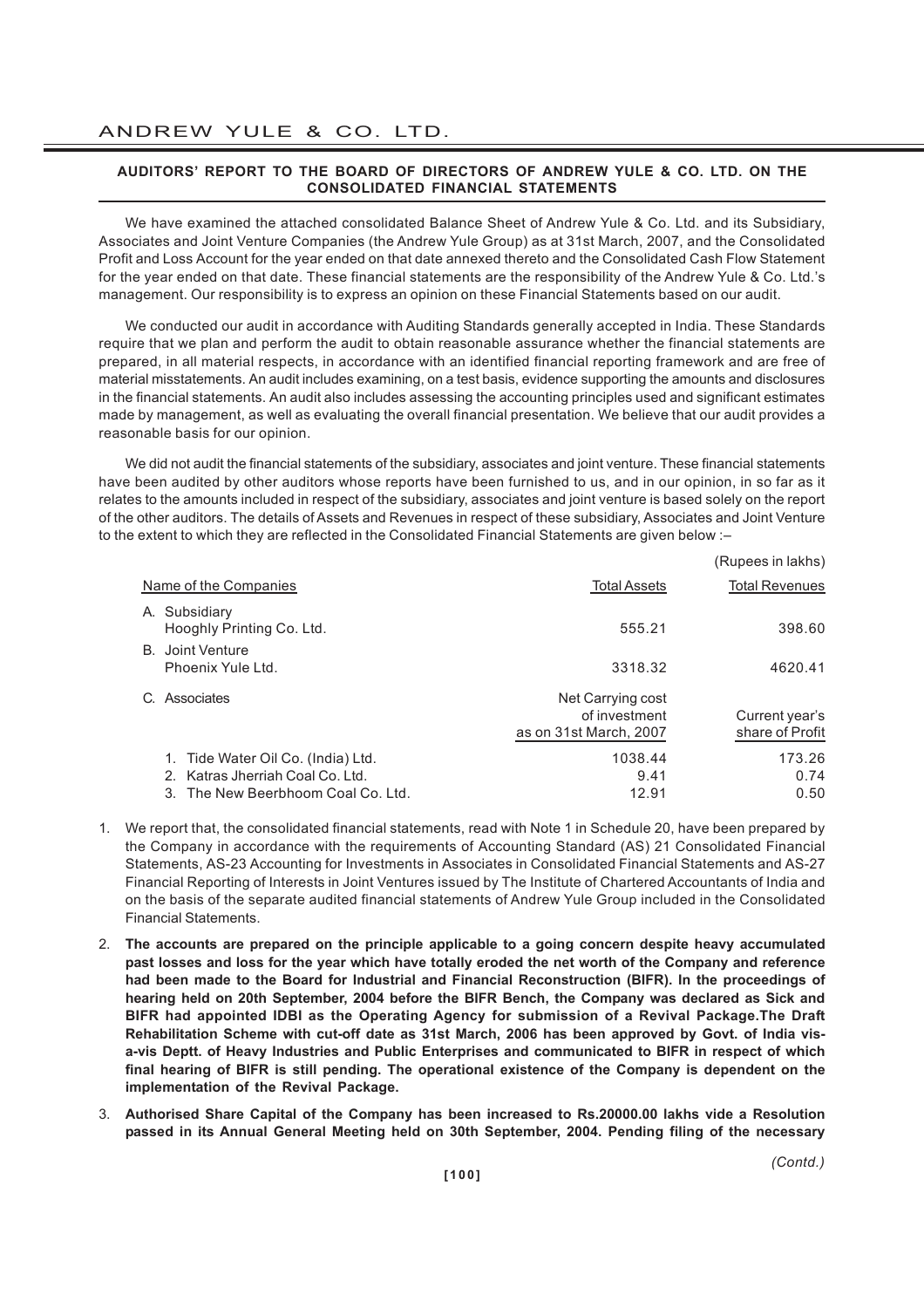**documents alongwith increased registration fees in respect of Authorised Capital with the Registrar of Companies, the effect of the increased Authorised Capital has not been given in the Accounts. (Refer to Note No.20 in Schedule 20).**

- 4. **Non-provision of Liability in respect of pay revision of employees and Directors amounting to Rs.872.58 lakhs for earlier years. (Refer to Note No.8 in Schedule 20).**
- 5. **[i] Non-provision against diminition in value of investments in Bengal Coal Co. Ltd., Yule Financing & Leasing Co. Ltd., and The Statesman Ltd., aggregating to Rs.28.60 lakhs. [Refer to Note No.21(a) in Schedule 20].**
	- **[ii] Non-provision towards dimunition in value of long term investments of Tide Water Oil Co. (India) Ltd., amounting to Rs.60.09 lakhs out of which Group share in Consolidated Accounts is Rs.15.75 lakhs [Refer to Note No.21(b) in Schedule 20].**
	- **[iii] Non-provision towards dimunition in value of long term investments of The New Beerbhoom Coal Co. Ltd., amounting to Rs.1.42 lakh out of which Group share in Consolidated Accounts is Rs.0.47 lakh [Refer to Note No.21(c) in Schedule 20].**
	- **[iv] Non Provision towards dimunition in value of long term investments of Katras Jherriah Coal Co. Ltd., amounting to Rs.2.25 lakhs one of which group share in consolidated accounts is Rs.0.71 lakh [Refer to Note No.21(d) in Schedule 20].**
- 6. **[ii] Non-provision in respect of Advances of Rs.348.00 lakhs in the accounts of Tide Water Oil Co. (India) Ltd., out of which Group share in consolidated accounts is Rs.91.25 lakhs, the status of the recoverability of the same and the corresponding provision as may be required is not ascertainable at this stage (Refer to Note No.27 in Schedule 20).**
	- **[iii] Non-provision of Rs.4.50 lakhs in the Accounts of The New Beerbhoom Coal Co. Ltd., in respect of amount due from a Body Corporate, the extent of realisability of which could not be ascertained. Group share in Consolidated Accounts is Rs.1.48 lakhs (Refer to Note No.24 in Schedule 20).**
	- **[iv] In the Accounts of Katras Jherriah Coal Co. Ltd.**
		- **[a] Only those claims which have been admitted by the Commissioner of Payments or are subject to appeal still pending with Appellate Courts have been included in Sundry Creditors and therefore, adjustments may be required in these Accounts in respect of claims under appeals. Further, as the orders of the Commissioner of Payments admitting/ rejecting the claims of the Creditors against the Company were not available in all cases, claims admitted or rejected as well as those under appeal as represented by the Company have been accepted.**
		- **[b] From the available records and information it has not been possible to ascertain the extent to which amount receivable Rs.1.79 lakhs may be eventually realised. Group share in Consolidated Accounts is Rs.0.57 lakh (Refer to Note No.25 in Schedule 20).**
		- **[c] The extent of realisability of the principal on maturity amounting to Rs.2.00 lakhs due from a Body Corporate. Group share in Consolidated Accounts is Rs.0.63 lakh (Refer to Note No.26 in Schedule 20).**
- 7. **Non-confirmation and non-reconciliation of year end balances in respect of Sundry Debtors, Deposits, Advances, Creditors, Dues to/from Govt. Undertakings and Stock with third Parties etc. (Refer to Note No.16 in Schedule 20).**
- 8. **Non-provision against Rs.49.38 lakhs included in Current Assets, Loans and Advances in respect of recovery by Provident Fund Authority on Account of Damage against Provident Fund dues (Refer to Note No.6 in Schedule 20) and Demand for Rs.441.25 lakhs received from Provident Fund Authority u/s.14B of Employees Provident Fund and Miscellaneous Provisions Act, 1952. However, the quantum of total liability in this respect as on the Balance Sheet date has not been ascertained and accounted for.**